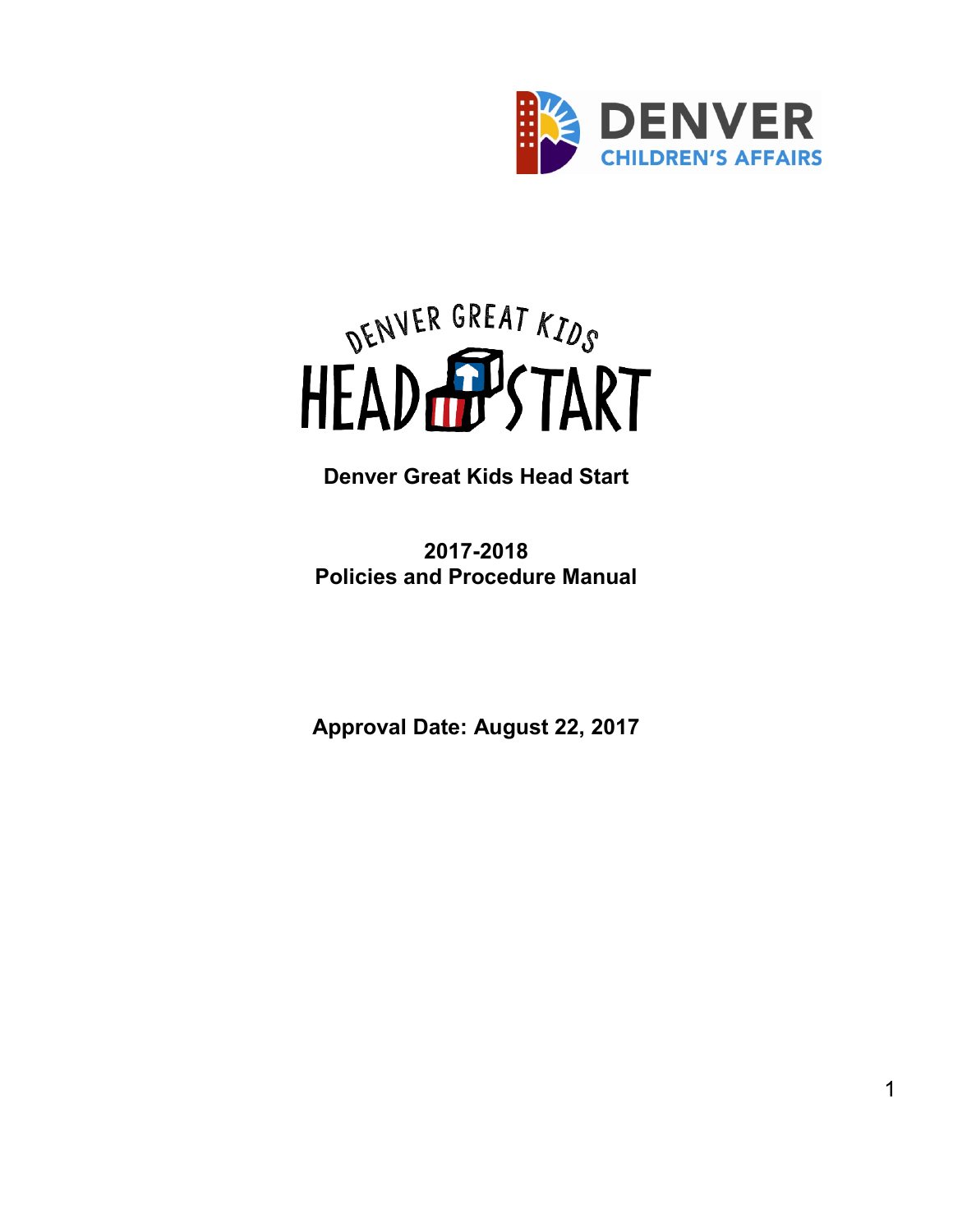### **Table of Contents**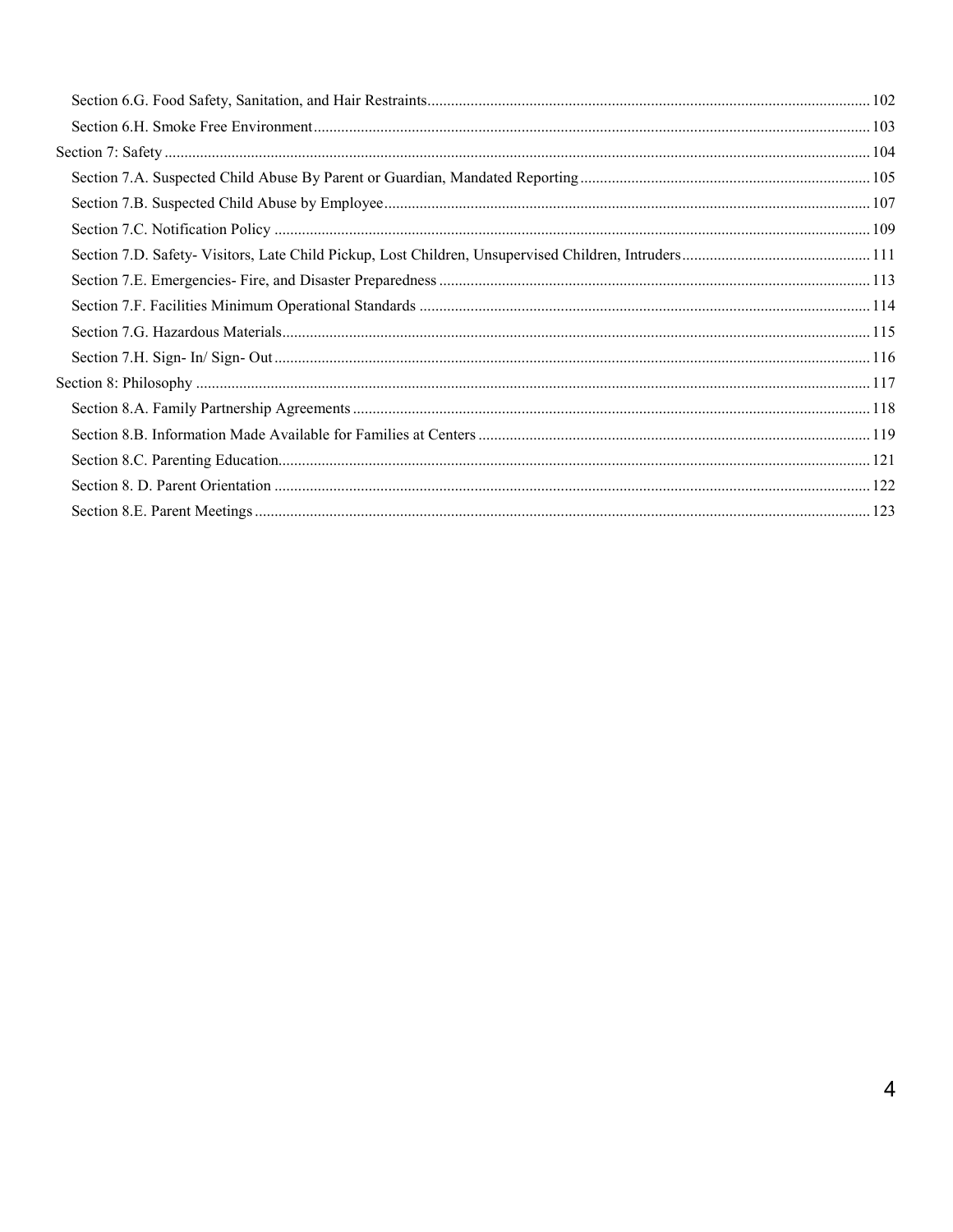# <span id="page-4-0"></span>DENVER GREAT KIDS

# **Section1: Philosophy**

- <span id="page-4-1"></span>A. Developmentally Appropriate Practice<br>B. Safety of Children
- Safety of Children
- C. Discipline
- D. Staff Development<br>E. Personal Identifiabl
- Personal Identifiable Information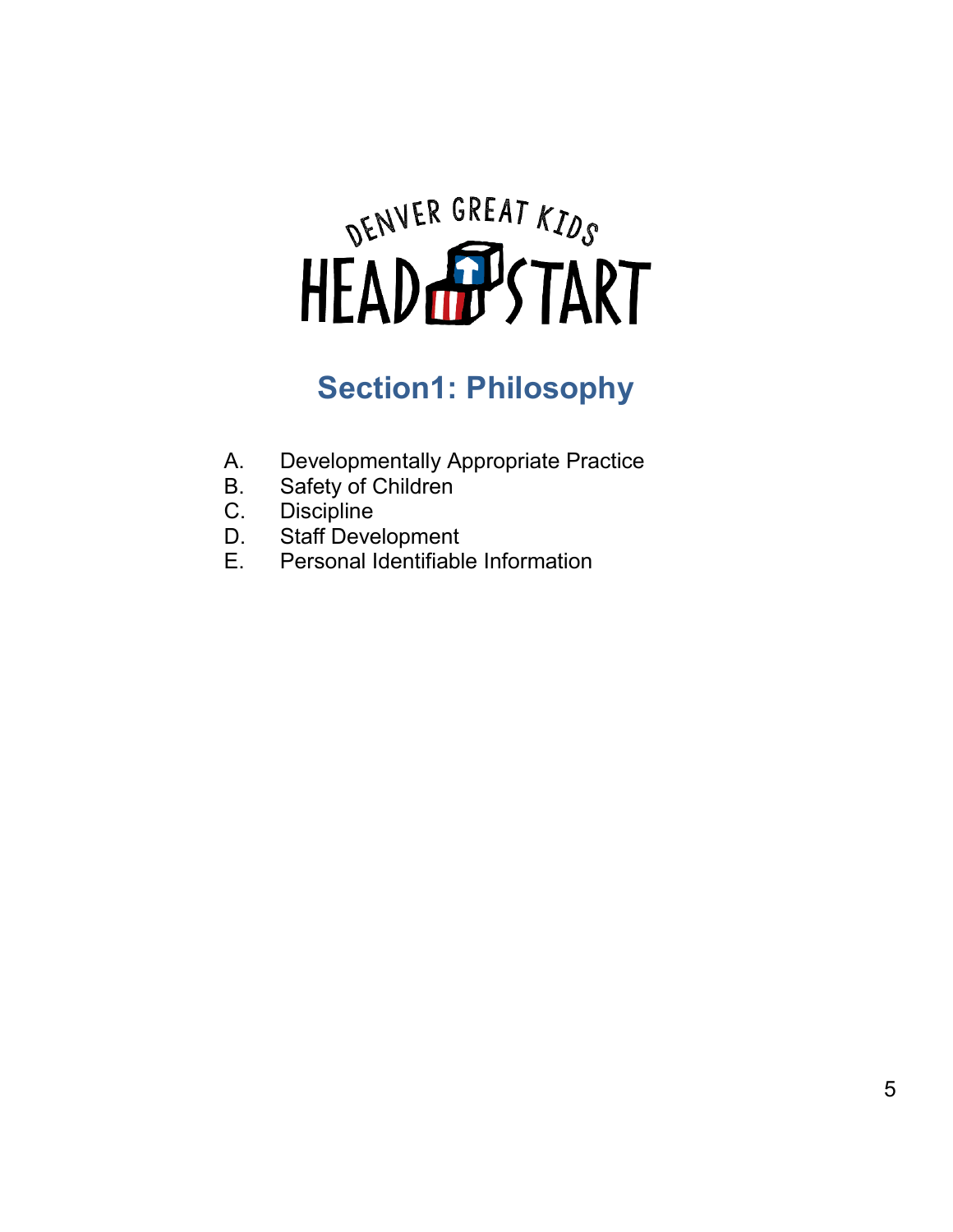# <span id="page-5-0"></span>**Section 1.A. Developmentally Appropriate Practice**

Effective Date: 1/1/00 Revision Date: 4/1/17 Approval Date: 05/23/17

#### *POLICY:*

Denver Great Kids Head Start is committed to programming that is developmentally and linguistically appropriate for the cognitive, social, emotional and physical needs of young children. This philosophy is based on the guidelines adopted by the National Association for the Education of Young Children, the Colorado Quality Standards and the Head Start Program Performance Standards. Developmentally appropriate practice defines the quality of interaction between adult and child as well as the characteristics of curriculum, materials, classroom organization and schedule, equipment, and the physical environment.

An important characteristic of developmentally appropriate practice is the use of divergent questioning, where the teacher acts as helpful adviser and uses open-ended questions to lead children to a deeper exploration of language and concepts while they play.

In addition, teachers and staff use positive guidance practices where the role of the adult is to guide the child to develop the personal strength and understanding necessary to make ethical, intelligent decisions. Rather than simply being a reaction to crisis, positive guidance involves developmentally appropriate, culturally responsive education, effective teaching practices and a well-organized classroom to reduce the occurrence of classroom problems. Positive guidance is an approach to children's development in which conflicts are viewed as teaching and learning opportunities. Guidance teaches children the life skills they need as citizens of a democracy: respecting others and one's self, working together in groups, solving problems using words, expressing strong emotions in acceptable ways, and making decisions ethically and intelligently.

All Denver Great Kids Head Start staff, including delegate and vendor agency staff, are expected to use positive child guidance when responding to mistaken behaviors. The interventions teachers make to address mistaken behaviors are firm, but friendly, instructive, and solution oriented, but not punitive. The teacher helps children learn from their mistakes rather than punishing them for the mistakes they make, empowers children to solve problems rather than punishing them for having problems they cannot solve; and helps children accept consequences, but consequences that teach and leave self-esteem intact rather than punish. Denver Great Kids Head Start delegate and vendor agency staff are required to comply with Head Start regulations that mandate use of positive methods of guidance that are educational in tone and responsive to the child's level of development. A program must at the minimum implement the elements contained in 1302.31 through 1302.34 and a home-based program must implement at a minimum, the elements in 1302.33 and 1302.35.

#### *1. DENVER GREAT KIDS HEAD START DELEGATE AGENCIES AND VENDORS SHALL ADOPT AND FOLLOW POLICIES AND PROCEDURES THAT:*

a) Ensure developmentally appropriate practice in the program in all interactions with children emphasizing nurturing and responsive interactions and environments that foster trust and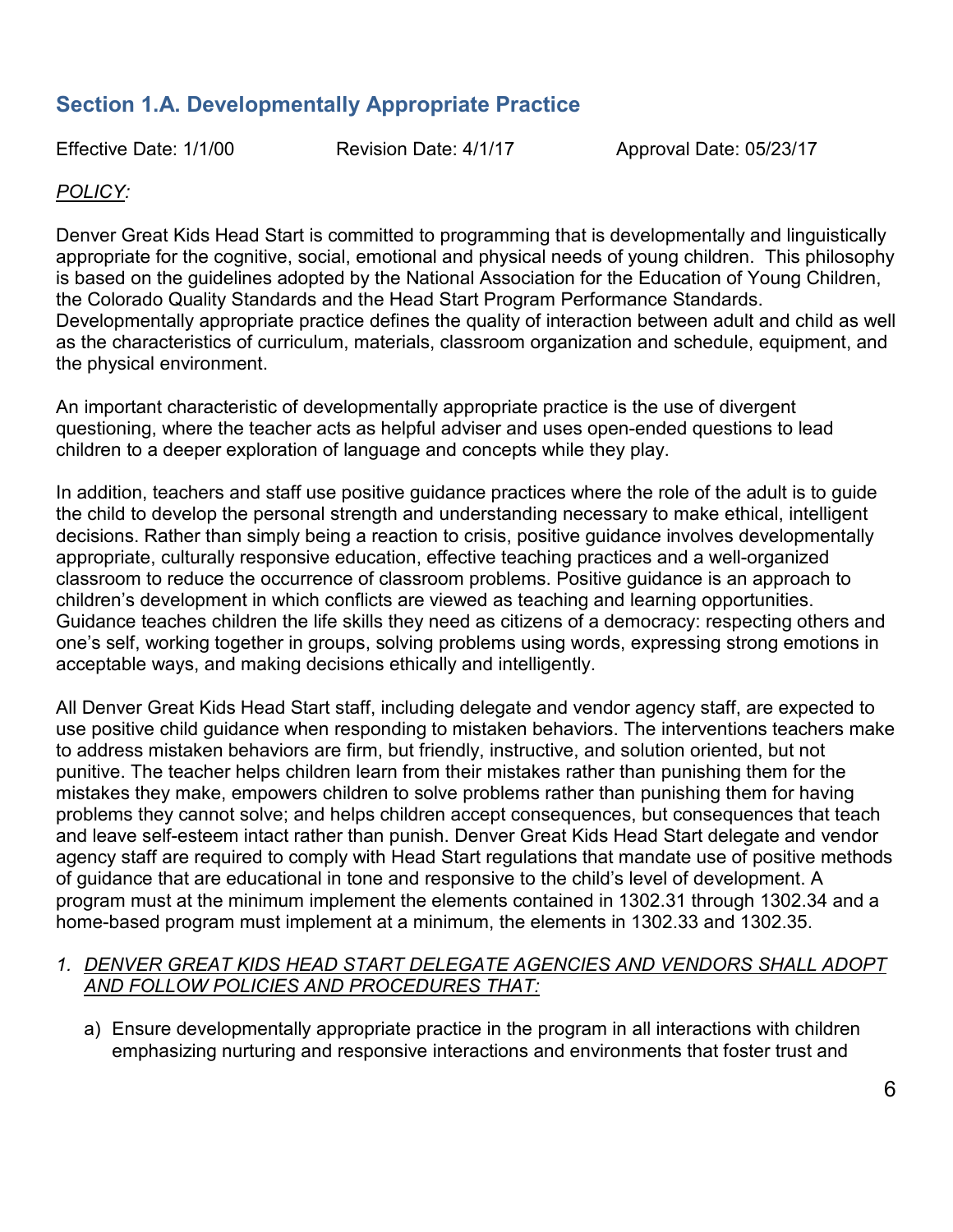emotional security:

- b) Educate parents in developmentally appropriate practice, its history and research foundation, the way it looks in a classroom, and its use by parents in family life;
- c) Ensure staff follow developmentally appropriate practice by using the developmental progressions described in the Head Start Early Learning Outcomes Framework and curricula as described in 1302.32 and management tools such as policies and procedures, training, supervision, and evaluation;
- d) Ensure no child is left alone or unsupervised.
- e) Ensure that dual language learners are provided opportunities to focus on both English language acquisition and the continued development of the home language or if the child's home language is not spoken by the teachers include supports to support the development by having culturally and linguistically appropriate materials and work to identify volunteers who speak the children's home language who could be trained to work in the classroom and support the continued development of the home language.
- f) Recognize the parent's role as their child's lifelong educator and encourage parents to engage in their child's education

#### *2. CENTER-BASED PROGRAMS WILL USE THE FOLLOWING DEVELOPMENTALLY APPROPRIATE PRACTICES:*

- a) The classroom is organized with developmentally appropriate schedules, lesson plans and is organized to be a caring community of learners.
- b) Staff show respect for children and always treat them with dignity.
- c) Children are given opportunities to interact with other children and adults in child-initiated activities as well as teacher-directed activities.
- d) The environment is organized into various interest centers that include age-appropriate materials, supplies, and are connected to curriculum goals and the interest centers contain many opportunities for children to explore new and familiar things through individual and group activities.
- e) Children follow a consistent daily routine that includes opportunity for individual, small group and large group activities.
- f) Teachers follow curriculum goals for children based on observations of the children and on the assessment of each child's development.
- g) Curriculum goals for each child cover areas of pre-literacy, pre-math and early science, so that children explore key concepts and tools of intellectual inquiry through age-appropriate activities.
- h) Staff and parents train each other on the child's development and on developmentally appropriate practice. Staff and parents plan together for effective methods to meet the individual child's needs.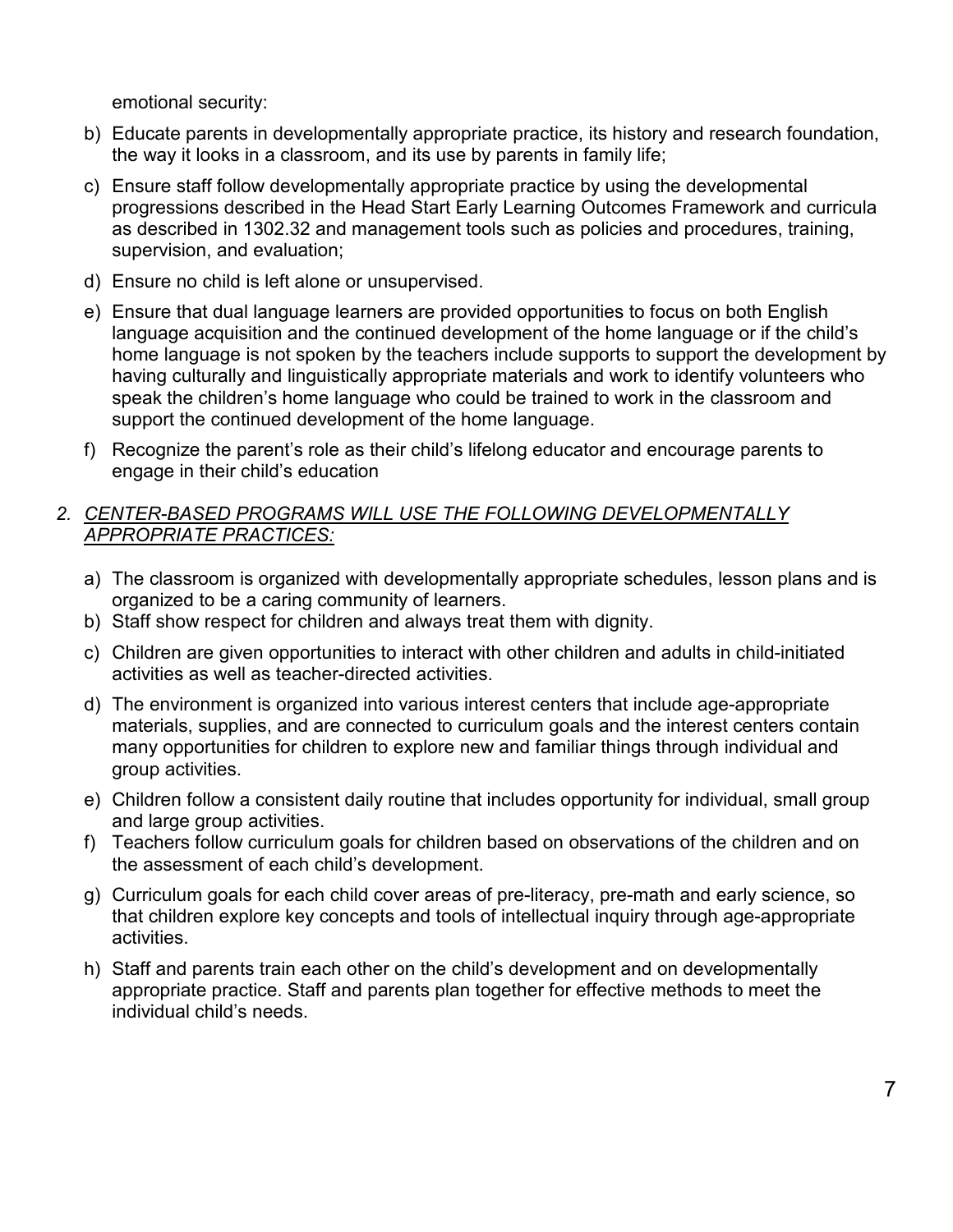#### *3. HOME-BASED PROGRAMS WILL USE THE FOLLOWING DEVELOPMENTALLY APPROPRIATE PRACTICES:*

- a) Ensure that a research-based early childhood home-based curriculum is used and aligns with the Head Start Early Learning Outcomes Framework.
- b) Staff show respect for children and always treat them with dignity.
- c) Parents are recognized as the primary educators of their children and are supported in that role.
- d) Home visitors and parents together set curriculum goals for the children based on observations of each child's progress, on the assessment of children's development or on other approved developmental checklists and portfolios, and on each child's individual needs.
- e) Staff individualizes planned activities to meet the needs of specific children.
- f) Staff and parents share information with each other on the child's development and on developmentally appropriate practice. They plan together to meet the individual child's needs using the most effective methods.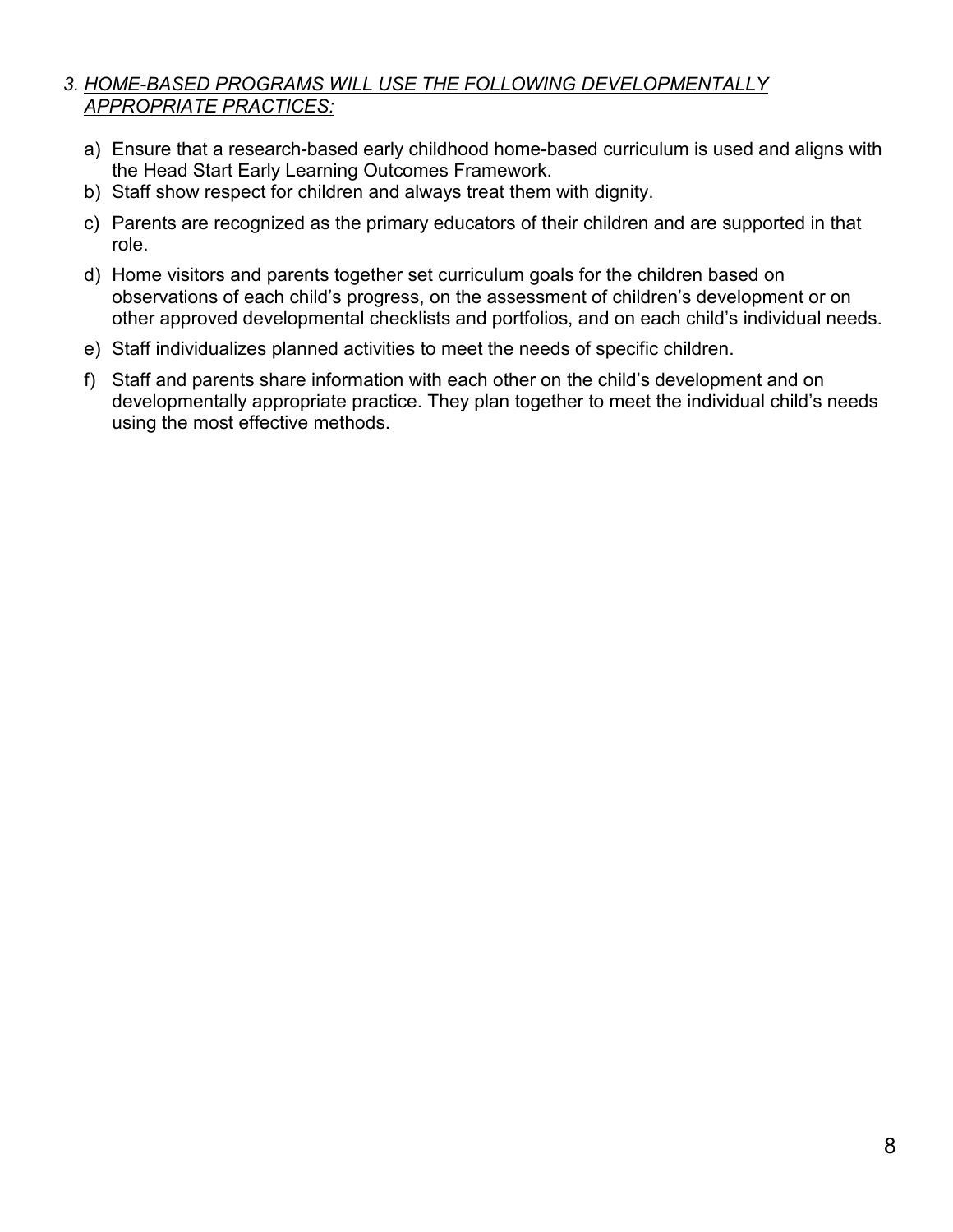# <span id="page-8-0"></span>**Section 1.B. Safety of Children**

Effective Date: 7/1/15 Revision Date: 7/1/15 Approval Date: 5/23/17

#### *STATEMENT OF PHILOSOPHY:*

Denver Great Kids Head Start is committed to creating caring communities of learners. In all program options, teachers and staff create and foster communities of learners that support all children's capacity to develop and learn. Early learning environments are designed to protect the health and safety of learning community members, specifically in support of young children's physiological needs for activity, sensory stimulation, fresh air, rest, and nourishment.

#### *POLICY:*

It is Denver Great Kids Head Start policy that all teachers, staff, and volunteers ensure children feel psychologically safe, and that the overall social emotional climate of the early learning environment is positive. All on-duty staff are to engage with children in a way that ensures the children's safety.

Denver Great Kids Head Start and all delegate agencies must comply with Head Start regulations that require that staff supervise the outdoor and indoor environments so that children's safety can be easily monitored and ensured (45 CFR 1302.47) and that agencies establish and implement employee standards of conduct under which include provisions and practices, so no child will be left alone or unsupervised.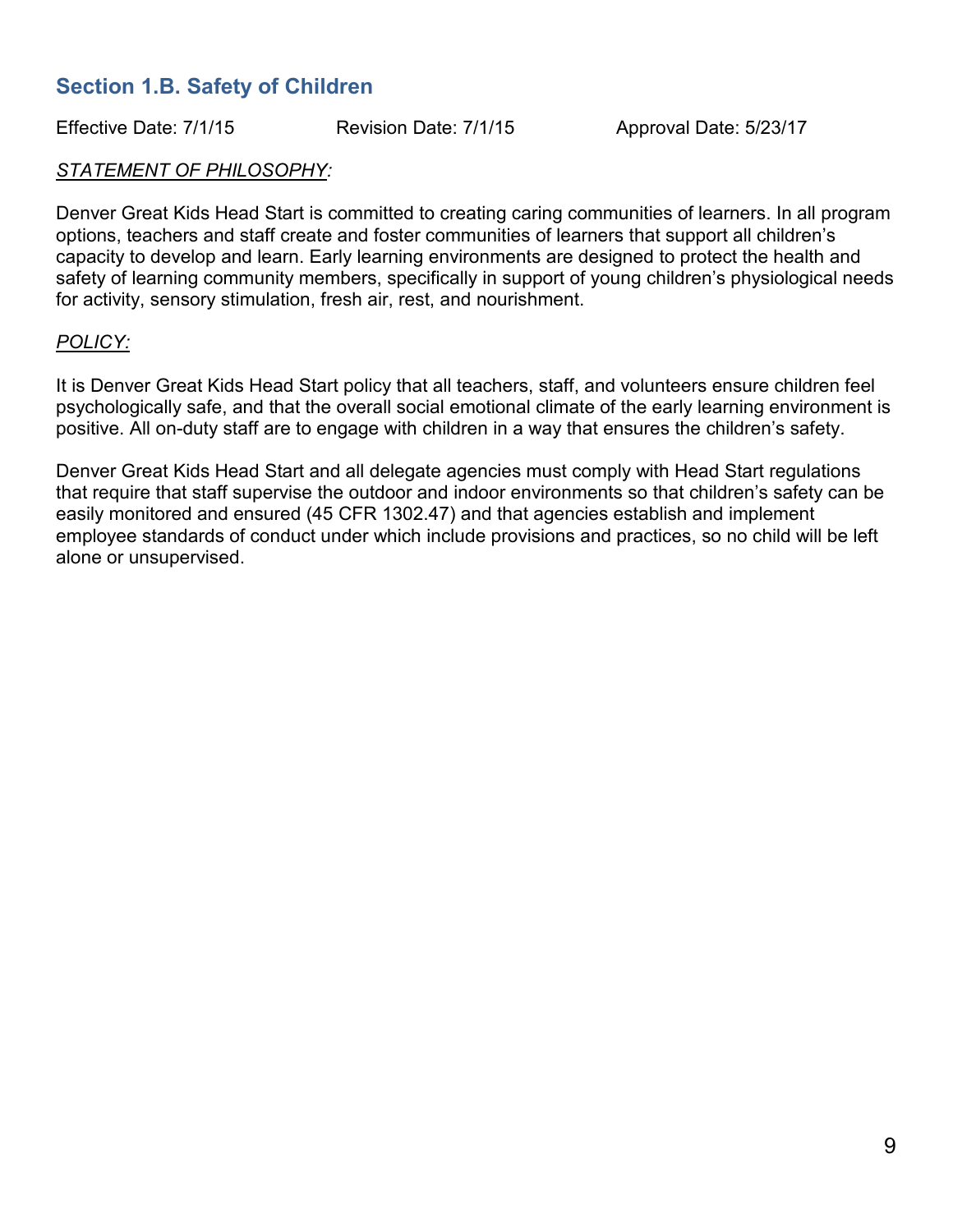# <span id="page-9-0"></span>**Section 1.C. Discipline**

Effective Date: 1/1/00 Revision Date: 7/1/14 Approval Date: 8/26/14

#### *STATEMENT OF PHILOSOPHY:*

Discipline is an interaction with a child; it is not something that is done to a child. Positive discipline is an effective way of permanently eliminating undesirable behavior in children by encouraging them to take control over their own behavior, thus increasing self-esteem in children. The task of Head Start teachers is to provide children with the skills and tools needed to control their behavior effectively. In this way, children learn to regulate themselves. When children are having difficulty gaining selfdiscipline, the staff and parents work together to create a plan to meet the individual child's needs. This is a process that takes love, patience, time, and effort.

#### *POLICY:*

It is Denver Great Kids Head Start's policy that staff and volunteers use positive discipline methods that promote increased social competence and enhance children's self-worth. The use of physical punishment, emotional punishment or total isolation of a Head Start child is prohibited.

#### *EXAMPLES OF PRACTICES:*

- 1. Use positive communication skills with children to develop positive social interactions, a healthy self-image and self-control appropriate to the child's age.
	- a) State directions positively; say what the child may do rather than what he or she cannot do.
	- b) Use problem-solving techniques, cause and effect reasoning, and negotiating skills.
	- c) Use "I" messages.
- 2. Use direct strategies with children that prevent, avert or decrease, negative behaviors:
	- a) Teach children coping skills.
	- b) Redirect or distract.
	- c) Reinforce positive behavior.
	- d) Rely on natural and logical consequences.
- 3. Use reflective time only when the child is acting out or is over-stimulated and needs to "cool down." An adult sits with the child until he or she gains control of his or her behavior. Once the child calms down, it is important for the adult to "reflect" with the child on what happened, how the child may feel, and what could have happened to prevent the behavior. Again, this is a process and it will take time for some children to gain control over their behavior even with adult help. For children who have limited language skills, the adult may have to give the child the words to use. If some children are not able to discuss their behavior after they have calmed down, the teacher must still allow them to re-enter the play situation. However, the teacher must also within the same day follow-up with the child and discuss the issue in order to reflect on the behavior. It is important for children to engage in self-reflection in order to begin to understand the cause and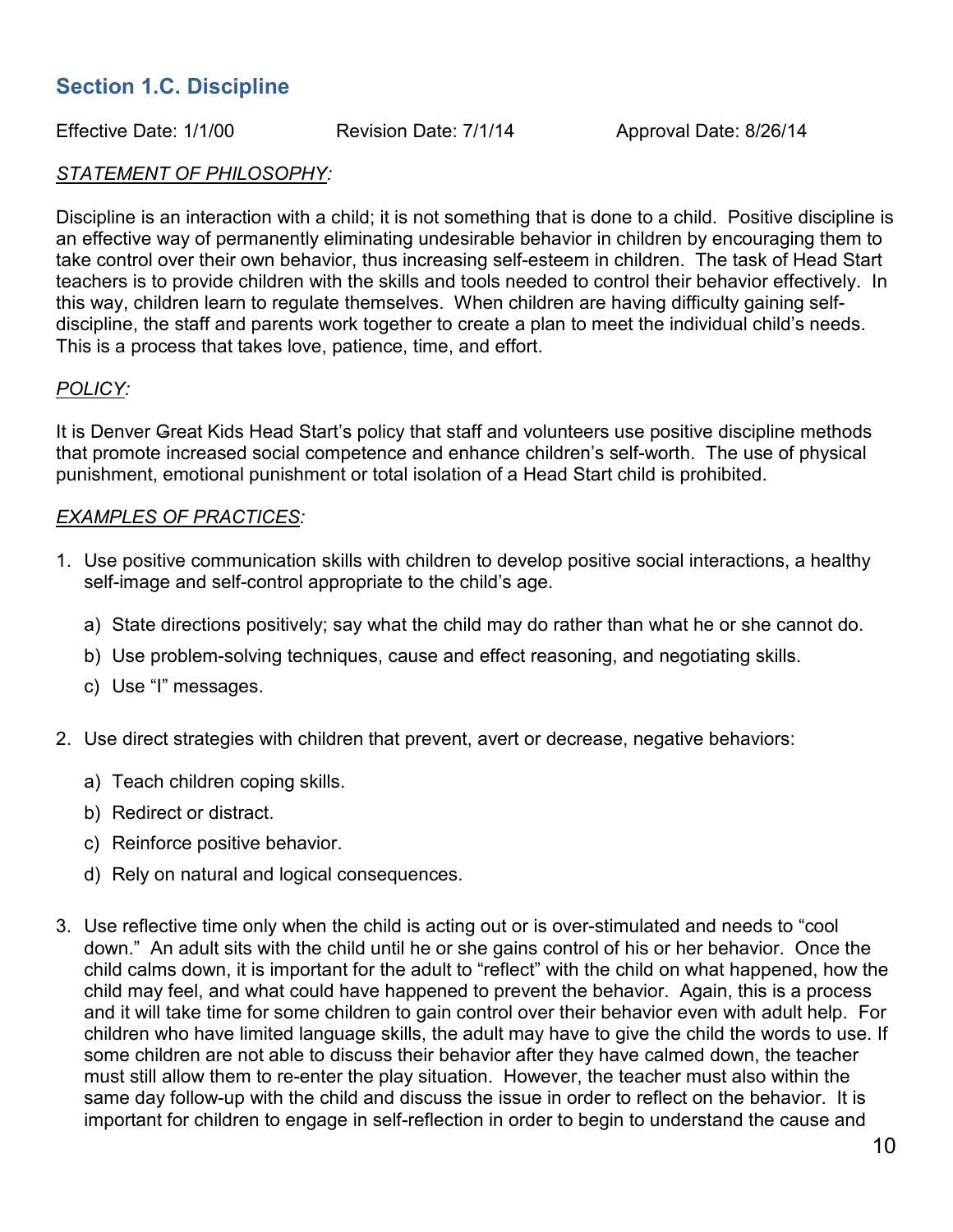effect between behavior and consequences. It is this process that ultimately gives children an internal motivation for control.

- 4. When a staff member feels a particular child is not understanding the limits, the staff member should do the following:
	- a) Involve the parent in helping to solve the problem. (Consider sources of stress or trauma at home or in the classroom.)
	- b) Examine the classroom management for positive ways to affect the child's behavior by changing the schedule, physical arrangement of class, groupings of children or by individualizing curriculum.
	- c) Consult with a supervisor and/or delegate disabilities mental health lead.
	- d) With the input of parent(s), refer the child for additional support services, which may include health, mental health, and/or special education.
- 5. Any child who does not respond to normal positive discipline approaches and limit setting may have other physical or emotional problems. The staff should seek ongoing support, consultation, and in-service training to handle children who are acting out in the classroom. Staff members should first consult with their immediate supervisor.
- 6. Additional ideas on positive discipline approaches are available:
	- a) In the Creative Curriculum and other curricula guides.
	- b) By consulting with the Education Coordinator.
	- c) By consulting with disabilities/mental health staff.
- 7. The following practices are prohibited:
	- a) Physical and/or emotional punishment The use of physical force or emotional abuse may not be used as a disciplinary measure. Examples of prohibited physical force include spanking, slapping, pulling of hair and arms, or jerking a child. Examples of prohibited emotional abuse include verbally humiliating a child, threatening a child, yelling, shouting or taunting a child.
	- b) Isolation Confining a child to a small area and/or keeping the child away from classmates. Examples of prohibited practices include keeping the child inside when the other children go out to play or having the child eat in an area separated from the other children.
	- c) Other practices Examples of prohibited practices include denying food or rest as a form of punishment or punishing a child for toileting accidents.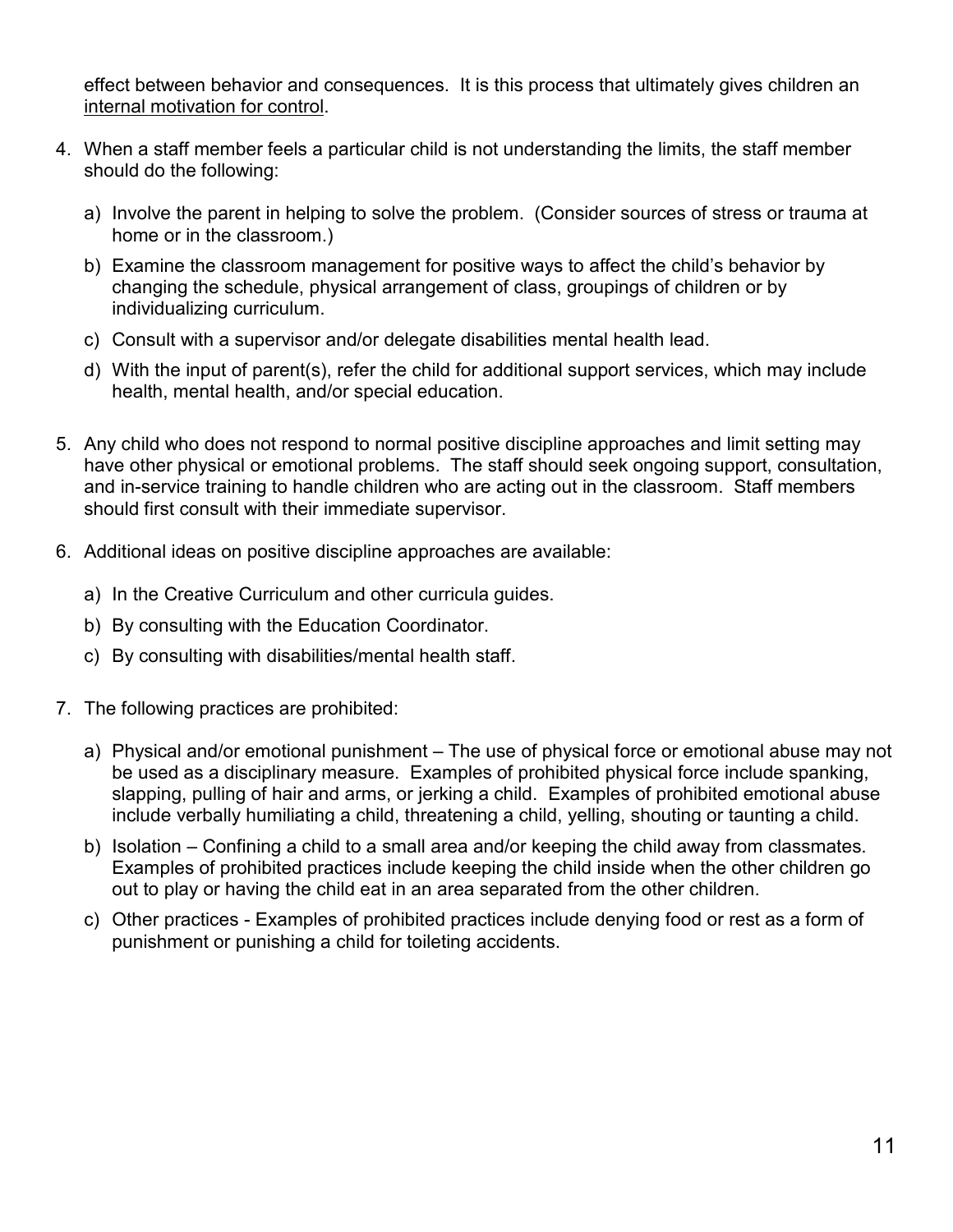# <span id="page-11-0"></span>**Section 1.D. Staff Development**

Effective Date: 1/1/00 Revision Date: 5/1/17 Approval Date: 5/23/17

#### *POLICY:*

Denver Great Kids Head Start will provide quality and on-going training for staff in all service areas. These trainings will be offered through classes, workshops, local and national conferences.

Denver Great Kids Head Start recognizes staff training and development as essential to maintaining a high-quality program.

Denver Great Kids Head Start will design staff development programs based on program improvement goals and will seek outside funding as needed to support these efforts in a systematic way.

Denver Great Kids Head Start delegate agencies will take part in grantee as well as agency level staff development. All Head Staff will complete 15 hours of staff development yearly as part of the performance standards requirement of 15 hours. (1302.93 (b)(1).

Delegate agencies will coordinate their staff development plans with Denver Great Kids Head Start.

Denver Great Kids Head Start staff development and training progress and results will be measured and reported to Denver Great Kids Head Start. Denver Great Kids Head Start will aggregate and analyze the results and that information will be included in program improvement planning.

Individual staff evaluations will be conducted on an ongoing basis and reviewed at least once a year at each agency and will include staff development goals and measures.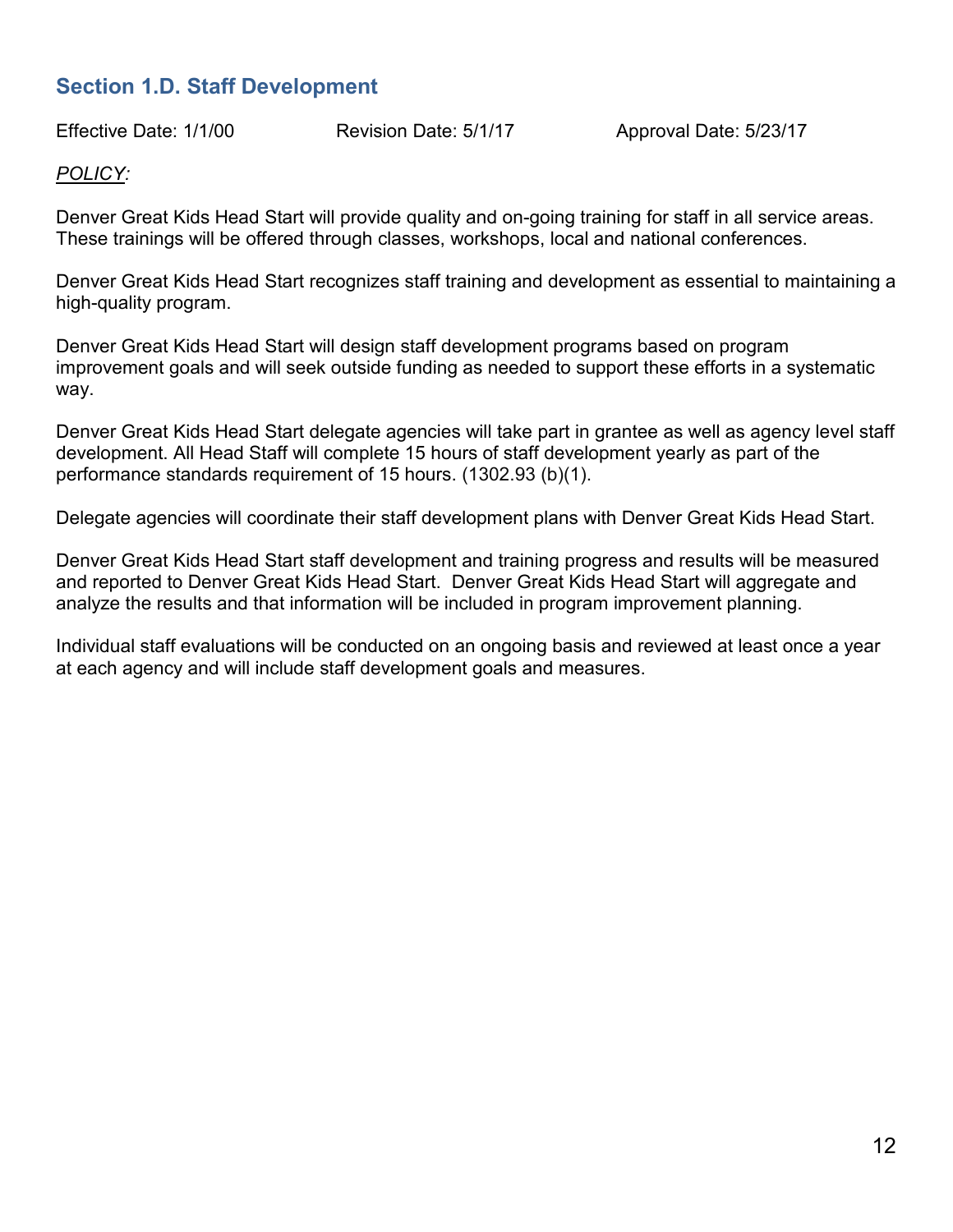# <span id="page-12-0"></span>**Section 1.E. Protection of Personal Identifiable Information (PII)**

Effective Date: 1/1/00 Revision Date: 5/1/17 Approval Date: 5/23/17

#### *POLICY:*

It is Denver Great Kids Head Start's policy that all information obtained about children, families, and employees is to be held in confidence and subject to the requirements stipulated in 45 C.F.R. 1303.21 and 1303.22. Employees of Denver Great Kids Head Start and Denver Great Kids Head Start delegate agencies and contractors may share the confidential information only on a "need to know" basis with other employees or professional consultants who are providing services to children, families or employees and **only** under the conditions referenced above.

Each delegate will develop specific policies and procedures to manage confidential information appropriate to their organizational structure that align to the established regulations stated above, or in the case of children covered by IDEA, must abide by confidentiality requirements for PII found in Part B or C of IDEA.

#### *CONFIDENTIAL MATERIAL:*

Material in a child's file, whether or not a child is enrolled in a center.

Confidential information, written or verbal, about a child, a child's family, or an employee that is shared with the staff for the purpose of providing services to that child, family or employee. Employee personnel and human resources records.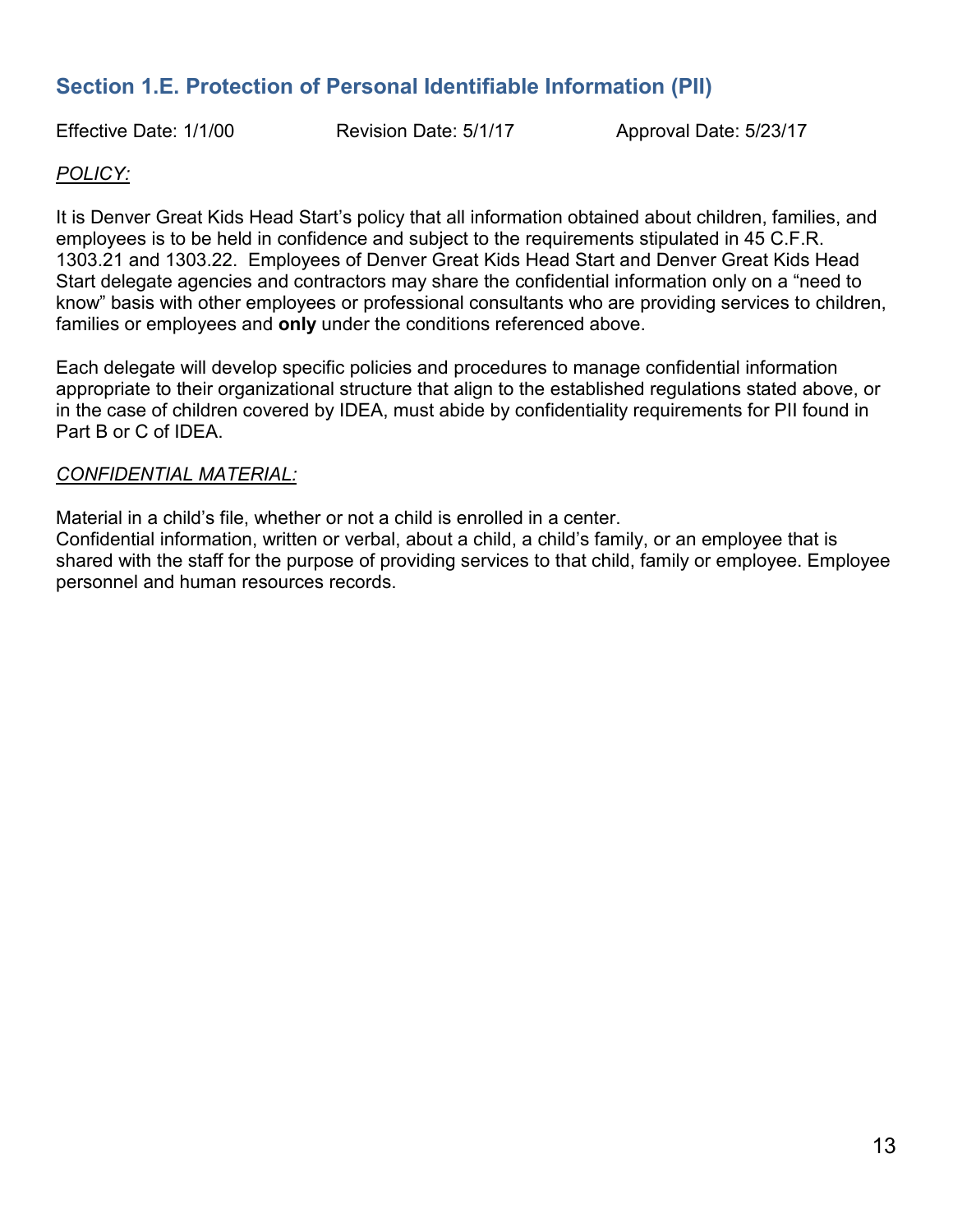# DENVER GREAT KIDS

# <span id="page-13-0"></span>**Section 2: Program Design & Management**

# A. Program Governance

- A.1 Policy Council Shared Governance
- A.2 City and County of Denver Ordinance
- A.3 Dispute Resolution Between Policy Council and Governing Body
- A.4 Policy Council Meetings
- A.5 Community Complaint Resolution
- A.6 Informed Governance Attachment A
- A.7 Conflict of Interest
- B. Management, Planning and Continuous Improvement
- C. Communication
- D. Record Keeping/Reporting
- E. Program Monitoring
- F. Self-Assessment
- G. Human Resources
	- G.1 Human Resources and Office of Human Resources Hiring Guidelines
	- G.2 City and County of Denver Code of Conduct
	- G.3 Policy and Procedure for Violating Eligibility Determination Regulations
	- G.4 Volunteers
	- G.5 Staff Physicals
	- G.6 Criminal Background Checks
- H. Community Partnerships and QRIS
- I. Training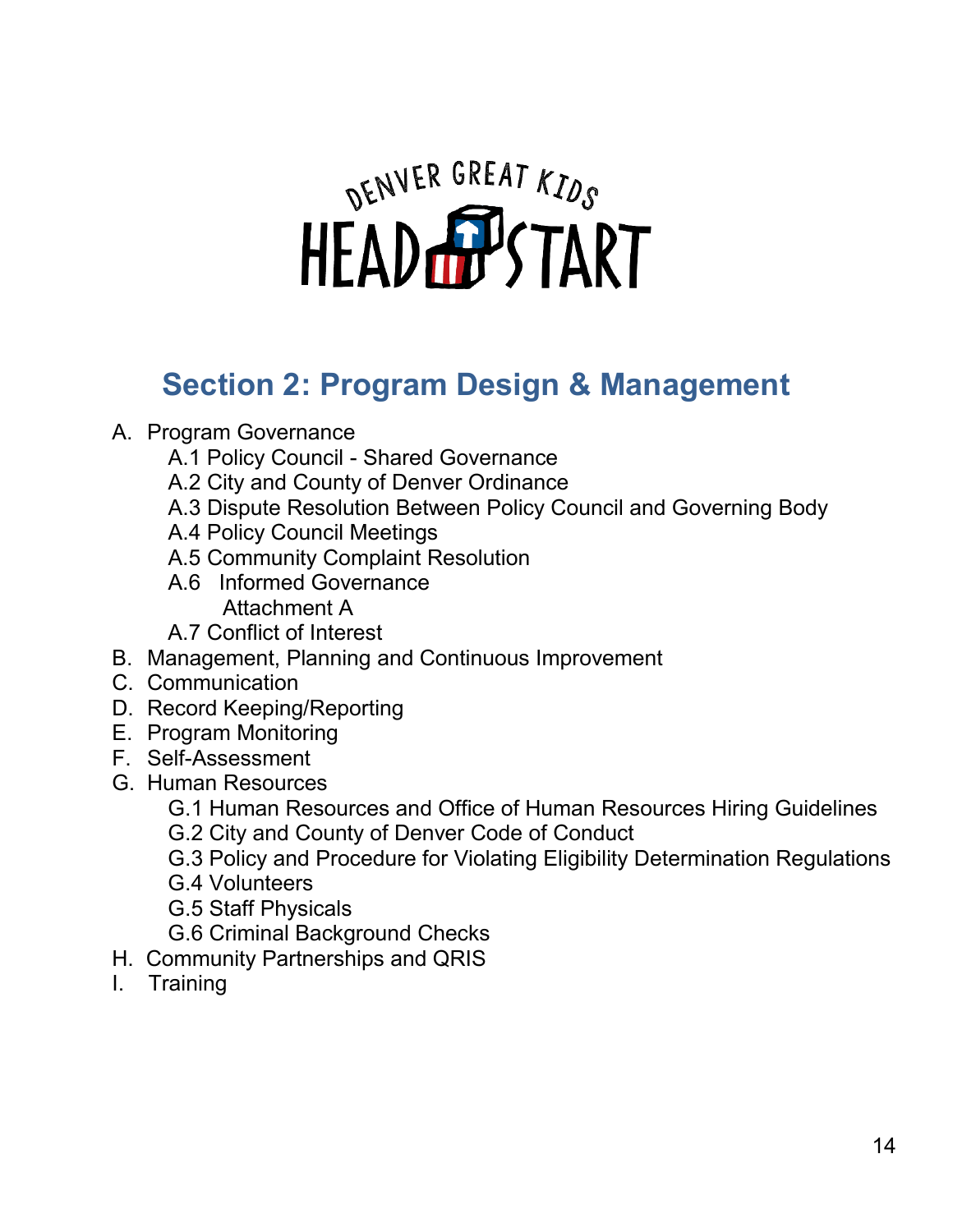# <span id="page-14-0"></span>**Section 2. A.1. Policy Council and Governing Body: Shared Governance**

Effective Date: 1/1/00 Revision Date: 5/1/17 Approval Date: 5/23/17

#### *POLICY:*

PROCEDURES FOR CITY AND POLICY COUNCIL, FOR SHARED DECISION-MAKING UNDER 45 C.F.R. 1301

#### *PURPOSE:*

Denver Great Kids Head Start is committed to the principles of shared governance, as expressed in the Head Start Performance Standards and other rules and regulations. As a City agency, Denver Great Kids Head Start must also follow the laws, rules and regulations that govern the City and County of Denver. In order to bring together these two sets of rules to assure proper and timely management of Denver Great Kids Head Start program, these procedures detail the way in which the Denver Great Kids Head Start Policy Council and the legal authorities of the City and County of Denver will interact to fulfill their obligations for shared governance, as detailed in the Denver specification of duties under Section 642 (c) of the Head Start Act of 2007. (See attached description).

#### *ALLOCATION OF DUTIES:*

Denver Great Kids Head Start and the City and County of Denver will follow the local specification of duties, to conform with Section 642 (c) of the Head Start Act of 2007. In order to show the detail on allocation of duties of the governing body, which is the City and County of Denver performing its duties under the City Charter and the Colorado Constitution, this chart shows the division of duties for Mayor, City Council, Manager of Finance, Auditor and the Office of Human Resources.

#### *POLICY COUNCIL:*

Regular meetings, at least six times a year, to set budgets, approve plans, and other mandated duties, plus additional study sessions as requested. Members shall represent various program options within delegate agency operation. At the beginning of each program year, the Policy Council will adopt a calendar of regular meetings for the year with selection of times, days, dates and locations by a majority vote of the members. By-laws from the previous Policy Council will be used to govern voting procedures. The Policy Council will be trained in those by-laws prior to the vote. Policy Council may amend the calendar and the by-laws as it deems necessary throughout the year. Policy Council members are comprised of two types; parent representatives must make up the majority of the council and; community representatives from key stakeholder constituency organizations and agencies. Policy Council members can serve up to five one-year terms.

#### *MAYOR'S OFFICE:*

A representative of the Mayor's Office, selected by the Mayor, will attend Policy Council meetings, be available for communication to the Policy Council, at its choice, and to receive communication from the Policy Council. The Mayor's representative will receive and review copies of all meeting notices and minutes and federal correspondence and serve as a member of the Head Start Governing Body. The Mayor serves as the Chairperson of the Head Start Governing Body.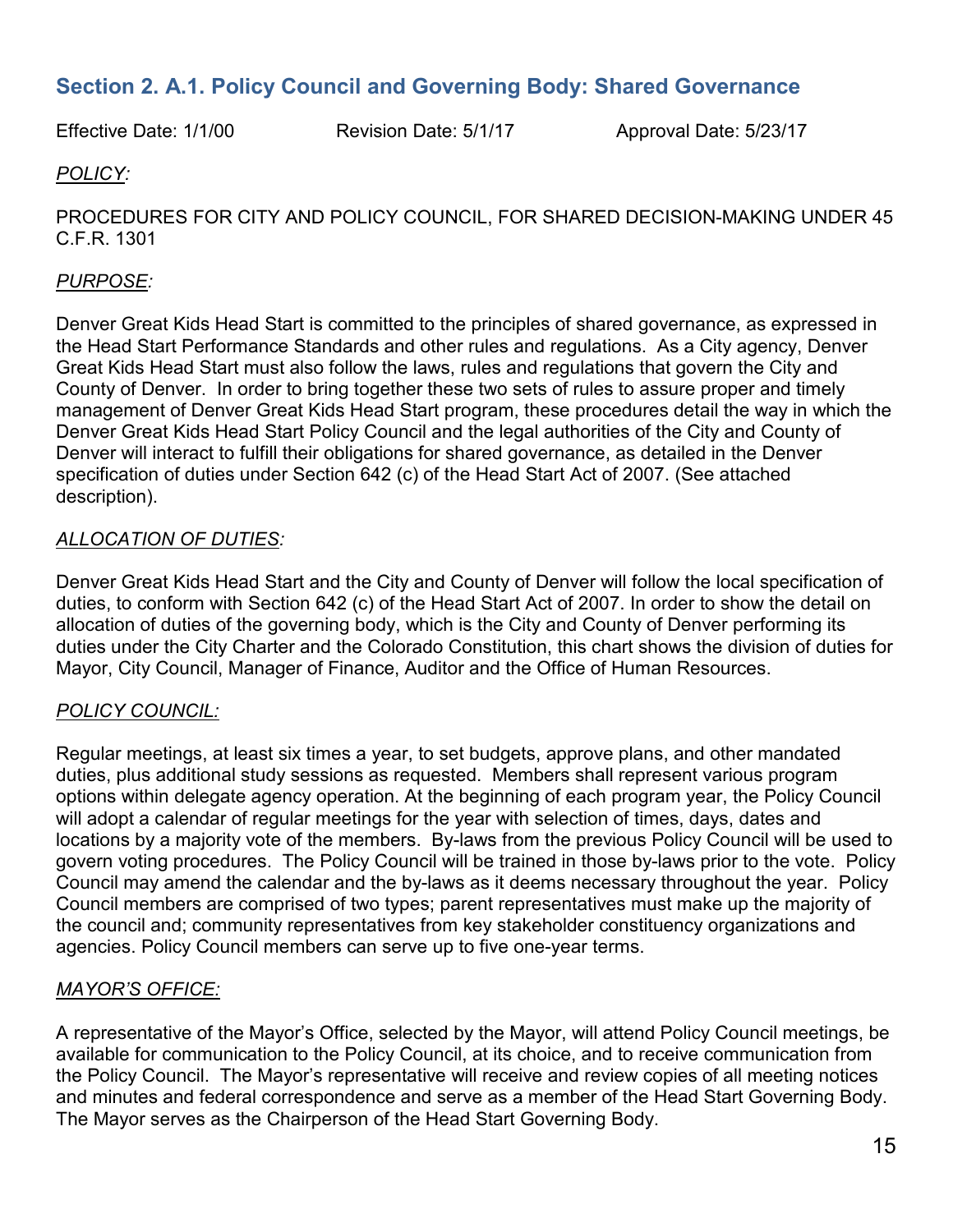## *CITY COUNCIL*:

The Denver Great Kids Head Start Executive Director or designee will attend the Denver City Council Safety and Well-Being Committee meetings as requested to present grant applications, budget, and other action items requiring City Council approval. A calendar for presentations could be developed with the Chair of the Safety and Well-Being Committee to support City budget approval as required by the City Charter and to support all required federal grant applications, required federal audits, and other actions required of Head Start grantees. The chair of the Safety and Well-Being Committee has an open invitation to attend meetings of Policy Council to hear comments, concerns and other program information, in order to facilitate regular and open communication between Policy Council and Denver City Council. The chair of the Safety and Well-Being Committee will receive copies as requested of all meeting notices, minutes, agendas and federal correspondence concerning the operation and administration of Denver Head Start programs.

#### *MANAGER OF FINANCE:*

The Manager of Finance or his/her designee is a member of the Head Start Governing Body to ensure regular, prompt and thorough fiscal and accounting information and to be available for regular communication from Policy Council, as needed.

#### *AUDITOR:*

The Auditor or his/her designee is a member if the Head Start Governing Body to ensure that established internal policies and procedures are in place to safeguard funds.

#### *OFFICE OF HUMAN RESOURCES:*

Office of Human Resources (OHR) is the City's personnel agency and the OHR or his/her designee is a member of the Head Start Governing Body. OHR will assist as requested in personnel matters relating to the Director and will follow all regular City procedures related to the hiring of other Denver Great Kids Head Start City staff. Office of Human Resources'; interview protocols allow the agency to form interview committees that include members of the Policy Council. These protocols allow each agency to refine job descriptions, scope of searches and other elements of staff recruitment that provide opportunities for participation by Policy Council members in accordance with the requirements of the Performance Standards.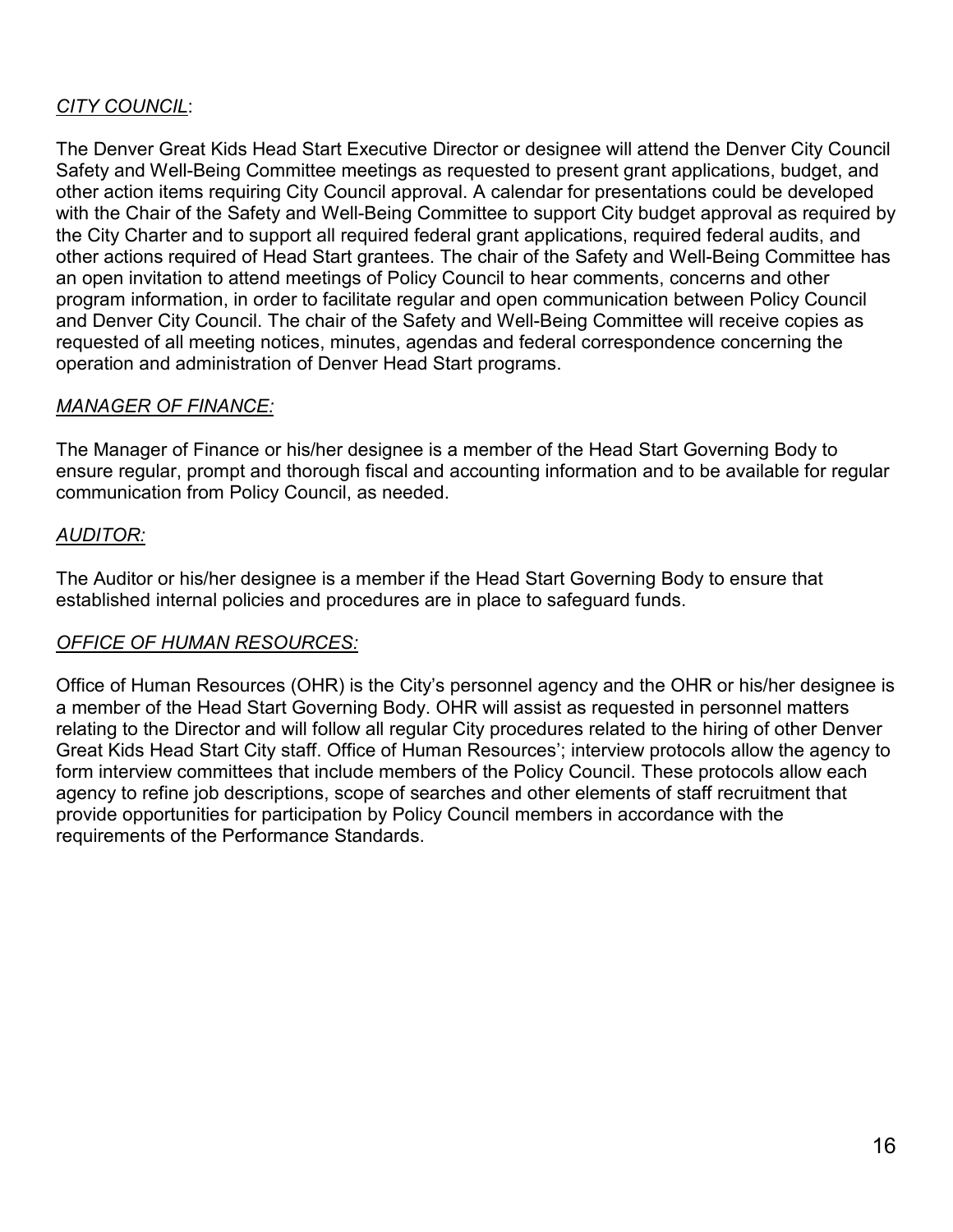# <span id="page-16-0"></span>**Section 2.A.2. City and County of Denver Ordinance**

Effective Date: 1/1/00 Revision Date: 7/1/14 Approval Date: 8/26/14

#### *POLICY:*

Background: The City and County of Denver has established the office of Denver Great Kids Head Start and the composition of the Policy Council.

Please refer to the attached Ordinance No. 319 as amended.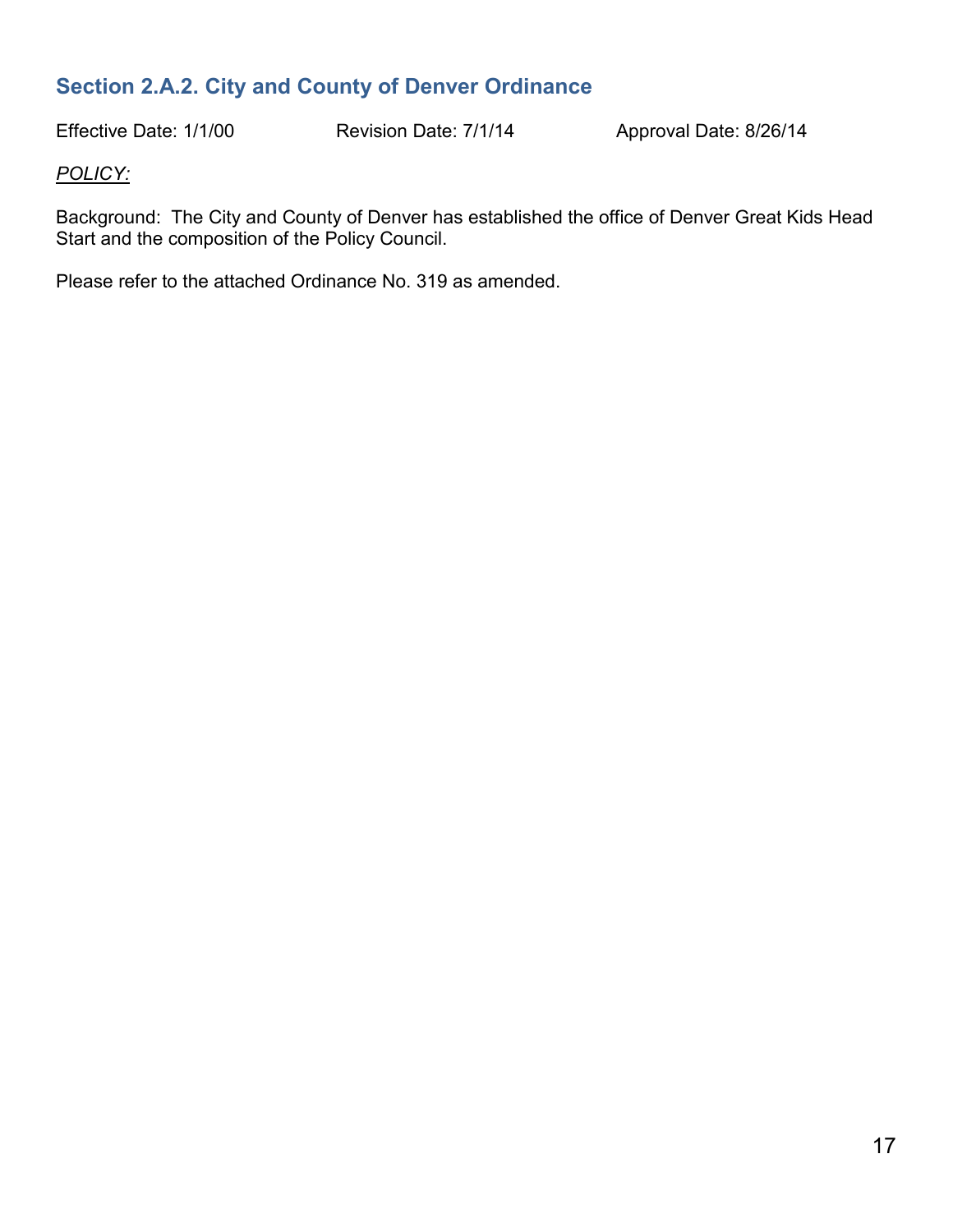# <span id="page-17-0"></span>**Section 2.A.3. Dispute Resolution Between Policy Council and Governing Body (Impasse Procedures)**

Effective Date: 1/1/00 Revision Date: 5/1/17 Approval Date: 5/23/17

#### *POLICY:*

Background. The City and County of Denver administers the Denver Great Kids Head Start program and the Head Start Policy Council participates in policy making or in other decision about the Head Start program. The composition of the Head Start Policy Council is defined in the Head Start Program Performance Standards, 45 C.F.R. 1301.3. The governing body consists of the five entities of city government, e.g., the Mayor, Manager of Finance, City Council, Auditor, and the Office of Human Resources. These governing entities and the Denver Great Kids Head Start Policy Council have the responsibility to adopt a procedure to resolve internal disputes. This policy statement contains such procedure and may at times be referred to as an impasse procedure as required at 45 C.F.R 1301.6.

#### *DISPUTE RESOLUTION PROCESS:*

- 1. Lists of mediators from professional mediation associations and the City Attorney's office will be provided by the Policy Council and the governing entities.
- 2. If a disagreement occurs between any of the governing entities of the City and County of Denver and the Denver Great Kids Head Start Policy Council, the governing entity in question and the Head Start Policy Council chair will declare that a dispute is at an impasse.
- 3. Within ten (10) business days of the declaration of impasse, the following activities shall happen:
	- a) The Chairperson of the Denver Great Kids Head Start Policy Council and a designee of the Denver Great Kids Head Start Policy Council, the Denver Great Kids Head Start Executive Director, and either the Mayor's designated representative, the City Council's designated representative, the Manager of Finance's designated representative, the Auditor's designated representative or the Director of the Office of Human Resources, as appropriate, shall participate in at least two (2) meetings during which the parties will attempt to identify solutions on a proposed action. A third meeting may be scheduled at the discretion of the parties involved with additional individuals invited to discuss the issue.
	- b) The parties may upon mutual agreement invite presentation at any mediation from other content experts to present information relevant to the matter in dispute. The parties will report on the results of these meetings to the Policy Council. This step must be accomplished within ten (10) business days of the last mediation.
	- c) The summary of the substance of the discussions on each matter in dispute and the report on the results of this negotiation will be presented to the Policy Council for approval or disapproval by the parties participating in the dispute resolution process.
- 4. Approval or disapproval of the previously proposed action or the new action identified by mediation will be by majority vote of a quorum of the Policy Council as defined in the Denver Great Kids Head Start Policy Council by-laws.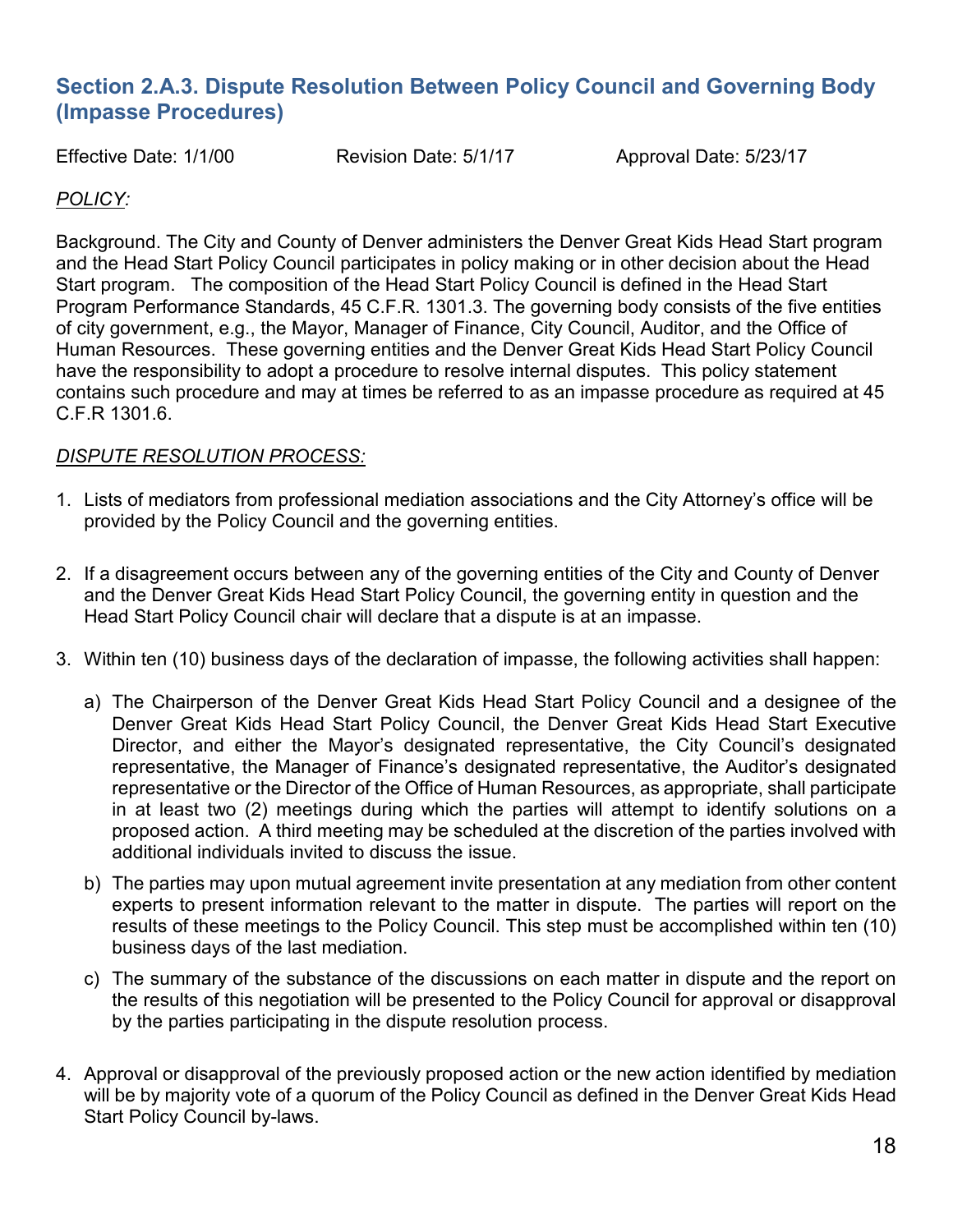- 5. If the internal process outlined above does not successfully resolve the matter, the parties will submit to mediation by a trained mediator using the respective lists of mediators established by the parties.
	- a) Selection of the mediator will occur in the following manner: The parties shall each submit the name of a mediator candidate from the lists provided by the Policy Council and the governing entity. The mediator needs to have experience with local government law, federal contract obligations, and diverse communities. The parties shall attempt to agree on a mediator from among their two named mediators. If the parties cannot agree on a selection, the parties will toss a coin to determine which party will designate the first person on the list to be invited to mediate. If that mediator is unavailable, then the parties will begin the process of mediator selection again. The mediator shall be retained by contract by the City and County of Denver through the Denver Head Start Office or by purchase order issued by the Purchasing Division of the Department of General Services.
	- b) The parties shall submit to the Mediator for two meetings; mediation cannot exceed fifteen days (15) from Step 4 in the dispute resolution process.
	- c) The parties and the mediator will report the results of the mediation on each issue in dispute to the full Policy Council.
	- d) The Policy Council will approve or disapprove the previously proposed action, or the new action identified by mediation by majority vote of a quorum of Policy Council members as defined in the Policy Council by-laws.
- 6. If no mutual agreement has been reached after mediation, the Governing entity (Mayor) with legal and fiduciary responsibility shall resolve the matter.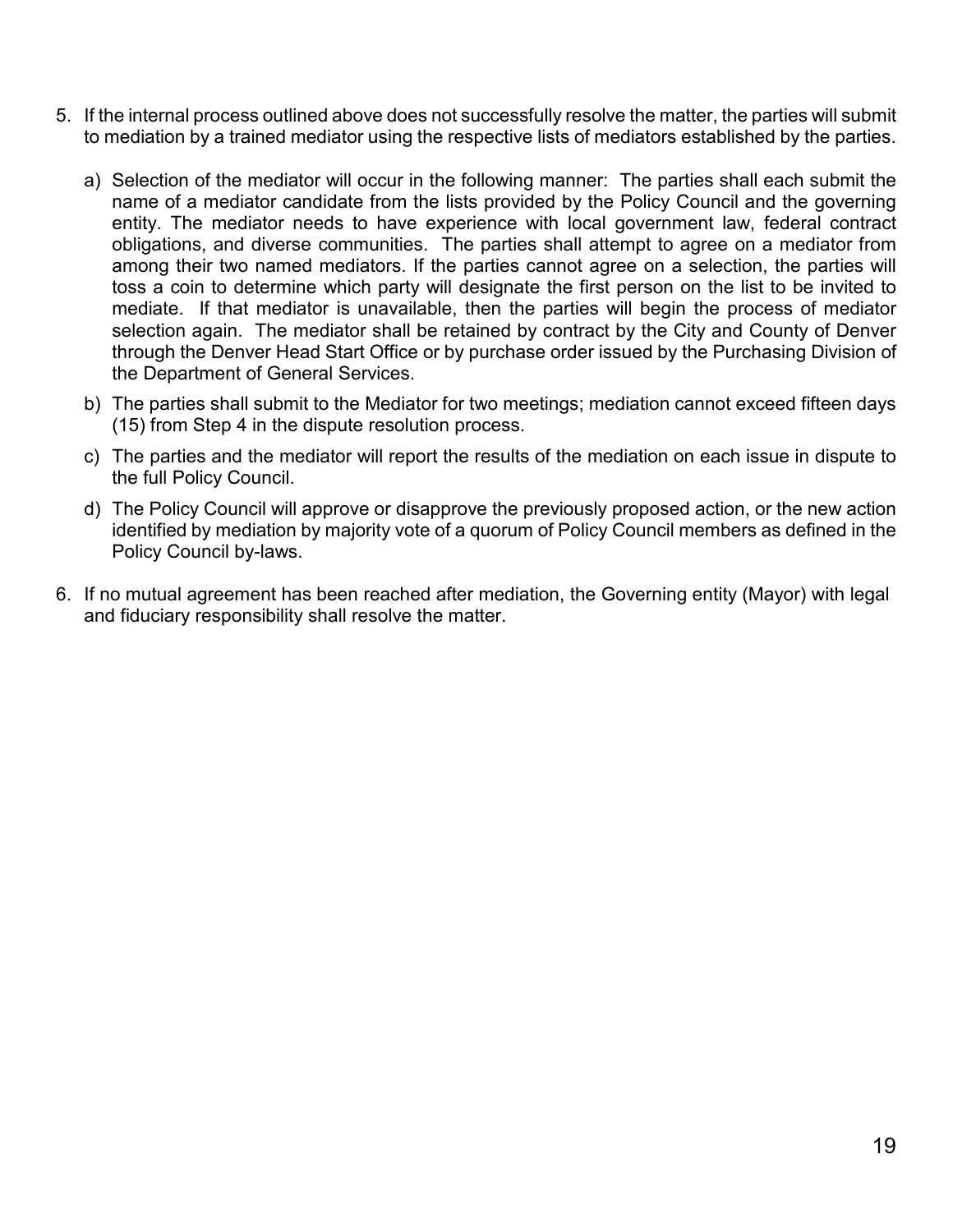# <span id="page-19-0"></span>**Section 2.A.4. Policy Council Meetings**

Effective Date: 2/1/04 Revision Date: 7/1/14 Approval Date: 8/26/14

#### *POLICY:*

Policy Council designates the days and times of Policy Council meetings. Meetings will occur on a monthly basis and more often if decided by the Policy Council.

The Chairperson and/or Secretary or designee notify each member of the Policy Council one week in advance of each meeting directly, or through the City Head Start Office staff.

In case of inclement weather or dangerous road conditions, Policy Council members will be notified by 3:30 p.m. on the day of the meeting. Closures will follow Denver Public Schools' closure. Policy Council members may also call the Head Start Office direct line for recorded information (720) 913- 0880.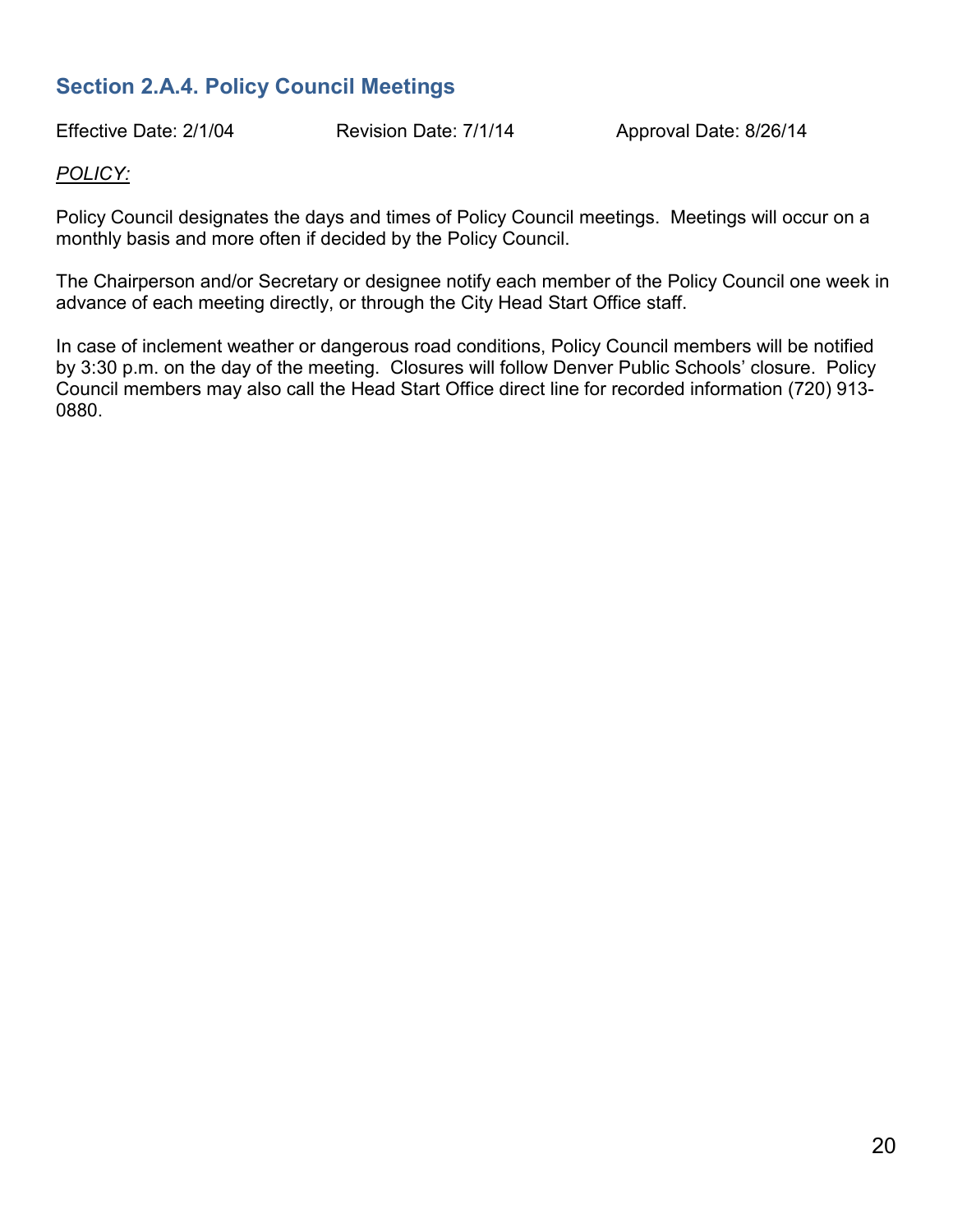# <span id="page-20-0"></span>**Section 2.A.5. Community Complaint Resolution**

Effective Date*:* 1/24/06 Revision Date: 7/1/14 Approval Date: 8/26/14

#### *POLICY:*

The purpose of this policy is to offer Head Start parents or members of the community the opportunity to register complaints with the Denver Great Kids Head Start program. Individuals can file complaints if they feel they, or their child, have not been treated fairly, courteously, respectfully, and/or may also file a complaint against any aspect of the program in which the parent or community member is dissatisfied.

All complaints must be submitted in a timely manner from the point of the incident or from the point of becoming aware of the incident.

The first attempt at resolution of the complaint should be made at the level closest to the source of the complaint. If the complaint is with a particular center, delegate agency or vendor agency, initial attempts should be made to resolve the complaint at that level.

Complaints are viewed as an opportunity to enhance programming to be more responsive to the needs of the community.

If the complaint is related to the provision of special education services under the Individuals with Disabilities Act of 2004 (IDEA), individuals should follow appropriate due process procedures as described in this law. These procedures are required to be explained at the time permission for formal evaluation is obtained and at subsequent Individual Education Plan meetings. The grantee Disabilities Director is available if parents and community members have questions about rights and entitlements.

#### *PROCEDURES:*

The individual has the right to have a support person assist him/her during any stage of these procedures. The support person may be any person the individual chooses. Every effort will be made to communicate with the individual in their dominant mode of communication throughout the process.

- 1. Individuals should first attempt to resolve the issue at the level closest to the source of the complaint. Every effort should be made to address concerns with the agency (vendor or delegate) from which the complaint originates.
- 2. If the complaint cannot be resolved with the agency, individuals may submit a grievance, in writing, to the Executive Director, Denver Great Kids Head Start.
- 3. A meeting will be scheduled to work on the resolution within 10 working days of receipt of the grievance letter.
- 4. Attending this meeting may be the Head Start Executive Director, the staff involved (if any), a staff member to take notes, and anyone else determined appropriate by the Head Start Executive Director.

If the parent feels that the complaint still has not been resolved, a letter should be submitted to the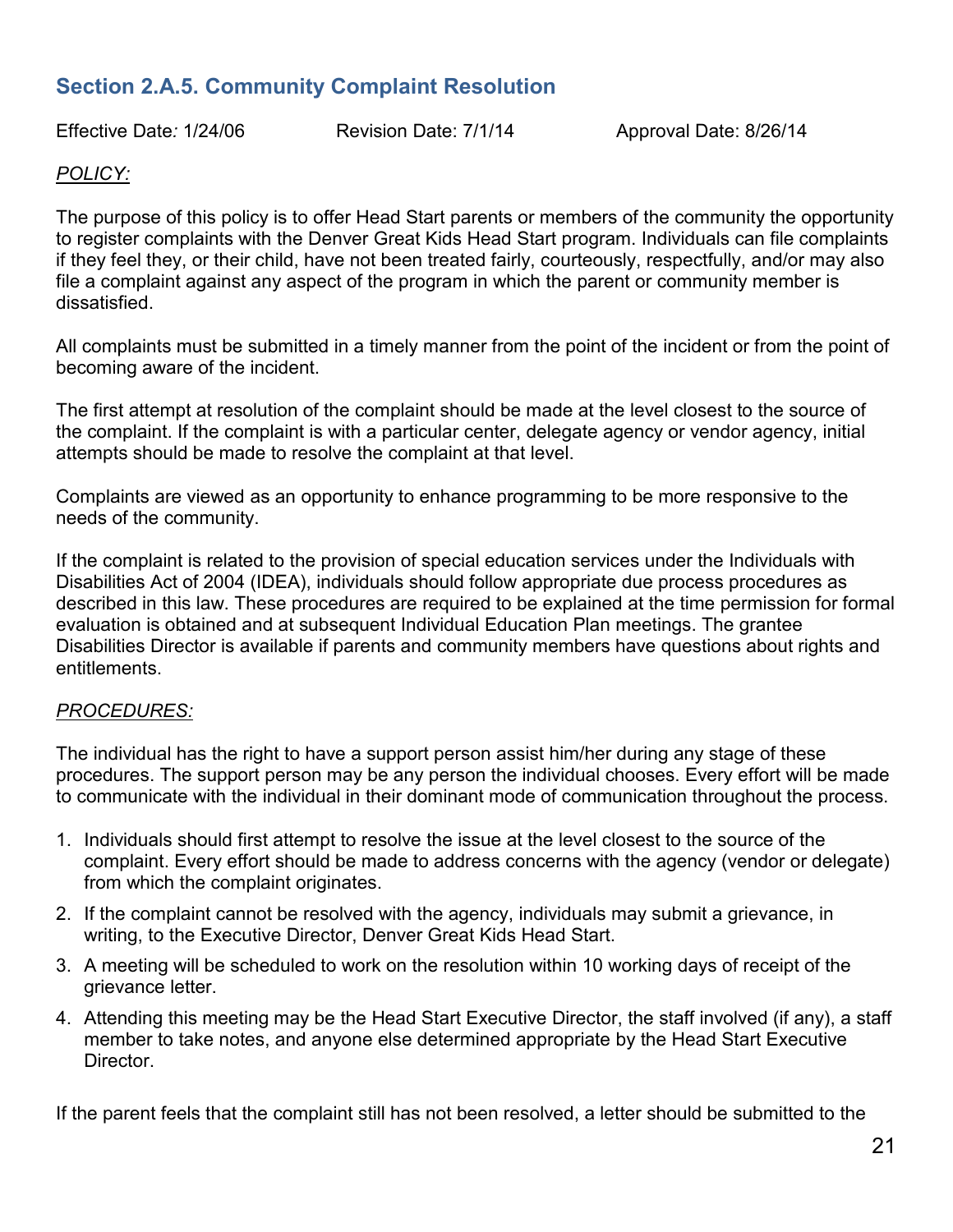Policy Council Chair describing the disagreement and suggestions for a favorable outcome.

- 1. The Policy Council will review the grievance at the next scheduled Policy Council meeting.
- 2. If not resolved at the full meeting, the Policy Council will select a committee of no less than three of its members to resolve the grievance (Grievance Committee is considered as ad-hoc committee according the Policy Council By-Laws).
- 3. The Grievance Committee can request a meeting with any parties involved.
- 4. The Grievance Committee will make written recommendations to the Policy Council.
- 5. The Policy Council can accept or deny the committee's report and will develop a final recommendation for resolution to the Office of Children's Affairs Director who will be responsible for following through with those recommendations.
- 6. At the next scheduled Policy Council Meeting, the Director of the Office of Children's Affairs will issue a report and the case will be closed.
- 7. All grievances will be kept on file for a period of five years.

#### *COMPLAINT LETTER:*

The grievance letter must contain the following elements:

- 1. Description of the grievance (complaint) with specific names and dates
- 2. Actions taken to date
- 3. Recommendations for a satisfactory conclusion
- 4. Name and contact information (name and contact information will be kept confidential, if so stated)

Questions about the process can be directed to the Executive Director, Denver Great Kids Head Start.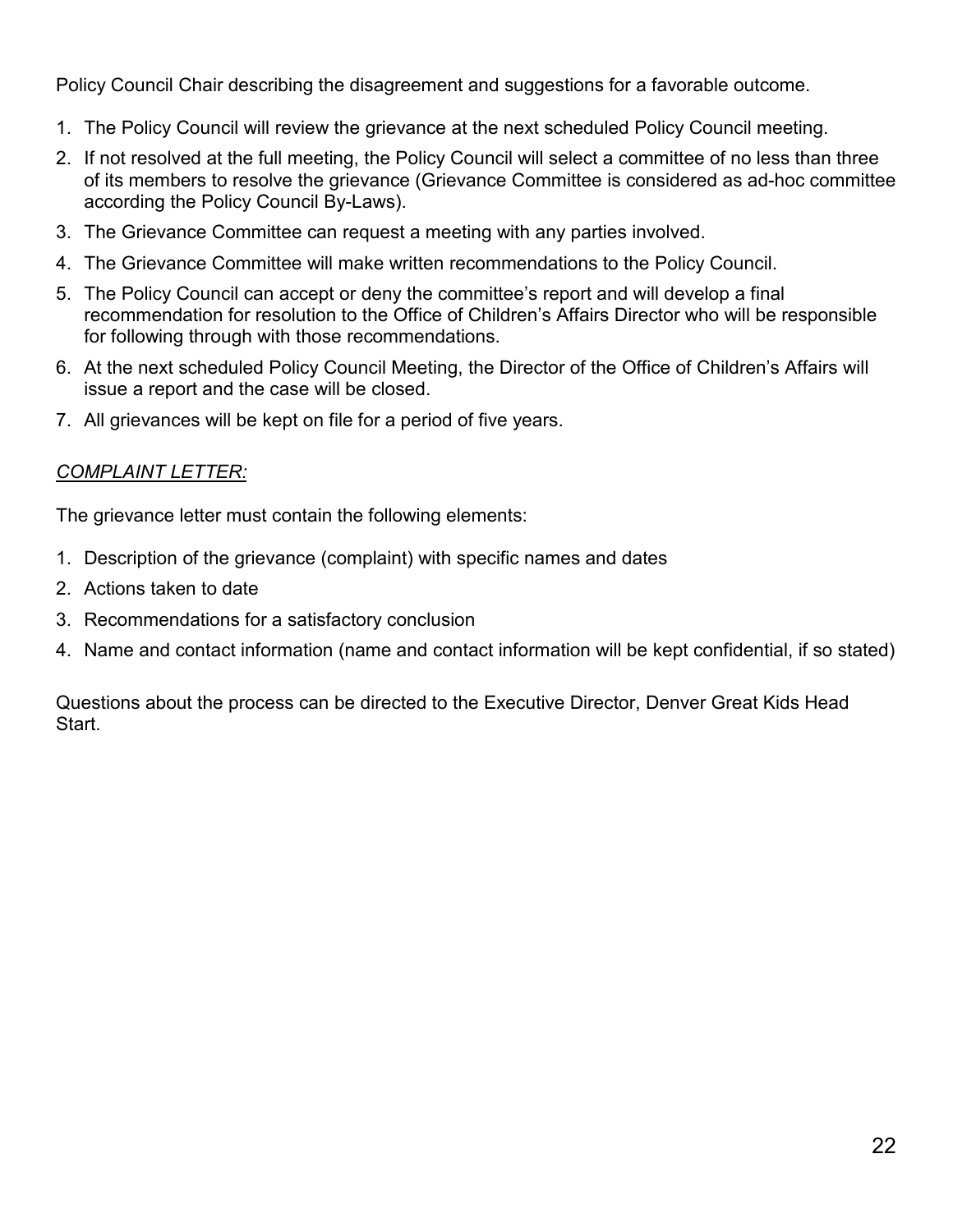# <span id="page-22-0"></span>**Section 2.A.6. Informed Governance**

Effective Date: 12/17/08 Revision Date: 5/1/17 Approval Date: 5/23/17

#### *POLICY:*

This policy statement contains standards of conduct for disclosing, addressing and resolving any conflict of interest, and any appearance of a conflict of interest, by members of the governing body, officers and employees of the Denver Head Start Office, members of the Denver Head Start Policy Council, and delegate agencies, contractors, vendors, consultants, or agents (including their officers, employees, and directors) who provide services or furnish goods to the Denver Head Start Office. This policy represents compliance with 42 U.S.C. 9837(c) (1) (C) and (c) (2) (C) and 45 C.F.R. §92.36 (b) (3).

Please refer to Appendix B for the Denver Great Kids Head Start Policy for Informed Governance.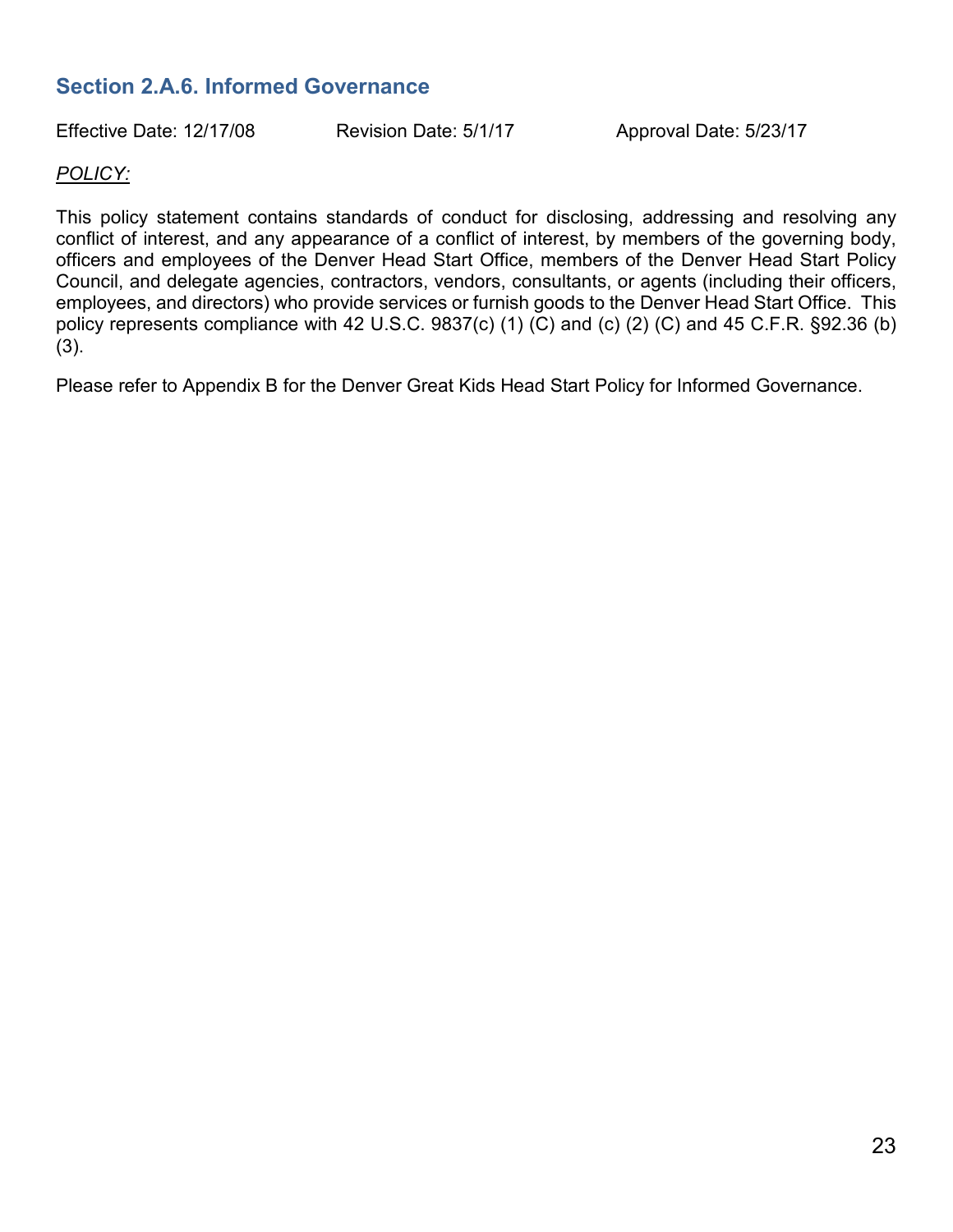# <span id="page-23-0"></span>**Section 2.A.7. Conflict of Interest**

Effective Date: 1/1/00 Revision Date: 7/1/14 Approval Date: 8/26/14

#### *POLICY:*

This policy statement contains standards of conduct for disclosing, addressing and resolving any conflict of interest, and any appearance of a conflict of interest, by members of the governing body, officers and employees of the Denver Head Start Office, members of the Denver Head Start Policy Council, and delegate agencies, contractors, vendors, consultants, or agents (including their officers, employees, and directors) who provide services or furnish goods to the Denver Head Start Office. This policy represents compliance with 42 U.S.C. 9837(c) (1) (C) and (c) (2) (C) as well as 45 C.F.R. §92.36 (b) (3).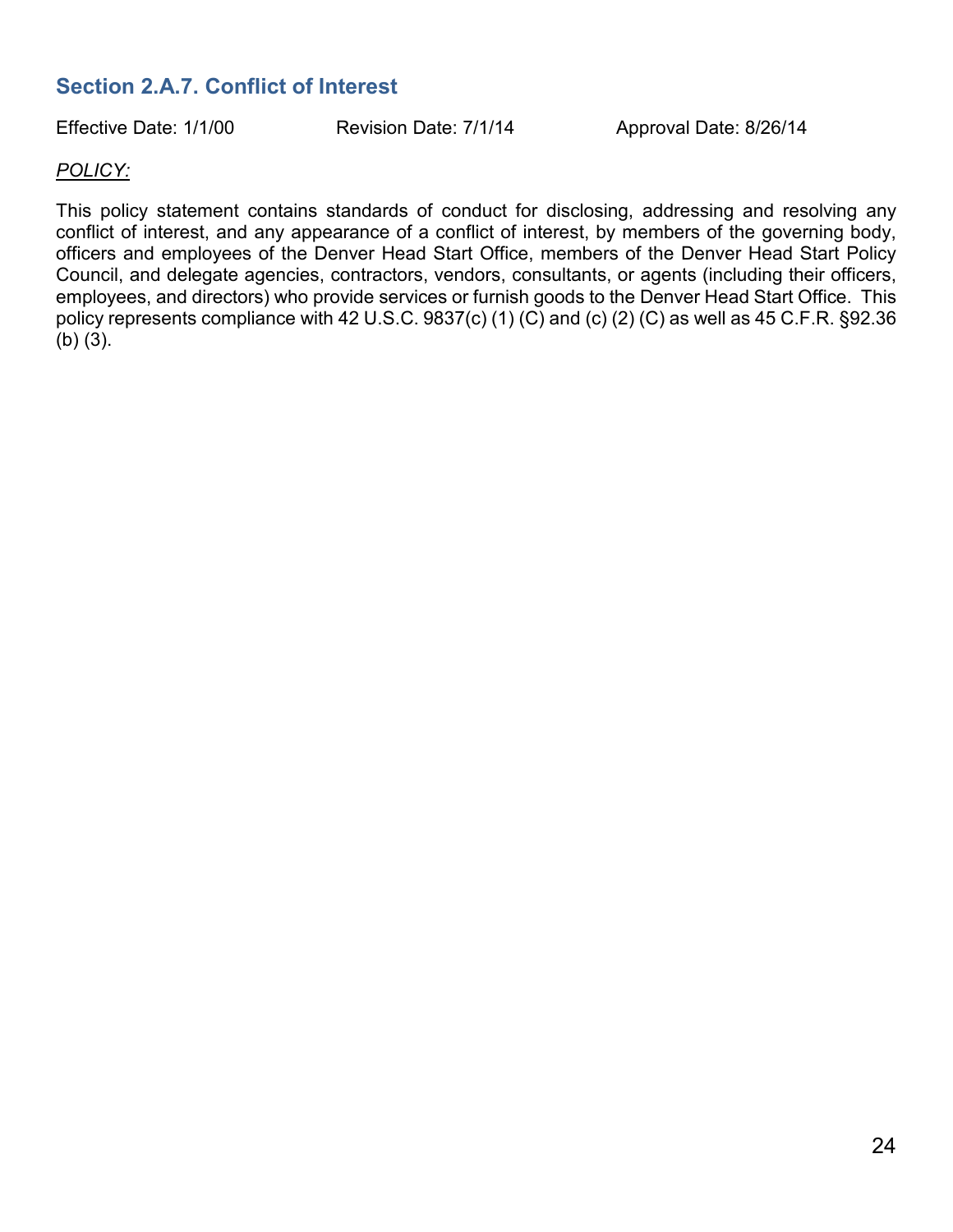# <span id="page-24-0"></span>**Section 2.B. Management, Planning and Continuous Improvement**

Effective Date: 1/1/00 Revision Date: 5/1/17 Approval Date: 5/23/17

#### *POLICY:*

Denver Great Kids Head Start implements systematic, ongoing management processes and program planning that includes consultation with the governing body (Mayor, Manager of Finance, City Council, Auditor, Office of Human Resources), Policy Council, and grantee and delegate agency staff in accordance with the Head Start Program Performance Standards 45 C.F.R. 1302.101, 1301.93, and 1302.103.

Every five years Denver Great Kids Head Start conducts a comprehensive community assessment identifying community needs, strengths and service gaps for families and children. In response to the community assessment, five-year goals and objectives are developed in partnership with the governing body, Policy Council and grantee and delegate agency staff. During the other four years of the five-year funding cycle, the community assessment is updated. Annually, content area work plans are updated with input from content area administrators and coordinators, Policy Council Program Committee and grantee staff. The Health Team approves the health work plan, and the Policy Council approves the remaining content area plans.

Denver Great Kids Head Start implements effective and efficient management process that are described below in the overall context of continuous improvement. The processes are comprehensive and include input and participation from various parts of the overall DGKHS structure including city staff, delegate and vendor agency staff, governing body members, policy council members, parents and other city offices as appropriate. The philosophy of continuous improvement and data driven planning guides and informs the managements systems at DGKHS. Integral to these process is the wealth of information that is compiled by DGKHS staff and the Director of Research and Analysis for the Office of Children's Affairs, a position that is cost-shared with the Head Start and General Fund budgets.

Through the comprehensive planning process program goals are established and closely monitored during the annual Head Start contract process and grant submittal process to the Regional Office of Head Start. Progress is discussed in detail at meetings throughout the year including monthly content area meetings, cross-content area meetings, management team meetings, site monitoring, and Program Design and Management Team meetings. Progress is also gauged through the review and analysis of program data including the annual PIR in August/September, and the abbreviated PIR which is reviewed annually in December and March and child outcomes data received and analyzed three times per year.

A program planning timeline is developed annually in June.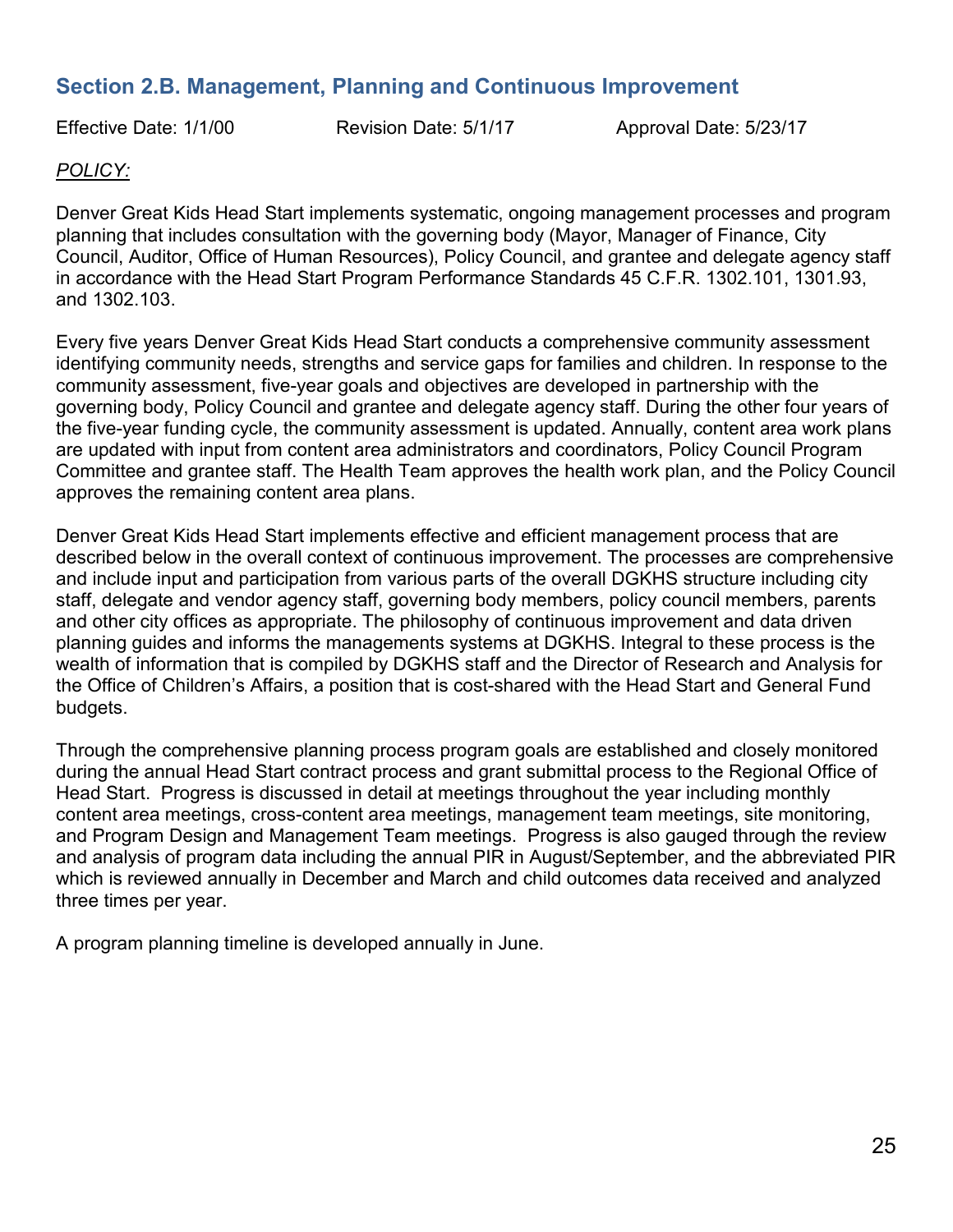# <span id="page-25-0"></span>**Section 2.C. Communication**

Effective Date: 1/1/00 Revision Date: 7/1/14 Approval Date: 8/26/14

#### *POLICY:*

Denver Great Kids Head Start and its delegate agencies and vendors will support open and clear communication through their organizational structure, management systems and standard operating procedures. Written and spoken communications will be in plain language and in a language, that is understood by the families. Delegate agencies and vendors must adopt, follow and document policies and procedures that ensure effective communication is maintained between Denver Great Kids Head Start, the agency, agency staff, parents and the community. Communication strategies will include but are not limited to:

- 1. Regular meetings will be established and will include:
	- a) Governing Body meetings are scheduled twice yearly, in March/April and in September/October. The spring meeting agenda includes the approval of the Head Start funding application and the fall meeting agenda includes a report of annual performance and program accomplishments.
	- b) Bi-monthly management team meetings are established early in the grant year (July) and all parties are notified.
	- c) Program Design and Management Team Meetings are scheduled one yearly in February.
	- d) Monthly Policy Council meetings are scheduled and in addition to policy council members, delegate agency staff also attends.
	- e) All meeting agendas require regular reports from the director and summary minutes are prepared and distributed to all parties within 10 days of the meeting.
- 2. Management systems will include but are not limited to:
	- a) Grantee staff communication methods include but are not limited to:
		- i. Standing staff meetings with a regular calendar of times and days, meeting agendas and notes.
	- b) Regular individual supervision meetings with standing times and dates by the director with each grantee staff member.
- 3. A Management Team will be established, consisting of delegate agency Head Start Directors, and vendor agency representatives along with City Head Start staff and the Denver Great Kids Head Start Executive Director:
	- a) Management Team will set and follow a calendar of regular meetings to address management issues and to advise Policy Council and the Denver Great Kids Head Start Executive Director on matters of policy and management.
	- b) Working groups and committees of Management Team will follow these same requirements.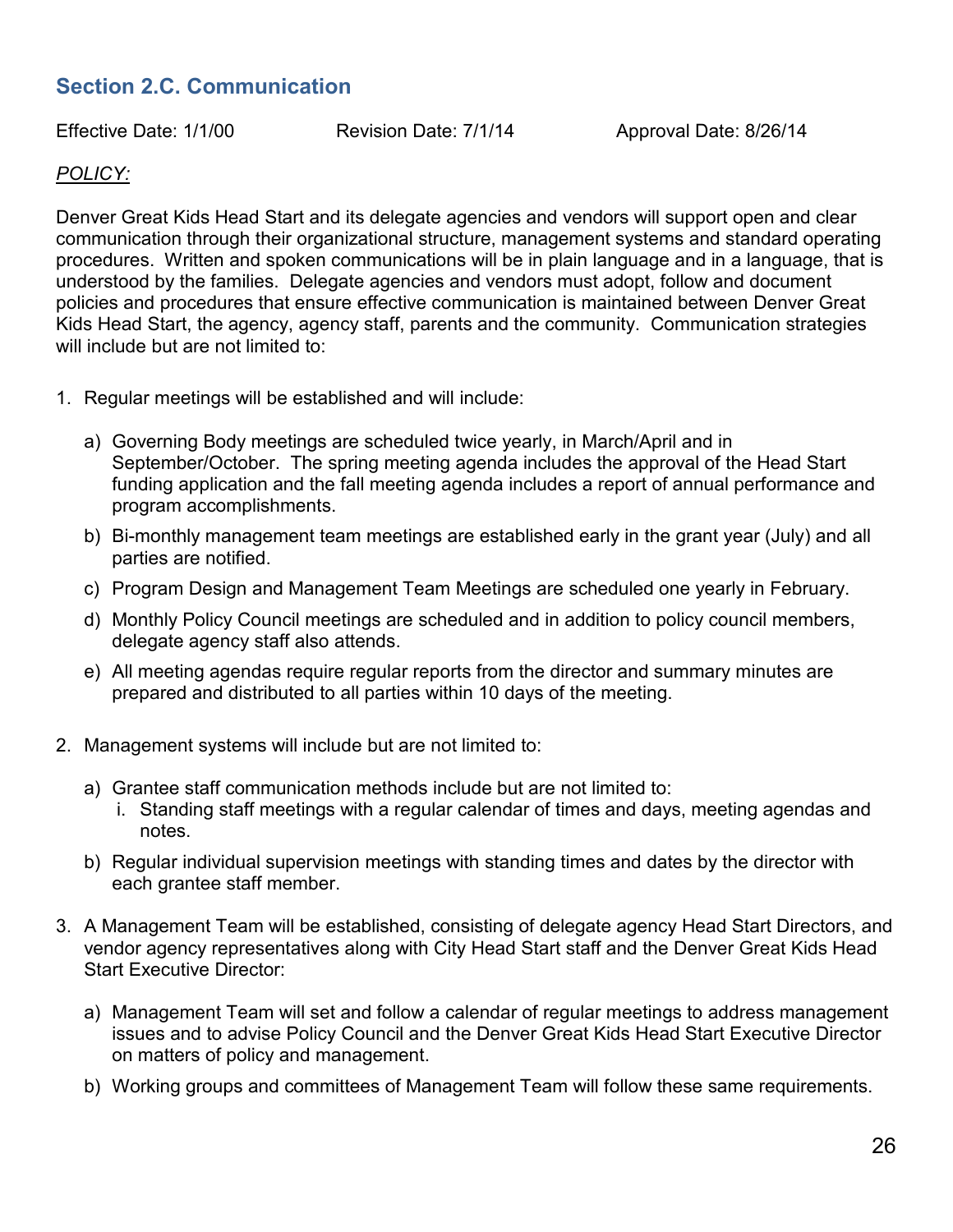- 4. Files at Denver Great Kids Head Start Office will be set up for all policy and management meeting groups, clearly labeled and available for inspection in the office. The files will contain the calendars, agendas and materials passed out at each meeting.
- 5. The communication requirements of the "Communications" section of the Denver Great Kids Head Start Policy Manual apply to all management groups, both standing and ad hoc, that may be developed as the need arises and as the Denver Great Kids Head Start Executive Director approves. These groups may include but are not limited to family services coordinators, education coordinators, fiscal managers, mental health team members, nutrition, etc.
- 6. All types of communication with parents will be in plain language.
- 7. Denver Great Kids Head Start delegate agencies and vendors for nutrition, disabilities, health and mental health shall adopt and implement policies, procedures, staff training and monitoring systems to ensure that communication is provided to families with limited English proficiency (LEP) in order for these families to participate fully in Head Start's comprehensive services. These policies must include:
	- a) Free translation services as needed and desired by families;
	- b) Confidentiality policies and documentation;
	- c) Every effort to provide teachers, teacher assistants or family services staff who can communicate with children in their own language;
	- d) A system to notify families of the availability of translation services;
	- e) Training for staff to know when such services are needed and how to access those services;
	- f) A system to provide translations of key documents, notices and minutes in the languages used by families using the Head Start services of the agency.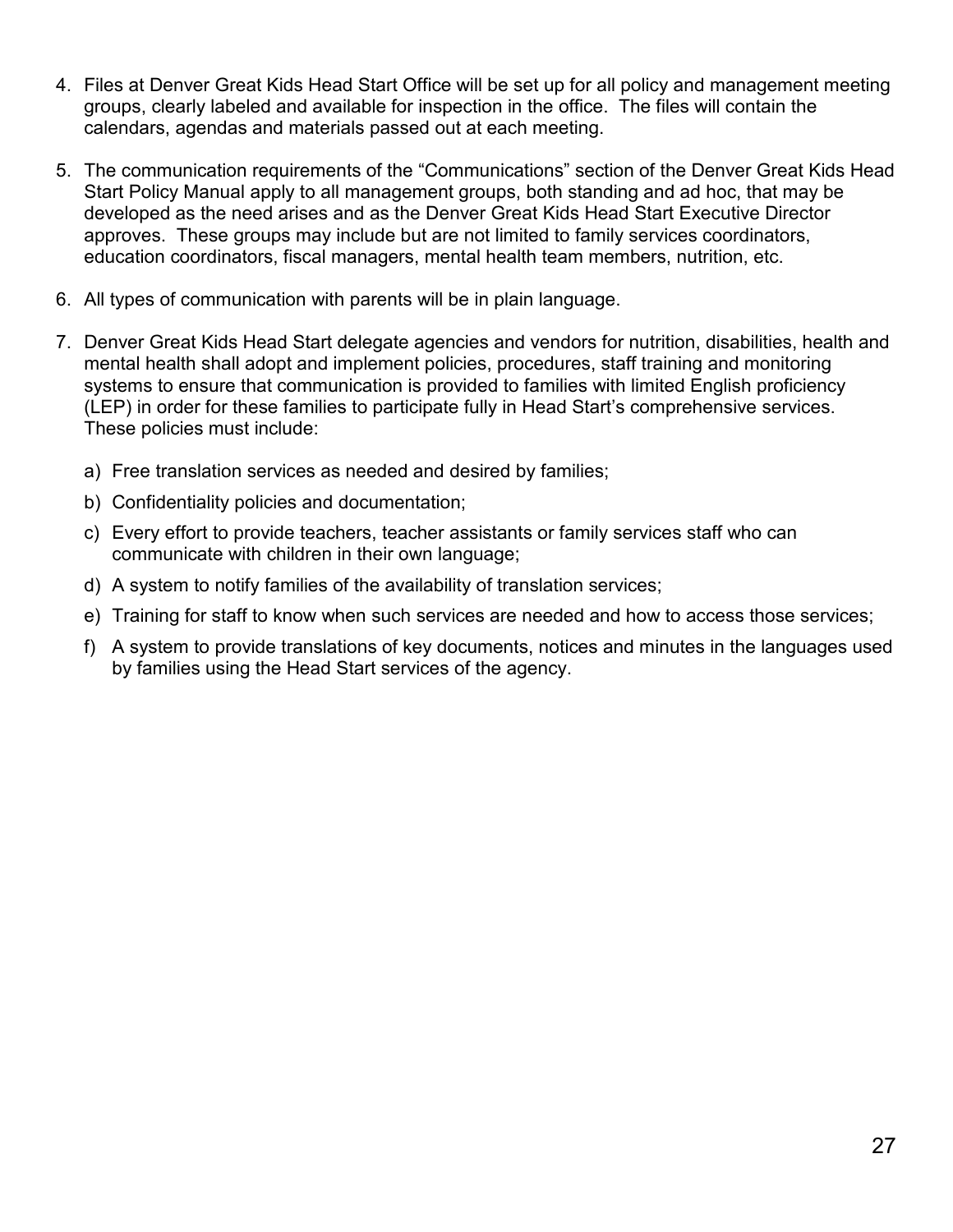# <span id="page-27-0"></span>**Section 2.D. Record Keeping/Reporting**

Effective Date: 1/1/00 Revision Date: 7/1/14 Approval Date: 8/26/14

Denver Great Kids Head Start will be accountable for the results it achieves for children and families:

- 1. To the children themselves, that their time in the program prepares them for school and life success;
- 2. To families who entrusted their children to the program;
- 3. To public and private funders who invest in early childhood programs in order to document true improvements in the lives of young children and their families and to show the reasons for continuing investment;
- 4. And to the people of the City and County of Denver who agreed to undertake this work on the grounds that it is a cost-effective investment in the next generation of Denver citizens.

Denver Great Kids Head Start will gather and analyze various data types to measure program effectiveness in order to identify and use more effective program strategies and eliminate less effective program strategies. This is a continuous improvement process...

Therefore, Denver Great Kids Head Start requires a strong information management system that can generate program reports as needed for the U.S. Department of Health and Human Services and the City, for program management and planning; and to track outcomes for children over time.

Denver Great Kids Head Start delegate agencies and vendors must take part in these activities as they are set up:

- 1. Work with Denver Great Kids Head Start to ensure their own data collection systems gather and record information required by the Denver Great Kids Head Start and work with Denver Great Kids Head Start to analyze and interpret delegate agency-specific data.
- 2. Assign each child enrolled in Head Start an identification number from Denver Public Schools (known as Project ID) to track student progress and to relate that progress back to program variables, such as curriculum, program option, teacher training and qualifications, and other factors.
- 3. Handle all information with highest respect and care for its confidentiality, according to the policy on confidentiality in this Policy Manual.

Denver Great Kids Head Start also will follow strict confidentiality standards and report its findings in aggregate numbers only; never by an identifiable individual.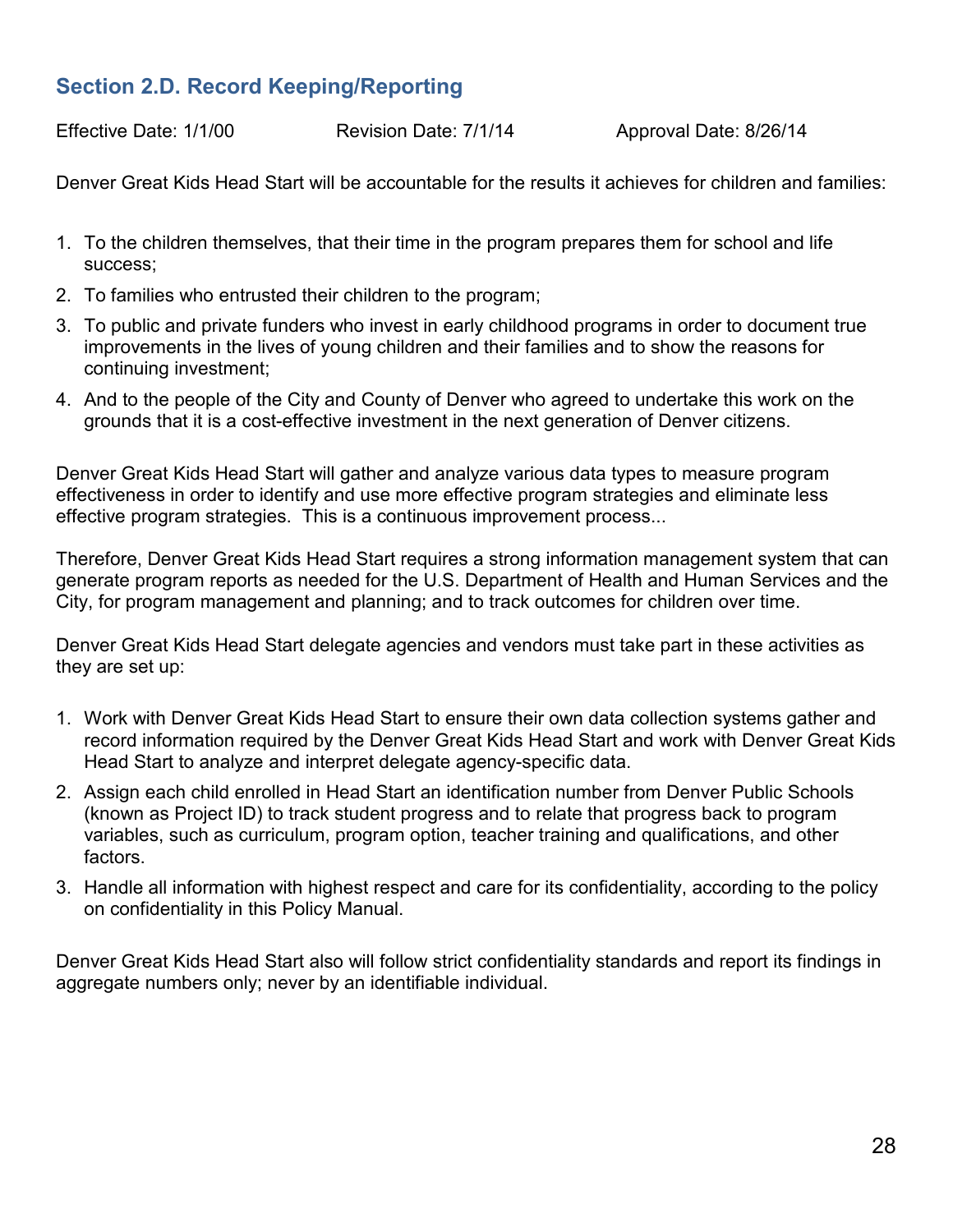# <span id="page-28-0"></span>**Section 2.E. Program Monitoring**

Effective Date: 10/26/00 Revision Date: 5/1/17 Approval Date: 5/23/17

#### *POLICY:*

Denver Great Kids Head Start is committed to providing excellent services to children and families that result in school readiness both for the child and the family. Therefore, in compliance with 45 CFR 1302.102 b), with the consultation and participation of the policy groups and, as appropriate, other community members, Denver Great Kids Head Start will conduct annual, on-going monitoring of all aspects of program services at its Head Start delegate agencies including their planning for and conducting the various trainings required in the Head Start regulations, including but not limited to the following areas:

- 1. 45 CFR 1301.5: training for governing body and Policy Council on the HSPPS;
- 2. 45 CFR 1302.12 (m): training on eligibility;
- 3. 45 CFR 1302.31 (a), (b): training for staff on effective teaching practices and classroom volunteers;
- 4. 45 CFR 1302.32 (a): training on curricula implementation and fidelity;
- 5. 45 CFR 1302.35 (d): training for Home base staff;
- 6. 45 CFR 1302.47 (4): training on safety practices within centers and classrooms;
- 7. 45 CFR 1302.91 and 1302.92: training and professional development for staff;
- 8. 45 CFR 1303.72 and 1303.75: training for bus drivers as appropriate (DGKHS does not offer transportations services on a routine basis).

DGKHS monitoring efforts will assess compliance with these requirements along with Head Start Program Performance Standards, and child care licensing standards. This work will be conducted in the spirit of continuous quality and Risk Management improvement. This policy sets forth the system of program monitoring using both the delegate agency's self-assessment and the Denver Great Kids Head Start delegate monitoring activities.

#### *1. DELEGATE AGENCY'S SELF-ASSESSMENT:*

Head Start Program Performance Standards require delegate agencies to conduct an annual Self-Assessment. Denver Great Kids Head Start will review the results of each delegate's Self-Assessment.

#### *2. DELEGATES WILL PROVIDE THESE DOCUMENTS EACH JANUARY:*

- a) Written procedures for program Self-Assessment;
- b) Minutes which reflect the involvement of the Policy Committee/Council throughout the entire process;
- c) The written results and a summary of the self-assessment;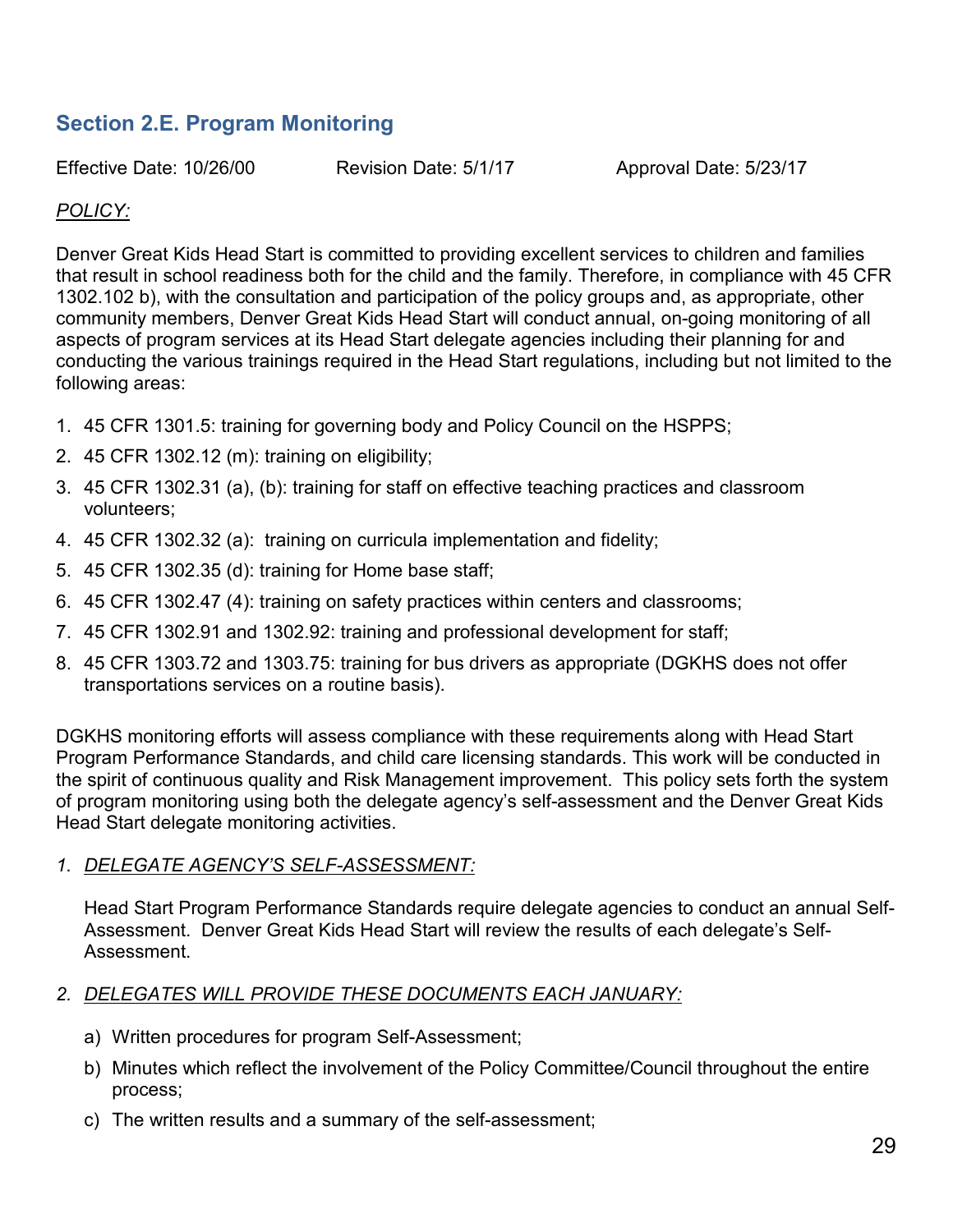- d) Action plans;
- e) Verification of corrections
- 3. *DENVER GREAT KIDS HEAD START DELEGATE AGENCIES MONITORING ACTIVITIES*-Grantee staff will perform monitoring activities throughout the year. These activities will include but are not limited to:
	- a) Site visits;
	- b) Review of delegate agency training plans;
	- c) Observations;
	- d) Interviews;
	- e) File audits;
	- f) Review of records, reports, assessments, agreements, agendas, minutes, menus, curriculum, schedules, and logs;

#### *Schedule of monitoring visits include:*

- 1. *PROGRAM DESIGN AND MANAGEMENT (PDM)* meetings will occur annually and be facilitated by the Head Start Executive Director. The agenda for these meetings may include:
	- a) Annual review and approval of grant application and related documents,
	- b) Delegate agency child outcome data
	- c) School Readiness Plan implementation
	- d) Annual review of policies and procedures
	- e) Ongoing DGKHS compliance monitoring including site performance indicators
	- f) Program deficiencies and non-compliance
- 2. *FISCAL AND FINANCIAL MANAGEMENT -* Monitoring will occur monthly and throughout the year and will include:
	- a) Desk Audit
	- b) Fiscal Checklist
	- c) Administrative Costs
	- e) Annual review of policies and procedures
	- f) Site visits
	- g) Training budget
	- h) Bi-monthly meeting with financial managers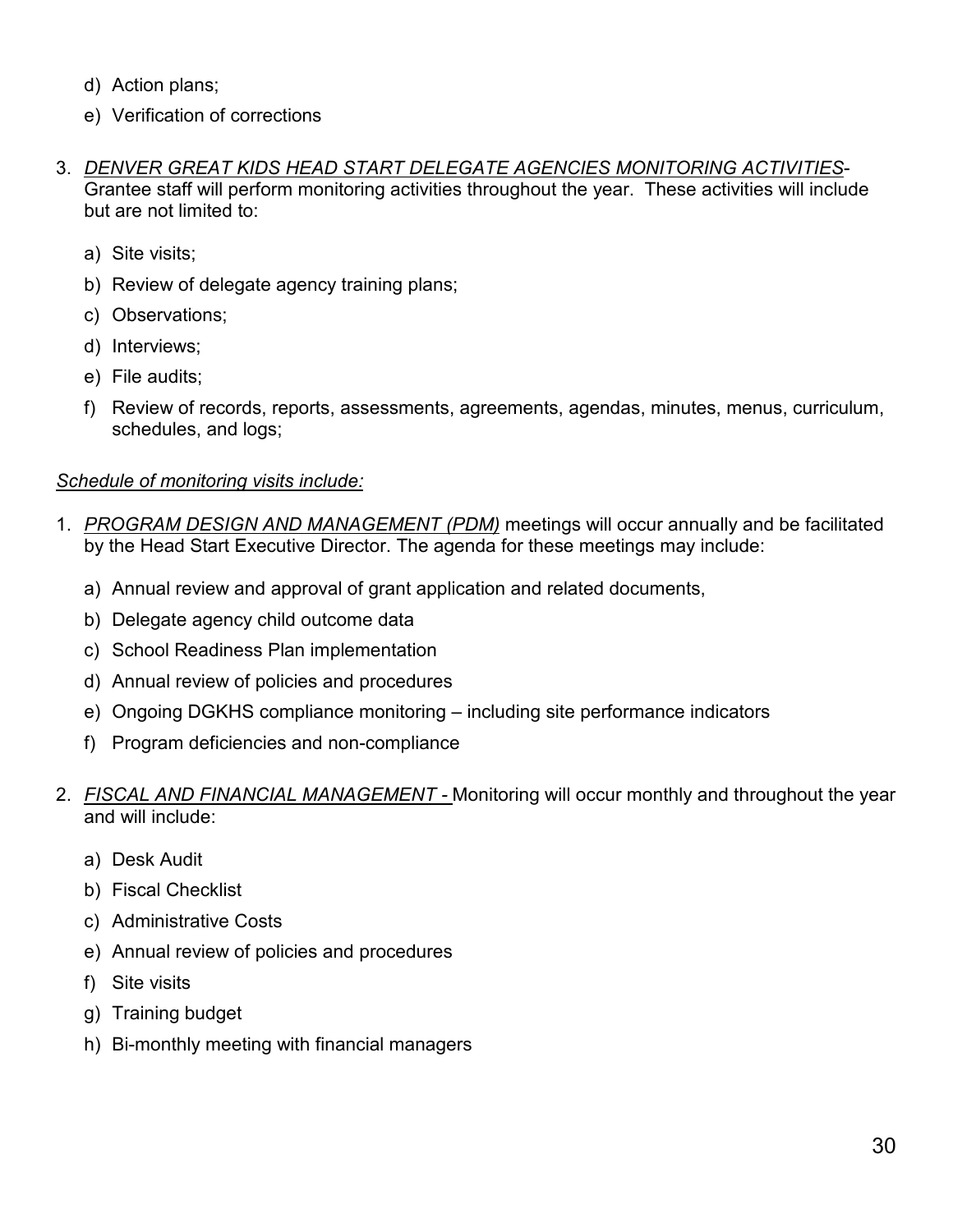- 3. *EDUCATION AND CHILD HEALTH DEVELOPMENT SERVICES* All classrooms will be observed at least once during the program year and home visit observations will occur at least once a year:
	- a) Two socialization activities will be observed
	- b) Annual review and approval of education focus plan
	- c) Annual review of school readiness plan implementation
	- d) Annual review of policies and procedures
	- e) Education Coordinators monthly meetings
	- f) Random sampling of classroom -10 percent
	- g) Certify pedestrian safety training within 30 days of enrollment by delegates Education

#### 4. *ELIGIBILITY, RECRUITMENT SELECTION, ATTENDANCE, ENROLLMENT (ERSEA):*

- a) Head Start children's files will be monitored at least once a year to ensure ERSEA requirements are being followed:
- b) Files will be reviewed to verify how eligibility for the Head Start program was determined; including, age, income, and categorical eligibility.
- c) Recruitment plans will be requested and reviewed by grantee office.
- d) Universal Selection criteria shall be reviewed by the grantee on a yearly basis. When changes are necessary the revised criteria will also be reviewed and approved by the grantee Policy Council.
- e) Delegate agencies will submit delegate agency-specific criteria to grantee office annually in July after approval by their Policy Council/committee.

Enrollment and attendance will be monitored on a monthly basis. Delegate agencies who fall below 85% attendance rate in any given month will be required to provide a written explanation on the absenteeism, including actions taken to improve attendance.

- 5. *FAMILY ENGAGEMENT-* Children's files will be monitored at least once a year:
	- a) Parent meetings will be monitored at least once a year for each delegate
	- b) Community partnerships will be monitored at least once a year
	- c) Annual review and approval of Family and Community Partnerships focus plan
	- d) Annual review of policies and procedures
	- e) End of Month Enrollment and Attendance Reports
	- f) Review monthly parent committee minutes and policy council minutes if applicable
	- g) Review Family Partnership Agreements for each delegate
	- h) Family Services Coordinators monthly meetings
- 6. *DISABILITIES SERVICES* Data tracking forms are reviewed monthly and Children's files will be monitored at least once a year: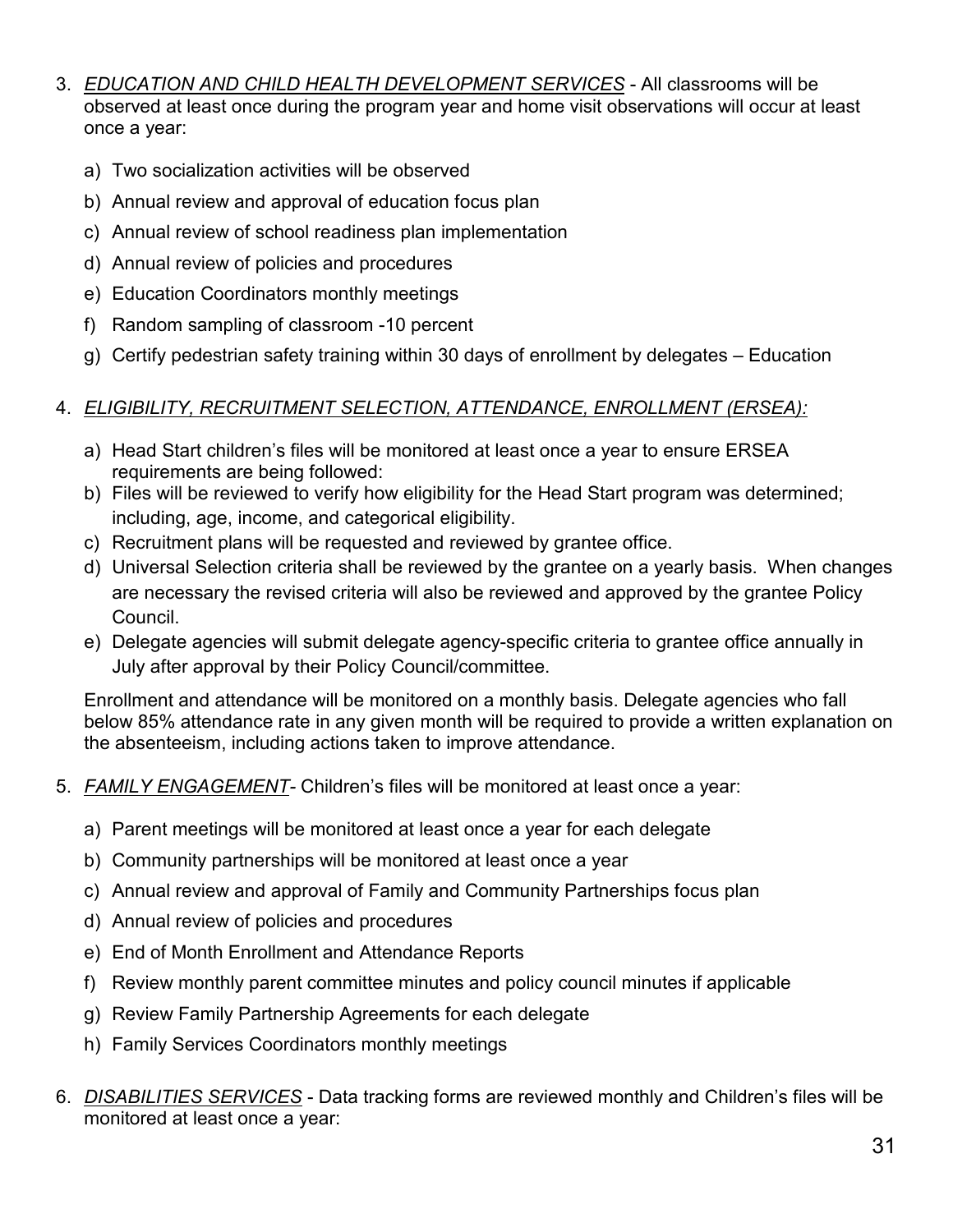- a) Classroom observations for disabilities will be made at least once a year or as requested
- b) Review of disabilities enrollment and RFO process requirements and timelines
- c) Annual review and approval of Disabilities focus plans
- d) Annual review of policies and procedures
- e) Disabilities and mental health regular meetings
- 7. *HEALTH, MENTAL HEALTH AND NUTRITIONAL SERVICES -* Children's files will be monitored at least once a year (delegate nurses conduct monthly chart reviews) – 10% random sampling:
	- a) Nutrition will be observed through at least three site visits a year per delegate agency
	- b) Health Team meetings at least monthly
	- c) Annual review and approval of Health and Nutrition focus plan
	- d) Annual review of policies and procedures and as needed
	- e) Health Services Advisory Committee meets bi-monthly to provide monitoring oversight
	- f) Delegate Health Services Advisory Committees meet quarterly to provide monitoring oversight for delegate

#### 8. *FACILITIES, EQUIPMENT AND MATERIALS AND EQUIPMENT, USED IN HEAD START FACILITIES:*

- a) Monitoring by Grantee staff
- b) Health and safety reviews conducted annually in September and follow-up as needed
- c) Transportation Services (NA)

#### 9. *MONITORING RESULTS:*

In compliance with the Improving Head Start for School Readiness Act of 2007, Section 641A (d) (1): Evaluation and Corrective Action for Delegate Agencies, the following procedures are established:

- a) A final report for each monitoring activity is written by grantee staff and presented to the Denver Great Kids Head Start Executive Director for approval. The Head Start Executive Director will provide the delegate agency's Head Start Director and Executive Director with the completed report in a timely manner. The monitoring report will be provided to the delegate agency governing body by the delegate agency Executive Director in a timely manner.
- b) The City further reserves the right at all times to determine, in its sole discretion, that a delegate agency or a vendor is not in compliance with its contract, applicable federal, state or local laws, or any subsequent policy directive issued by the Head Start Executive Director, which noncompliance does not constitute a deficiency, as such term is defined by the federal government for Head Start purposes in the Head Start Act, 42 U.S.C. 9801.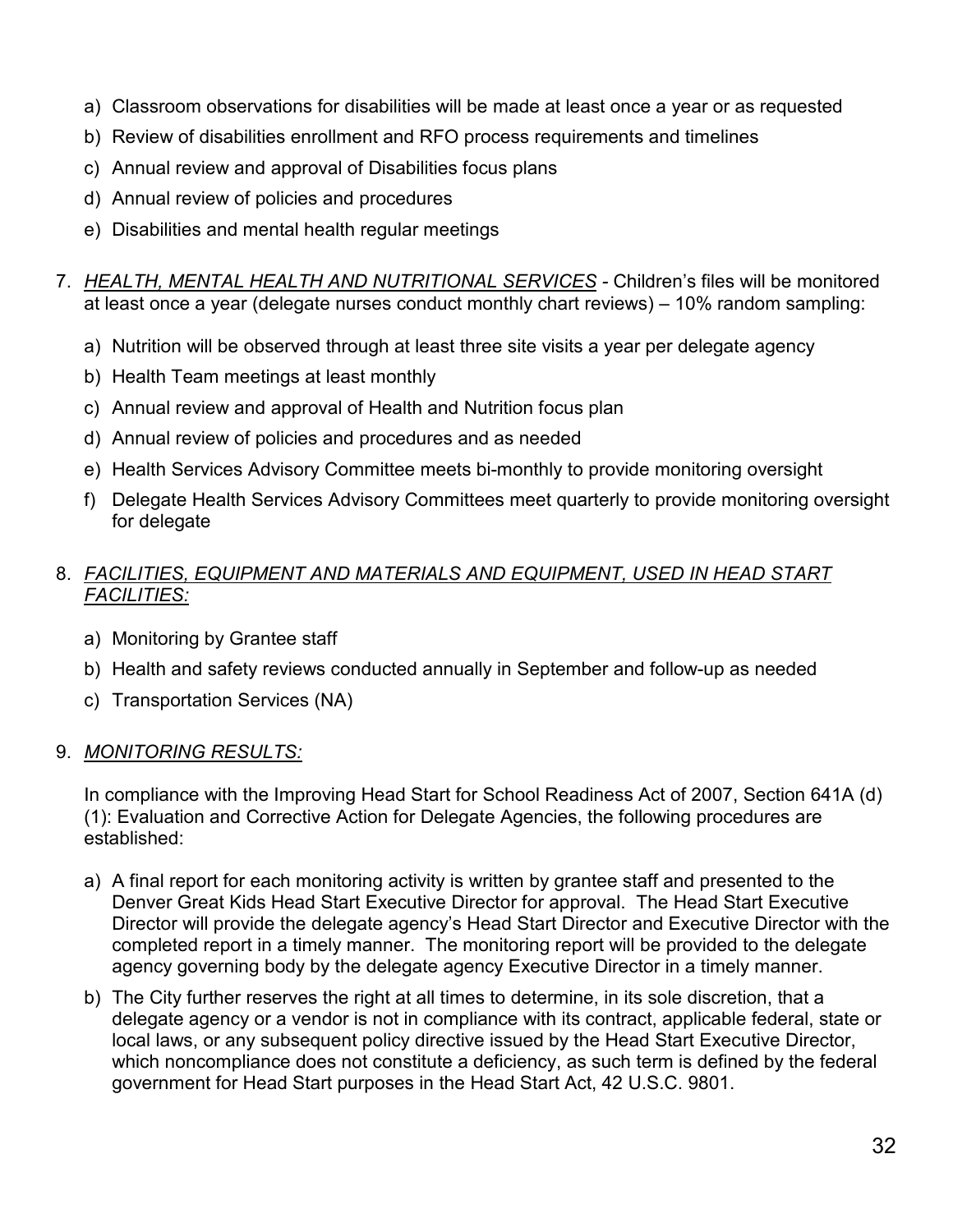In the event that any such non-compliance is identified as a result of Denver Great Kids Head Start's monitoring efforts, a written report of the non-compliance will be provided to the delegate agency's Executive Director and Head Start Director containing the findings of non-compliance.

The report will identify the specific area(s) of noncompliance will identify the areas of noncompliance to be corrected and will state the date upon which the Contractor is to correct the areas of noncompliance. If the Contractor is unable or unwilling to correct the specified areas of noncompliance within the time period designated by the City, then the City will issue a Notice of Findings of Deficiency which must be corrected, either immediately or pursuant to a Quality Improvement Plan in accordance with the procedures in contract.

Upon verification that appropriate and timely corrective action has been taken, a letter will be sent from the Denver Great Kids Head Start Executive Director to the delegate agency Executive Director and Head Start Director.

In the event that the Head Start grantee agency identifies a deficiency as defined in Section 637 of the Head Start Act in a delegate agency through monitoring evaluation, the grantee agency must help delegate agency develop corrective plans, including timetables for addressing identified problems. Upon determining that a deficiency exists in the area of health and safety, written notice will be provided to the delegate agency within five days of becoming aware that a deficiency exists. The written notice may provide up to ten working days to remedy the conditions and/or systems contributing to a determination that a deficiency exists. Moreover, the Head Start grantee agency shall take action, which may include—

- a) Initiating procedures to terminate the designation of the agency unless the agency corrects the deficiency as programmed;
- b) conducting monthly monitoring visits to such delegate agency until all deficiencies are corrected or the Head Start agency decides to defund such delegate agency; and
- c) Releasing funds to such delegate agency
	- i. only as reimbursements except that, upon receiving a request from the delegate agency accompanied by assurances satisfactory to the Head Start agency that the funds will be appropriately safeguarded, the Head Start agency shall provide to the delegate agency a working capital advance in an amount sufficient to cover the estimated expenses involved during an agreed upon disbursing cycle; and
	- ii. Only if there is continuity of services.

The City has the right at all times to determine, in its sole discretion, that Contractor has one or more deficiencies ("Deficiencies"), as such term is defined at Section 637 of the Head Start Act and as such section may be amended from time to time. If the Head Start Executive Director finds that the Contractor has Deficiencies, he or she will notify the Contractor in writing of such findings of Deficiencies ("Notice of Findings of Deficiencies"). The Notice of Findings will identify the Deficiencies to be corrected and will state that the Contractor is to correct the Deficiencies immediately or must instead develop a Quality Improvement Plan (the "Quality Improvement Plan") to correct the Deficiencies.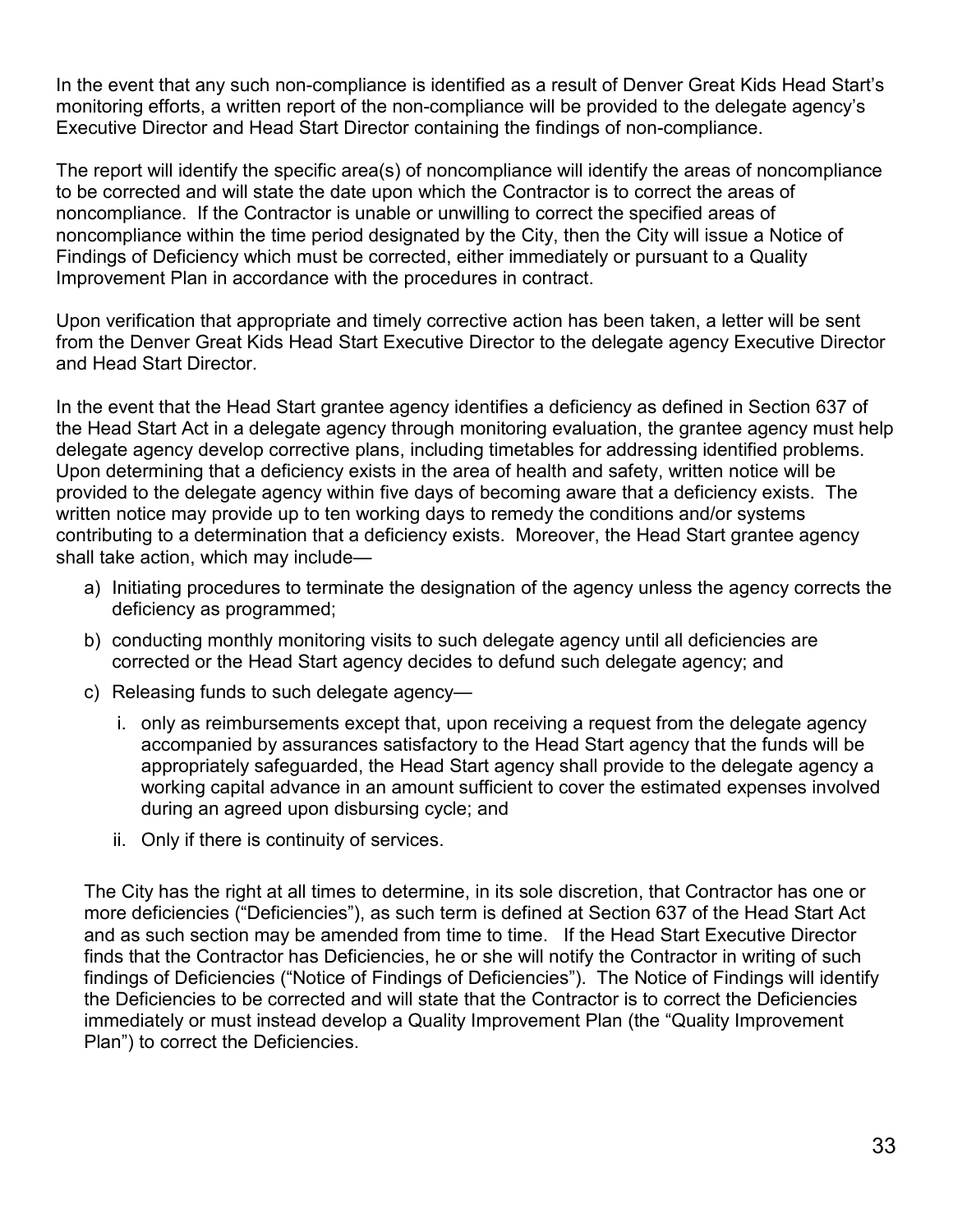#### 10.*TERMINATION:*

Any termination of a delegate agency's contract will be processed in accordance with the contract terms and/or applicable federal regulations concerning termination of a contract with a delegate agency

- a) Denver Great Kids Head Start will notify the delegate agency of contract termination and the delegate agency has ten work days to appeal the termination of the contract to DGKHS after the notification has been received.
- b) Denver Great Kids Head Start has twenty work days to respond to the delegate agency appeal.
- c) If the grantee sustains its decision to terminate the delegate agency contract, the delegate agency may, to the extent permitted by federal regulations, appeal in writing to the responsible HHS official within ten work days after the receipt of the grantee's final decision.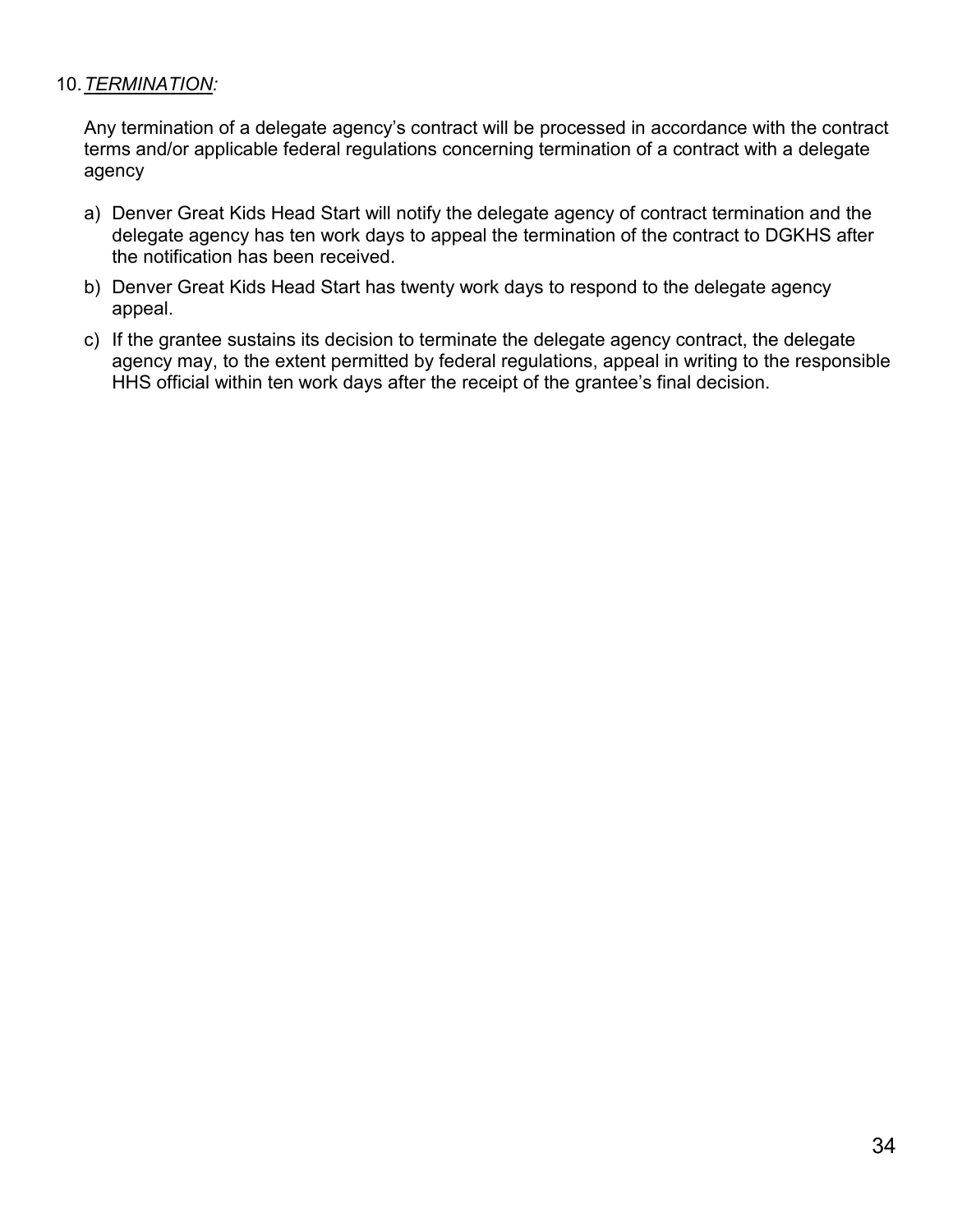# <span id="page-34-0"></span>**Section 2.F. Self-Assessment**

Effective Date: 1/1/00 Revision Date: 5/1/17 Approval Date: 5/23/17

#### *POLICY:*

Denver Great Kids Head Start will use current year OHS monitoring instruments, including the fiscal checklist and the safe environments checklist, in support of the annual self-assessment, required under the Head Start Program Performance Standards at 45 C.F.R. 1302.102 (b) (2).

The Denver Great Kids Head Start Executive Director, in consultation with the Policy Council and staff will propose an annual process to review program performance. Policy Council will approve the process.

Denver Great Kids Head Start Policy Council members will be invited and encouraged to participate on focus area teams to conduct the self-assessment and will receive and approve the results.

The self-assessment will be concluded in time for the results to be incorporated into program improvement planning, along with other information which may include the Head Start Program Information Report, the community needs assessment, child outcomes data, and other program information. All program improvement plans will be incorporated into the next Head Start application.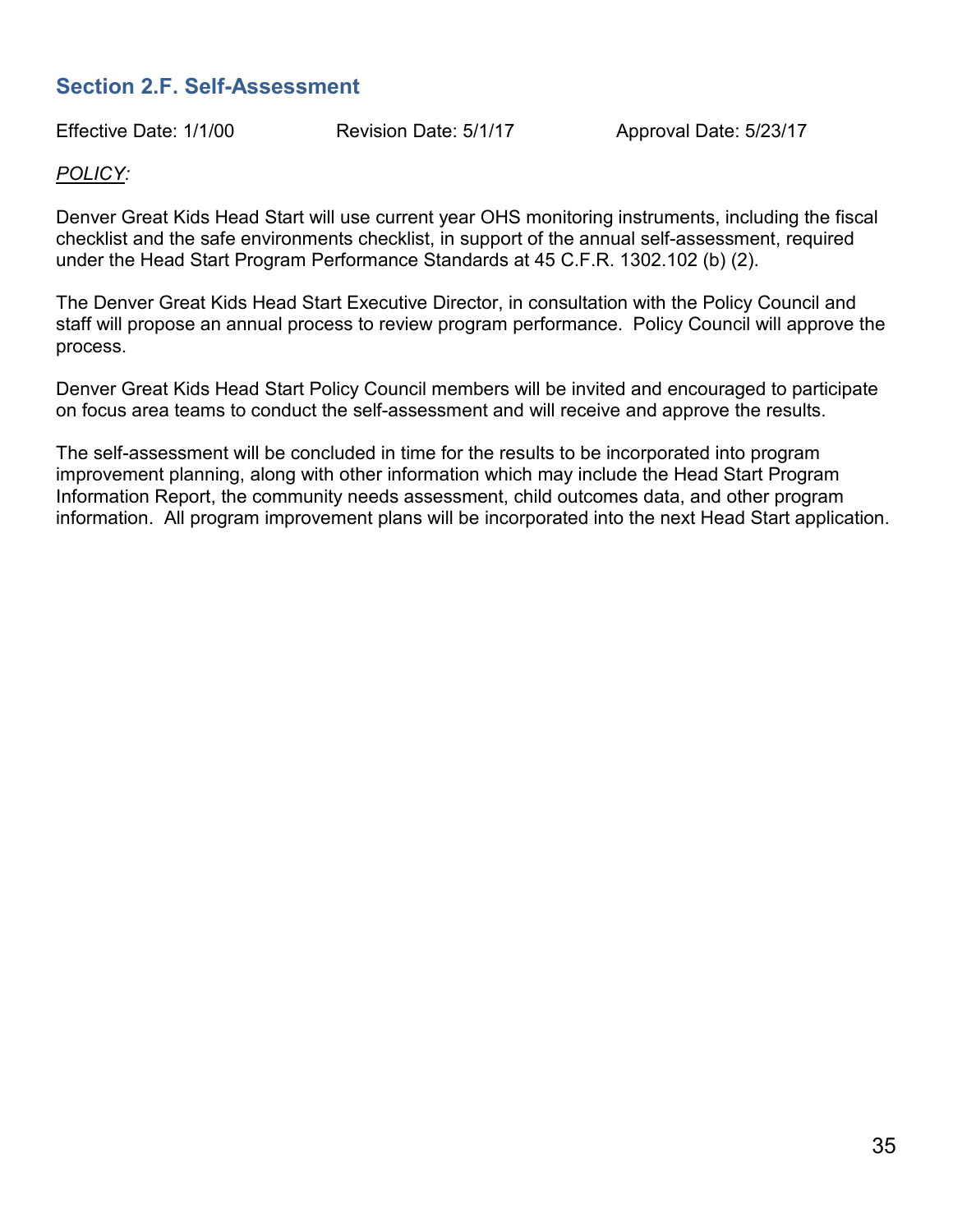### <span id="page-35-0"></span>**Section 2.G. Human Resources**

Effective Date: 1/1/00 Revision Date: 5/1/17 Approval Date: 5/23/17

#### *EMPLOYEE HANDBOOK:*

Denver Great Kids Head Start requires delegate agencies to have a clear and accessible statement of its personnel policies and practices. This statement must be distributed to employees and supervisors. Each agency and vendor must conduct training on these personnel policies and practices for employees and supervisors.

Denver Great Kids Head Start recommends that agencies develop employee and supervisor handbooks but do not require them do so.

#### *STAFF QUALIFICATIONS:*

Denver Great Kids Head Start will ensure that staff, substitute/temporary staff and consultants have the knowledge, skills, and experience they need to perform their assigned functions responsibly and will use the Head Start Performance Standards at 45 C.F.R. 1302.91 as the baseline requirements for all covered positions. Denver Great Kids Head Start delegate agencies will provide semi-annual reports on teacher and teacher assistant staff qualifications.

Denver Great Kids Head Start will also ensure that Performance Standards regarding human resources management are met.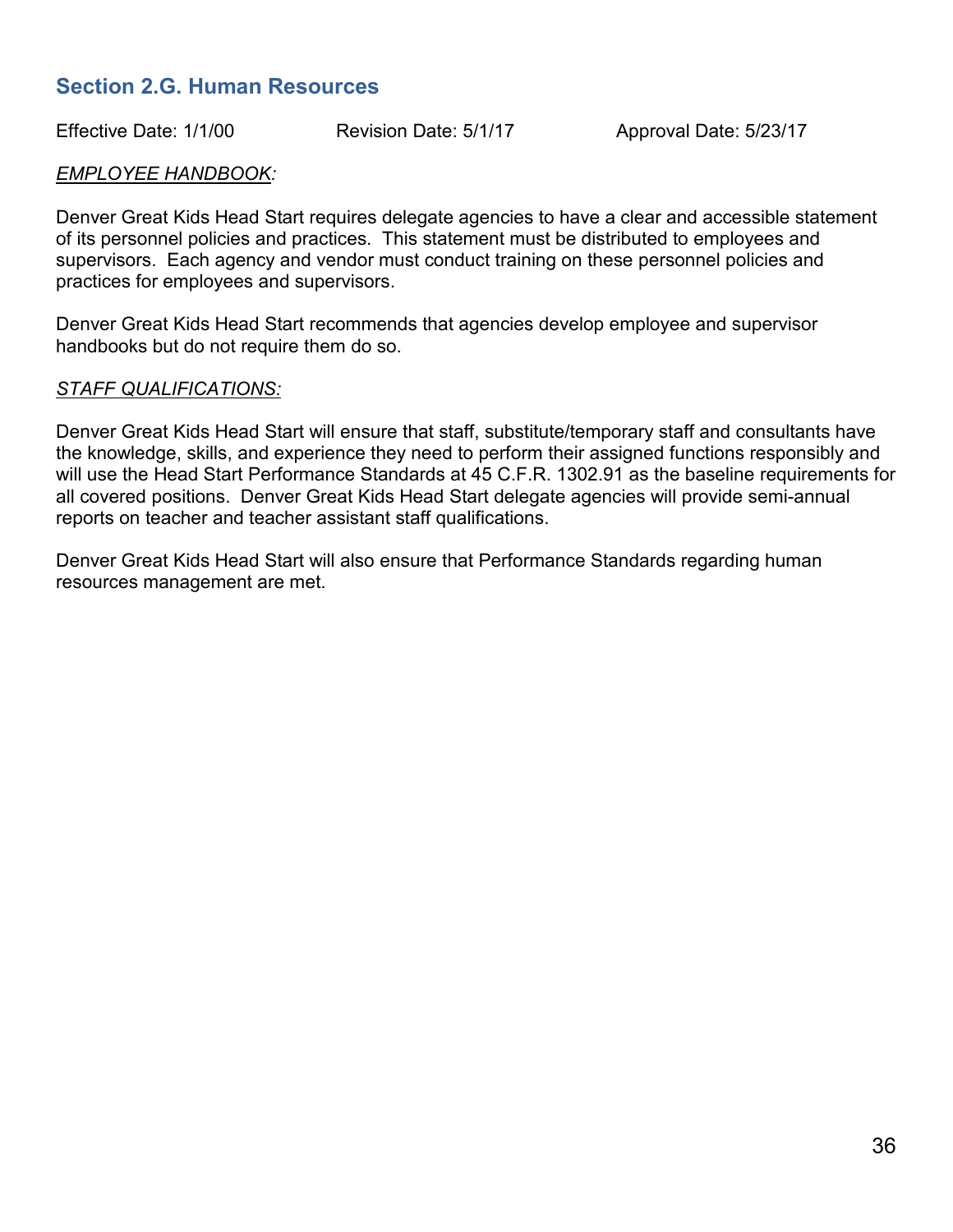# **Section 2.G.1. Human Resources and Office of Human Resources Hiring Guidelines**

Effective Date: 01/1/00 Revision Date: 7/1/14 Approval Date: 8/26/14

Please see Rule 3 of the City and County Hiring Guidelines in the appendices.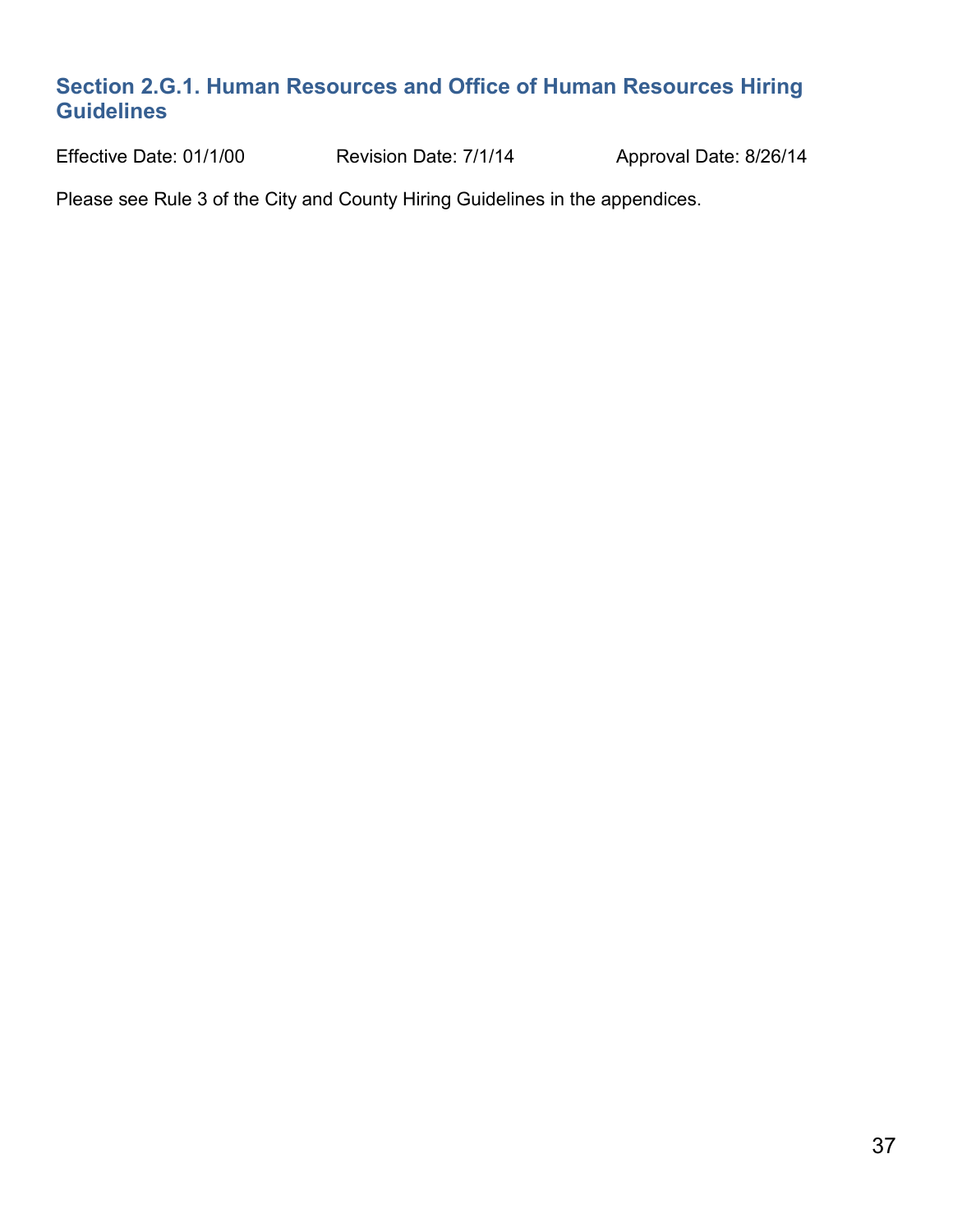# **Section 2.G.2. City and County of Denver Code of Conduct**

Effective Date: 01/1/00 Revision Date: 7/1/14 Approval Date: 8/26/14

#### *POLICY:*

This policy statement sets forth the standards of conduct applicable to employees and Policy Council members of the Denver Great Kids Head Start Office concerning the award and administration of contracts for the administration of Head Start programs and the participation of grantee and delegate agency staff on Head Start Policy Councils or Head Start Policy Committees. Denver Great Kids Head Start affirms that the City's role as fiduciary agent, responsible for the administration of Head Start funds, and that its position of trust in the care of children requires the highest standards of conduct on the part of its Commissioners, Policy Council members, and employees and the employees, officers and directors of its delegate agencies and vendors.

Denver Great Kids Head Start affirms, too, the preference that Head Start gives parents in opportunities for employment for which they are qualified and for participation in governance unless they are employees or contractors of Denver Great Kids Head Start.

1. This policy statement is further intended to comply with any and all requirements of the federal government to avoid "real or apparent conflicts of interest" in the award and administration of contracts as described generally at 42 U.S.C. 9837(c) (1) (C) and (c) (2) (C) as well as 45 C.F.R. §92.36 (b) (3).

Therefore, the Denver Great Kids Head Start Office will adopt, maintain and implement the mandates of the Denver Charter and the Denver Revised Municipal Code concerning the City's Code of Ethics with respect to the award and administration of contracts involving the expenditure of Head Start funds. For convenience purposes, the applicable Charter and Code are set forth below. In the event of any conflict between the provisions set forth below and the official version of such provisions, the official and binding version shall be the certified version contained in the records of the Denver City Clerk.

Each and every professional services contractor of the City and County of Denver that operates a Head Start program or provides professional services to Head Start program, shall adopt, maintain, and implement written policies concerning ethical standards of conduct of employees, officers and directors with respect to the award and administration of contracts involving the expenditure of Head Start funds. Each such contractor shall deliver a copy of its written policy concerning the ethical standards of conduct to the Denver Great Kids Head Start Director by attaching such copy as an exhibit to the Head Start annual contract. Failure to submit such policy statements on a timely basis may result in the forfeiture of future financial awards of Head Start funds by the City.

The Denver Great Kids Head Start Office and its professional services contractors operating a Head Start program or providing professional services to Head Start programs shall further adopt, maintain and implement procedures to train and inform parents, employees, officers, directors and volunteers on the conflict of interest rules that apply to Denver Great Kids Head Start. Conflict of interest policies must be explained in all policy, staff and parent manuals and handbooks prepared by the City's delegate agencies. Conflict of interest policies and laws shall be discussed with each employee at the beginning and end of employment. The Denver Great Kids Head Start Office and its professional service contractors shall maintain a record of such discussions.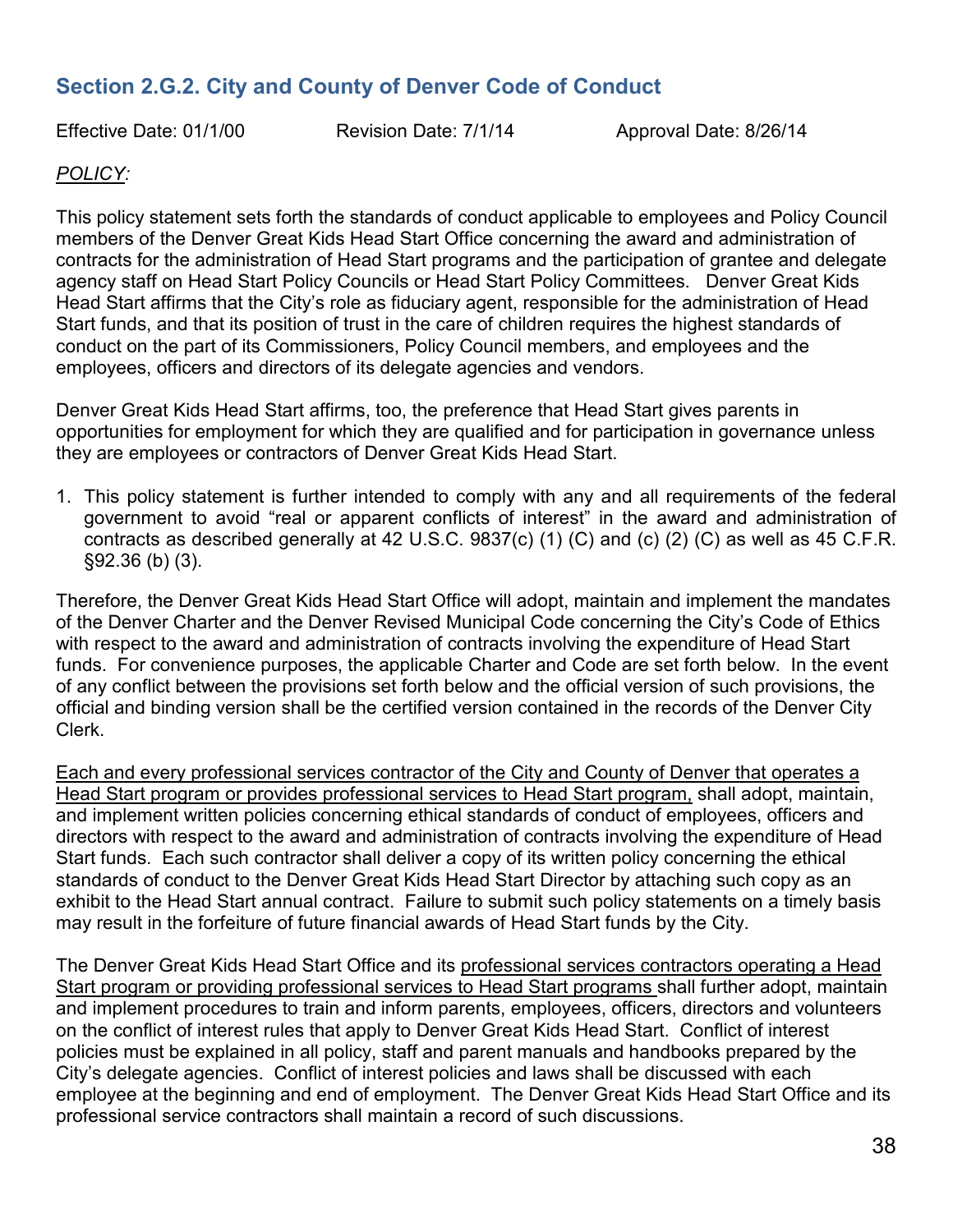Please see City & County of Denver Code of Conduct Hiring Guidelines in the appendices.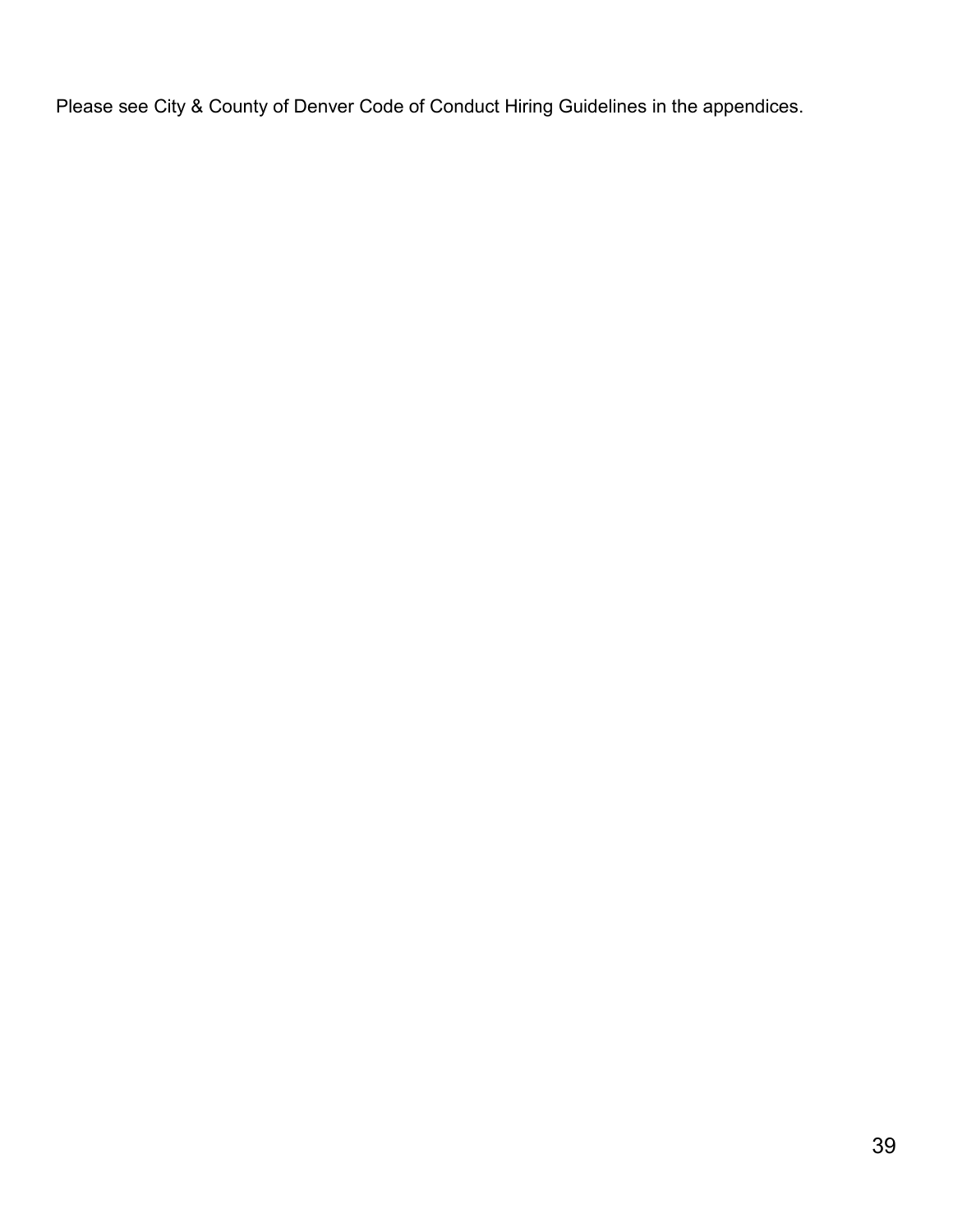# **Section 2.G.3 Policy and Procedure for Violating Eligibility Determination Regulations**

Effective Date: 7/01/15 Revision Date: 5/1/17 Approval Date: 5/23/17

In determining eligibility for Head Start services all delegate agencies of Denver Great Kids Head Start must follow Head Start regulations at 45 CFR 1302.12.

- 1. Delegate agencies must also develop and implement policies that address ramifications for violating eligibility determination regulations, policies and procedures. These procedures must be spelled out in Codes of Conducts or other similar delegate agency personnel policies and procedures. (Refer to 45 CFR 1302.12 (l).
- 2. Delegate agencies must establish policies and procedures that describe all actions taken against staff who intentionally violate Federal and program eligibility determination regulations and who enroll children that are not eligible to receive Head Start services.
- 3. Delegate agencies must notify the Denver Great Kids Head Start Executive Director and Family Services Director of incidents involving the intentional violations of eligibility determinations, including the administrative actions taken.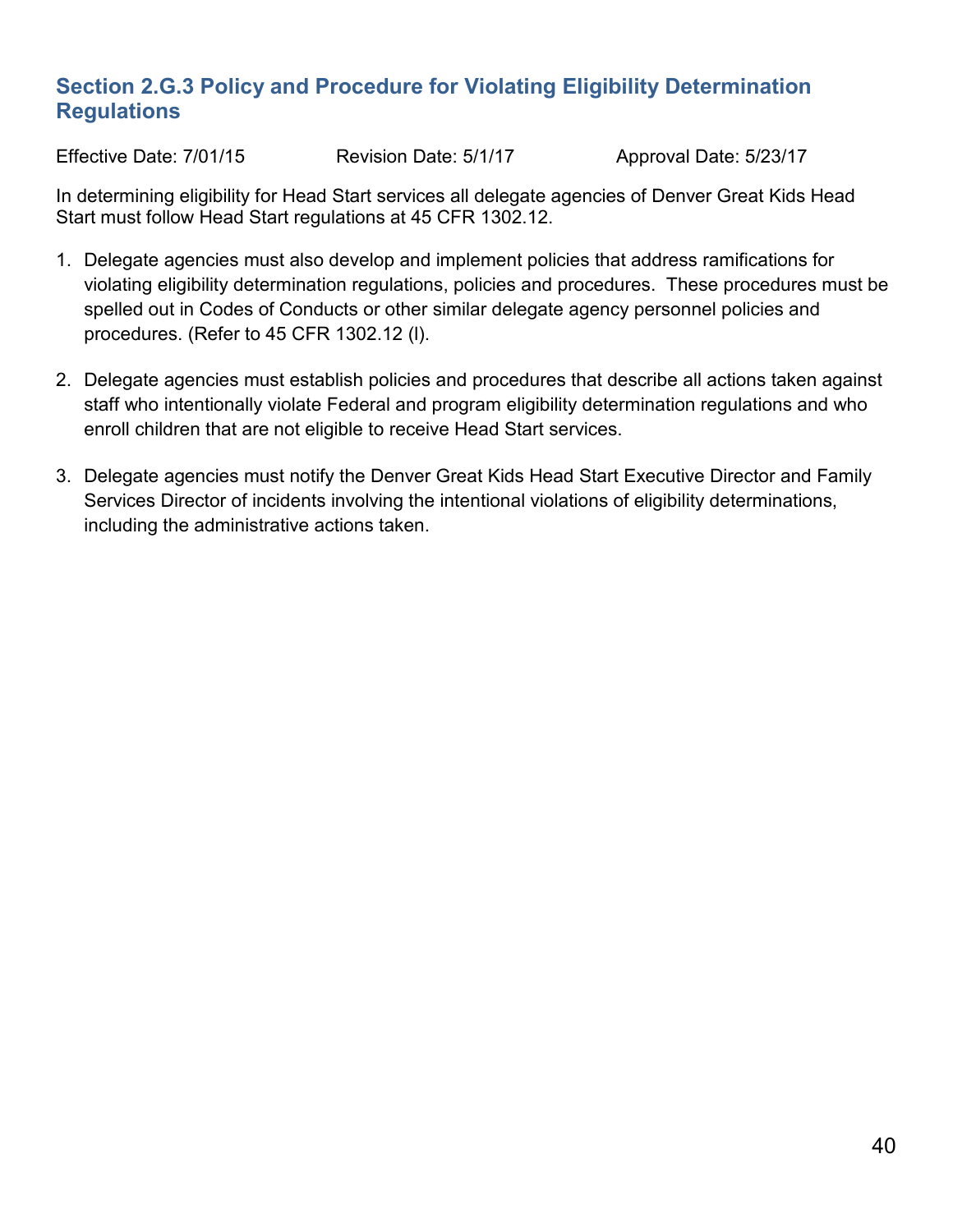# **Section 2.G.4. Volunteers**

Effective Date: 10/26/00 Revision Date: 7/1/14 Approval Date: 8/26/14

#### *POLICY*:

Denver Great Kids Head Start is pleased to accept the services of parents and community members as volunteers to the Denver Great Kids Head Start administrative office from time to time. The use of volunteers assists Head Start in meeting its in-kind requirement of 20 percent to match the federal grant and to increase the number of adults who support Denver Great Kids Head Start's work with children and families.

#### *PROCEDURE:*

#### *1. VOLUNTEERS AT THE CITY OFFICE:*

When a person specifies that he or she would like to assist at the City Office, if it is determined that a need exists, he or she will receive a volunteer job description, orientation and training, a schedule, and a handbook of standards, policies and procedures. The volunteer will sign an agreement and will receive an evaluation on services rendered.

#### 2. *RESOURCE DEVELOPMENT*:

Staff and Policy Council will be trained on their responsibilities to educate the general public about Head Start and to help recruit volunteers. The grantee will also use presentations, mailings, and volunteer recruitment cards as a means of recruiting volunteers.

#### *3. STUDENT INTERNS:*

The grantee is committed to working with student interns. Internships are available through the Mayor's Office and are generally intended for college students and graduates and can be used to earn college credit.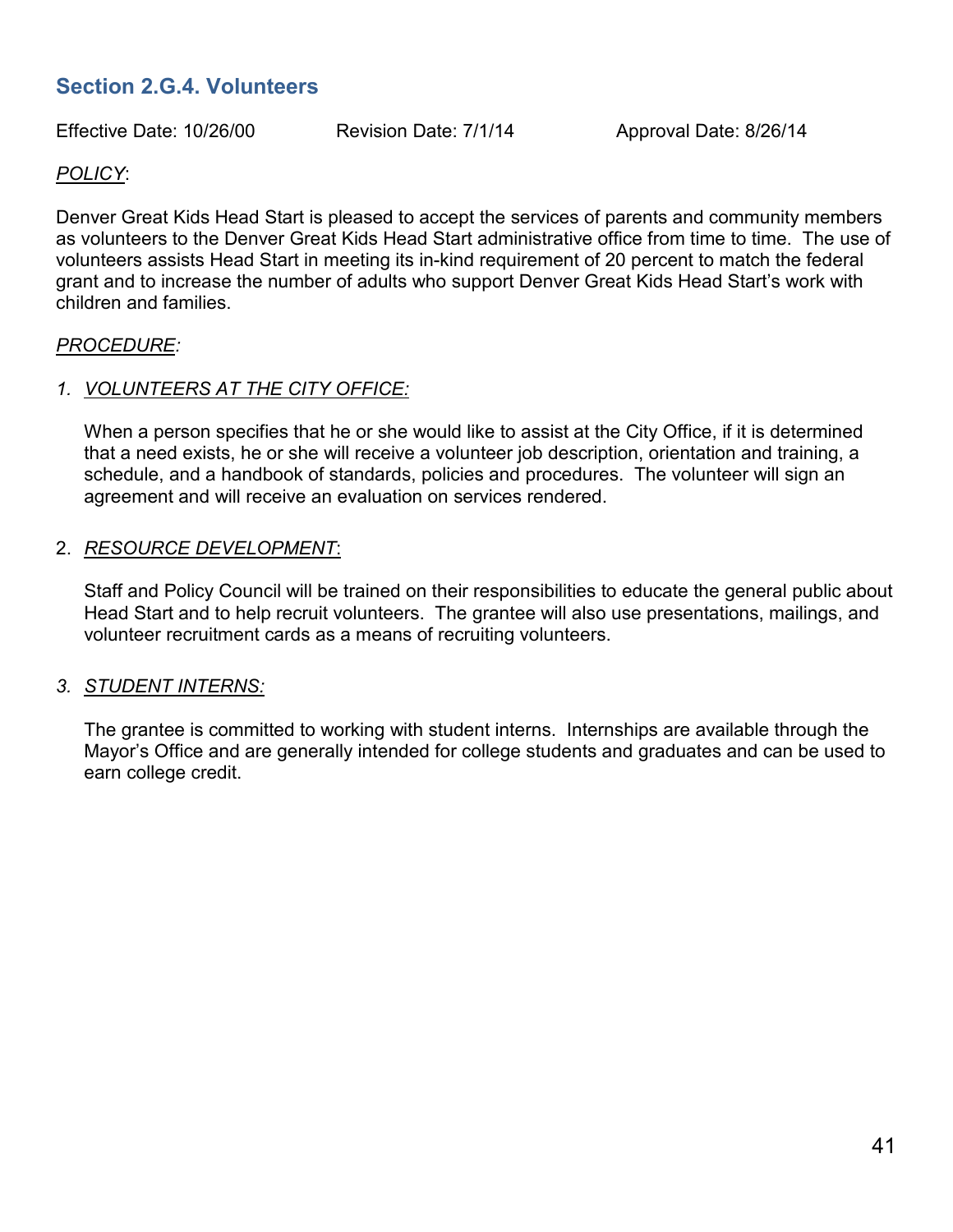# **Section 2.G.5 Staff Physicals**

Effective Date: 10/26/00 Revision Date: 5/1/17 Approval Date: 5/23/17

#### *POLICY*:

Denver Great Kids Head Start and delegate agencies must assure that each staff member has an initial health examination and a periodic re-examination (as recommended by their health care provider or as mandated by State, Tribal, or local laws) so as to assure that they do not, because of communicable diseases, pose a significant risk to the health or safety of others in the Early Head start or Head Start program that cannot be eliminated or reduced by reasonable accommodation. Delegate agencies are encouraged to follow the recommended health screenings for new hires in order to determine whether or not the initial screening and periodic follow-up should include screening for tuberculosis. This requirement must be implemented consistent with the requirements of the Americans with Disabilities Act and Section 504 of the Rehabilitation Act and Head Start regulations at 45 C.F.R. 1302.93.

#### *PROCEDURE*:

- 1. Head Start Grantee Staff will receive an initial health examination as mandated by the Head Start Program Performance standards and the Colorado Department of Human Services, the Division of Child Care, RULES REGULATING CHILD CARE CENTERS (LESS THAN 24 HOUR CARE) or the Child Care Rules and Regulations or other subsequently developed pilot child care rules and regulations.
- 2. The initial health examination must be dated no more than 6 months prior to employment or within 30 days after the date of employment.
- 3. The initial health examination will include a screening for tuberculosis if that is the recommended practice of the health provider.
- 4. The grantee staff member's licensed medical provider will determine periodicity of subsequent medical testing and reexaminations, *at a minimum of every five years*.

#### *REFERENCES*:

- 1. RULES REGULATING CHILD CARE CENTERS (LESS THAN 24 HOUR CARE), 2/04, 7.702.51
- 2. COLORADO TUBERCULOSIS REQUIREMENTS, Stephen Kudebeh, MS, PA-C, Denver Health Head Start Health Care Consultant, 6/26/2017.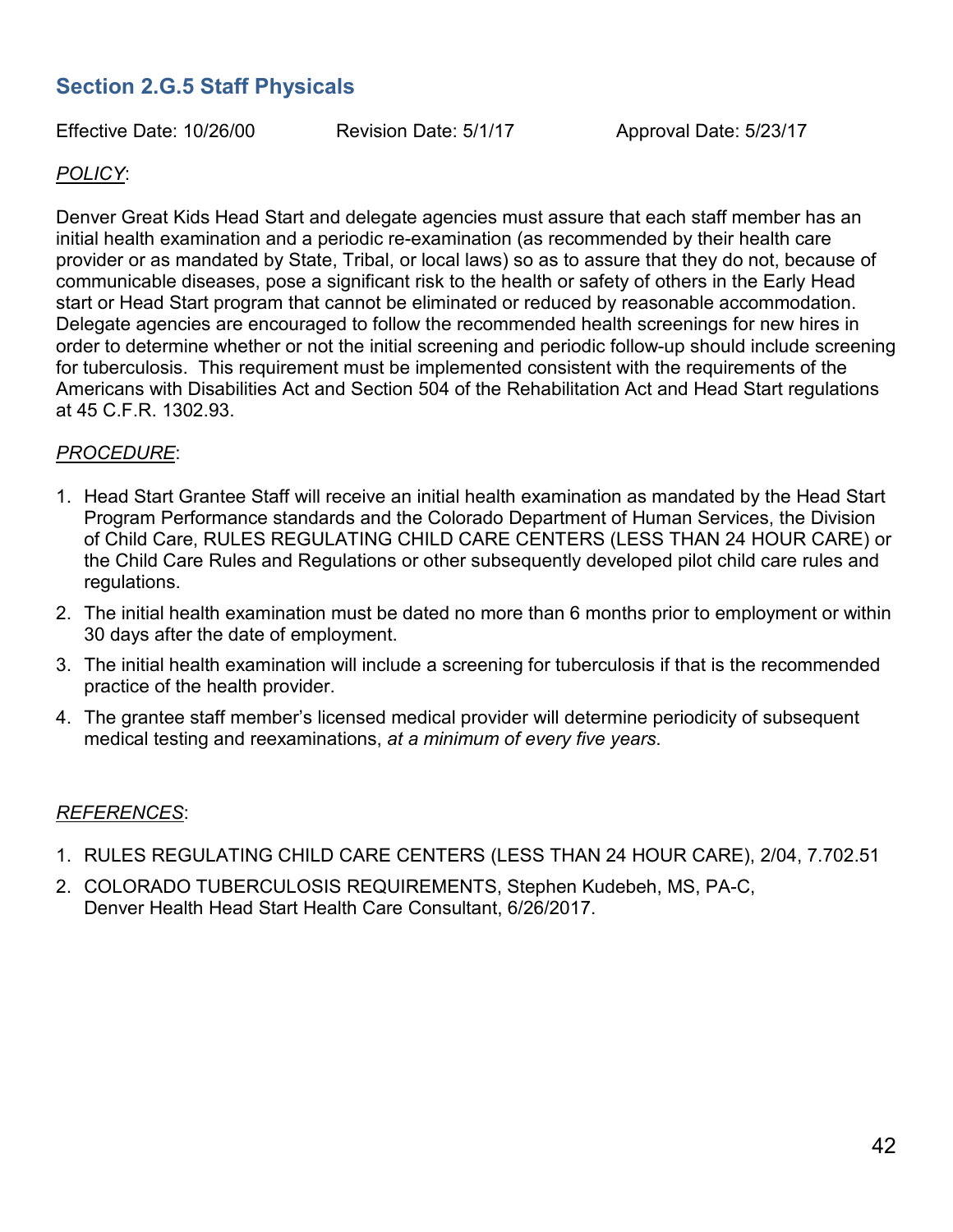# **Section 2.G.6. Criminal Background Checks**

Effective Date: 2/1/08 Revision Date: 5/1/17 Approval Date: 5/23/17

#### *POLICY:*

This policy statement sets forth the criminal background check requirements for staff hired by the Denver Great Kids Head Start Program through the Office of Human Resources of the City and County of Denver. Consistent with Section 648A (g) of the Head Start Act of 2007 and regulations at 45 C.F.R 1302.90 (b) the following safeguards will be taken to ensure program compliance:

Before Denver Great Kids Head Start Program employs a staff paid in whole or in part by Head Start funds, the agency shall:

- 1. conduct an interview with the individual (including participation of the Head Start Policy Council);
- 2. verify the personal and employment references provided by such individual; and
- 3. obtain
	- a) a Colorado Bureau of Investigation criminal record check covering all Colorado jurisdictions or;
	- b) an IBC (Intelligent Background Check) for all Colorado counties.
	- c) the program will have 90 days after an employee is hired to complete the background check by obtaining:
		- i. whichever check listed above was not obtained prior to hire date; and
		- ii. child abuse and neglect state registry check if available.
- 4. Employees are not to be considered permanent until such a background check is completed.
- 5. Newly hired employees and consultants must not have unsupervised access until the background check progress is completed.
- 6. A complete background check of all employees and consultants must be conducted every five years.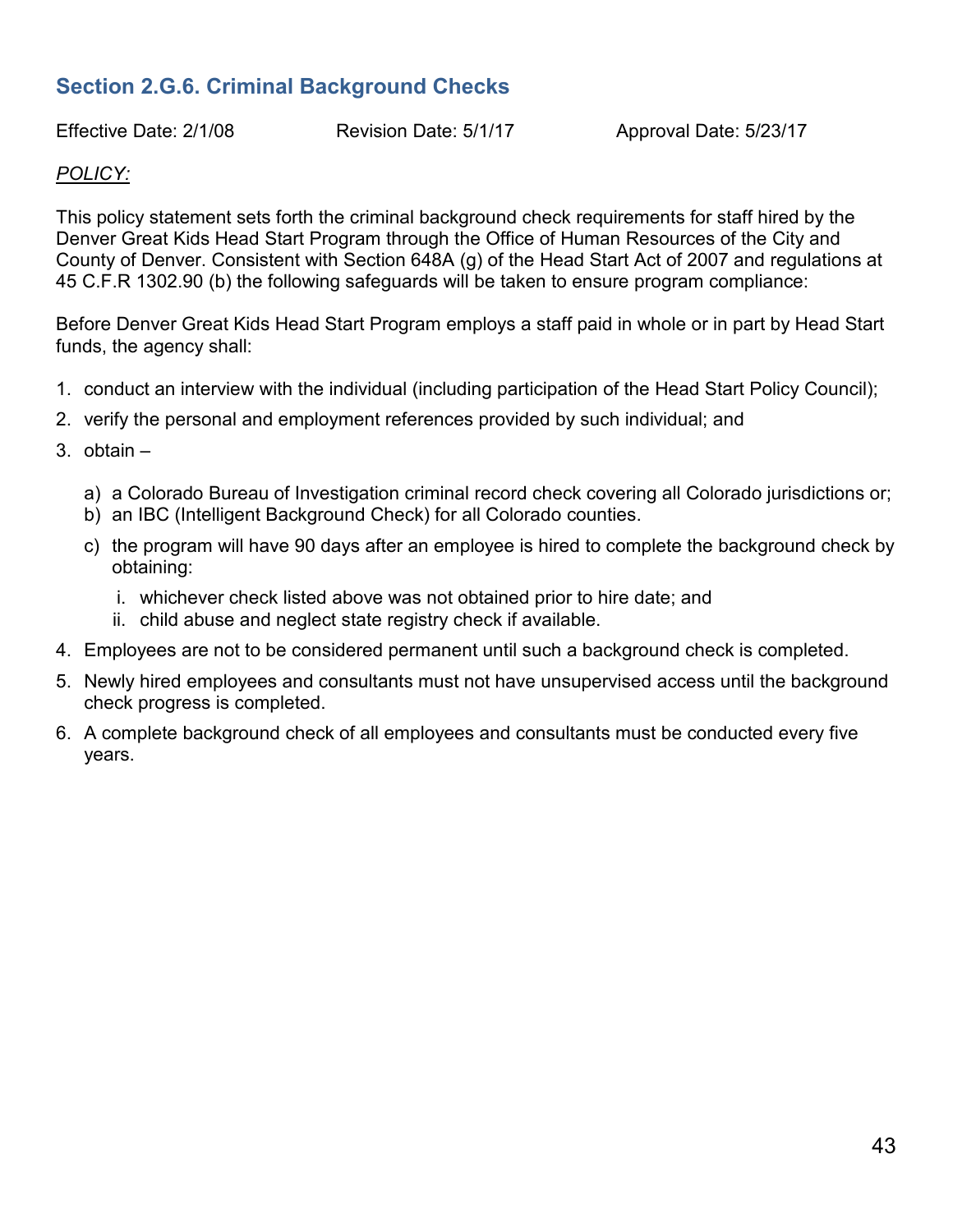# **Section 2.H. Community Partnerships and QRIS**

Effective Date: 11/1/16 Revision Date: 5/1/17 Approval Date: 5/23/17

Denver Great Kids Head Start is a program within the Office of Children's Affairs, an office within the City and County of Denver created by City Ordinance in 2012 and part of the Mayor's Office. As a result, it is a sister organization to other key departments and offices such as the Department of Social Services, the Denver Housing Authority, the Department of Environmental Health and the Office of Economic Opportunity and as a result, close working arrangements have been developed in key areas impacting the Head Start programs and its families.

In addition, DGKHS has a formal Memorandum of Understanding (MOU) with Denver Public Schools, the Local Education Agency (LEA), as required by Section 642 (e) (5) of the Head Start Act. This MOU is inclusive of all six current delegate agencies and as a result it is not necessary for the delegate agencies to create independent MOU's except in the cases for those who are also grantees under the Early Head Start program.

All DGKHS delegate agencies participate in the state's QRIS system, Colorado Shines as Head Start programs and are ascribed a minimum rating of Level 4. Delegate agencies are eligible to work independently with the State QRIS in order to increase their ratings.

DGKHS and its delegate agencies participate in Ready to Succeed, a program within the State of Colorado's Department of Education's Office of Early Education and the repository for child assessment data.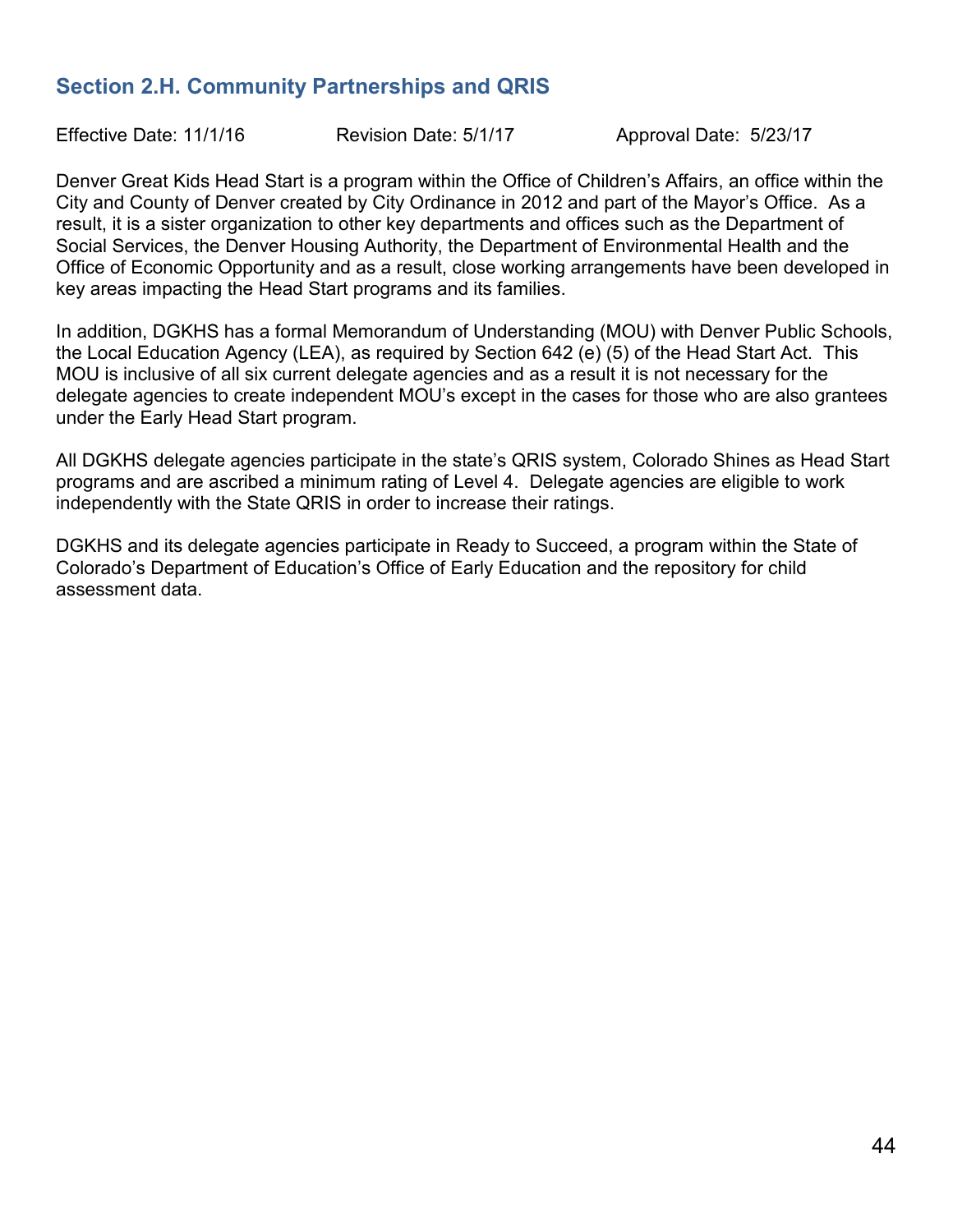# **Section 2.I. Training**

Effective Date: 11/1/16 Revision Date: 5/1/17 Approval Date: 5/23/17

Training on roles and responsibilities for Policy Council members is provided on an annual basis in order to ensure that both groups have sufficient knowledge and information to allow them to fulfill their roles and responsibilities in accordance of Section 642 (c) (3) of the Head Start Act. Additionally, as new Policy Council members are seated annually they also receive training the eligibility determination process that is implemented by DGKHS and aligned to the requirements of 45 CFR 1302.12 (m). In the event of changes in the membership of the Governing Body (as the result of municipal elections in the City of Denver every four years), new members also receive this training within 180 days of their election/appointment into their new roles.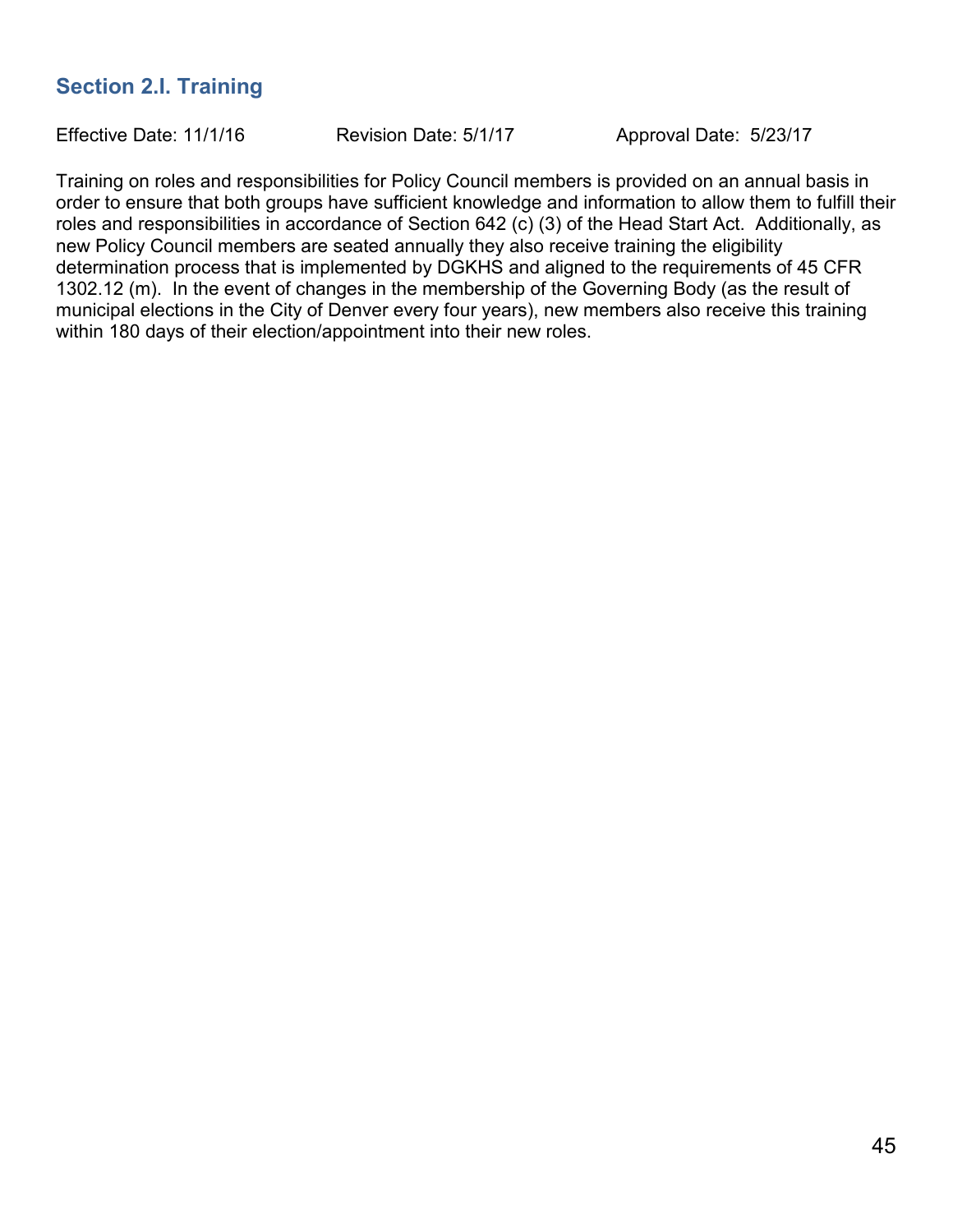# DENVER GREAT KIDS

# **Section 3: Fiscal Management**

- A. Fiscal Operations
- B Conference /Travel Policy
- C. Single Audit
- D. Financial Reporting to Grantor and Policy Council/Policy Committee
- E. Fiscal Training for Governing Bodies
- **Internal Control**
- G. Property Management, Fixed Assets, Inventory
- H. Procurement
- I. Budget
- J. Accounts Payable
- K. Accounts Receivable
- L. Reimbursement
- M. Insurance
- N. Administrative Cost
- O. Non- Federal Share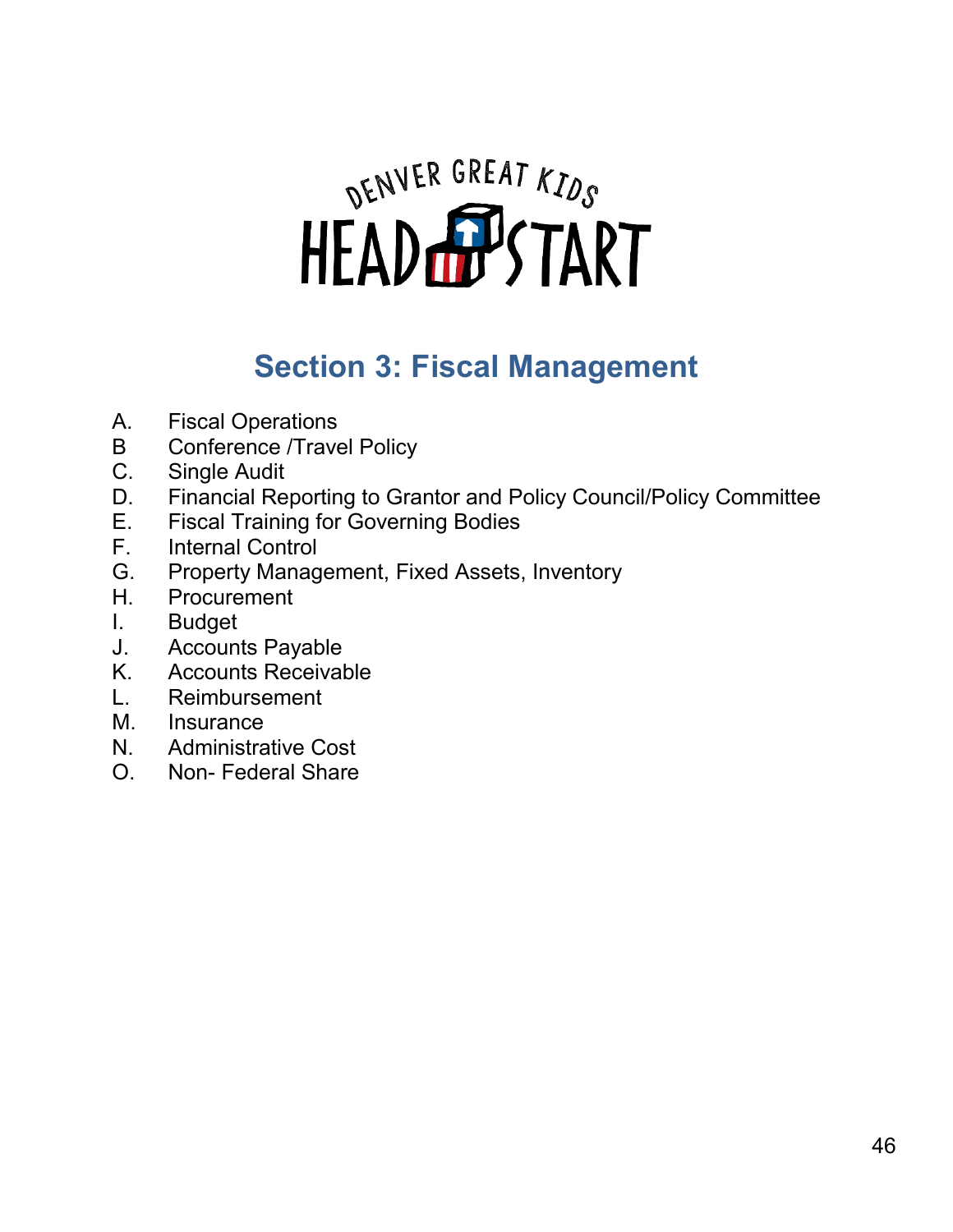# **Section 3.A. Fiscal Operations**

Effective Date: 1/1/00 Revision Date: 6/1/17 Approval Date: 6/27/17

#### *POLICY:*

Denver Great Kids Head Start (DGKHS) will maintain fiscal integrity through implementation of internal controls. This involves a financial system that ensures budget management, maintains control over current operations, and provides a complete and accurate record.

Denver Great Kids Head Start is a part of City and County of Denver's (CCD) Office of Children Affairs and operates within the financial information system of the City and County of Denver. DGKHS operates under the City and County of Denver fiscal accountability rules. DGKHS also incorporates policies established by the Head Start Policy Council and Grantee Board.

DGKHS Financial Services Team is part of City and County of Denver's Office of the Controller's - Financial Services which has a service level agreement with Office of Children Affairs.

DGKHS/CCD follows Generally Accepted Accounting Principles and utilizes a modified accrual basis of accounting.

The CCD fiscal accountability rules can be found online at:

[https://www.denvergov.org/content/denvergov/en/denver-department-of-finance/fiscal](https://www.denvergov.org/content/denvergov/en/denver-department-of-finance/fiscal-accountability.html)[accountability.html](https://www.denvergov.org/content/denvergov/en/denver-department-of-finance/fiscal-accountability.html)

#### *PROCEDURES:*

- 1. Delegate agencies forward a copy of the Single Audit report by mail or fax to the city office, as soon as it is received, with a cover letter citing deficiencies and a plan to correct the deficiencies (if applicable).
- 2. Delegate agencies respond within one-week (five (5) business days) to any questions on the plan from the chief fiscal officer of Denver Head Start.
- 3. As needed, Denver Great Kids Head Start Executive Director, in conjunction with City's Controller's Office representative will set an appointment with the delegate agency's financial manager, executive director and/or Head Start director to discuss deficiencies and the corrective actions to be taken.
- 4. The City Controller's Office representative will report findings from the follow-up visit to the joint Program - Fiscal Committee of the grantee Head Start Policy Council.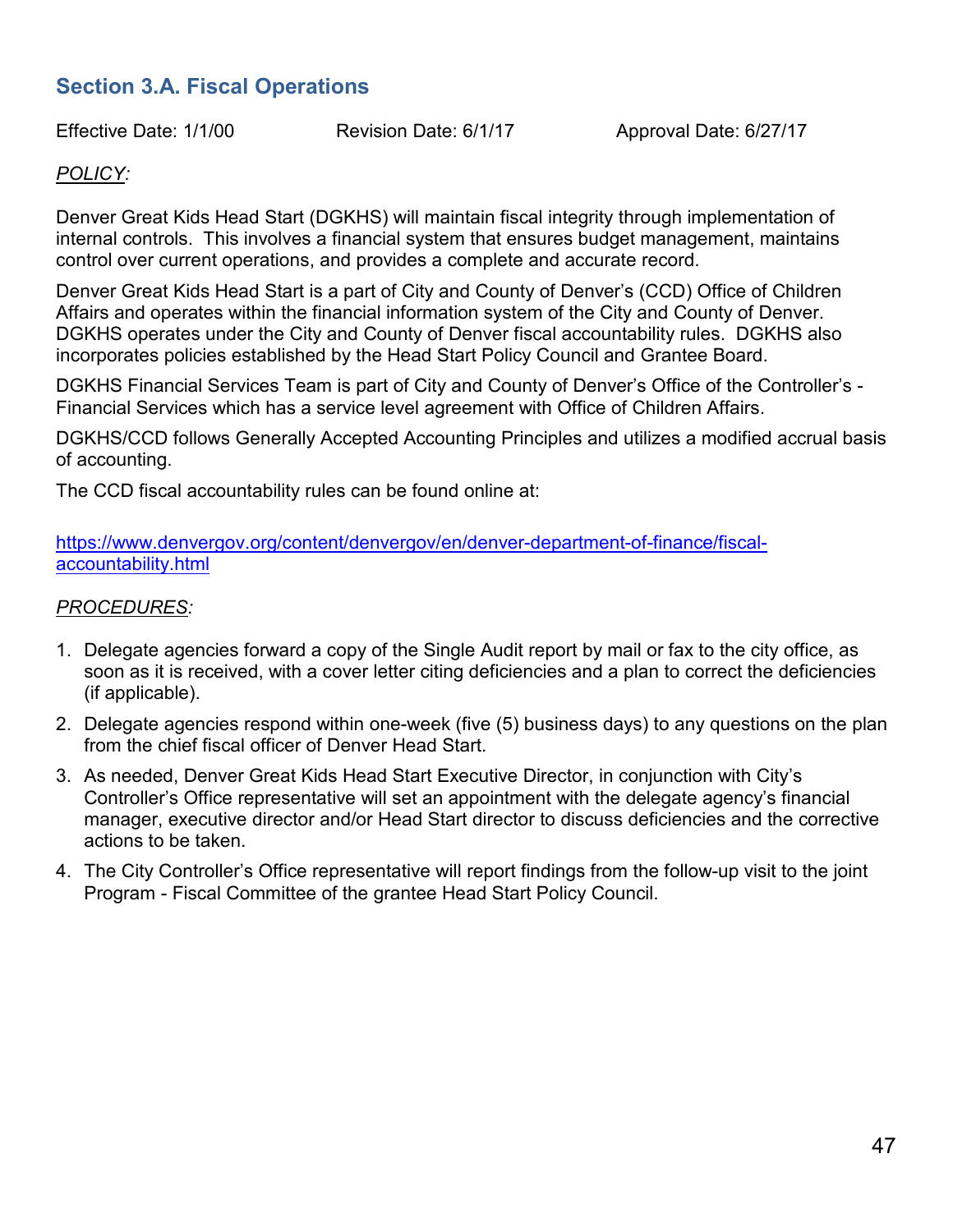# **Section 3.B. Conference/Travel Policy**

Effective Date: 11/12/03 Revision Date: 02/1/2017 Approval Date: 02/21/17

#### *POLICY:*

The Denver Great Kids Head Start Policy Council offers many training opportunities. Some opportunities are local but other require members to travel. In such cases members will be required to follow a set of procedures in order to be eligible to travel on DGKHS business. The major steps of this process are outlined below.

#### *PROCEDURE:*

- 1. All DGKHS Policy Council members interested in traveling to a conference/training must complete the DGKHS Policy Council Travel Application. To initiate the travel process members must submit a written statement of interest detailing:
	- a) Why they are interested in attending the conference/training?
	- b) The expected benefits from attending this conference/training will be for the individual, child, family and Head Start program?
	- c) Personal Interests in traveling/attending conference?

The statement of interest shall be submitted to the DGKHS Family Services Director at least 6 weeks prior to the anticipated travel date.

- 2. Upon on receiving written interest statements DGKHS will provide interested Policy Council members with the complete application for their completion. The complete application packet consists of:
	- a) DGKHS Policy Council Travel Application form; including legal name of applicant, correct spelling that is the same as legal identification (Driver's License, Colorado ID, etc.), DOB and,
	- b) contact information, including emergency contact information

Brief Questionnaire consisting of:

- a) Travel experience
- b) Previous conference experience
- 3. Completing a W-9 application for the City and County of Denver
- 4. Letter of reference, preferably from their delegate agency
- 5. Completing and signing travel agreements including: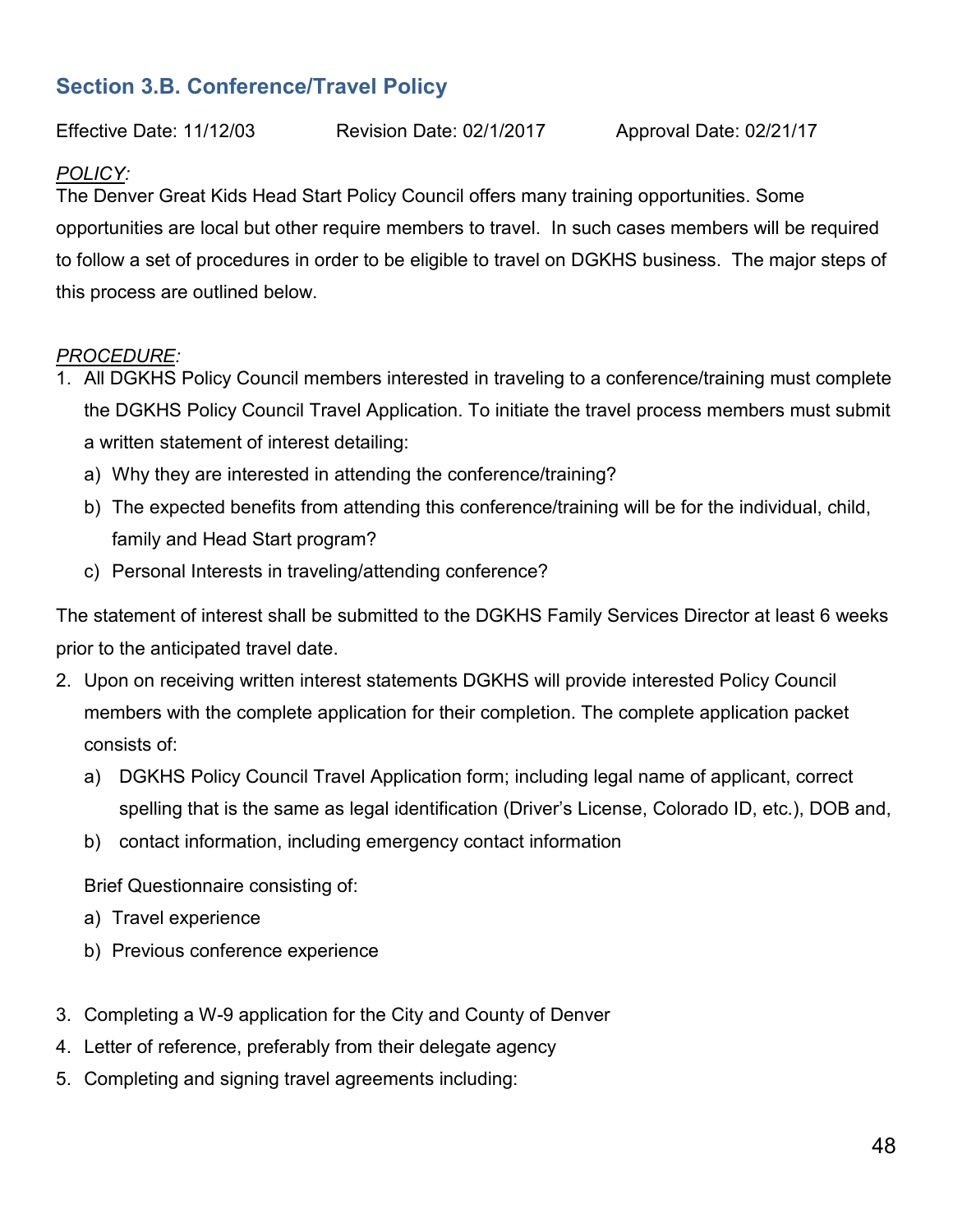- a) Attendance to mandatory pre- travel meeting where the travel process, city code of conduct will be reviewed, understanding the reasons for early returns and dismissal.
- b) Appropriate use of city/Head Start funds
- c) Agreeing to complete the City's Travel reconciliation process within the prescribed city policies
- d) Conference attendance and daily conference check in requirements
- e) Completing a conference attendance report
- f) Agreeing to fulfill a Post conference report presentation/report back to Policy Council
- 6. DGKHS will rank completed applications using the rank order criteria established by the 2015-2016 Policy Council participants:
	- a) Meeting attendance and participation
	- b) Policy Council Parent Representative
	- c) Policy Council Community Representative
	- d) Never attended an out of state conference before
	- e) Previously attended a conference
	- f) Policy Council Alternate
	- 7. Selected members will receive notification and the entire Policy Council will be made aware of the selected members.

#### *1. APPROVAL:*

All travel requests are approved by the Head Start Executive Director. Final approval for any requests for travel funded by Head Start (and all City agencies) is subject to final approval by the Director for Children's Affairs. All out of state travel must be approved according to the City Travel Policies and Procedures. Once approval has been received, those individuals selected will be notified and the travel arrangements will be made. If the travel request is denied, those individuals selected for travel will be notified. All Policy Council members will be advised at the next subsequent meeting of the outcome of the request.

#### 2. *CONFERENCE ATTENDANCE EXPECTATIONS*:

- a) Conference attendees will attend the sessions and workshops at conferences. Upon their return, attendees will provide written materials and make a short presentation to the Policy Council or delegate agency policy Councils/Committees.
- b) Receipts must be reconciled within 10 days of the trip. An individual meeting will be scheduled with the appropriate administrative staff person for this purpose.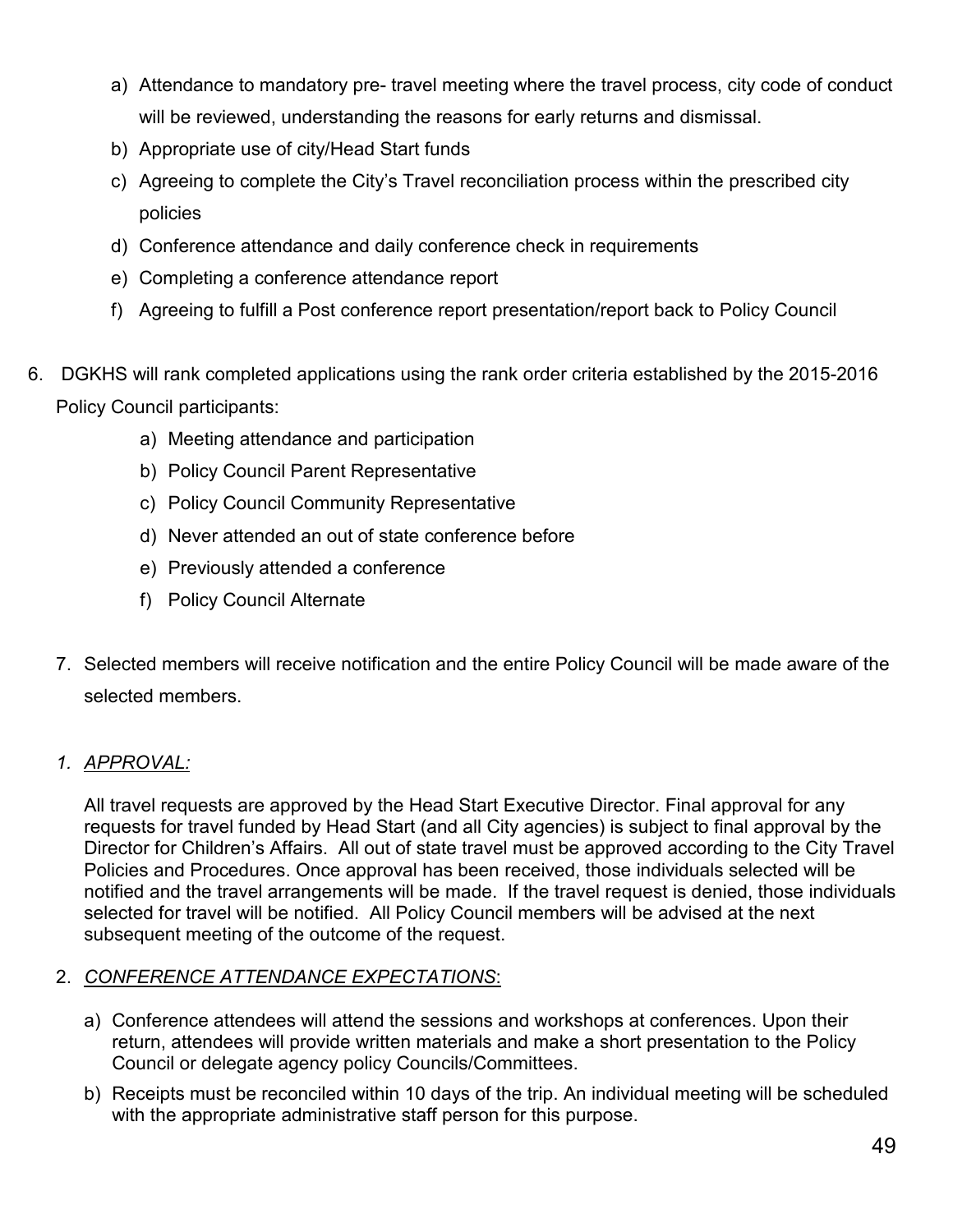c) Any travel modifications to hotel, travel or other expenses that exceed the allocated cost will be paid by the attendee and acknowledged in writing in advance of the travel.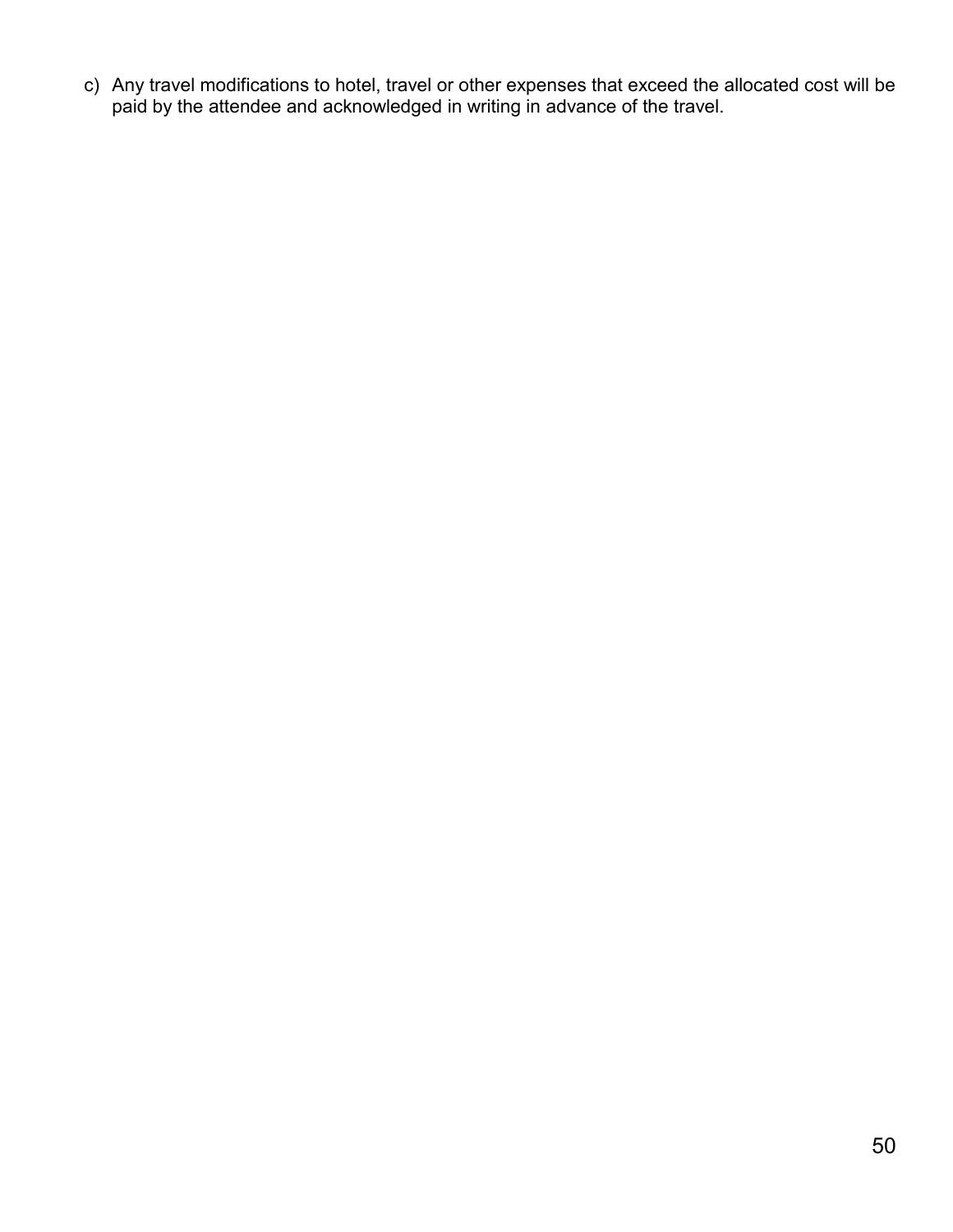# **Section 3.C. Single Audit**

Effective Date: 7/1/14 Revision Date: 6/1/17 Approval Date: 6/27/17

#### *POLICY:*

Denver Great Kids Head Start requires each delegate agency to submit its Single Audit report to the grantee as soon as the report is received from the agency's Certified Public Accounting firm. When audit deficiencies are cited in the Single Audit reports, a corrective action plan must be developed and presented to the delegate agency's governing board and that board must provide Denver Great Kids Head Start with a written copy of its approved plan within one-week (five (5) business days) of the governing board's approval of the plan. The Single Audit must be bid out in order to get the best possible price and service.

#### *PROCEDURES:*

- 1. DGKHS is part of City and County of Denver single audit and will be included in the annual audit of CCD. The City and County of Denver may request special audits. Audits are posted on the CCD website annually: [https://www.denvergov.org/content/denvergov/en/denver-department-of-finance/financial](https://www.denvergov.org/content/denvergov/en/denver-department-of-finance/financial-reports/single-audit-report.html)[reports/single-audit-report.html](https://www.denvergov.org/content/denvergov/en/denver-department-of-finance/financial-reports/single-audit-report.html)
- 2. Delegate agencies forward a copy of the Single Audit report by mail or fax to the Head Start Fiscal Team, as soon as it is received, with a cover letter citing deficiencies and a plan to correct the deficiencies (if applicable).
- 3. Delegate agencies respond within one-week (five (5) business days) to any questions on the plan from the Fiscal Administrator or Executive Director of Denver
- 4. As needed, Denver Great Kids Head Start Executive Director, in conjunction with City's Controller's Office representative will set an appointment with the delegate agency's financial manager, executive director and/or Head Start director to discuss deficiencies and the corrective actions to be taken.
- 5. The City Controller's Office representative will report findings from the follow-up visit to the joint Program - Fiscal Committee of the grantee Head Start Policy Council.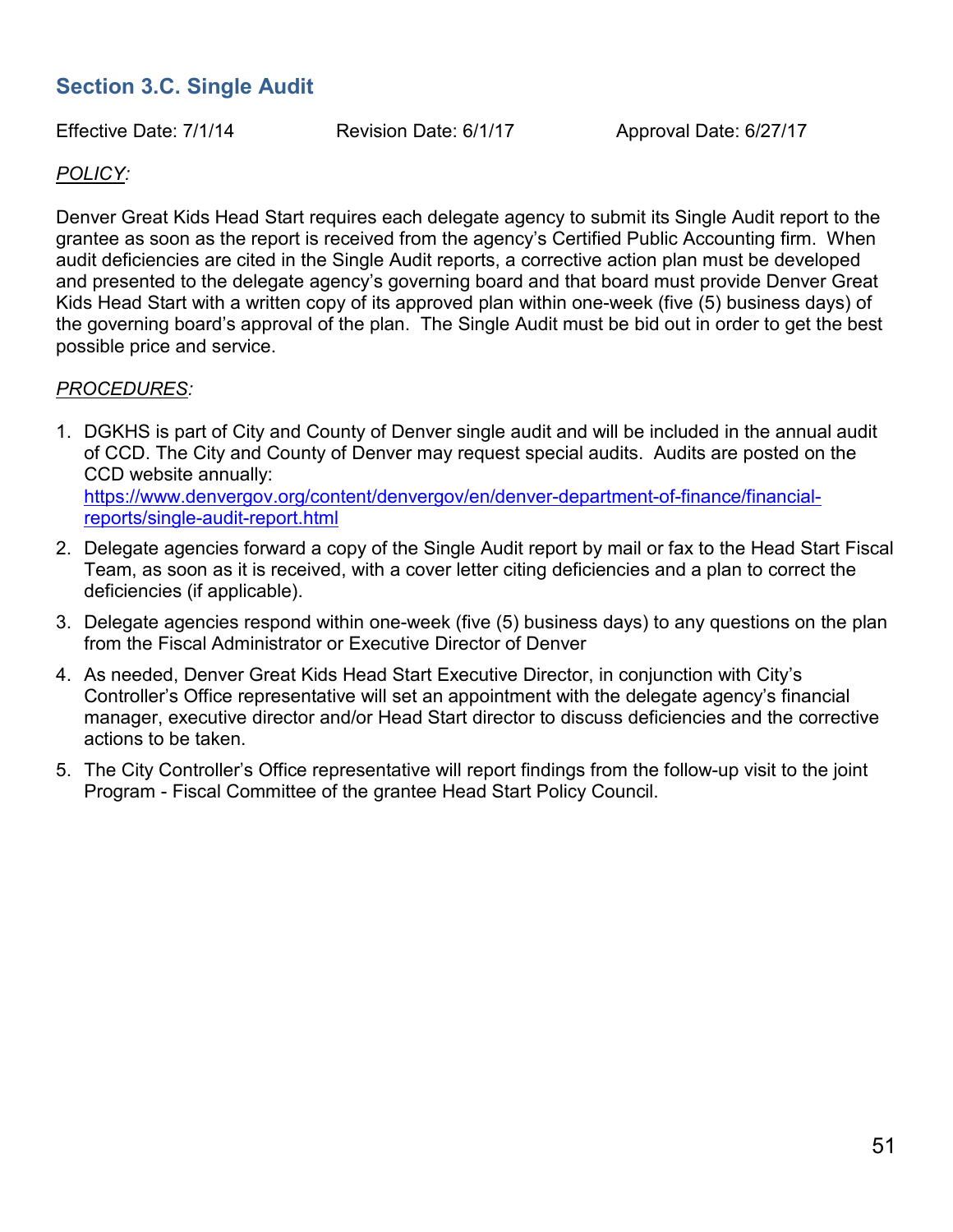# **Section 3.D. Financial Reporting to Grantor & Policy Council/Policy Committee**

Effective Date: 6/23/14 Revision Date: 6/1/17 Approval Date: 6/27/17

#### *POLICY:*

Denver Great Kids Head Start and its delegate agencies shall provide regular fiscal reports to the Policy Council/Policy Committee. At a minimum, the fiscal report shall contain information provided in the monthly reconciliation report required each month by the grantee from each agency and include financial statements, including credit card statements. If adjustments are made to the budget, they must be reflected in the financial reports the month following approval. A footnote on the report should explain all budget changes.

SF 425, "Federal Financial Report" will be filed on a first quarter, semi-annual and annual basis within 30 days after the end of the reporting period, and a final report will be submitted no later than 60 days after annual report.

#### **PMS 272, "Report of Federal Cash Transaction Report" will be submitted within 30 calendar days following the end of each quarter.**

An **DGKHS/CCD** Financial Statement will be posted annually on the **CCD Website:**

[https://www.denvergov.org/content/denvergov/en/denver-department-of-finance/financial](https://www.denvergov.org/content/denvergov/en/denver-department-of-finance/financial-reports/comprehensive-annual-financial-reports-cafr-.html)[reports/comprehensive-annual-financial-reports-cafr-.html](https://www.denvergov.org/content/denvergov/en/denver-department-of-finance/financial-reports/comprehensive-annual-financial-reports-cafr-.html)

Bank reconciliation **will be a function of CCD\_Office of Controller's Accounting Team** and general ledger reconciliation **CCD\_Office of Controller's Account Service Team for OCA-DGKHS.** 

#### *PROCEDURES*:

The grantee and delegate agencies will:

- 1. Use trend analysis (from variance reports from prior years) to forecast expenditures/prepare projection report.
- 2. Explain variances of 10 percent or more and over \$1000 of projected expenses.
- 3. Grantee will present federal reports filed with Denver Great Kids Head Start at the meeting following submission.
- 4. Federal Supplemental grant funding will be reported with base funding.
- 5. Base and Supplemental grants will be presented to Policy Council and the governing body for approval.

#### *THE GRANTEE WILL:*

1. Each month after the CCD fiscal period closes, the Fiscal Administrator and/or Senior Accountant will prepare reports detailing the monthly expenditures for each grant. The Fiscal Administrator and/or Senior Accountant will assign an appropriate account code to each expenditure, review reports for any irregularities and prepare a combined budget report for the Executive Director, Grantee Board and Policy Council. The combined financial reports will include the amounts budgeted, year to date expenditures, and remaining balance along all the G/L transactions detail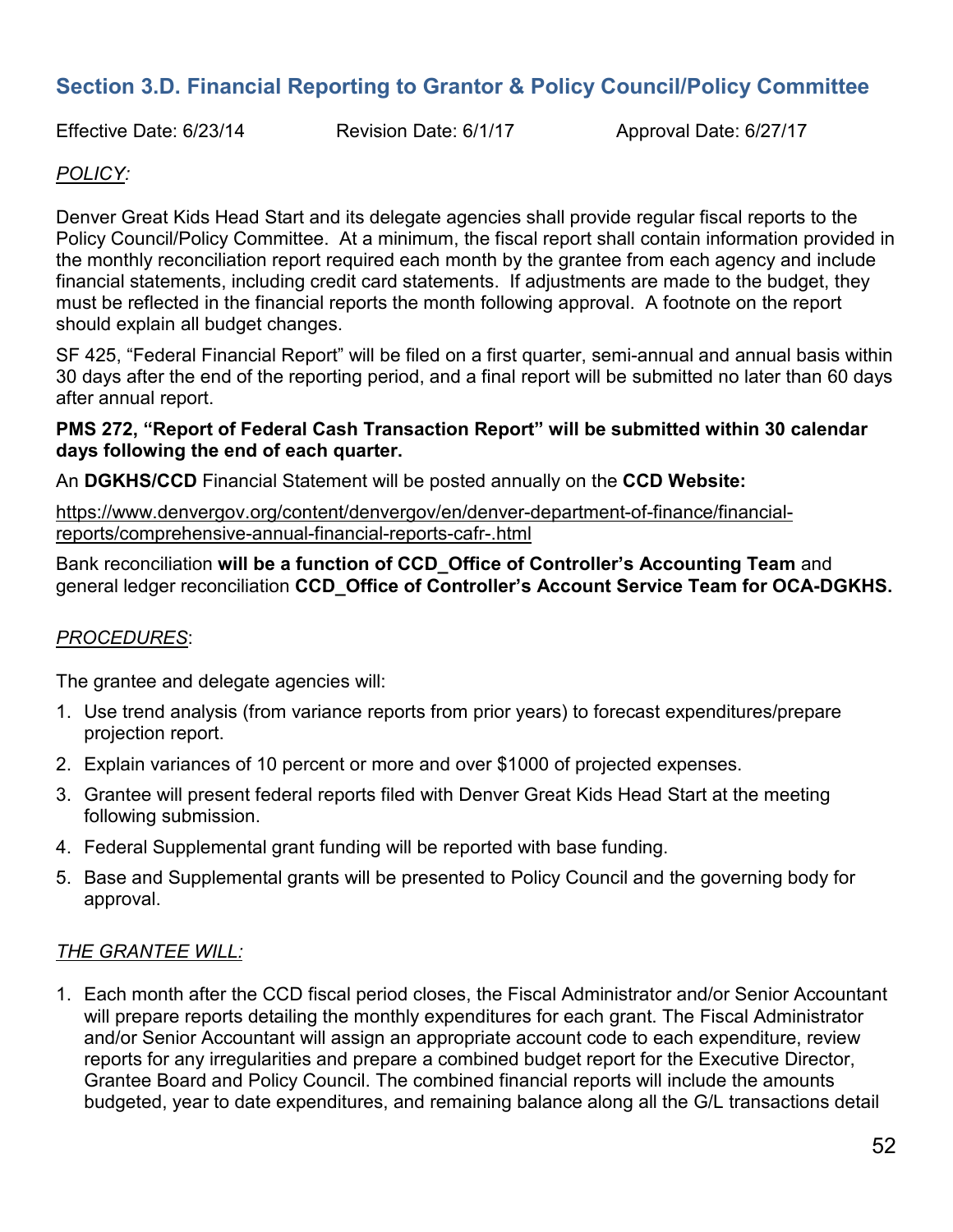and credit card expenditure report. The financial reports will be submitted to the Policy Council for review and approval. All DGKHS monthly financial reports are post to the DGKHS website:

[https://www.denvergov.org/content/denvergov/en/office-of-childrens-affairs/school](https://www.denvergov.org/content/denvergov/en/office-of-childrens-affairs/school-readiness/denver-great-kids-head-start-policy-council.html)[readiness/denver-great-kids-head-start-policy-council.html](https://www.denvergov.org/content/denvergov/en/office-of-childrens-affairs/school-readiness/denver-great-kids-head-start-policy-council.html)

- 2. The Executive Director and/or Fiscal Administrator has primary responsibility for monitoring the financial reports and alerting board members to financial choices or problems. The Executive Director and/or Fiscal Administrator will be responsible for assuring overall compliance with grant and contract agreements, and consequently must monitor the financial activity for each grant/contract and take corrective action if problems occur.
- 3. The Fiscal Administrator and/or Senior Accountant will prepare reports detailing financial information for SF-425 and any other grant reports. The Fiscal Administrator and/or Senior Accountant will review the reports for accuracy, and have the OCA Director and Executive DGKHS Director review and sign. Fiscal Administrator and/or Senior Accountant upload to www.govsolutions.gov and/or email the reports to the Program Representative
- 4. At the end of each fiscal quarter, the Senior Accountant will prepare the PMS 272 and submit it electronically. A copy will be sent to the Fiscal Administrator.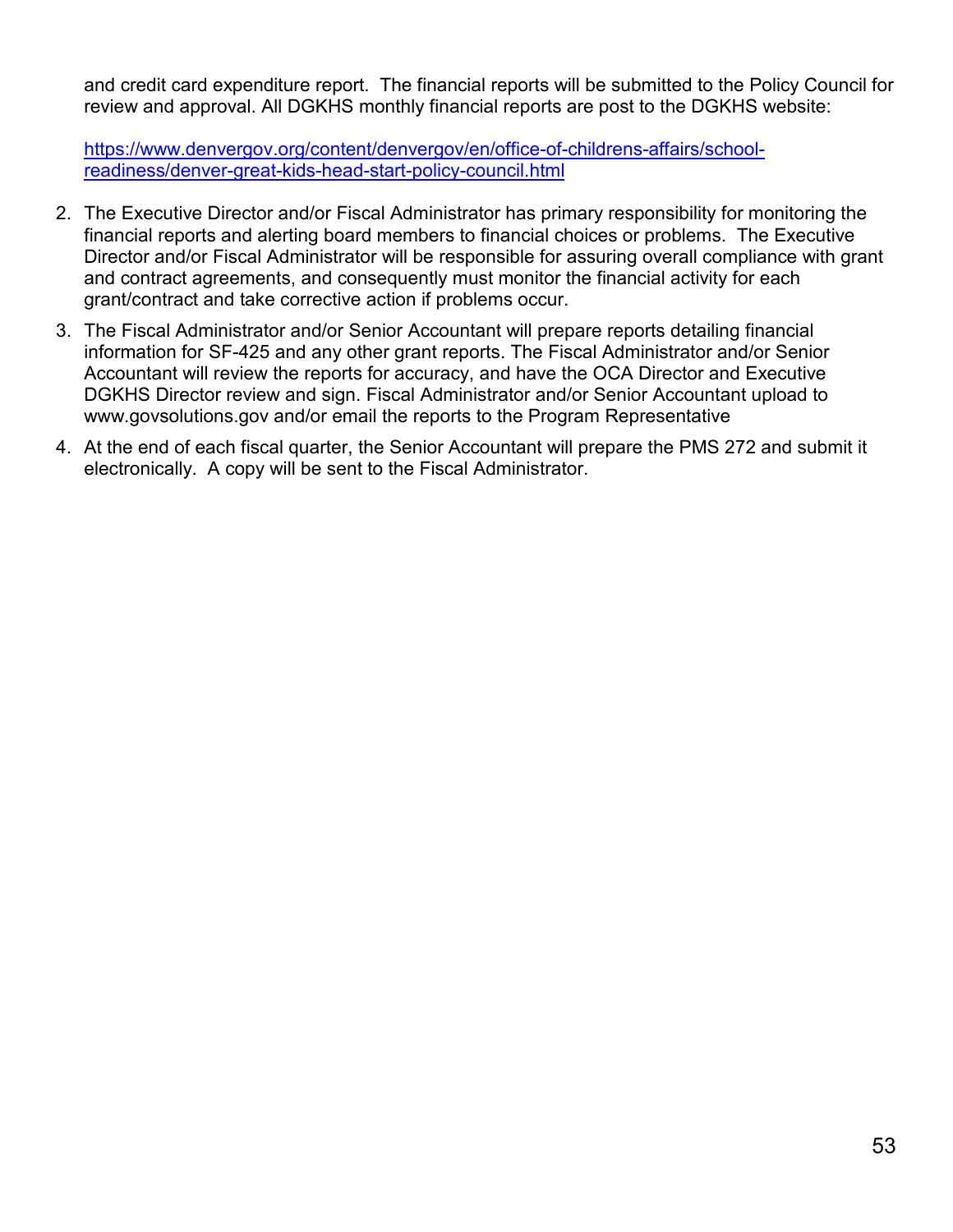# **Section 3.E. Fiscal Training For Governing Bodies**

Effective Date: 1/1/00 Revision Date: 6/1/17 Approval Date: 6/27/17

#### *POLICY:*

Denver Great Kids Head Start and each delegate agency will provide fiscal training for its governing bodies including requirements of reviewing and approval of all financial reports like budgets, budget changes, credit card expenditures and etc.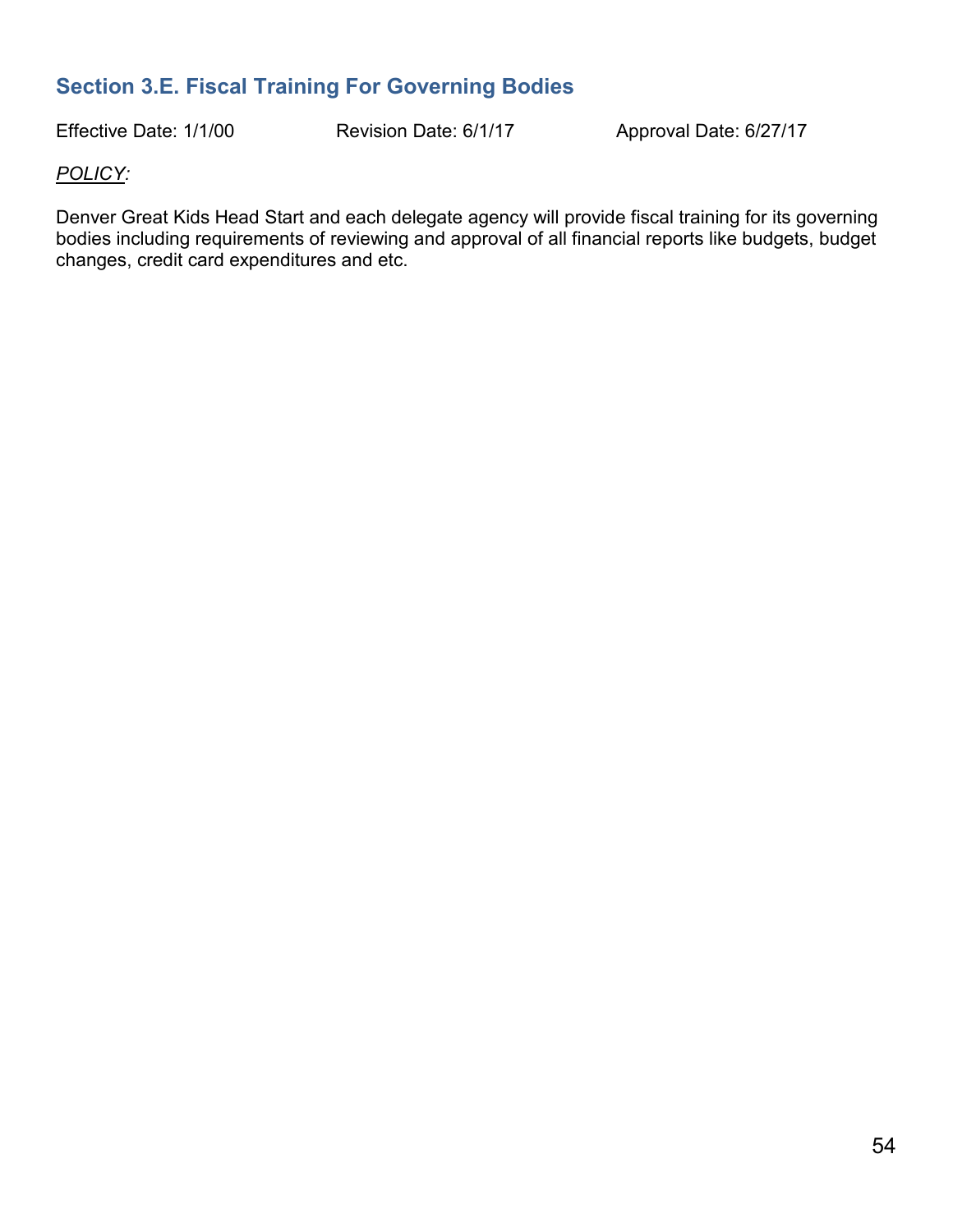# **Section 3.F. Internal Control**

Effective Date: 1/1/00 Revision Date: 6/1/17 Approval Date: 6/27/17

#### *POLICY:*

Denver's Great Kids Head Start and its delegate agencies and vendors must adopt, document and follow accounting policies and procedures that provide for separation of duties, with clearly defined authority and execution of all financial transactions. Denver Great Kids Head Start will follow appropriate federal, state and local laws (including City Controller's Office) along with the delegate agencies and vendors.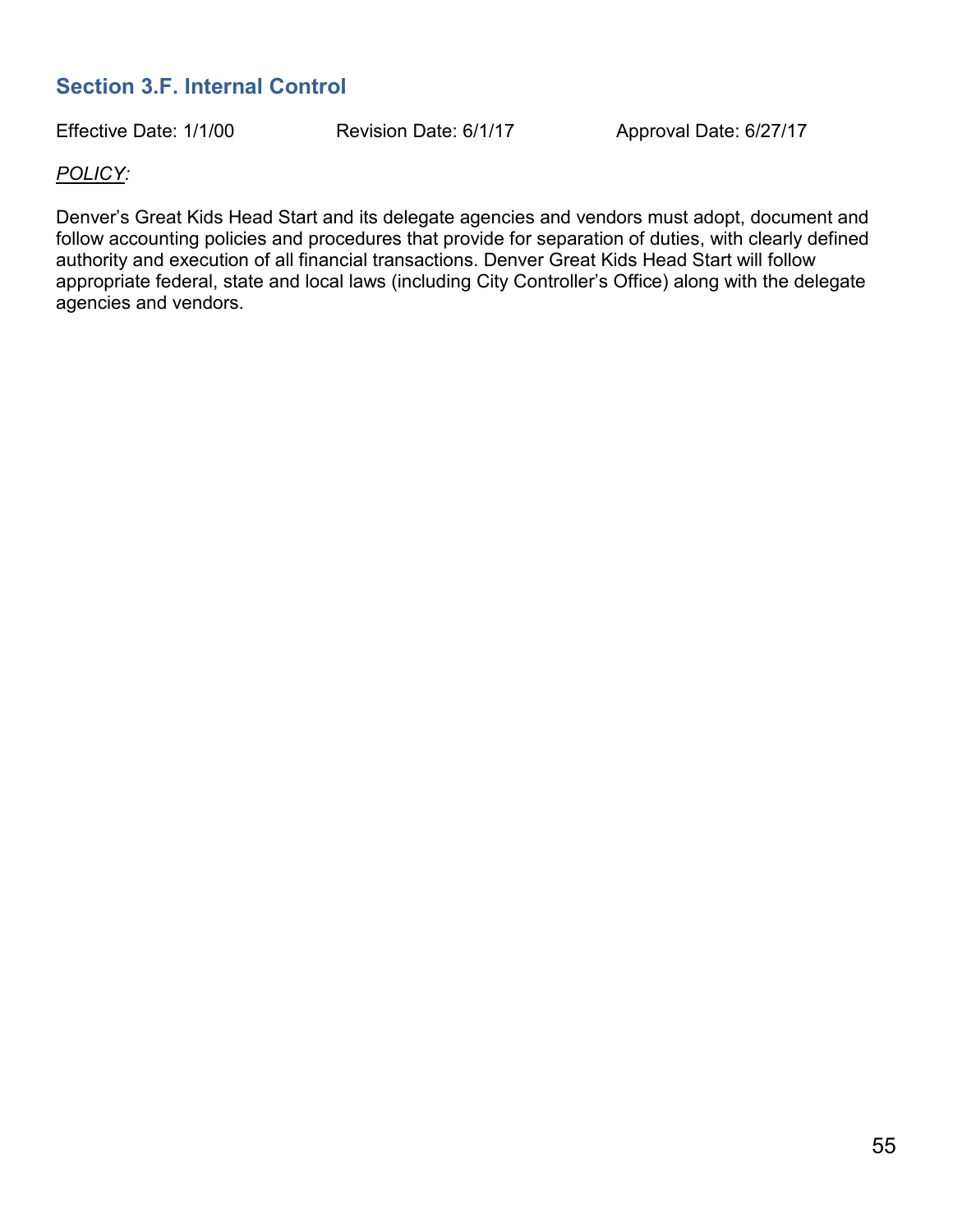# **Section 3.G. Property Management, Fixed Assets, Inventory**

Effective Date: 1/1/00 Revision Date: 7/1/14 Approval Date: 8/26/14

#### *POLICY:*

Denver Great Kids Head Start follows the policy of the City and County of Denver on tracking fixed assets. Therefore, Denver Great Kids Head Start requires that delegate agencies and vendors track purchases for all single items with an original cost of \$5000 or greater and a useful life of more than one year. All equipment must be properly labeled as belonging to Denver Great Kids Head Start. A control system must be in place to ensure that equipment is properly cared for and protected against loss or theft. Physical inventory of Head Start equipment must take place once each year. Certification of physical inventory will be submitted by September 30 each year by all delegate agencies to the city. SF 429, "Real Property Status Report" & SF 428 "Tangible Personnel Property" will be filed within than 90 days of close grant reporting period.

#### *REQUIRED:*

Delegate agencies must adopt, document and follow written policies and procedures to track fixed assets according to City and County of Denver standards. The grantee and delegate agencies will:

- 1. Reconcile balances of fixed asset (prior years) and fixed asset expenses (current year) for Head Start equipment against tracking mechanism, with appropriate account balances and/or spreadsheets listing all Head Start equipment.
- 2. Use fixed assets software or spreadsheets that contain all the information on the capital equipment. In addition, indicate the percentage of federal participation dollars in the purchase of each item.
- 3. Document and follow adequate security measures to prevent theft of property.
- 4. Document and follow manufacturer's suggested equipment maintenance schedules to care for property.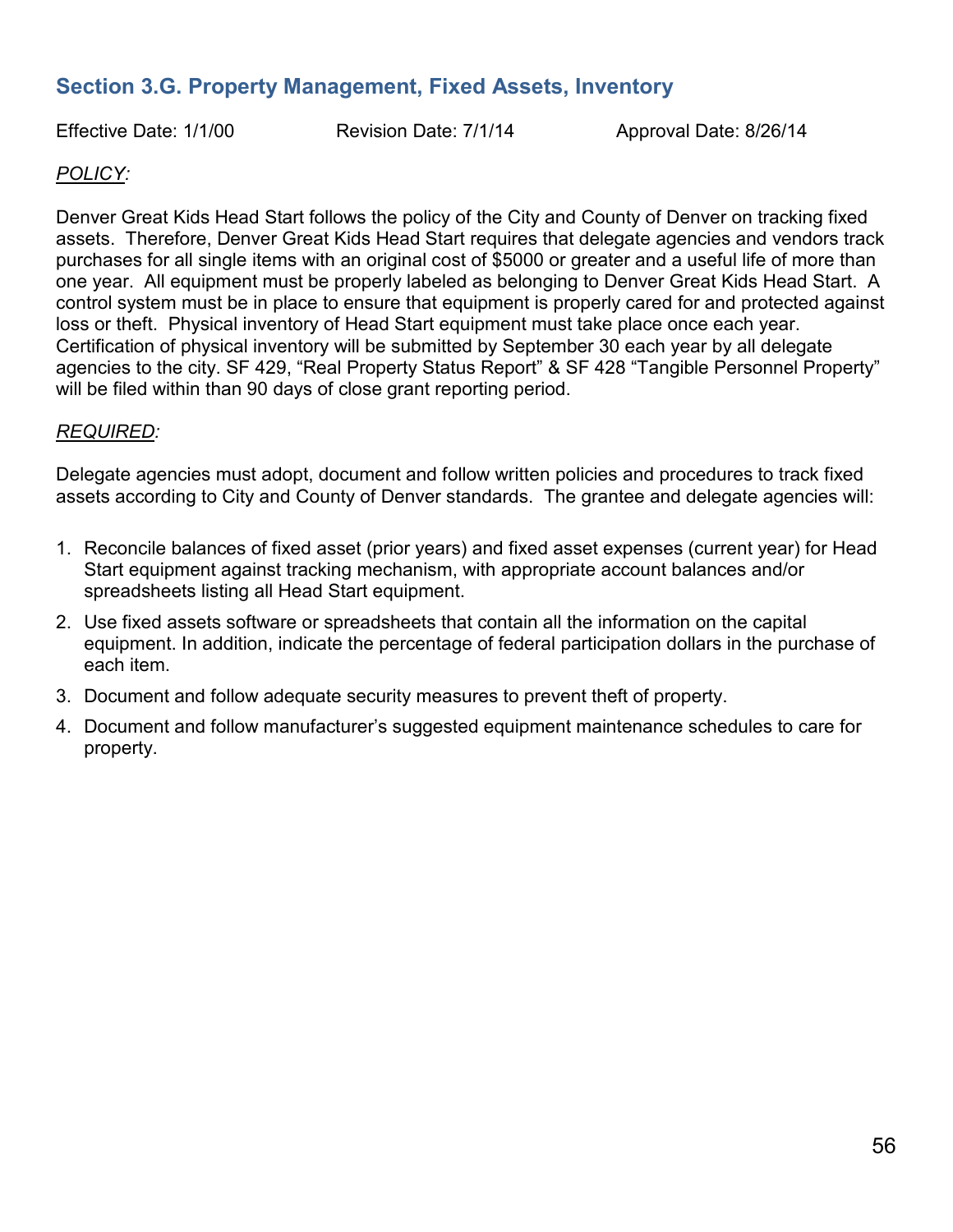# **Section 3.H. Procurement**

Effective Date: 1/1/00 Revision Date: 7/1/14 Approval Date: 8/26/14

#### *POLICY:*

DGKHS will follow the procurement policies and procedures outlined in the *CCD Fiscal Accountability Rules 8.1, Head Start Act, 45 CFR Chapter* and OMB Circulars.

The Head Start Director and OCA's Deputy Director or Director will approve all purchases. the Fiscal Manager will approve all other purchases. All personnel involved in authorizing procurements are required to read and familiarize themselves with the procurement standards outlined in the policies and regulations mentioned above.

Each Denver Great Kids Head Start delegate agency must adopt, follow and document policies and procedures for procurement of non-construction goods and services that conform to federal and city purchasing rules and regulations. Procurement will be in accordance with the current contract between the city and delegate agency.

#### *PROCEDURE*:

- 1. Employees will submit an Internal Purchase Request Form to the Head Start Director. The Head Start Director and when need the Fiscal Administrator will review the proposed purchase to determine:
	- a. If the item is actually needed
	- b. If there are funds available to purchase the item
	- c. If the item is an allowable cost
- 2. After approvals, the Office Manager and/or Program Director will purchase with correct method procurement method like P-card, Nonpoor, PO, and contract depending on the amount of the service or good. Which method is compliant with **CCD Fiscal Accountability Rules Chapter 8 – Procurement Process**
- 3. Head Start petty cash funds are only used for non-Employee reimbursements like Policy Council members for incidental expenses. Petty cash reimbursement requests are to be submitted to the DGKHS Office Manager. The DGKHS Office Manager will prepare a non-PO voucher and submit to City's Accounts Payable for a check. The DGKHS Fiscal Team will perform at least 2 audits of the petty cash funds on an annual basis. **CCD Fiscal Accountability Rules Chapter 3.2 – Petty Cash**
- 4. Equipment purchased with federal/state funds that has a useful life of more than one year and cost more than \$5000 will be recorded in the CCD inventory system. Equipment with useful life less than one year and/or cost of \$4.999 or less depending on the type of purchase will be put on the CCD inventory system as control asset like computer and furniture & equipment and/or expended like non-computer related items. **CCD Fiscal Accountability Rules Chapter 4.2 – Capital & Controlled Assets & 2 CFR 200.313 Equipment**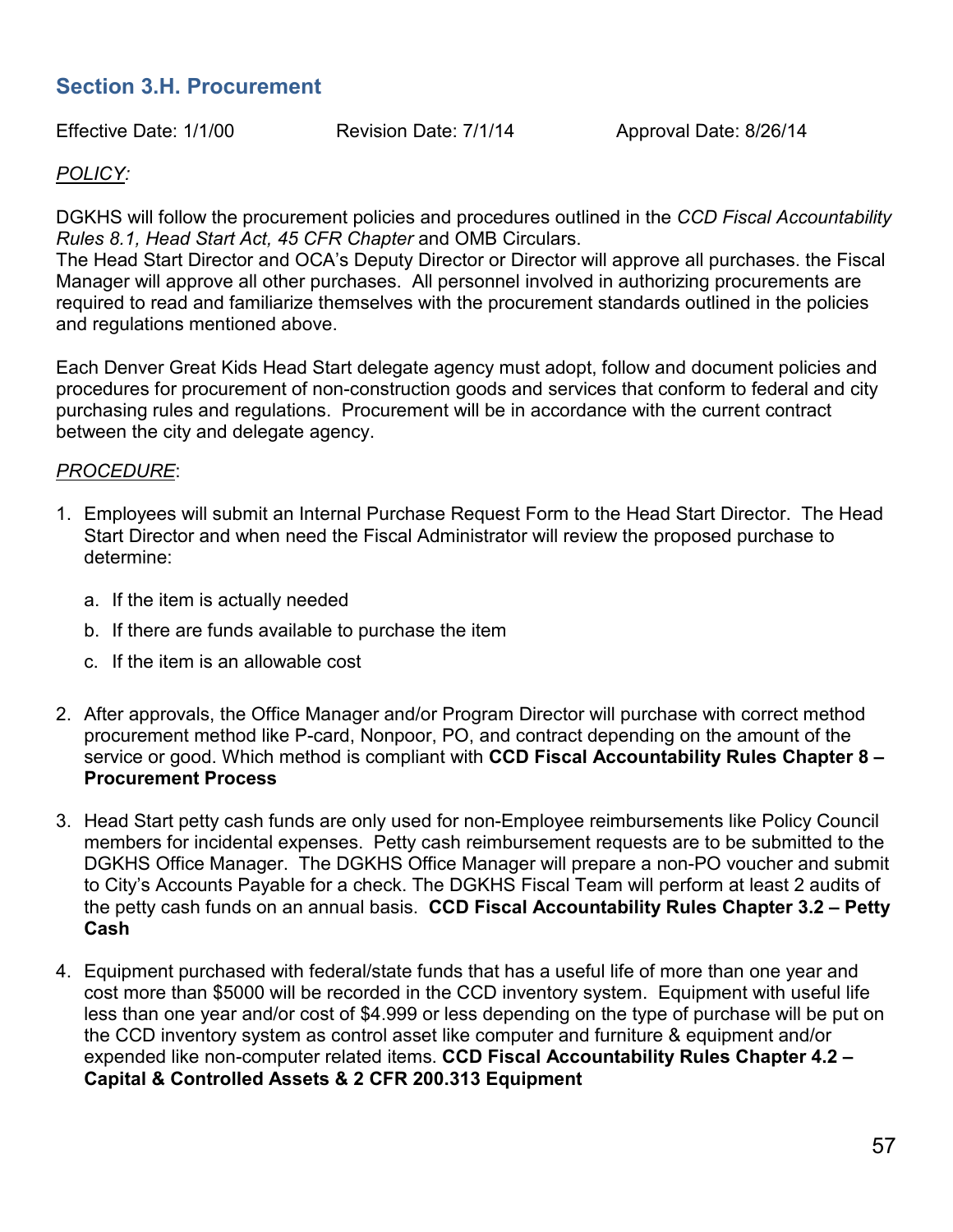5. The DGKHS Director and/or Fiscal Administrator will ensure that all facility purchases, major renovations, and construction adhere to the requirements of the Davis-Bacon Act: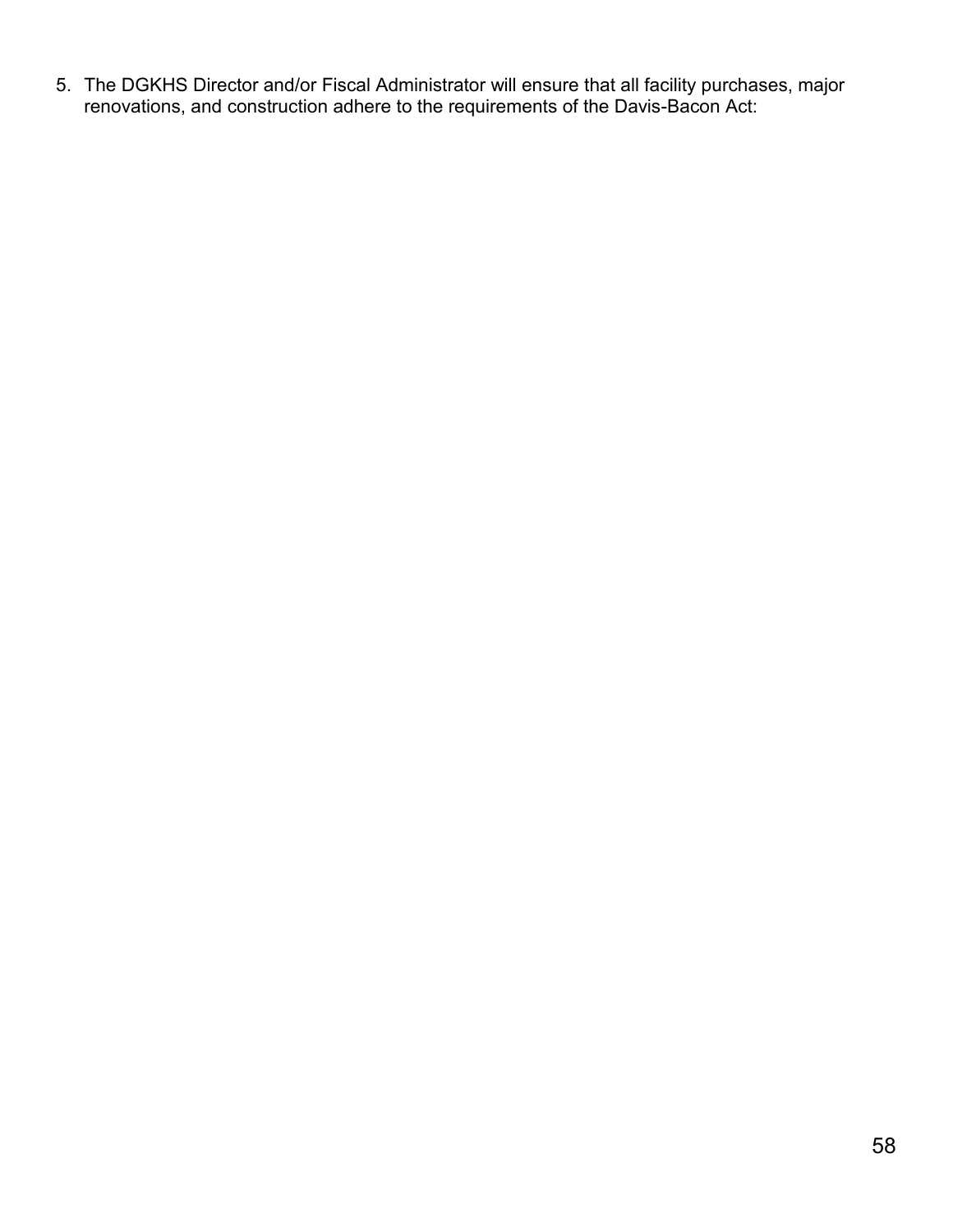# **Section 3. I. Budget**

Effective Date: 12/8/05 Revision Date: 7/1/14 Approval Date: 8/26/14

#### *POLICY:*

Denver Great Kids Head Start (DGKHS), its delegate agencies and vendors must report non-federal share on the monthly variance report and on the quarterly cost allocation report. The allow ability and amount of non-federal share reported is monitored by the grantee.

#### *1. BUDGET DEVELOPMENT:*

As a program within the Office of Children's Affairs (OCA), DGKHS aligns its goals with the Mayor's goals for the City and County of Denver as implemented in OCA. DGKHS develops short and long-term goals and financial objectives that support the accomplishment of program goals and objectives in the most effective and efficient manner possible. While financial goals are established to coincide with multi-year budget years, the budget is formulated on an annual basis. In addition, the budget is developed as part of a strategic planning process that is based on data collection, analysis and best practice.

#### *2. PROJECTIONS:*

Each year, based on the Application of Federal Assistance (SF424A), Denver Great Kids Head Start and its delegate agencies must prepare a projection of monthly expenses. The projected monthly expenses will be classified by categories as listed on Denver Great Kids Head Start Variance Report. In addition to the projection of the use of federal funds, monthly projections will include a projection of non-federal resources the delegate agency anticipates to be collected in any given month.

#### *3. VARIANCE:*

- a) Each month, comparisons of actual expenses with budget amounts are reported in a Variance Report by Denver Great Kids Head Start, its delegate agencies and vendors. An explanation of any variances exceeding 10 percent and at least \$1,000.00 of the year to date projections must be provided. The explanation must include how and when the variance will be eliminated. The delegate agency director or his/her designee must acknowledge by signature or initial the explanation of the variance. Once a variance is reported and explained, it does not need to be addressed again.
- b) When determining how to eliminate a variance, the delegate agency must keep in mind that certain categories of Head Start funds cannot be used to make up variances between budgeted and actual spending. The category is training and parent activities. Changing the amount to be spent in any category must receive prior approval of the grantee. Decisions made to eliminate a variance constitute a budget revision and must be submitted in writing to the grantee.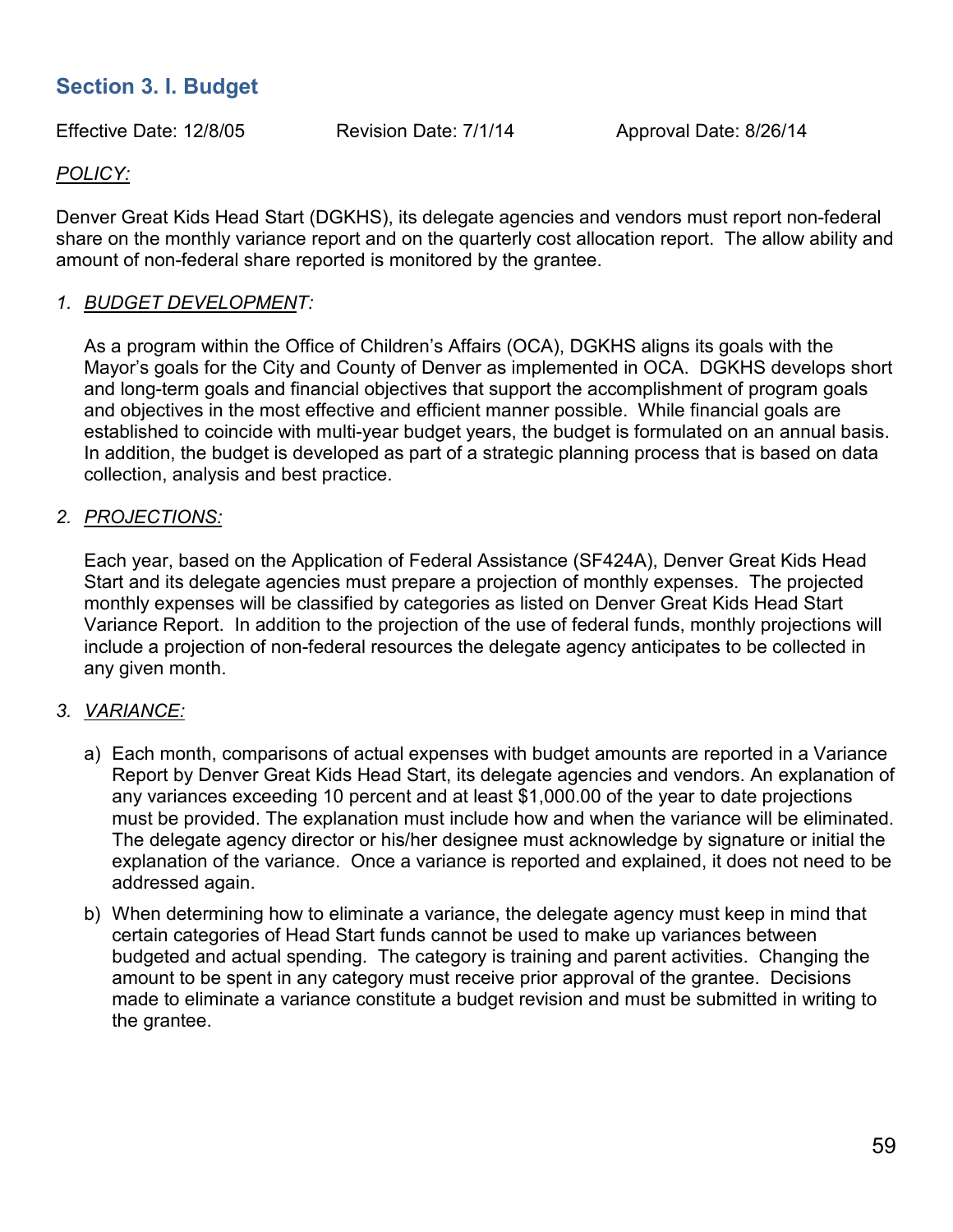#### *4. VARIANCE POLICY:*

- a) Review grantee and delegate agency variance reports quarterly.
- b) The city will contact delegate agencies to discuss variances.

#### *5. REVISION:*

1. A written request to the grantee for the approval of a budget revision is necessary for proposed equipment purchases that have not received prior approval as part of the original application. A Written request for approval of a budget revision is also necessary when funds awarded for construction purposes are in excess of the need of the recipient and the recipient would like to use remaining funds for another purpose. A written request for approval of a budget revision is required when the cumulative transfer among direct cost budget.

If the grantee requests a revision in its budget, approval must be obtained from ACF Region VIII. Categories which would exceed 25 percent of the total approved budget (which includes direct, indirect, and federal or required matching or \$250,000.00 whichever is less require prior approval.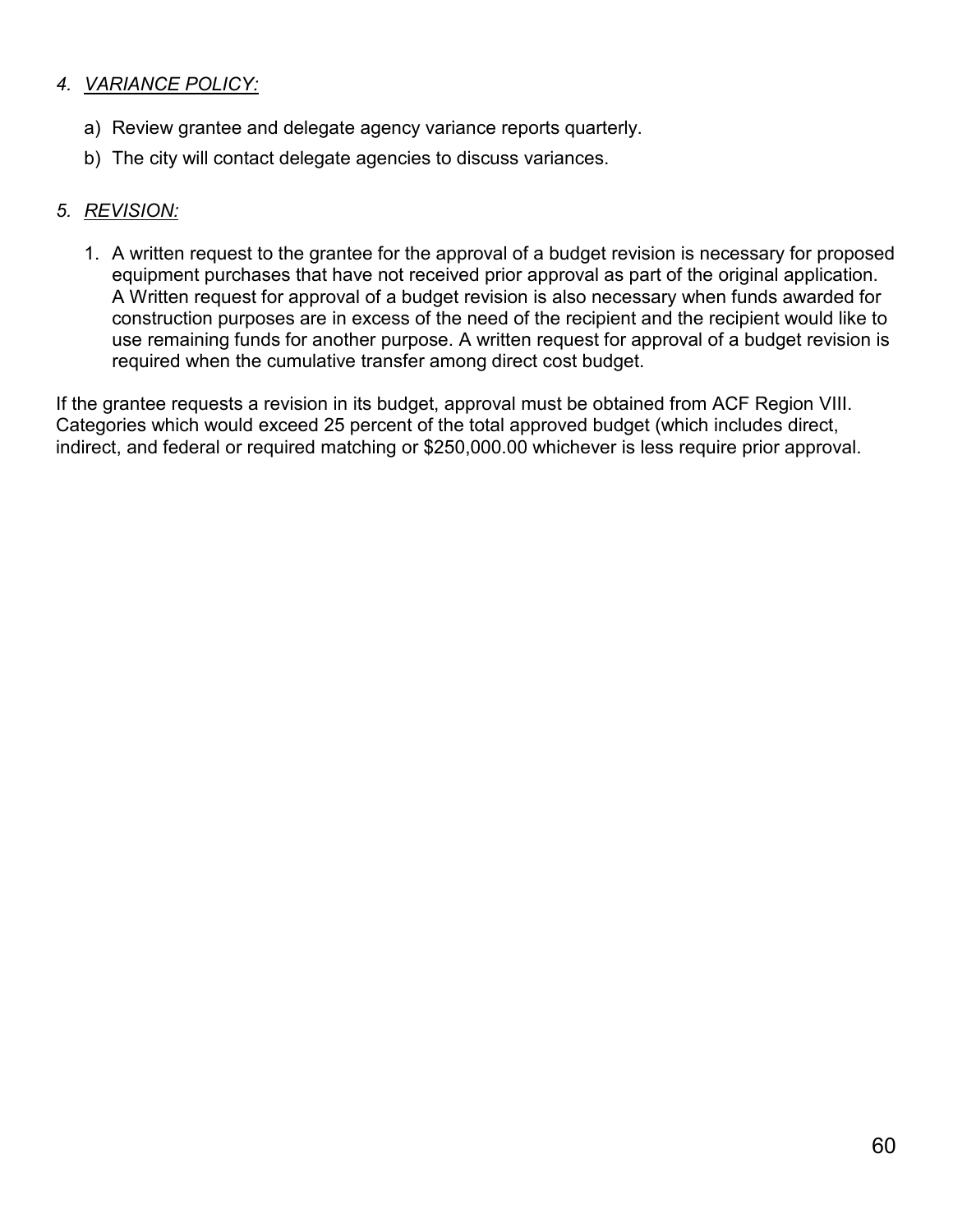# **Section 3. J. Account Payable**

Effective Date: 12/8/05 Revision Date: 7/1/14 Approval Date: 6/27/17

All bills will be paid according the CCD payment terms and/or contract payment terms.

#### *PROCEDURE:*

- 1. All invoices/statements from vendors will be routed to the Program Director and/or Staff member associate with the purchase who will review them to determine if the items or services have been received. Also, Fiscal Staff review the Delegate's and/or Sub recipient's reimbursement invoice for allowable cost.
- 2. The Head Start Director will approve payment of all invoices by email and/or signing the invoice. Which the Head Start Director the approved invoice Fiscal Team to process the payment.
- 3. The Fiscal Manager will maintain copies of invoices, order confirmation and packing slips for each fiscal year. If materials arrive without a packing slip, the Fiscal Manager will note the specific materials received and the date received on the invoice or order.
- 4. The approved original invoice will be sent to the CCD Accounts Payable (AP) Team. Accounts Payable staff will audit the invoice for the proper account code, vendor address, and payment date. AP staff will process the payment thru the CCD financial system, which will generate a check to the vendor.
- 5. Checks or ACH will be run from the CCD Financial system daily in the CCD Office of the Controller. CCD Office of the Controller staff will mail checks, unless otherwise requested.
- 6. All invoice and check information will be maintained in the CCD Financial system and Document Imaging System.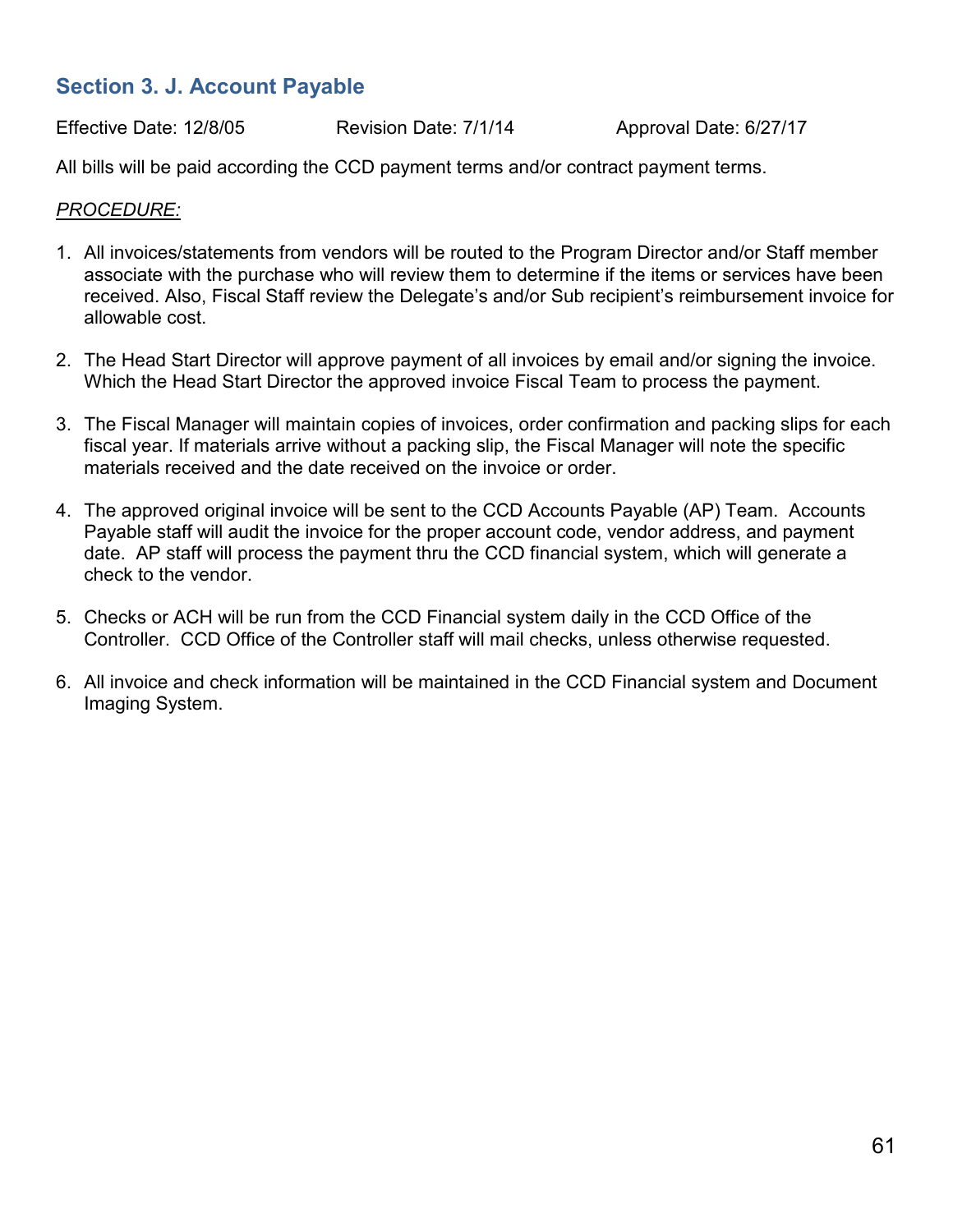# **Section 3. K. Account Receivable**

Effective Date: 12/8/05 Revision Date: 6/1/17 Approval Date: 6/27/17

The DGKHS Fiscal Team (Senior Accountant and/or Accounting Tech) will deposit all cash and checks received by Head Start at the CCD Treasury office. The DGKHS Fiscal Team (Senior Accountant and/or Accounting Tech) will process deposit journal thru the CCD financial system moving the deposit from the general cash account to the funding and account associate with the deposit.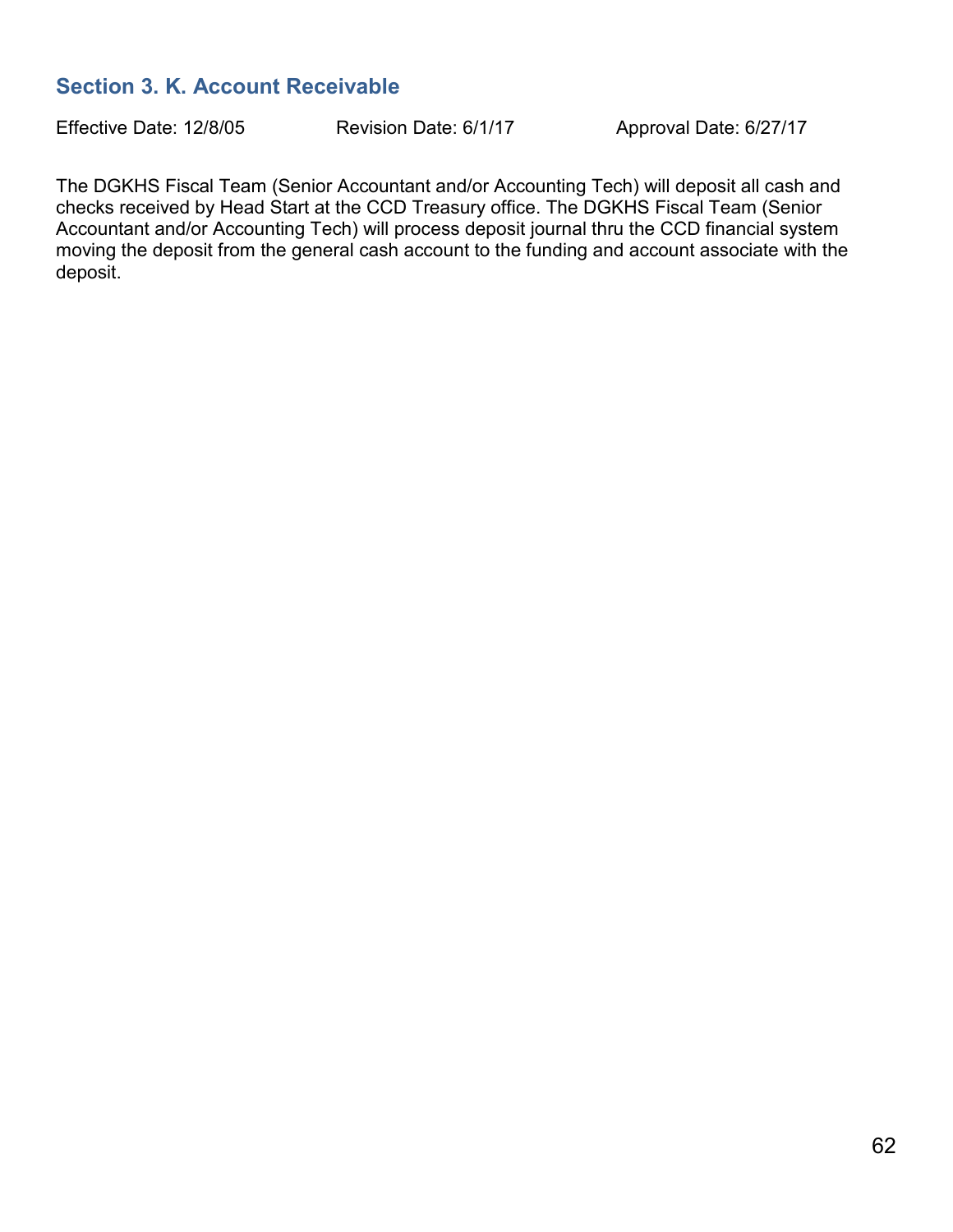## **Section 3. L. Reimbursement**

Effective Date: 1/1/00 Revision Date: 6/1/17 Approval Date: 6/27/17

Denver Great Kids Head Start will receive funds on a reimbursement basis for both the state and federal grants. The DGKHS shall drawdown grant funds from the grantor(s) no later than the end of the month following the month in which the expenditure(s) occurred. **CCD Fiscal Accountability Rules Chapter 9.2 – Grant Management**

#### *PROCEDURE:*

- 1. After the monthly period closes, the Fiscal Administrator and/or Senior Accountant will run reports to determine the amount of cash to be requested from the Payment Management System (PMS) for the federal grant, and from the Electronic Grants Management System (EGMS) for the state grant.
- 2. For the federal grant, the Fiscal Administrator and Head Start Director review and approve monthly financials. The Fiscal Administrator will send an e-mail to the Senior Accountant, and request a cash drawdown for the appropriate amount. The Senior Accountant will prepare the cash drawdown in the PMS system. Funds will be deposited electronically into the CCD bank account, and then journal into the DGKHS grant account.
- 3. For the state grant, the Fiscal Administrator and/or Senior Accountant will go to the online EGMS system and request a drawdown in the appropriate amount. The Fiscal Administrator and/or Senior Accountant will inform the EFT desk of the amount requested by e-mail. Funds will be deposited electronically into the CCD bank account, and then journal into the DGKHS grant account.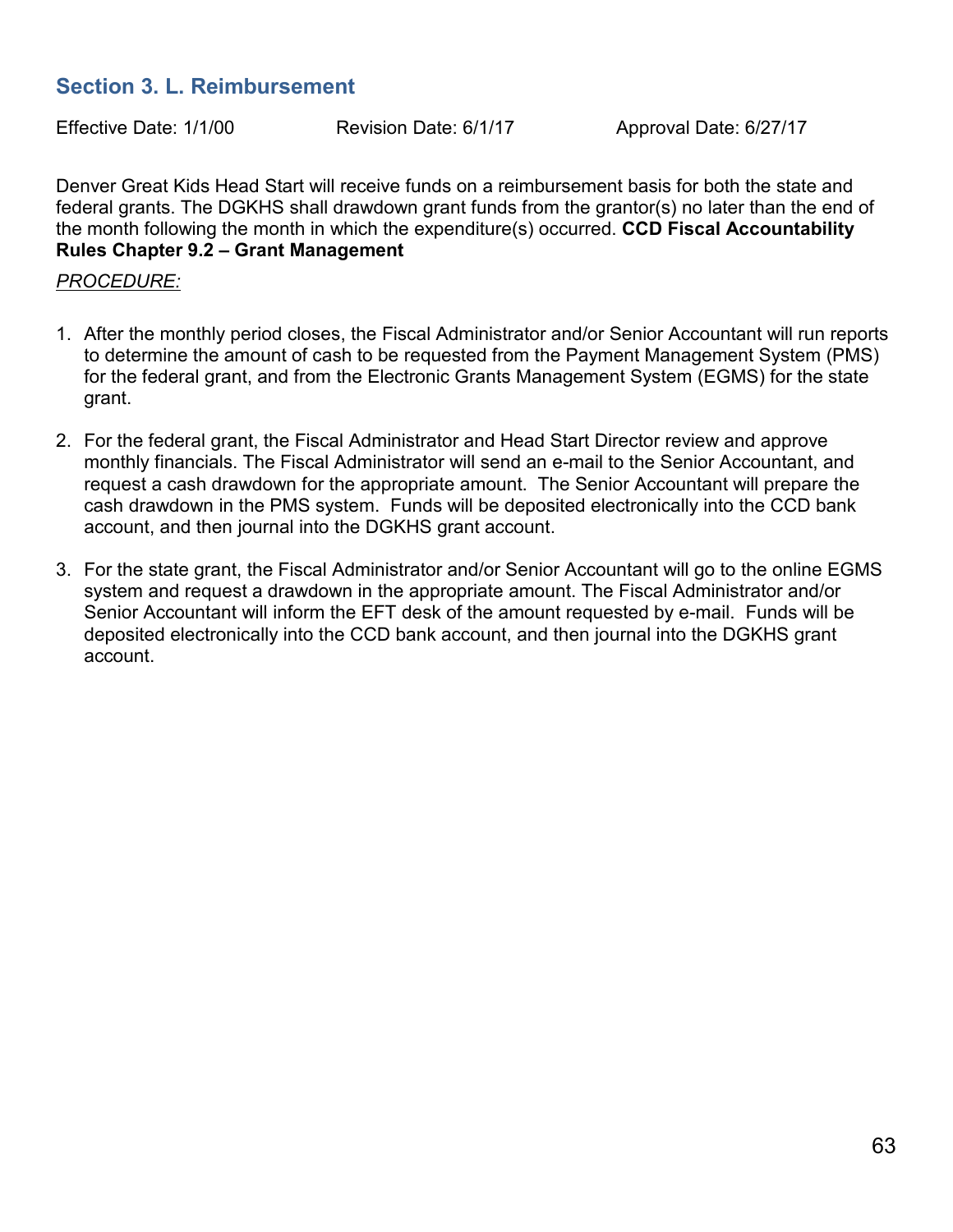#### **Section 3. M. Insurance**

Effective Date: 1/1/00 Revision Date: 6/1/17 Approval Date: 6/27/17

DGKHS will, at a minimum, provide the equivalent insurance coverage for real property and equipment acquired with HHS funds as provided to other property owned by the recipient.

#### *PROCEDURE:*

DGKHS property will be covered under City and County of Denver insurance policies. All Delegates and Vendors need to be compliant with the insurance requirements in their awarded contracts.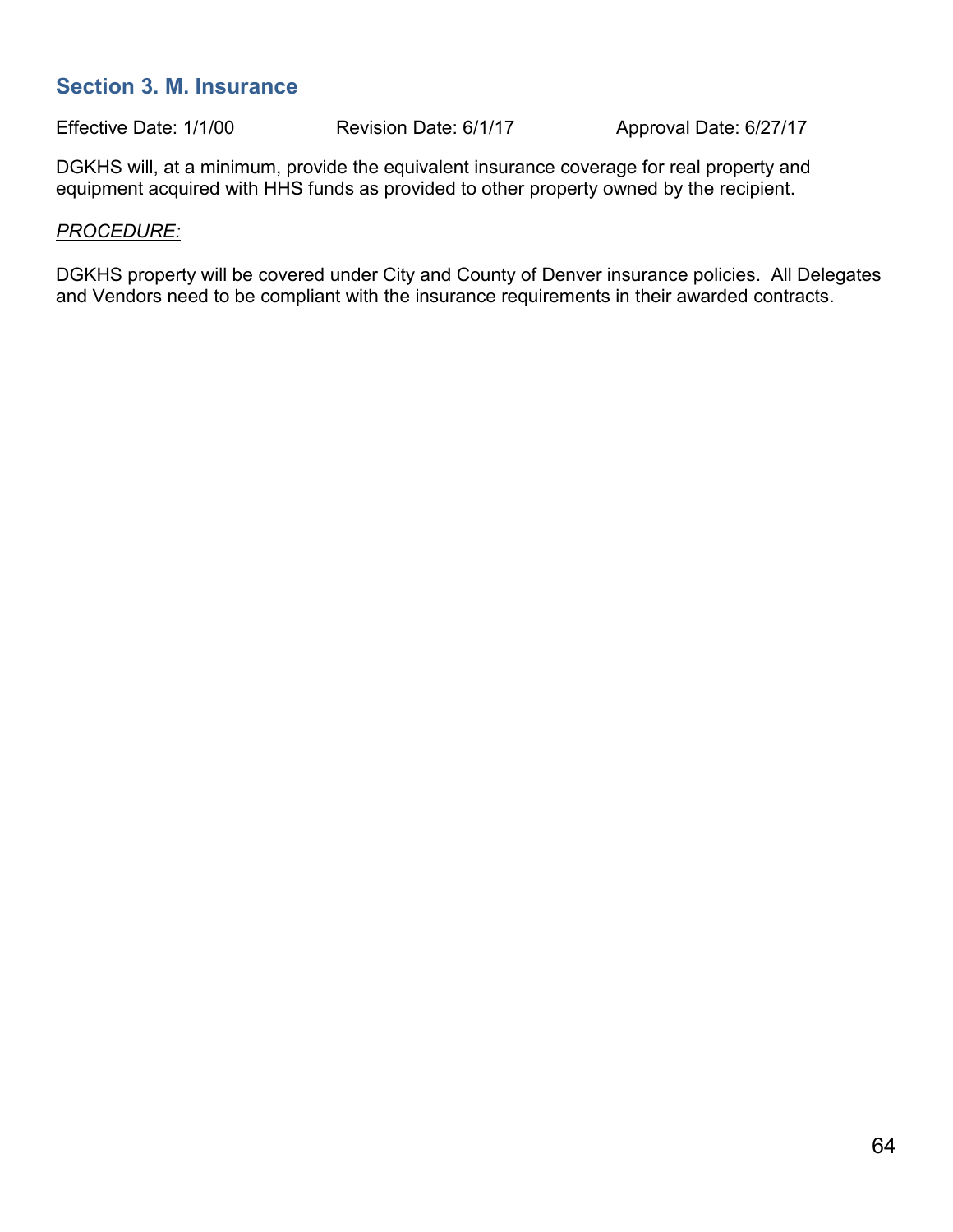# **Section 3. N. Administrative Cost**

Effective Date: 1/1/00 Revision Date: 6/1/17 Approval Date: 6/27/17

Allowable costs for developing and administering a Head Start program will not exceed 15 percent of the total approved costs of the program.

#### *PROCEDURE:*

Each month, administrative costs will be calculated based on expenditures. The Senior Accountant will monitor costs to ensure that this percentage is not exceeded, and Fiscal Administrator will review for accuracy.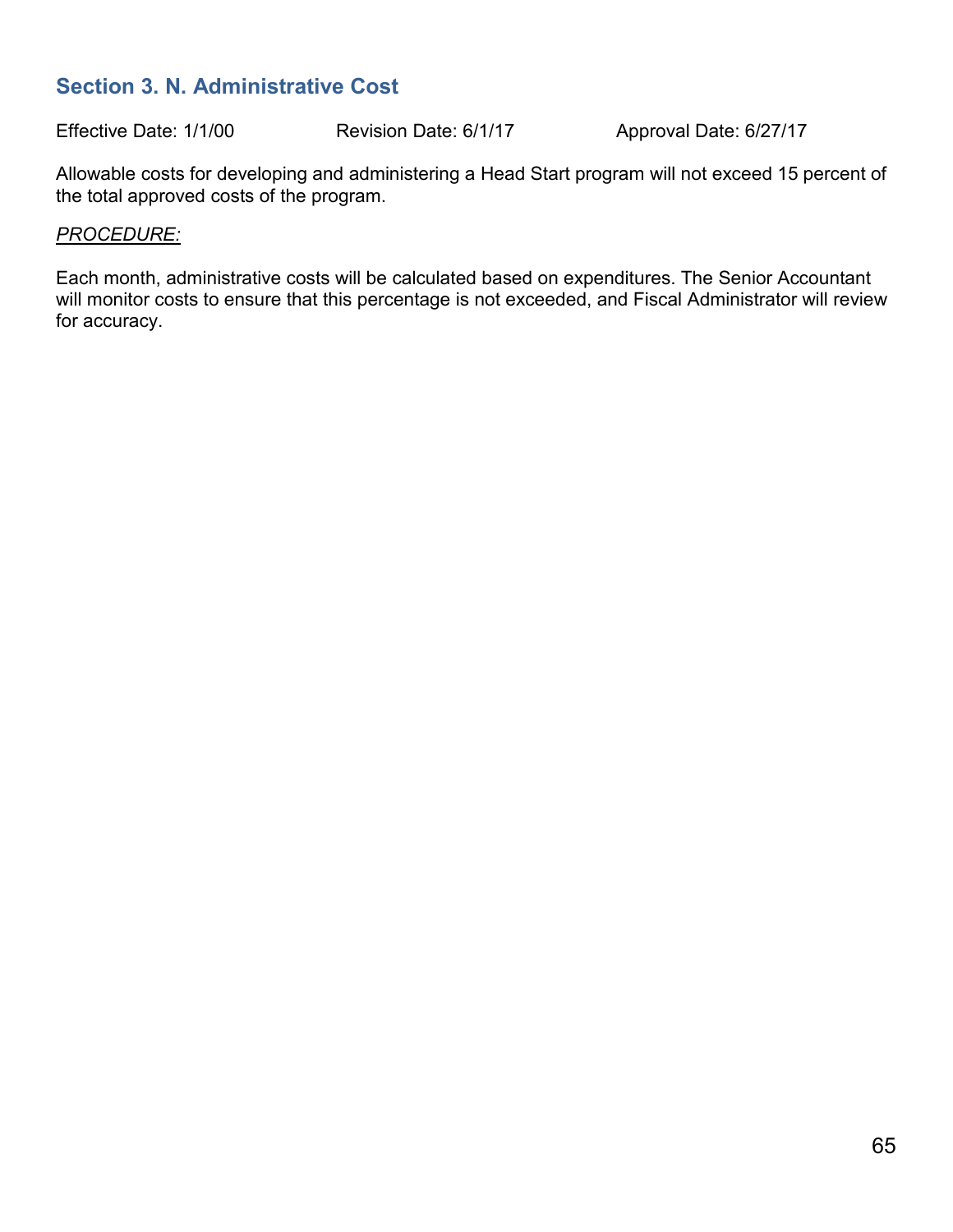# **Section 3. O. Non- Federal Share**

Effective Date: 1/1/00 Revision Date: 6/1/17 Approval Date: 6/27/17

Federal financial assistance granted under the Head Start Act will not exceed 80 percent of the total costs of the program. Twenty percent of total program costs will be acquired from non-federal sources**.**

#### *PROCEDURE:*

To satisfy the federal matching or cost-sharing requirement, DGKHS along with Contractors and Delegates will account for the allowable in-kind costs under the Head Start Act and the applicable Uniform Guidance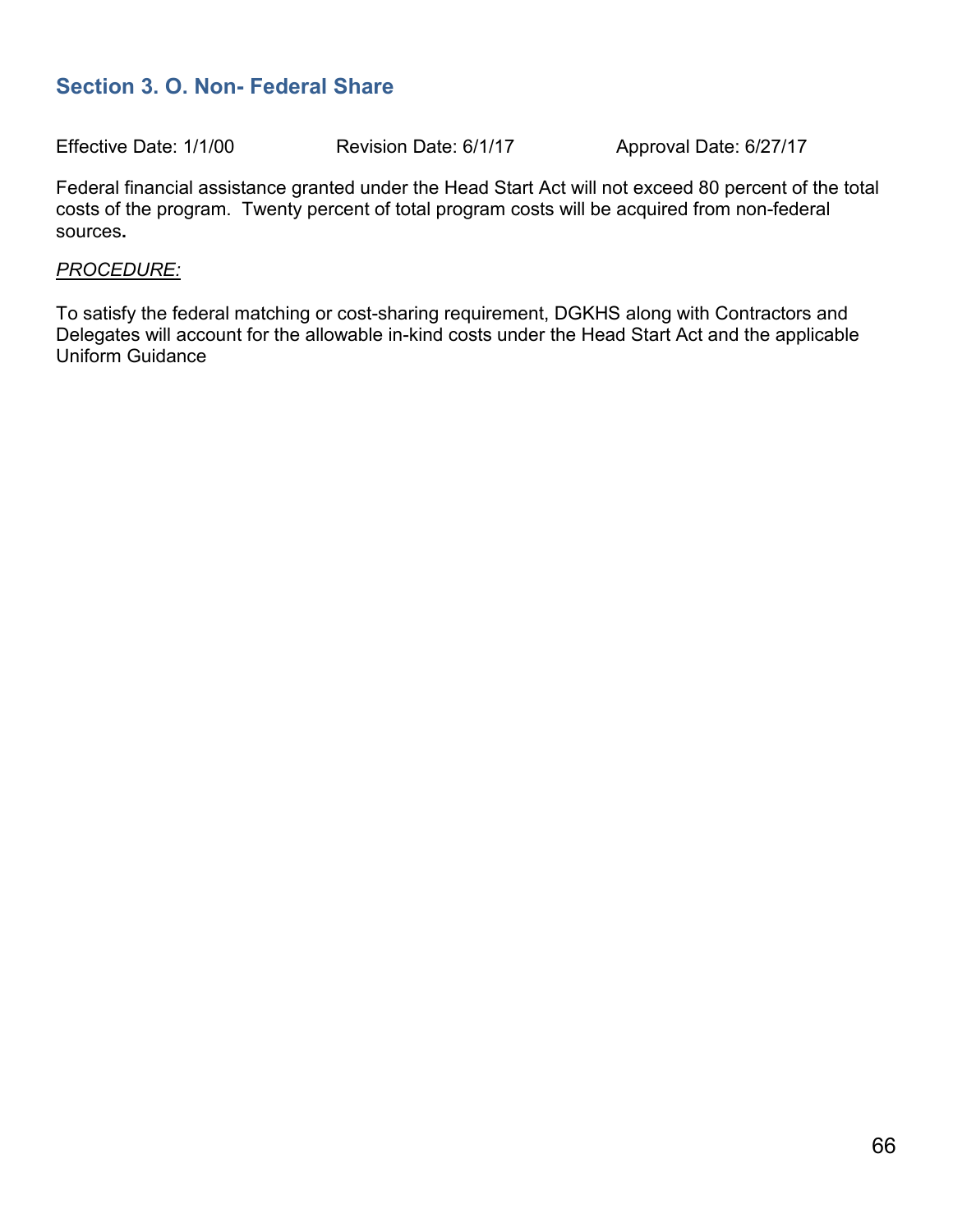

# **Section 4: Enrollment, Recruitment, Selection, Eligibility and Attendance (ERSEA)**

- A. Determining Community Strengths and Needs
- B. Eligibility
- C. Recruitment
- D. Selection
	- D.1 Universal Selection Criteria
- E. Enrollment E.1 Voluntary and Involuntary Withdrawal of Children
- F. Attendance/Absentee Children
- G. Fee's Before/After Care
- H. Home Visits
- I. Transfers Between Denver Great Kids Head Start Delegates
- J. Eligibility Training and Treatment of Families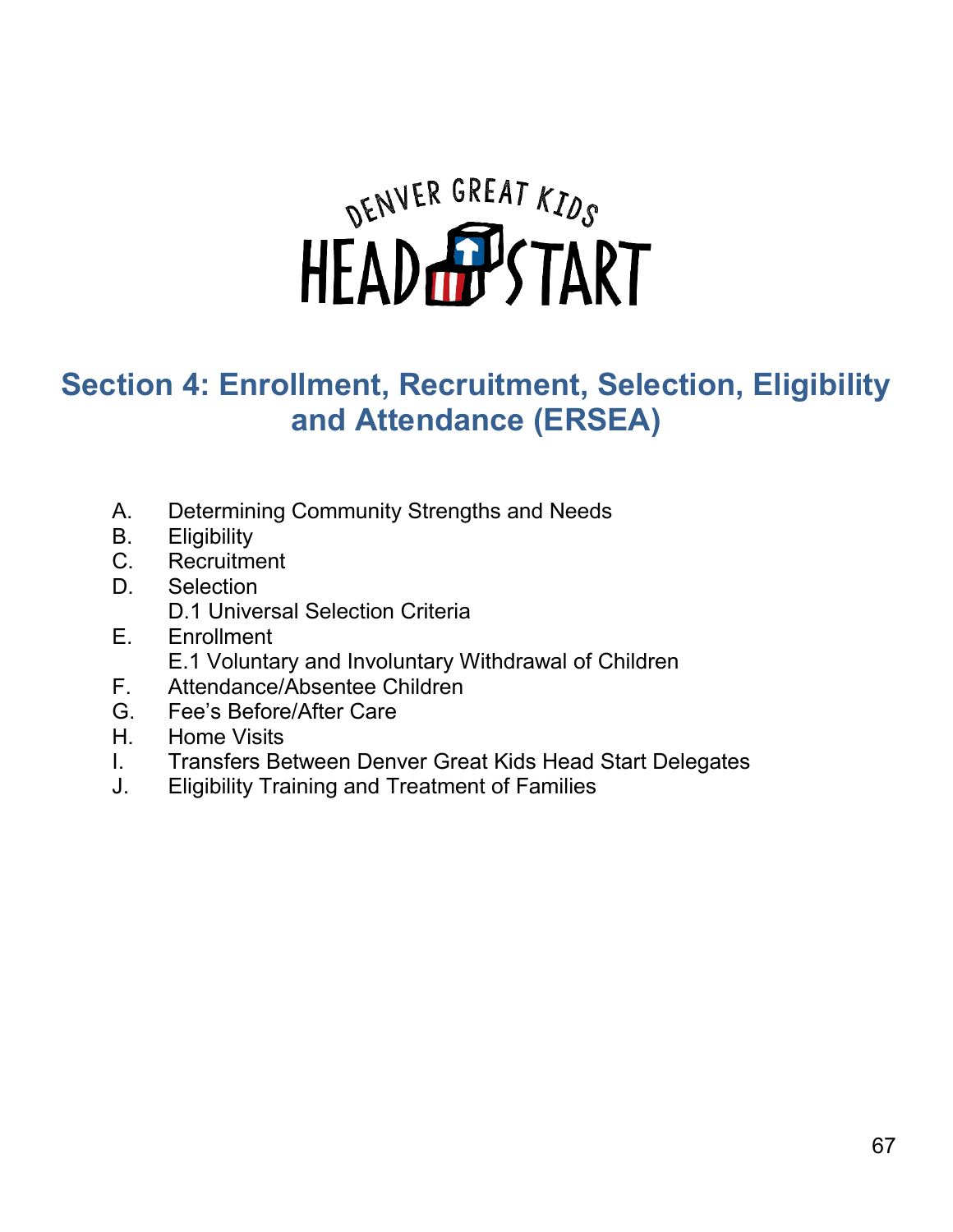# **Section 4.A. Determining Community Strengths and Needs**

Effective Date: 1/1/00 Revision Date: 6/1/17 Approval Date: 6/27/17

#### *POLICY:*

In accordance with 1302.11 Denver Great Kids Head Start and its delegate agencies will perform a Community Assessment every five year, with updates conducted the second, third, and fourth years of the five-year grant cycle.

Results from the Community Assessment will be used to ensure that the community strengths and needs identified are adequately integrated into services and overarching approach of Denver Great Kids Head Start in the City and County of Denver. As per the Head Start Regulations the results from the Community Assessment and Updates will be analyzed, as required and used to:

- 1. Revise program philosophy, as needed, and develop short and long-term program goals and objectives
- 2. Determine program options, services, and center locations
- 3. Identify key recruitment areas or high need areas within the City and County of Denver and,
- 4. criteria factor that assign priority to children and families

Results and findings from the Community Assessment will be shared with the community, presented to Head Start staff, management, Policy Council/Committee and Governing Body.

The Community Assessment will include information related to:

- 1. Demographic data on the number of preschool age children
- 2. Number of children experiencing homelessness
- 3. Number of children with disabilities, including the types of disabilities
- 4. Number of children in foster care
- 5. Education, health, nutrition and social service needs of Head Start eligible children and their families
- 6. Typical work, school, and training schedules of parents with eligible children
- 7. Community resources that are available to address the needs of eligible children and families
- 8. Information on other early education, pre-school, childcare programs that serve eligible children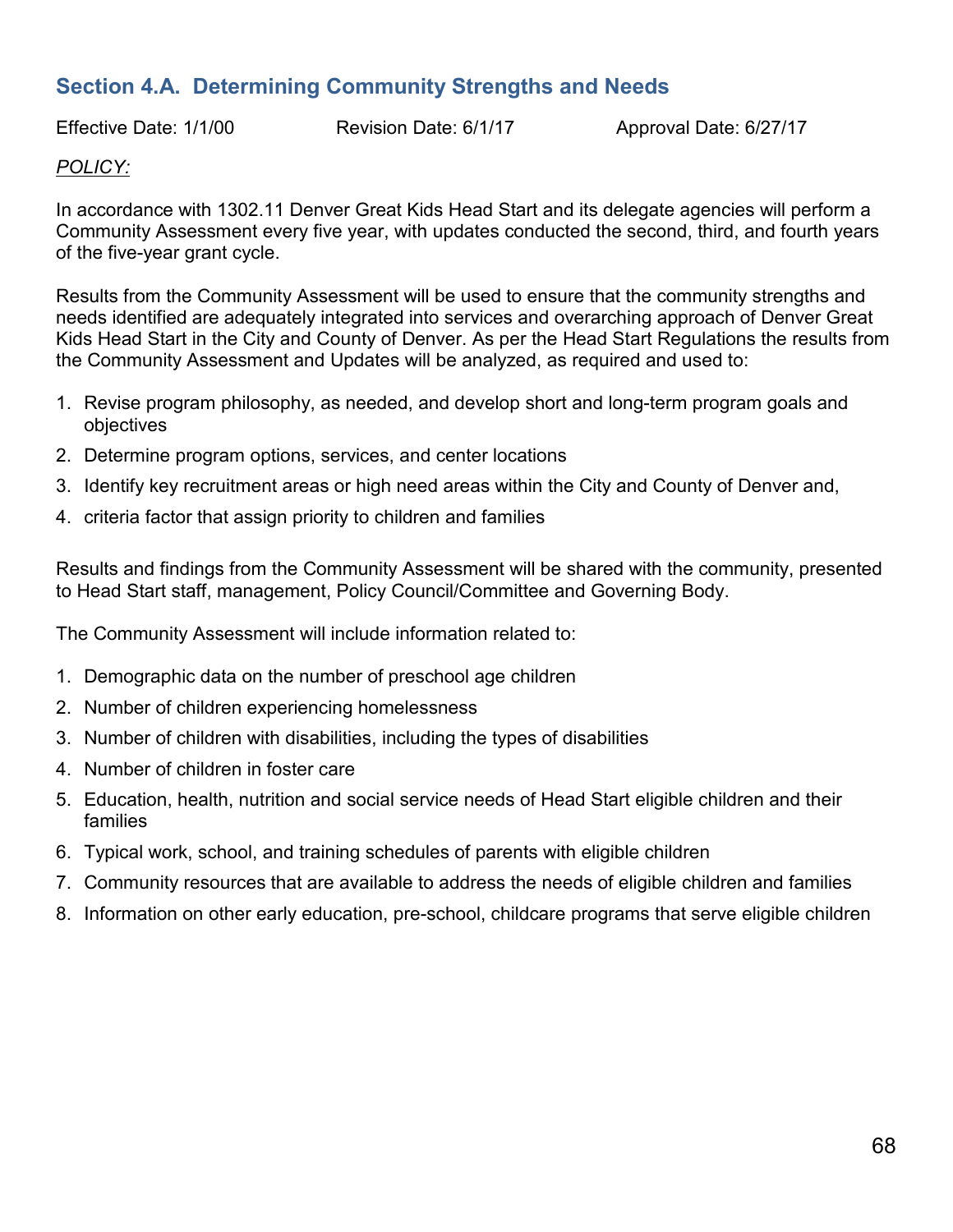# **Section 4.B. Eligibility**

Effective Date: 5/27/08 Revision Date: 5/1/2017 Approval Date: 5/27/2017

#### *POLICY:*

Consistent with Federal Regulations at 45 CFR 1302.12 and guidance provided by the Office of Head Start, Head Start staff must conduct a family interview to the extent possible or at a minimum a phone interview with potential Head Start families (if a phone interview is conducted- staff must document the reason for the phone interview). During family interviews staff must verify eligibility for the Head Start program based on the following categories; age, income, and residency. Children determined eligible for Head Start shall remain eligible through the end of the succeeding program year except if the delegate agency has compelling reasons not to.

#### 1. *AGE VERIFICATION:*

Delegate agencies must develop and implement policies and procedures consistent with this policy to ensure that children eligible for Head Start are at least three years old on or before October 1<sup>st</sup> (the eligibility date used by Denver Public Schools) and not older than five on or before October 1<sup>st</sup> (not older than the age required to attend school). Denver Great Kids Head Start delegate agencies may enroll children who turn three after October 1<sup>st</sup> so long as they are three by the date eligibility is determined or the child's first day of Head Start services. Children who transition from Early Head Start to Head Start are exempt from age eligibility requirements. Transition from Early Head Start to Head Start should be developmentally appropriate and be considered on a case by case basis.

Proof of age documents to review when determining age eligibility are:

- a) Certified Birth Certificate, or
- b) Hospital Birth Certificate/Record, or
- c) Health Department Birth Certificate, or
- d) Other: Immunization Records stating date of birth, Passport, Visa, Baptismal Record

Delegate Agencies may accept other documents as needed per each family's situation.

Denver Great Kids Head Start and its delegate agencies cannot require families to provide documents that confirm a child's age if doing so creates a barrier for the family to enroll. Instead, staff must support families in accessing resources to attain necessary documents.

#### 2. *RESIDENCY VERIFICATION:*

The established service area for the Denver Great Kids Head Start program consists of the entire City and County of Denver (see map attached). Therefore, all delegate agencies are prohibited from recruiting and enrolling Head Start families who do not reside within the City and County of Denver.

Children applying for the Denver Great Kids Head Start program must reside within the established service area; City and County of Denver unless they are homeless and qualify under the McKinney Vento Act. In some cases, foster care children may reside outside of the City and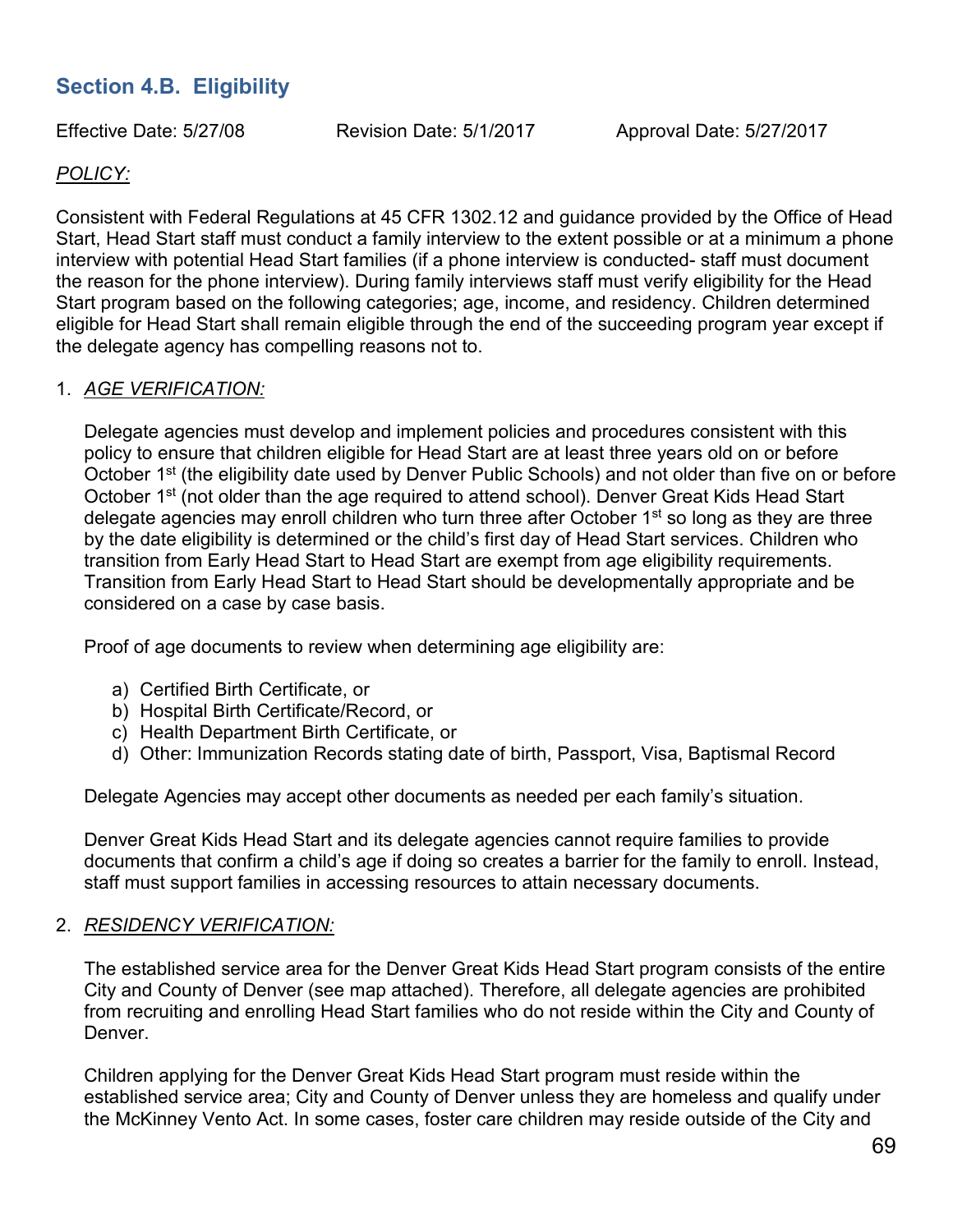County of Denver. However, these situations must be dealt on a case by case basis between the grantee office and the enrolling delegate agency.

Denver Great Kids Head Start delegate agencies must develop and implement policies and procedures consistent with this policy to ensure that only children and families who reside within the established service area for Denver Great Kids Head Start program are recruited and enrolled in the program. To ensure compliance with the Denver Great Kids Head Start Service area delegate agencies must collect proof of address documentation from Head Start families. Proof of address documentation must be dated within the last 12 months from the date eligibility is established and programs must collect an updated proof of address annually. Accordingly, delegates may choose to use any of the following documents as proof of residency:

a) Lease agreement, mortgage statement, signed and dated letter from landlord, A dated utility bill: energy/water/cable, phone/credit card statements. If the family is homeless programs should accept a letter from a homeless services provider, school personnel or other service agency attesting that the child is homeless. If the family is unable to provide any of those the delegate agency may accept a residency affidavit and or self-declaration statement with a consented third-party verification. Delegate agencies may accept other documents as needed per each family's situation.

| <b>Eligibility Category</b>                                                                                                                                               | Determining, Verifying, and Documenting Eligibility<br>using:                                                                                                                                                                                                                                                          |
|---------------------------------------------------------------------------------------------------------------------------------------------------------------------------|------------------------------------------------------------------------------------------------------------------------------------------------------------------------------------------------------------------------------------------------------------------------------------------------------------------------|
| No Income                                                                                                                                                                 | Self-Declaration with consented third-party verification<br>a)                                                                                                                                                                                                                                                         |
| Family's income is equal to or<br>below the poverty line; or family's<br>income is above the poverty is<br>between 100-130% can be to<br>10% percent of total enrollment. | 1. Use tax forms<br>2. Use pay stubs<br>3. Use other proof of income for the relevant time-period<br>If a family cannot provide any of the documents listed<br>4.<br>above the program must accept written statements<br>from employers, including individuals who are self-<br>employed, for the relevant time-period |
| Family is eligible or, in the<br>absence of child care, would be<br>potentially eligible for public<br>assistance including TANF child-<br>only payments.                 | Have documentation from either the state, local, or tribal<br>public assistance agency that shows the family either<br>receives public assistance or shows the family is potentially<br>eligible to receive public assistance.                                                                                         |
| Homeless as defined by<br>McKinney-Vento                                                                                                                                  | Written statement from a homeless service provider, school<br>personnel, or service agency indicating homelessness.<br>From a public or private agency:<br>a) A declaration/information gathered on enrollment or<br>application forms<br>b) A self-declaration with a consented third-party<br>verification           |

## 3. *ELIGIBILITY VERIFICATION:*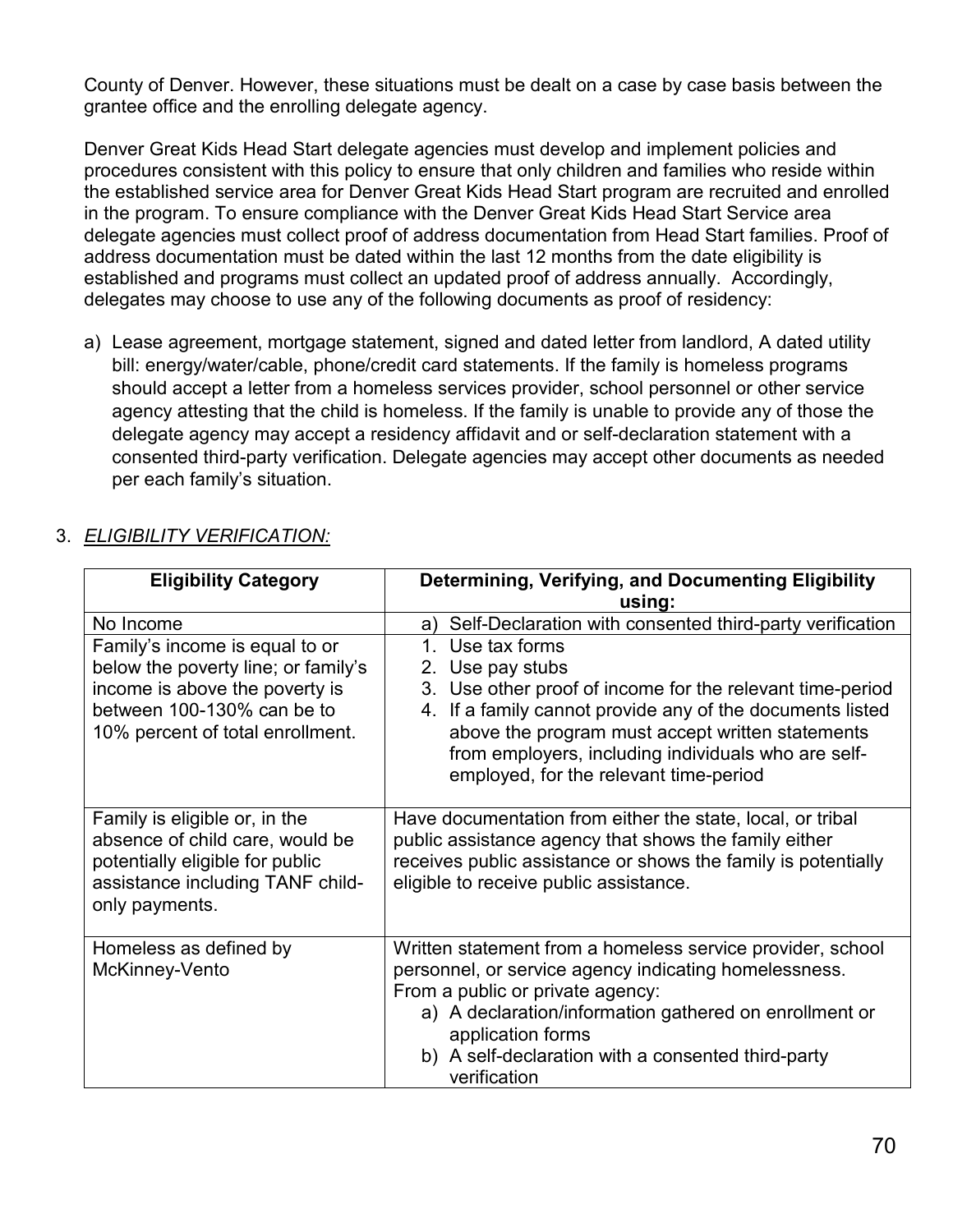|                                       | c) Family interview notes from staff can be used if a<br>family cannot provide documents to prove the child is<br>homeless.<br>d) A program may accept the family's signed declaration<br>to that effect. Programs may also accept staff<br>declarations describing a child's living situation that<br>meets the definition of homeless in section of 1305 of<br>the Head Start regulations. |
|---------------------------------------|----------------------------------------------------------------------------------------------------------------------------------------------------------------------------------------------------------------------------------------------------------------------------------------------------------------------------------------------------------------------------------------------|
| Foster care/Kinship care              | To verify whether a child is in foster care or kinship care,<br>program staff must accept either a court order or other legal<br>or government-issued document, a written statement from a<br>government child welfare official that demonstrates the child<br>is in foster care, or proof of a foster care payment.                                                                         |
| <b>Public Assistance: SSI or TANF</b> | Documentation dated within the past 12 months from TANF<br>or SSI                                                                                                                                                                                                                                                                                                                            |

All Denver Great Kids Head Start delegate agencies should use the Head Start Eligibility verification form issued by the Office of Head Start. *OMB 0970-0374 with the expiration date of 3/31/19*  <https://eclkc.ohs.acf.hhs.gov/hslc/tta-system/operations/docs/hs-eligibility-verification-form-ext.pdf> *See attached in appendix.*

#### 4. *ELIGIBILITY REDETERMINATION:*

- a) If a child moves from an Early Head Start program to a Head Start program the family's eligibility verification must be completed.
- b) Eligibility redetermination must be completed for any Head Start children continuing for a third year.
- c) If for any reason a family decides to dis-enroll regardless of the length of time they were unenrolled, eligibility verification must be re-determined and if applicable the child must be added to the waitlist.

Eligibility determination records at a minimum must include:

- a) A completed, signed and dated Head Start Eligibility verification form
- b) Copies of any documents or statements, including declarations used to verify eligibility
- c) A statement from eligibility staff confirming reasonable efforts made to verify information by conducting an in person or telephone interview including third party verifications with consents
- d) A statement identifying the category in which the family is eligible

#### 5. *RECORDS:*

As per section 1302.12 of the Head Start regulations eligibility determination records must be kept on file for children currently enrolled, for as long as they are enrolled, and for one year after they have dropped receiving services or are no longer enrolled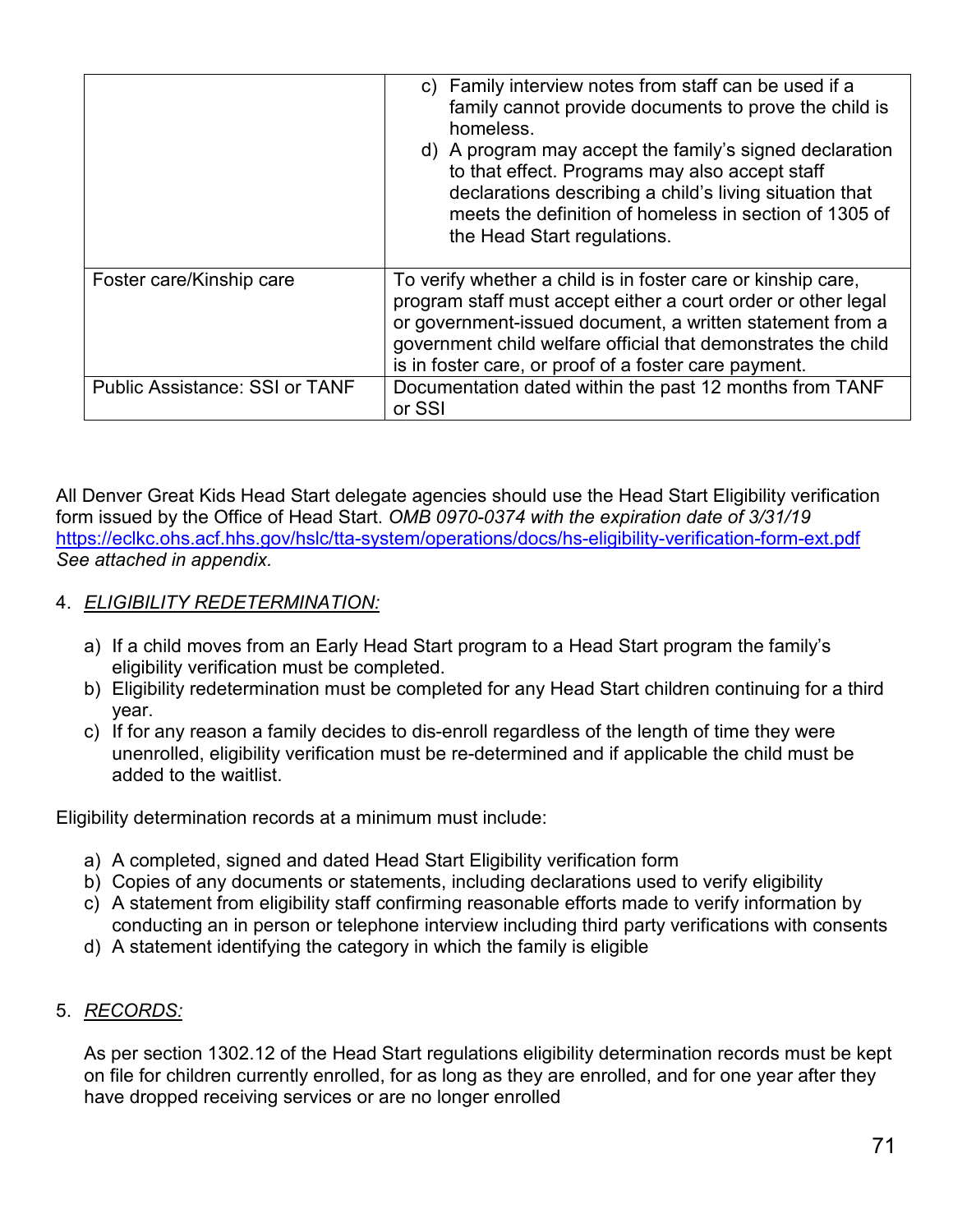# **Section 4.C. Recruitment**

Effective Date: 5/23/17 Revision Date: 1/1/00 Approval Date: 5/23/17

All DGKHS delegate agencies will develop a Head Start recruitment plan that targets the program and service needs identified in the community assessment. Children and families with the greatest need for Head Start services are to be given priority in recruitment efforts. All agencies must develop and present a recruitment plan to their policy committee for review, input and approval on a yearly basis. All approved delegate agency recruitment plans will be submitted to the grantee office's Family Services Director during the spring before the start of the next program year. The DGKHS grantee office will allocate Head Start funds to support grantee wide recruitment efforts. The grantee Office will develop a recruitment plan that will be presented for the family services/ ERSEA coordinators for review input and approval as well as the DGKHS Policy Council on a yearly basis.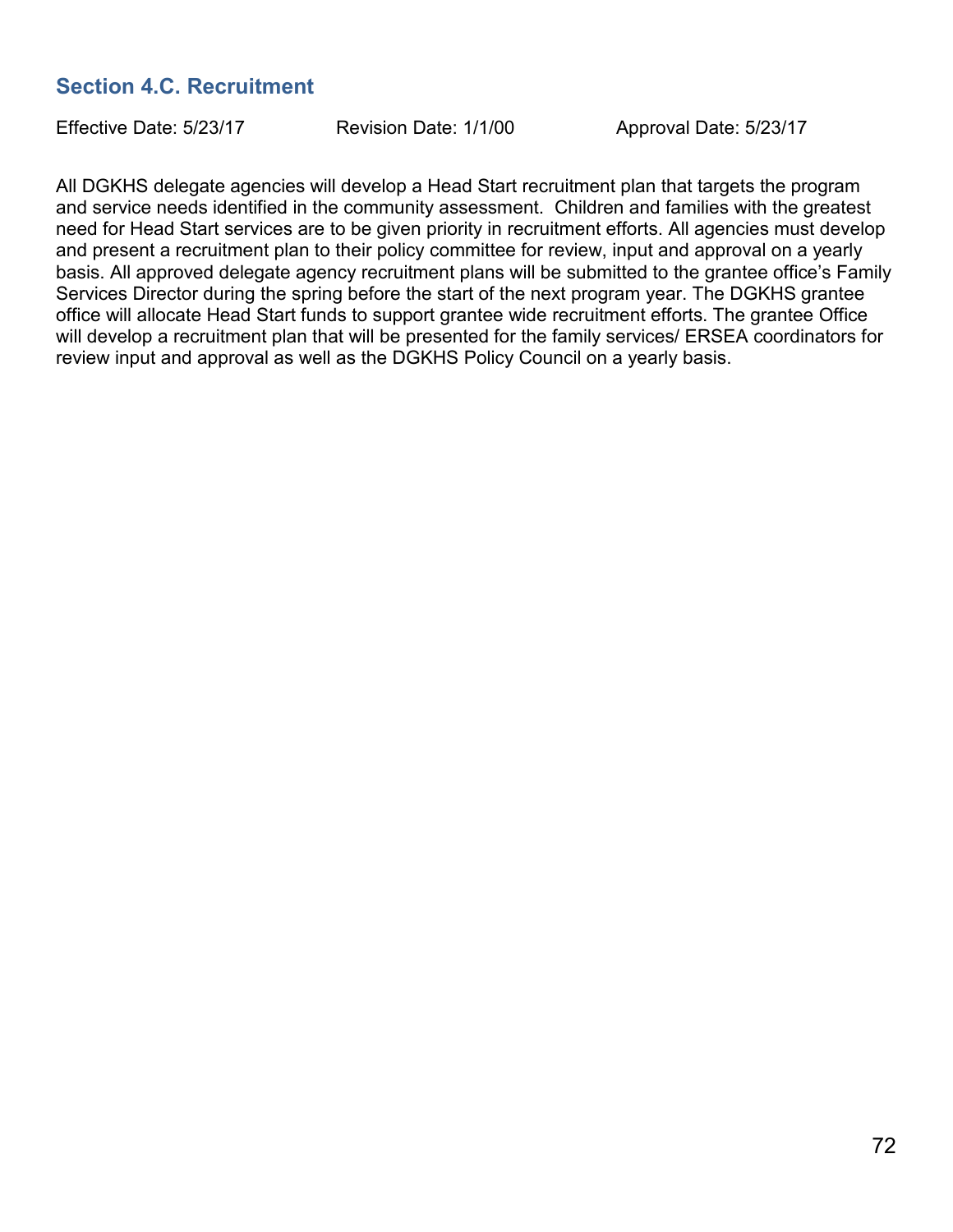# **Section 4.D. Selection**

Effective Date: 7/01/15 Revision Date: 5/4/2017 Approval Date: 5/27/17

Denver Great Kids Head Start and its' delegate agencies should have consistency in selection criteria factors to ensure programs are serving children with the greatest need. Between fifty and sixty percent of the selection criteria factors will be uniform across all 6 delegate agencies of Denver Great Kids Head Start. The remaining fifty to forty percent of the factors of selection criteria shall be determined by each delegate agencies taking in consideration needs in the community.

Selection criteria shall be reviewed by each delegate agency on a yearly basis. The grantee's universal selection criteria factors will be reviewed annually. When changes are necessary the revised criteria will also be reviewed and approved by the delegate Policy Council/ Committee and if changes are applicable to the universal selection criteria factors the approval from the grantee's Policy Council will be needed. Revised selection criteria from delegate agencies shall be submitted to the Grantee as they are updated. Please refer to the criterion table attached.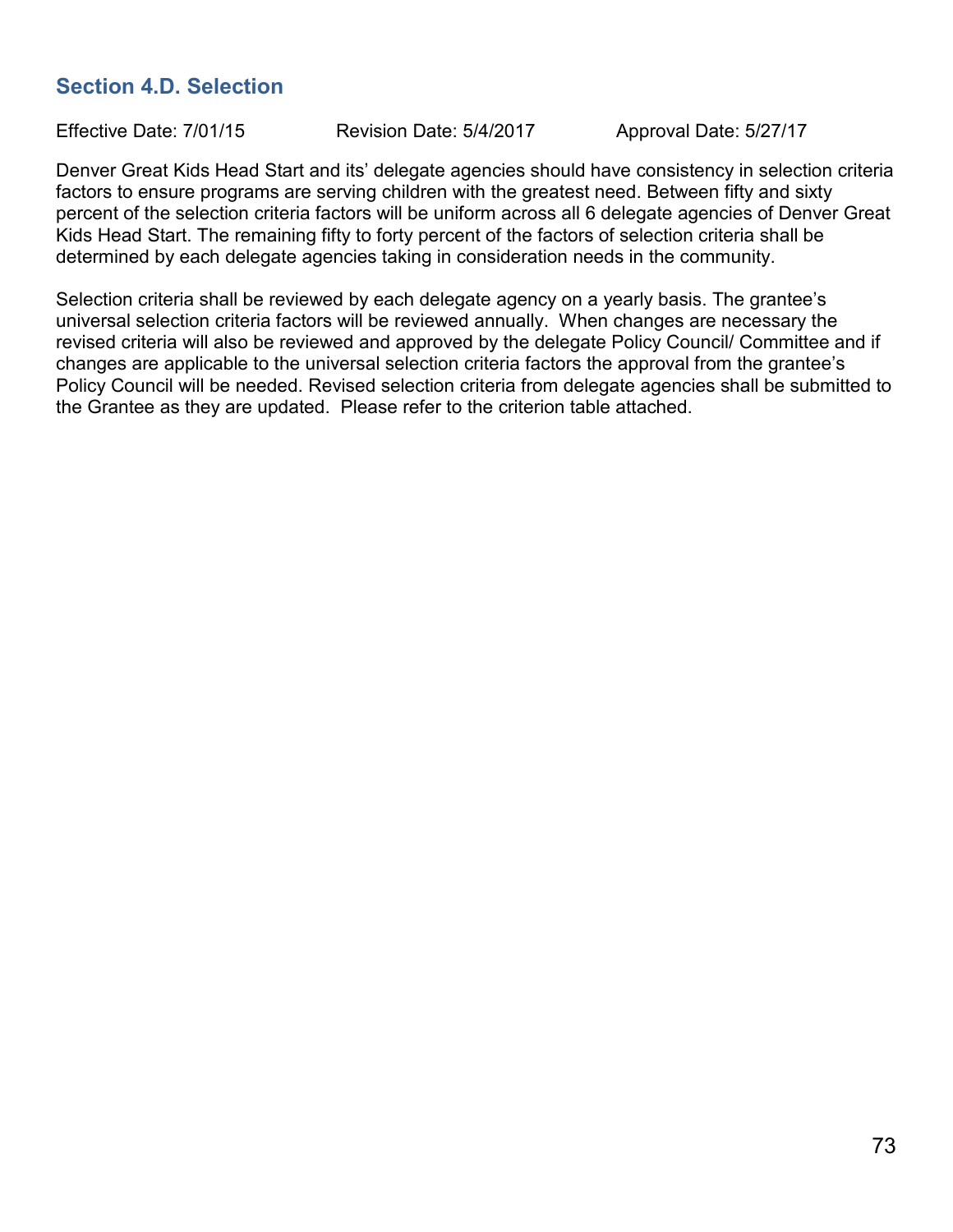# **Section 4.D.1 Universal Selection Criteria**

Effective Date: 1/01/16 Revision Date: N/A Approval Date: 10/27/15

119 out of 200 is 59.5 percent leaving agencies with 40.5 percent to develop

| 50 POINTS Maximum              |             |                                           |               |  |  |
|--------------------------------|-------------|-------------------------------------------|---------------|--|--|
| Select only one:               |             |                                           |               |  |  |
| <b>Categorical Eligibility</b> |             | Income Eligibility (include TANF and SSI) |               |  |  |
| <b>Homeless</b>                | (50 Points) | <b>TANF or SSI</b>                        | (40 Points)   |  |  |
| <b>Foster Care</b>             | (50 Points) | Income Below 100 Percent of FPL           | (40 Points)   |  |  |
|                                |             | Income Between 101 and 115 Percent of FPL | (0 Points)    |  |  |
|                                |             | Income Between 116 and 130 Percent of FPL | $(-5$ Points) |  |  |
|                                |             | Income Above 130 Percent of FPL           | (-10 Points)  |  |  |

| <b>Other Factors</b> |                                                     |  |  |
|----------------------|-----------------------------------------------------|--|--|
| 15 Points            | <b>Single Parent</b>                                |  |  |
| 15 Points            | Refugee                                             |  |  |
| 14 Points            | Confirmed Special Needs (Must have documentation)   |  |  |
| 10 Points            | Teen Parent at birth of first child                 |  |  |
| 10 Points            | 4-5-Year-Old or Currently enrolled in EHS           |  |  |
| 5 Points             | Child transitioning from another Head Start program |  |  |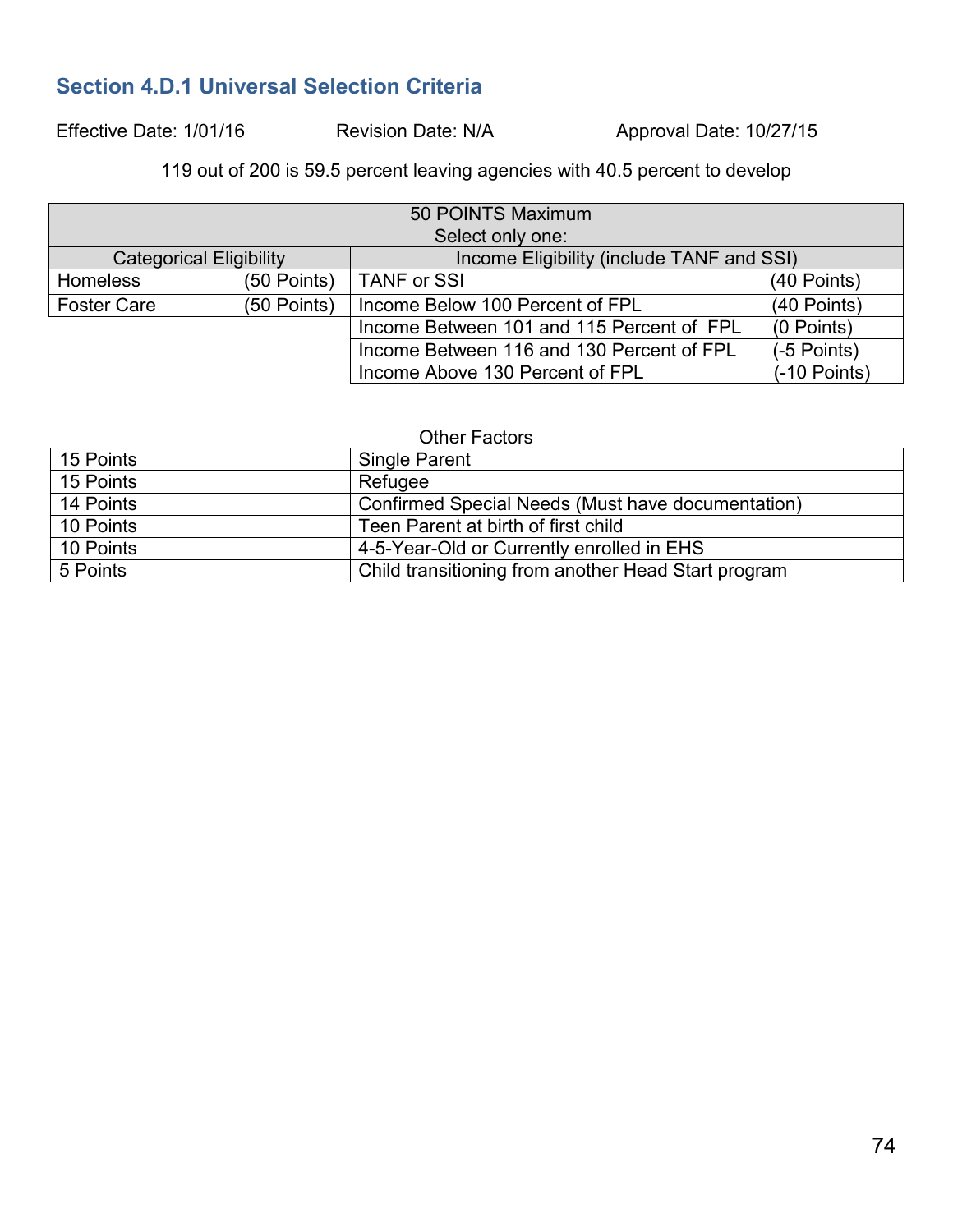# **Section 4.E. Enrollment**

Effective Date: 10/26/00 Revision Date: 7/1/14 Approval Date: 8/26/14

## *POLICY:*

All Denver Great Kids Head Start delegate agencies must strive to maintain 100% enrollment at all times and fill any vacancy within 30 days, this includes from day one of the program until the last day of the program. Denver Great Kids Head Start delegate agencies will adopt, follow, document, train and supervise staff to support the following policy:

#### 1. *ENROLLMENT:*

- a) 30-day enrollment opportunities:
	- i. When a child drops out of Head Start, the slot will be counted as an enrollment opportunity for the first 30 days, starting from the date the child withdrew. If the slot is not filled after 30 days, it shall be considered a Head Start vacancy and the agency will be considered under enrolled.
- b) In accordance with 45 CFR 1302.12 (d) (2) Over-income enrollment reports will be collected annually describing the need to serve children whose income falls between 100 and 130 percent of poverty and how the agency is meeting the need of low income families, outreach efforts policies and procedures, selection criteria, criteria of each child on the agencies waitlist.
- c) Vacancy attendance reporting for families who have not given notice

When a child has been absent 30 days and all attempts to contact, the family have been exhausted, the slot will be declared vacant and must be filled within 30 days from when the slot was considered vacant.

#### 2. *RE-ENROLLMENT:*

.

If a child drops from the program for any reason and for any length of time eligibility staff must reverify eligibility or be added to the weighted waitlist if a slot is not available.

Monthly, (the 5<sup>th</sup> of every month) all Denver Great Kids Head Start delegate agencies will submit an enrollment report detailing:

- 1. Eligibility type of all the children enrolled
- 2. Number of children served that month who are homeless or in foster care
- 3. The agencies total enrollment
- 4. Number of Head Start 30-day enrollment opportunities
- 5. The number of drops and reasons for drops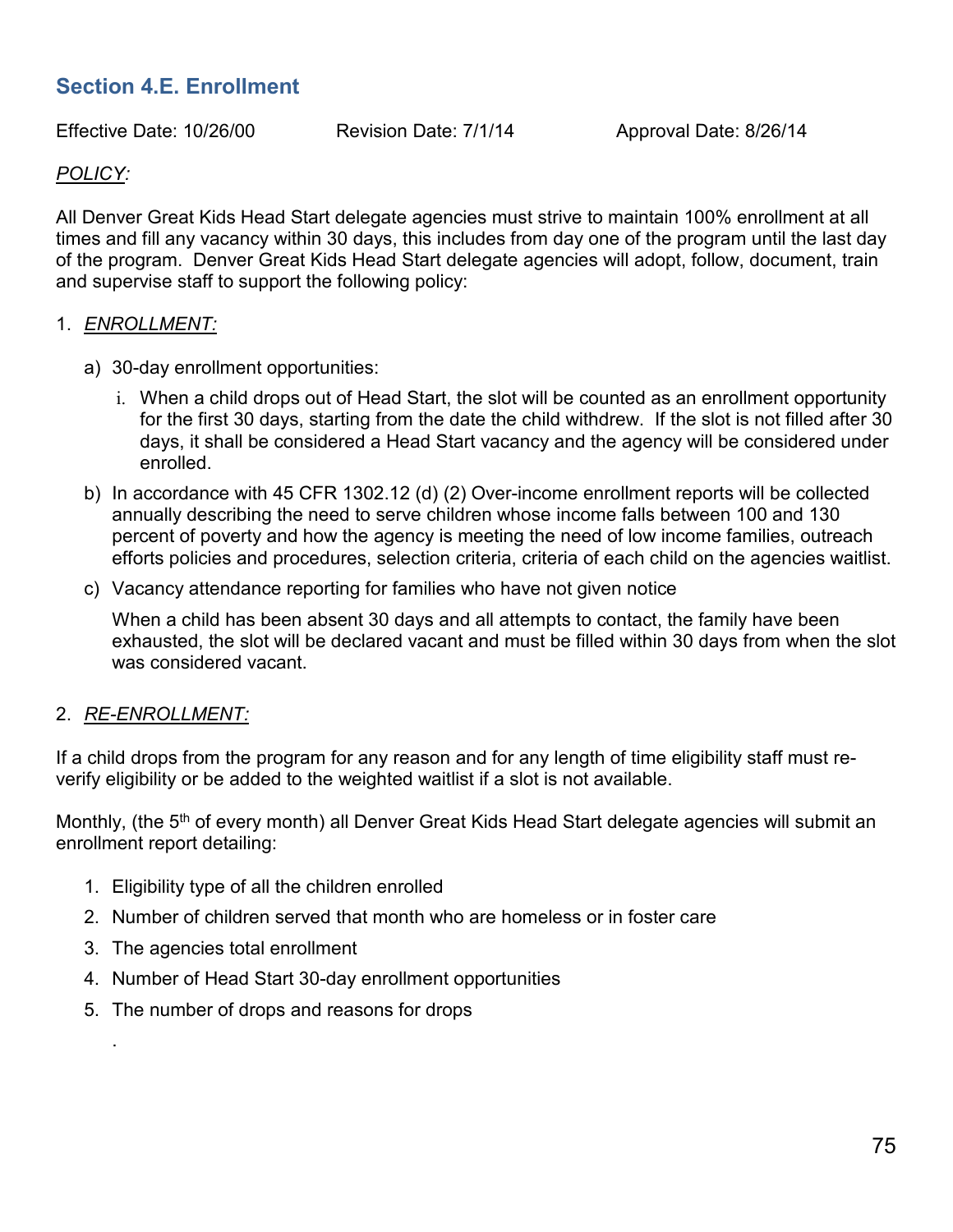# **Section 4.E.1. Voluntary, Involuntary Withdrawal and Expulsion of Children**

Effective Date: 2/14/14 Revision Date: 7/01/14 Approval Date: 5/23/17

# *POLICY:*

If a parent decides to voluntarily withdrawal his/her child from the Head Start program, every attempt is made by Head Start staff to determine the cause. All feasible attempts are made to maintain a child's enrollment in the program.

# *PROCEDURE:*

- 1. When Head Start learns that a parent is considering withdrawing their child, an attempt to determine the reason is made. Staff will work with the parent to eliminate or reduce any problems identified relating to the potential withdrawal of the child and will encourage the parent to allow the child to remain in the program. The only exception is when a child is to be withdrawn due to medical reasons and remaining in the program would be detrimental to the child's health. Staff will try to persuade the parent(s) to postpone a final decision regarding withdrawing the child until all attempts to solve any problems are exhausted.
- 2. Staff will make the initial contact to summarize the initial meeting contact on a Family Contact Form or data system.
- 3. The family service staff must immediately schedule a home visit to determine if the parent(s) will allow the child to remain in Head Start. A resolution of any conflict or problems concerning the family or child is then suggested by the family service staff. Information about benefits the child derives from remaining in Head Start is made at this time. Documentation of this conference is made by the family service professional on Family Contact Form.
- 4. The family service professional informs the child's teacher of the conference and whether the parent has been persuaded to allow the child to remain in Head Start. A careful review of the parent's concerns or reasons for considering
- 5. withdrawal is discussed between the family service professional and the teacher. Documentation of the family service professional/teacher conference summarizing the problem is completed.
- 6. If the parent(s) still insist on withdrawing the child from the program, the teacher and family service professional proceed with the withdrawal procedures.
- 7. Final approval of the withdrawal is made by the Delegate Head Start Director after ensuring everything possible has been done to prevent the child from withdrawing.
- 8. In certain situations, it may be necessary for a child to be involuntarily withdrawn from the Head Start program.

# *1. FACTOR WARRANTING INVOLUNTARY WITHDRAWAL:*

- a) Irregular Attendance:
	- i. If a child is consistently absent without a medical reason or a valid cause, he/she may be withdrawn from the program after the program has exhausted it efforts to reach and reengage the family including calling, emailing, sending letters, conducting home visits if the family fails to respond within reasonable time the slot shall be considered vacant.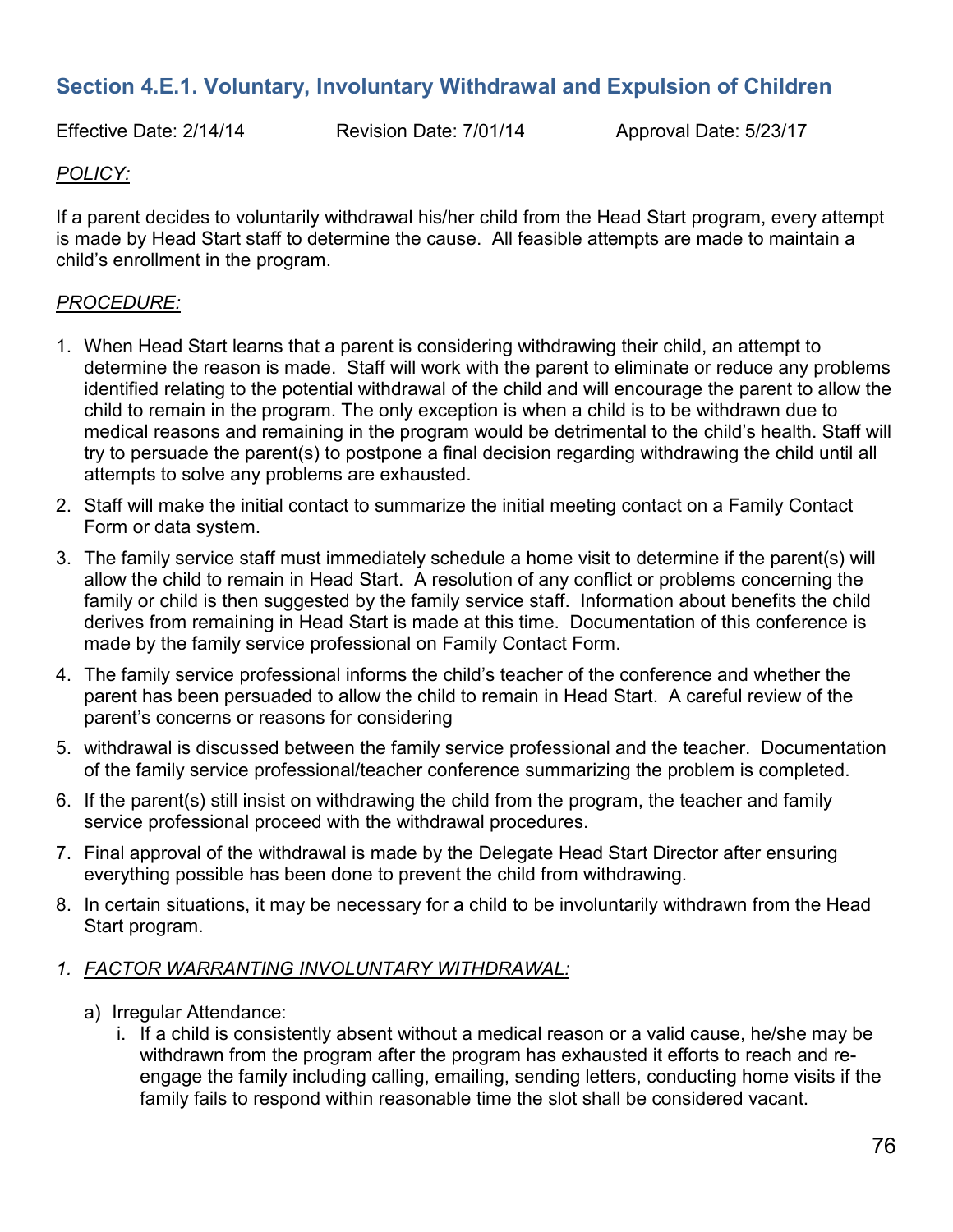- b) Extreme Health Problems:
	- i. If being in the program daily is professionally declared medically harmful to the child.
- *2. STEPS PRIOR TO INVOLUNTARY WITHDRAWAL:*
	- a) Home visit (if parent will allow) is made by the teacher and/or family service staff to determine any problems.
		- i. Every effort is made to explore all variables and options.
		- ii. Documentation has been presented describing all efforts.
		- iii. Alternative resources and possible placement with other agencies have been discussed.

# *3. STEPS FOR INVOLUNTARY WITHDRAWAL:*

- a) Parents will receive an official notice of withdrawal from the Head Start Director which includes:
	- i. Reason for withdrawal
	- ii. Date and signature of the Delegate Agency Head Start Director

Parents will have five (5) working days after receiving the official notice of withdrawal to appeal the decision.

# *POLICY*:

Denver Great Kids Head Start and its delegate agencies are prohibited from expelling children on the basis of behavior and shall take the necessary steps as outlined in 45 CFR 1302.17 (b) (2), (3) to protect the child's continued enrollment.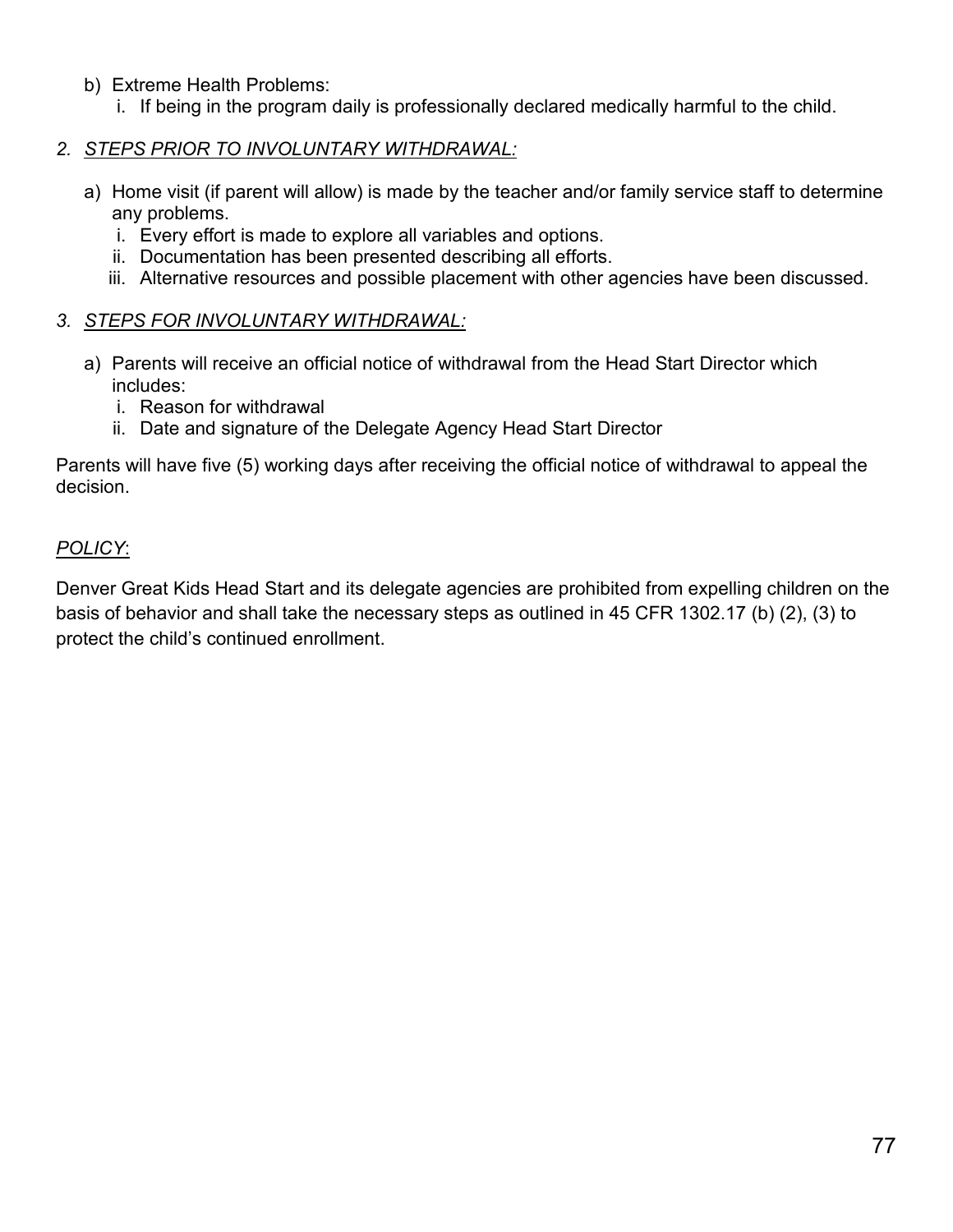# **Section 4.F. Attendance/Absentee Children**

Effective Date: 1/1/00 Revision Date: 7/1/14 Approval Date: 8/26/14

# *POLICY:*

Denver Great Kids Head Start believes children must be present in their Head Start classes and activities to benefit from Head Start services. Therefore, Denver Great Kids Head Start is mandated to maintain monthly attendance rates of 85 percent or better. Denver Great Kids Head Start delegate agencies must adopt policies and procedures that ensure that children with chronic absenteeism (three or more consecutive unexcused absences) are identified and program intervention occurs. Denver Great Kids Head Start delegate agencies must also adopt and follow policies and procedures that ensure that the program makes every attempt to work with a family whose child is absent to keep the child enrolled in Head Start and to limit unexpected absences. Delegate agencies' policy may include attendance goals in Family Partnership agreements or attendance contracts between the program and the family.

#### *PROCEDURE:*

Denver Great Kids Head Start delegate agencies will support families to promote regular attendance. If necessary conduct Head Start staff will conduct home visits, send letters, emails or make direct contact with the family when a child has multiple unexplained absences. Staff must make all efforts to re-engage families otherwise they shall consider the slot vacant.

On a monthly basis Denver Great Kids Head Start delegate agencies will report monthly attendance percentage and to all extent possible maintain attendance percentages at or above 85% and when attendance percentage falls below the required percentages. delegate agencies must provide detailed explanation and strategies the program is taking to support better attendance. Delegate agencies must ensure any attendance barriers for homeless children are removed and that attendance supports for homeless children are provided.

In accordance with 45 CFR 1302.16 Delegate agencies must implement a process that ensures that children are safe when they do not arrive at school. If a child is unexpectedly absent and a parent has not contacted the program within one hour of program start time, the program must attempt to contact the parent to ensure the child's well-being.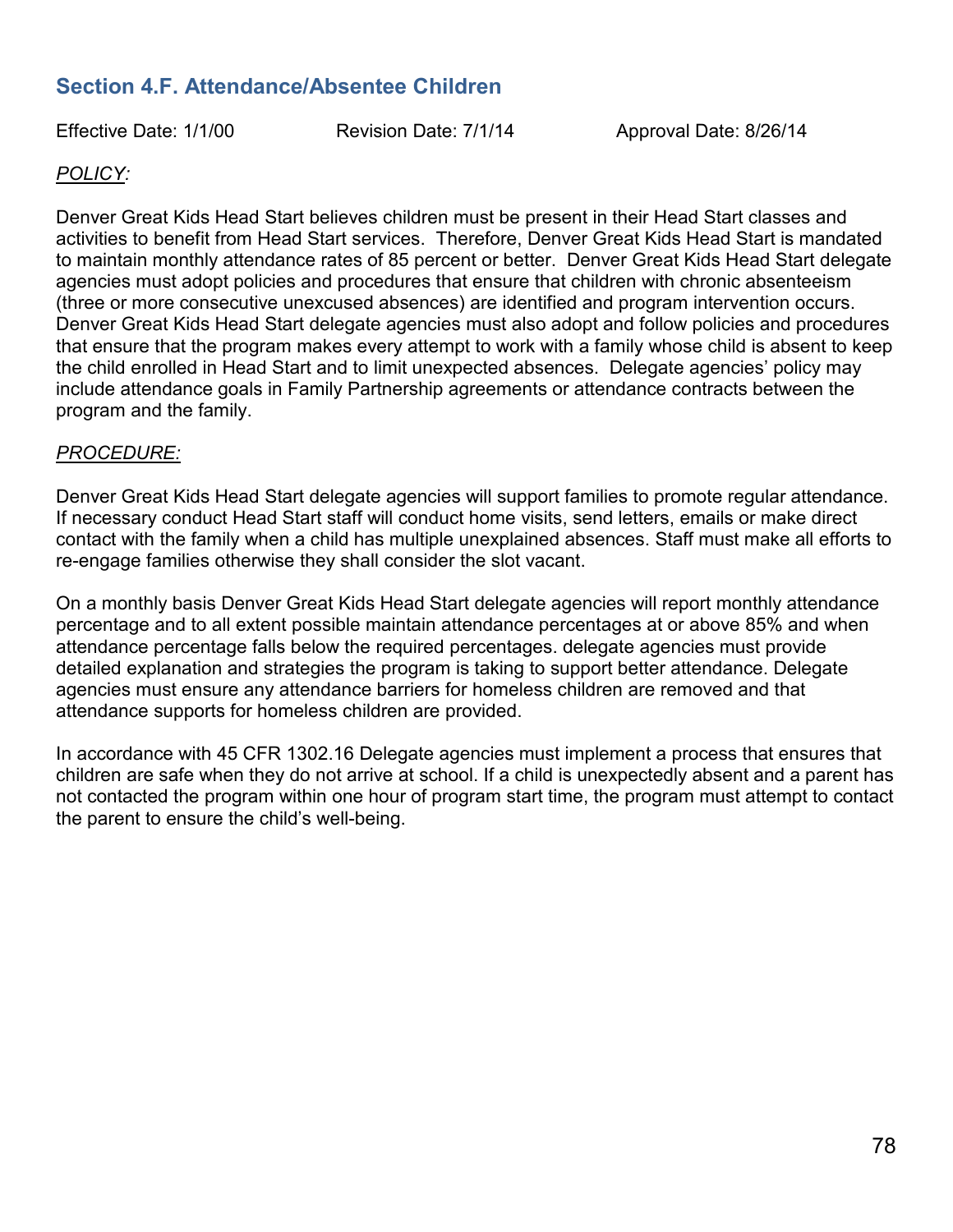# **Section 4.G. Fee's Before/After Program Care**

Effective Date: 1/1/00 Revision Date: 7/1/14 Approval Date: 8/26/14

#### *POLICY:*

It is the policy of Denver Great Kids Head Start that staff of delegate agencies makes every effort to accommodate the needs of all enrolled families through problem solving and open communication. In accordance with the Head Start Performance Standards, Denver Great Kids Head Start reserves the right to address enrollment issues from the before/after program care related to specified circumstances. Delegate agencies must adopt, follow, and document policies and procedures to ensure this policy is met.

Enrollment in the before/after program option requires certain eligibility criteria to be met. When these criteria are no longer met by a family, they will receive a priority for a part-day option, six hours or home-based options if available and desired by the family.

Denver Great Kids Head Start and its delegate agencies cannot require that families have or apply for Child Care Assistance Program (CCAP) to enroll in Head Start. Therefore, a family's participation in Head start cannot be contingent upon their access to CCAP.

All Head Start delegate agencies must implement program practices, policies and comply with CRF 1302.18 Fees:

(a) *Policy on fees*. A program must not charge eligible families a fee to participate in Head Start, including special events such as field trips, and cannot in any way condition an eligible child's enrollment or participation in the program upon the payment of a fee.

(b) *Allowable fees*. (1) A program must only accept a fee from families of enrolled children for services that are in addition to services funded by Head Start, such as child care before or after funded Head Start hours. A program may not condition a Head Start child's enrollment on the ability to pay a fee for additional hours.

(2) In order to support programs serving children from diverse economic backgrounds or using multiple funding sources, a program may charge fees to private pay families and other non-Head Start enrolled families to the extent allowed by any other applicable federal, state or local funding sources.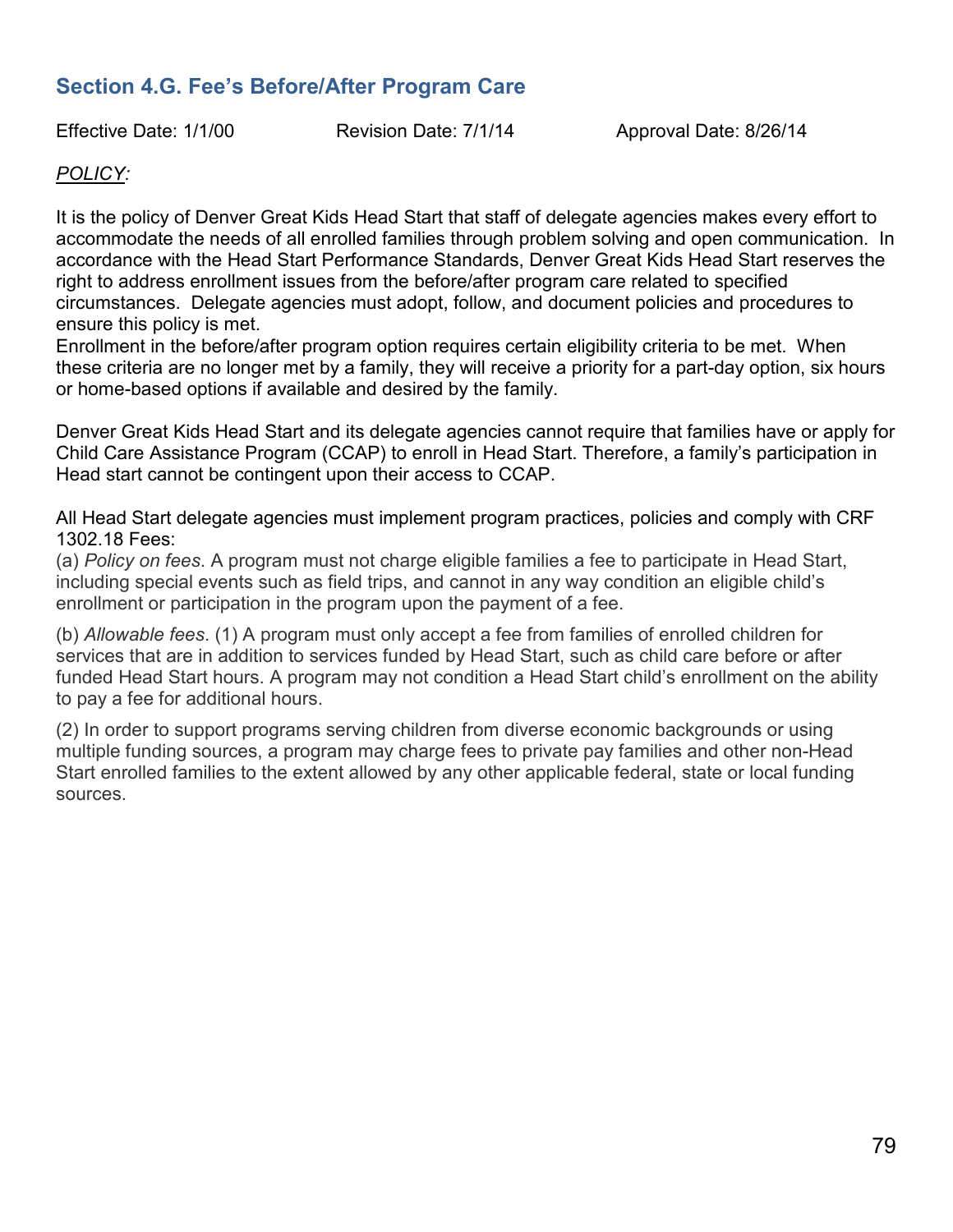# **Section 4.H. Home Visits**

Effective Date: 1/1/00 Revision Date: 7/1/14 Approval Date: 8/26/14

#### *POLICY:*

Denver Great Kids Head Start requires that each delegate agency makes every effort to work with families and children who frequently miss scheduled home visits, which are a requirement of the combination and home-based program options. Delegate agencies must adopt, follow, and document policies, procedures and practices to ensure that agency staff reaches out to families to resolve the problem and to declare a vacancy when those efforts do not resolve the problem.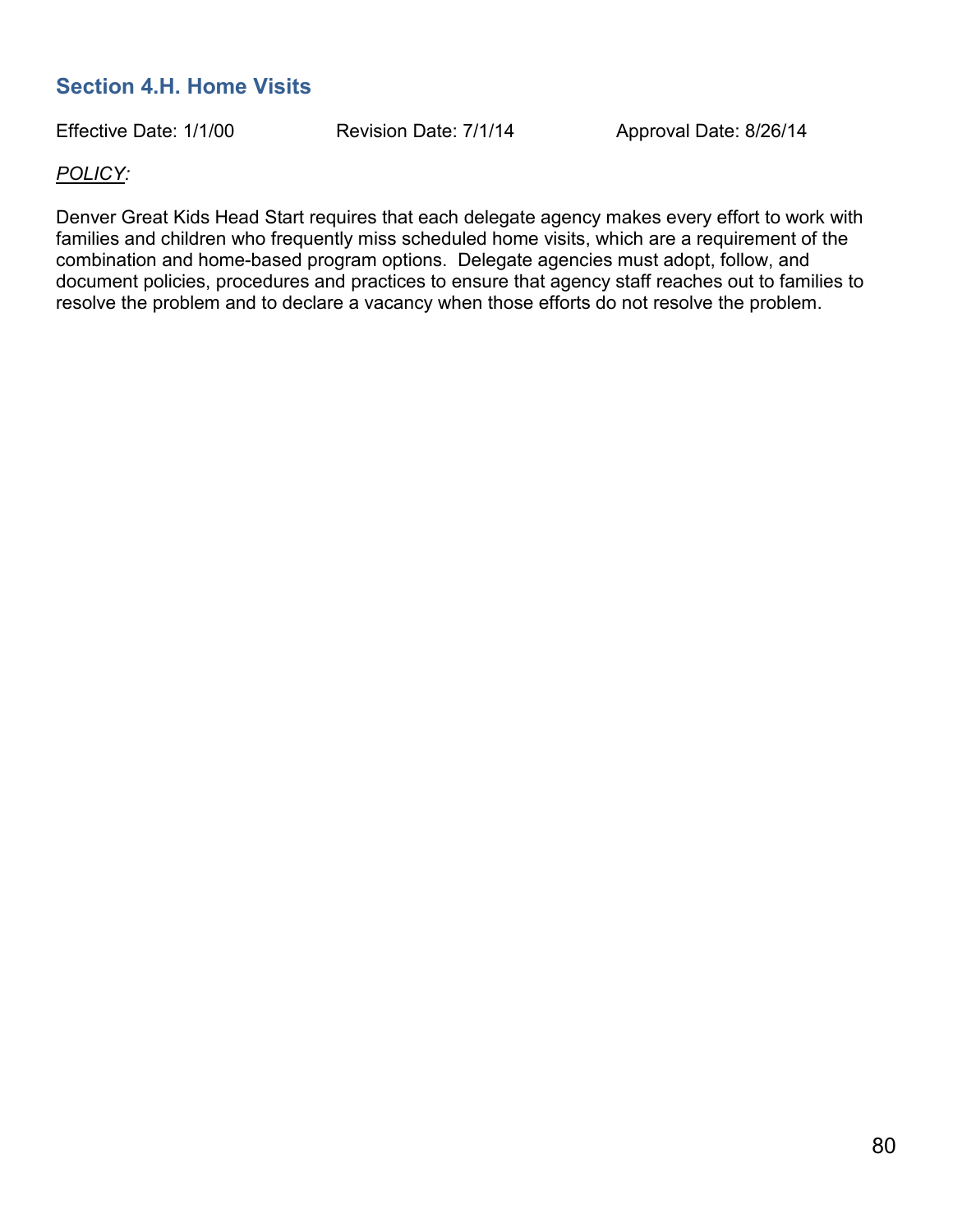# **Section 4.I. Transfers Between Denver Great Kids Head Start Delegates**

Effective Date: 1/1/00 Revision Date: 7/1/14 Approval Date: 8/26/14

# *POLICY:*

When a parent or guardian wants a child transferred to another Denver Great Kids Head Start center, the child will be considered for enrollment at the new center subject to availability according to established program selection, enrollment and eligibility guidelines of the delegate agency that manages the new center.

Delegate agencies will adopt, follow, and document policies and procedures to ensure this policy is met and to ensure appropriate information is transferred with the child.

#### *PROCEDURES:*

- 1. During the enrollment process, family service workers and/or teachers will ask families if their child has already participated in one of Denver Great Kids Head Start's other programs.
- 2. If the child has participated in another Denver Head Start program, the staff person will ask the family the reason for the transfer and record it.
- 3. Staff will not require a family who has had a child in another Denver Head Start program to fill out the full application unless all of the family's information has changed.
- 4. Staff will inform the transferring family that the receiving agency will contact the sending delegate agency to request a transfer of the family's records.
- 5. Staff will require transferring families to fill out a new emergency card.
- 6. For the Family Partnership Agreement process, staff will review the paperwork with families to see whether last years or this current year's goals were met. Staff will ask about new goals and initiate a new or continuing Family Partnership Agreement.
- 7. Staff will orient transferring families to the new agency's goals, philosophy, mission, vision, structure, curriculum, and governance process.
- 8. Staff will introduce the transferring families to the teachers, program options, other families, etc.
- 9. Staff will encourage involvement from the transferring families by:
	- a) Finding out what type of activity families can participate in and when would be the best time for a family member to volunteer.
	- b) Encouraging the family to perform a volunteer activity associated with their selected Head Start site.

When an income eligible child transfers from one Denver Great Kids Head Start delegate to another, the receiving delegate agency will not re-determine the child's eligibility. Denver Great Kids Head Start delegate agencies will ensure that the transition from one Denver Great Kids Head Start delegate to another will be a simple process for income eligible families.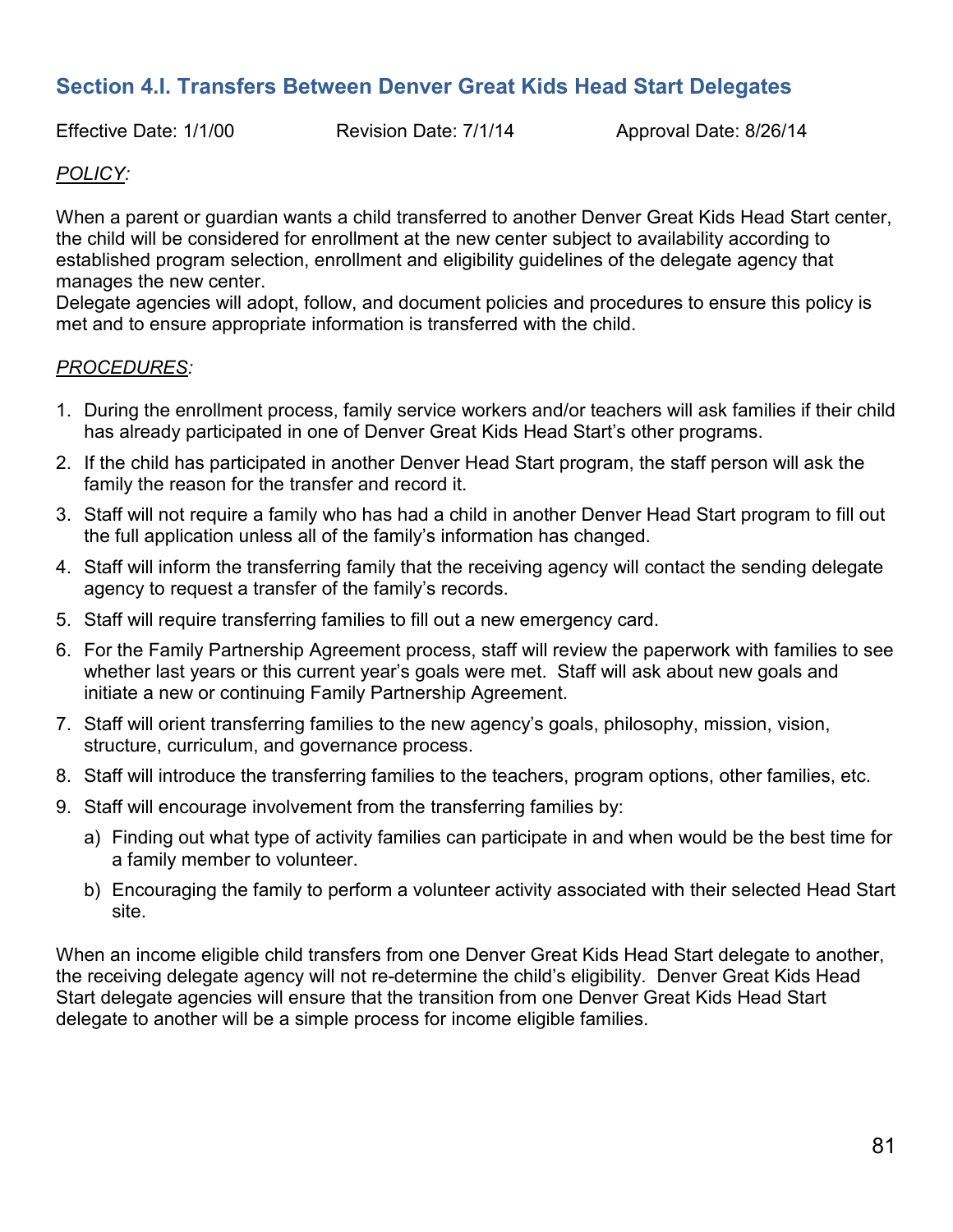# **Section 4. J. Eligibility and Training on Head Start Eligibility and Treatment of Families**

Effective Date: 7/01/15 Revision Date: N/A Approval Date: 6/27/17

In accordance with federal regulation 1302.12(m) Denver Great Kids Head Start and its delegate agencies will provide training on eligibility to:

- 1. New Governing Body and Policy Council/Committee members within 180 days of the beginning of their term of service,
- 2. Management staff and staff members who make eligibility determinations within 90 days of their date of hire, and,
- 3. Have a policy on how often training will be provided after the initial training.

At a minimum, the training will include:

- 1. Methods on how to collect complete and accurate eligibility
- 2. Strategies for treating families with respect and dignity and for dealing with possible issues of domestic violence, stigma and privacy
- 3. Understanding of program's policies and procedures that describe actions taken against staff and families, or participants who attempt to or intentionally provide false information

On a yearly basis, each Denver Great Kids Head Start delegate agency will provide updates on training dates, groups or staff trained, and content of training to the grantee office.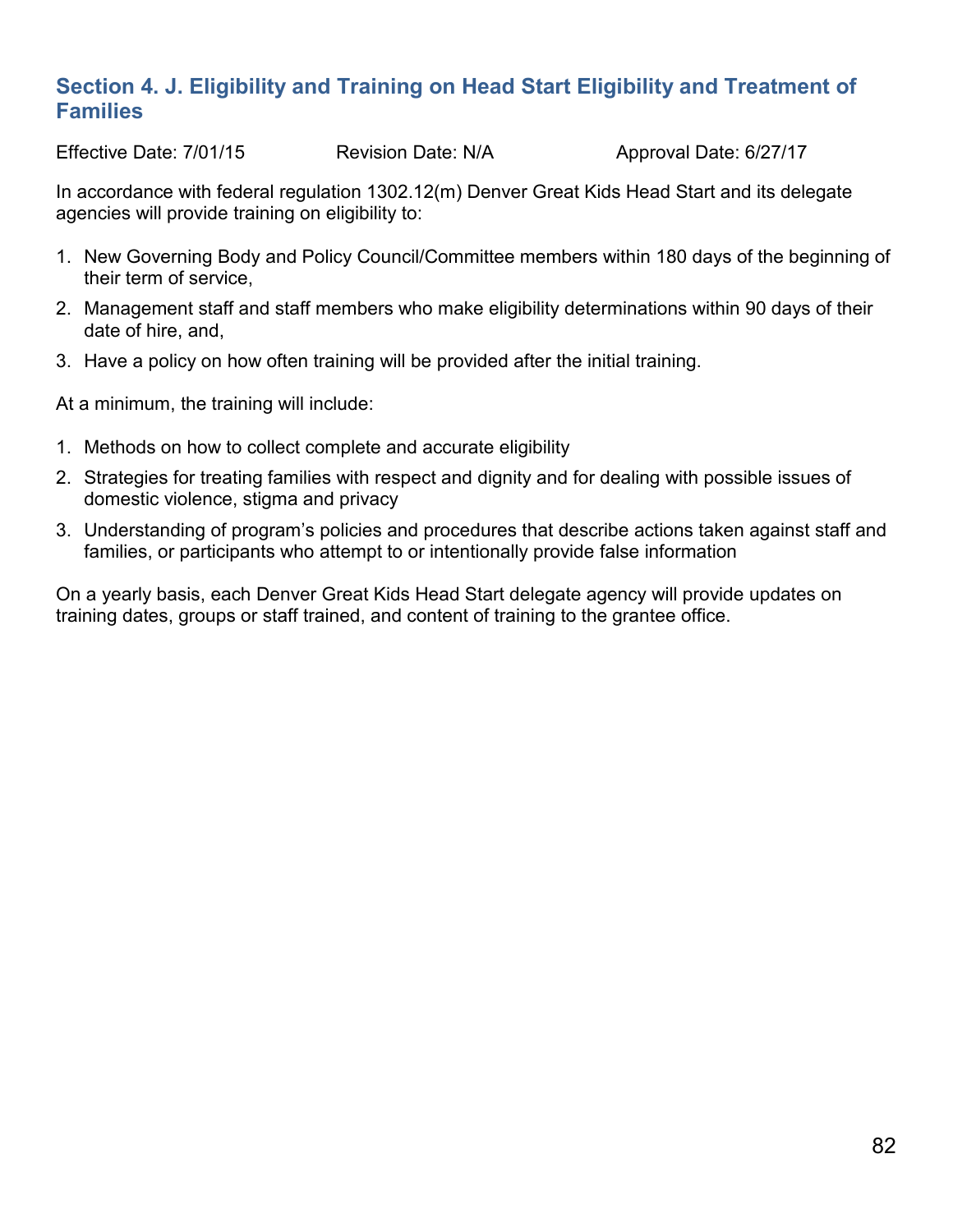# DENVER GREAT KIDS

# **Section 5: School Readiness**

- A. Curriculum
- B. Child Outcomes
- C. Holiday Activities
- D. Home Visits/Teacher Conference
- E. Individualization
- F. Mental Health
- G. Special Needs
- H. Transition from Early Head Start and Kindergarten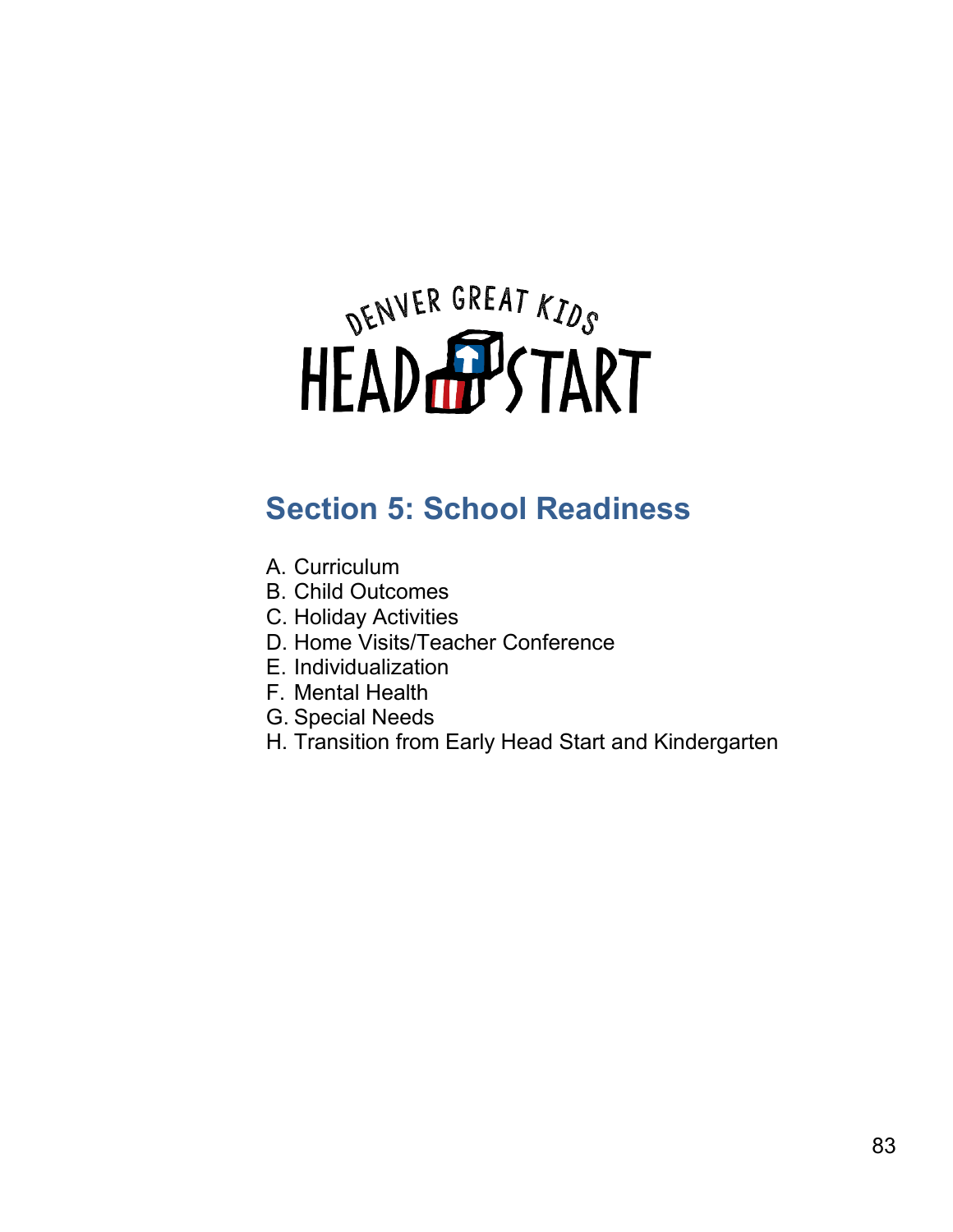# **Section 5.A. Curriculum**

Effective Date: 1/1/00 Revision Date: 2/23/17 Approval Date: 5/23/17

## *POLICY:*

Each Denver Great Kids Head Start delegate agency will implement a developmentally appropriate research-based early childhood curricula with an assessment process that is aligned to the curriculum and includes experiences that support school readiness, in the domains of learning and development aligned with the Head Start Early Learning and Outcomes Framework : Language and Literacy, Cognition and General Knowledge, approaches to Learning, Physical Development and Health and Social/ Emotional Development.

#### *EXAMPLES OF PROCEDURES*:

The adoption of the written curriculum must indicate:

- 1. Evidence of standardized training procedures and curriculum materials to support implementation.
- 2. Evidence of parent involvement in the selection, development, implementation and evaluation of the curriculum for each program option.
- 3. The curriculum designed for Head Start children should be composed of both concrete and abstract experiences that provides knowledge of themselves and the world around them. The curriculum must be flexible and child-centered and is designed to be a part of the total educational continuum, not a separate program.
- 4. The written curriculum includes goals for children's development and learning and are content rich to promote measurable progress.
- 5. The curriculum process supports the inclusion of children with disabilities.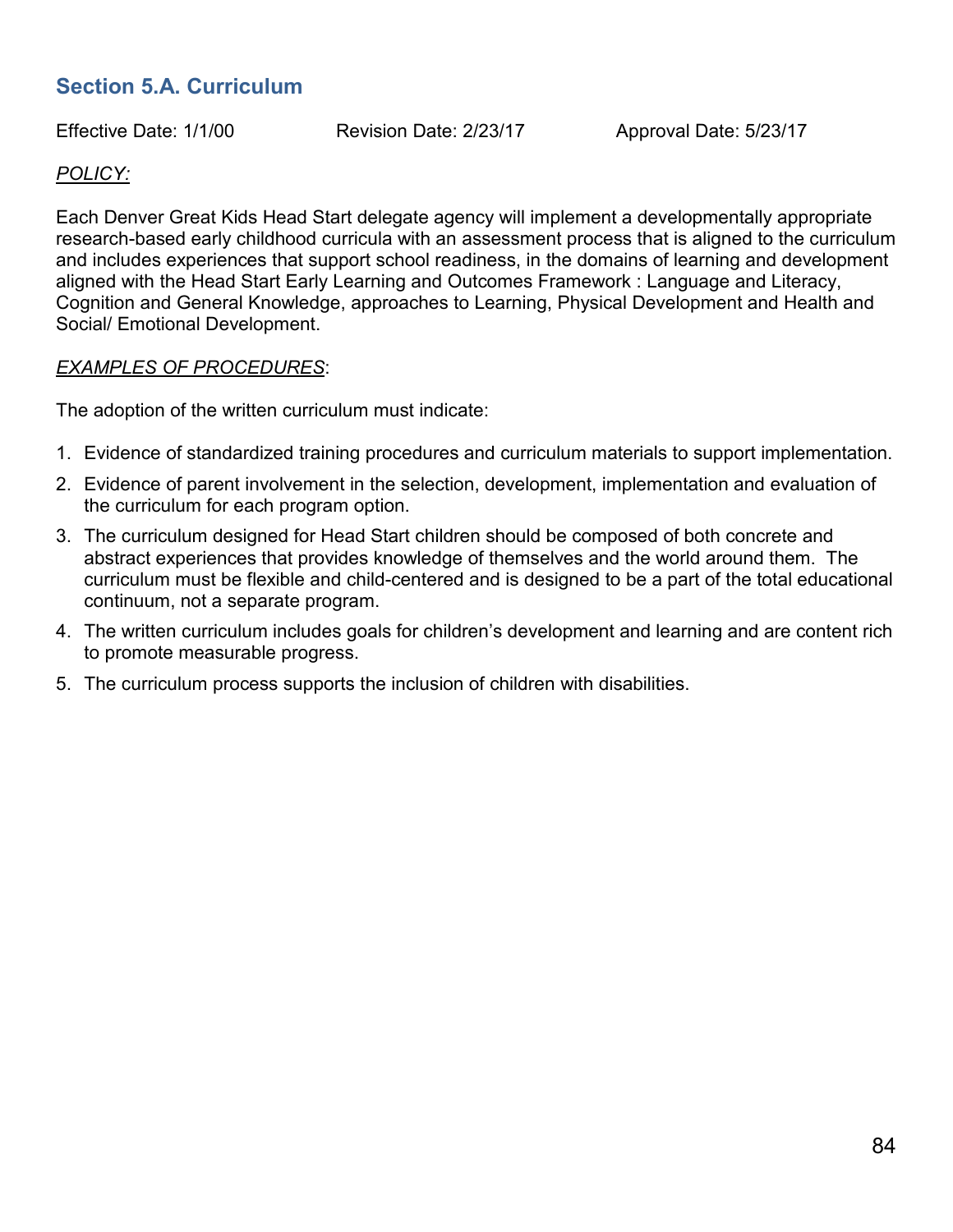# **Section 5.B. Child Outcomes**

Effective Date: 1/1/00 Revision Date: 2/23/17 Approval Date: 5/23/17

# *POLICY:*

Denver Great Kids Head Start requires the systematic gathering of information to determine children's level of development. Each delegate must ensure that the tools used to assess each child's progress conform to sound early childhood practices. The developmental assessment must be child-centered, multi-dimensional and activity-centered to plan the daily programs of activities and to create a learning environment appropriate for each child. Examples of instrument used in Denver Great Kids Head Start program include: Teaching Strategies GOLD, Creative Curriculum Checklist, Montessori Checklist, Portfolio Assessment, teaching staff Observations, and Devereux Early Childhood Assessment (DECA).

# *1. REPORTS:*

Denver Great Kids Head Start delegate agencies must adopt, follow and document policy and procedure to ensure that child outcome information is collected and analyzed three (3) times per year. Each program must have a record-keeping and reporting system to manage and generate reports which include the 5 Head Start pre-school domains and 14 domain elements. The three periods for outcome reports are fall, midpoint in the year and at the end of the year. Each DGKHS delegate agency will be reporting using TS Gold, which will facilitate greater uniformity in data reporting and analysis. On-going monitoring ensures a tracking pattern of progress and accomplishment for groups of children. The delegate agencies are responsible for using information to inform and adjust strategies to better support individualized learning and improve teaching practices.

#### *2. DEVELOPMENTAL SCREENINGS POLICY:*

Denver Great Kids Head Start delegate agencies must complete a developmental screening on each child enrolled in the program within 45 calendar days of the child's entry date. Each agency must adopt, follow, and monitor procedures to ensure the confidentiality of each child's records. At the time of enrollment, parent's approval for screening must be obtained. . Refer to 1302.33

#### *3. SCREENING:*

Delegate agencies must comply with Head Start performance standards related to developmental screening of children and assessment tools must be research-based. Examples include the Ages and Stages Questionnaire and the Early Screening Inventory- Revised. In addition to developmental screenings, delegates must complete additional screening related to social, emotional, and behavioral skills and solicit parental information about their child's mental health.

# *4. ASSESSMENTS:*

*Delegate agencies must conduct standardized and structured assessments for each child that provide ongoing information to evaluate the child's developmental level and progress.*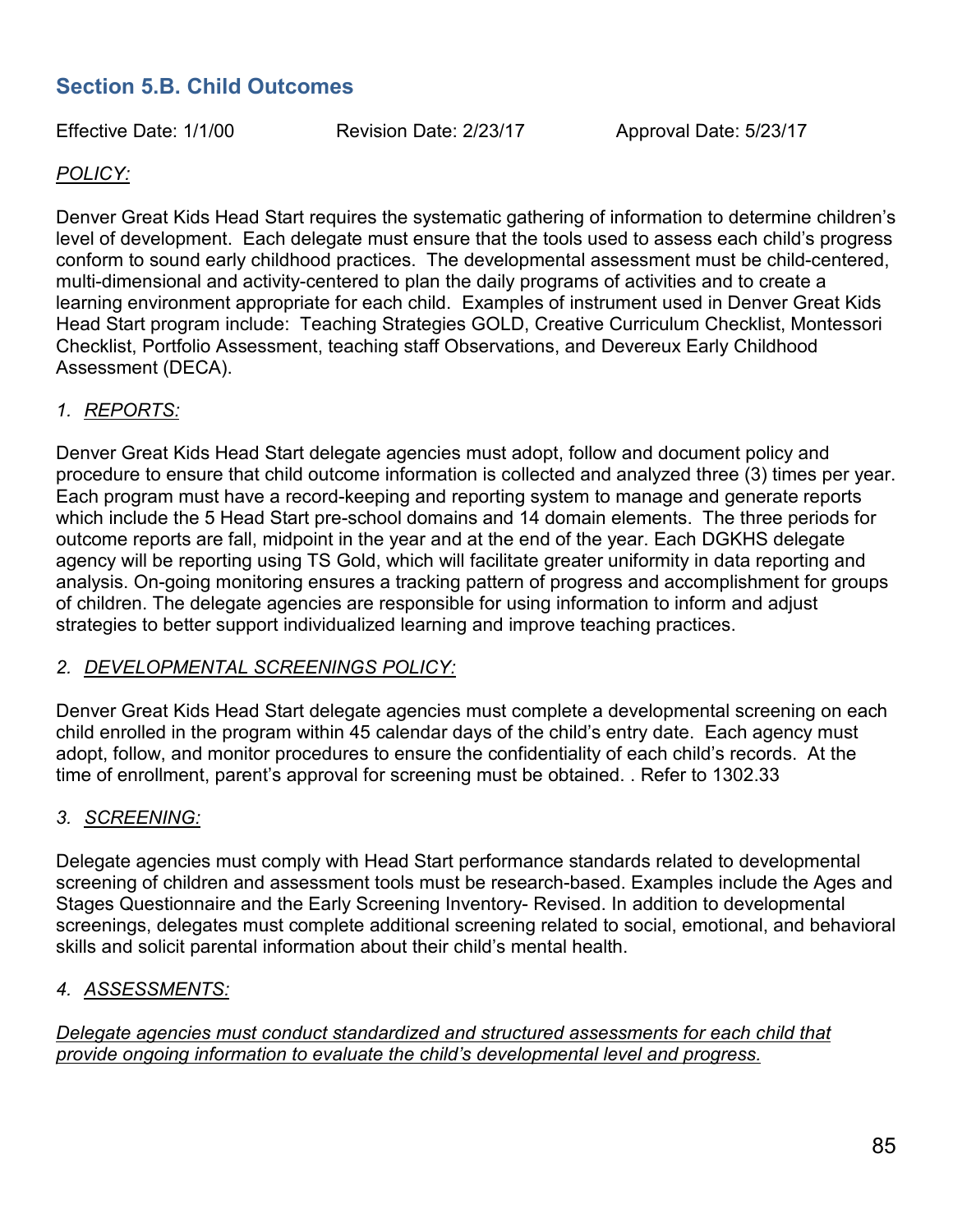# **Section 5.C. Holiday Activities**

Effective Date: 1/1/00 Revision Date: 7/1/14 Approval Date: 8/26/14

# *POLICY:*

Head Start delegate agencies should provide an environment that helps each child build ethnic pride, develop a positive self-concept, and enhance his or her individual strengths. Holiday activities should support this goal and respect the diversity of children enrolled in Head Start.

#### *EXAMPLES OF PROCEDURES:*

- 1. A delegate agency committee of staff and parents will develop guides for agency Head Start classroom activities related to holidays.
- 2. Activities will be planned around the children's interests and abilities as outlined in the National Association for the Education of Young Children's "Developmentally Appropriate Practices."
- 3. Activities will, at all times, enhance the sense of dignity and self-worth within each child and family.
- 4. Parents and children must never be made to feel uncomfortable or unwelcome at any Head Start activity due to their religious or cultural beliefs or family background.
- 5. The staff must keep in mind at all times that the overall goal of Head Start is to bring about a greater degree of social competence and school readiness in children of low-income families. Holiday activities must be planned with these goals in mind. Each child in the classroom must be the priority.
- 6. Each year, families and staff will review and updated their Holiday and Celebrations Manual.

| <b>APPROPRIATE</b>                                                                                                                                                      |                                                                                                                      |  |  |  |
|-------------------------------------------------------------------------------------------------------------------------------------------------------------------------|----------------------------------------------------------------------------------------------------------------------|--|--|--|
| Classroom activities must be concrete. Example:<br>Celebrate the "universally shared" meaning<br>behind the holiday, such as sharing, harvest, and<br>changing seasons. | Celebration of milestones in a child's life.<br>These milestones can include first tooth,<br>first pet.              |  |  |  |
| Focus on fall and changing of seasons for<br>Halloween.                                                                                                                 | Craft activities that speak to a child's<br>culture and developmental milestones.                                    |  |  |  |
| Focus on sharing and harvest for Thanksgiving.<br>Plan a trip to the pumpkin patch for harvest.                                                                         | Plan activities that fit with the goals of<br>developmentally appropriate practices and<br>promote school readiness. |  |  |  |
| Focus on lights, peace, winter, and sense of<br>community in December.                                                                                                  | Plan a unit on eggs, re-birth and the<br>coming of spring for Easter.                                                |  |  |  |
| Host a children's art show with all "original" open-<br>ended artwork for any holiday.                                                                                  |                                                                                                                      |  |  |  |

# *SUGGESTED ACTIVITIES/CONCEPTS:*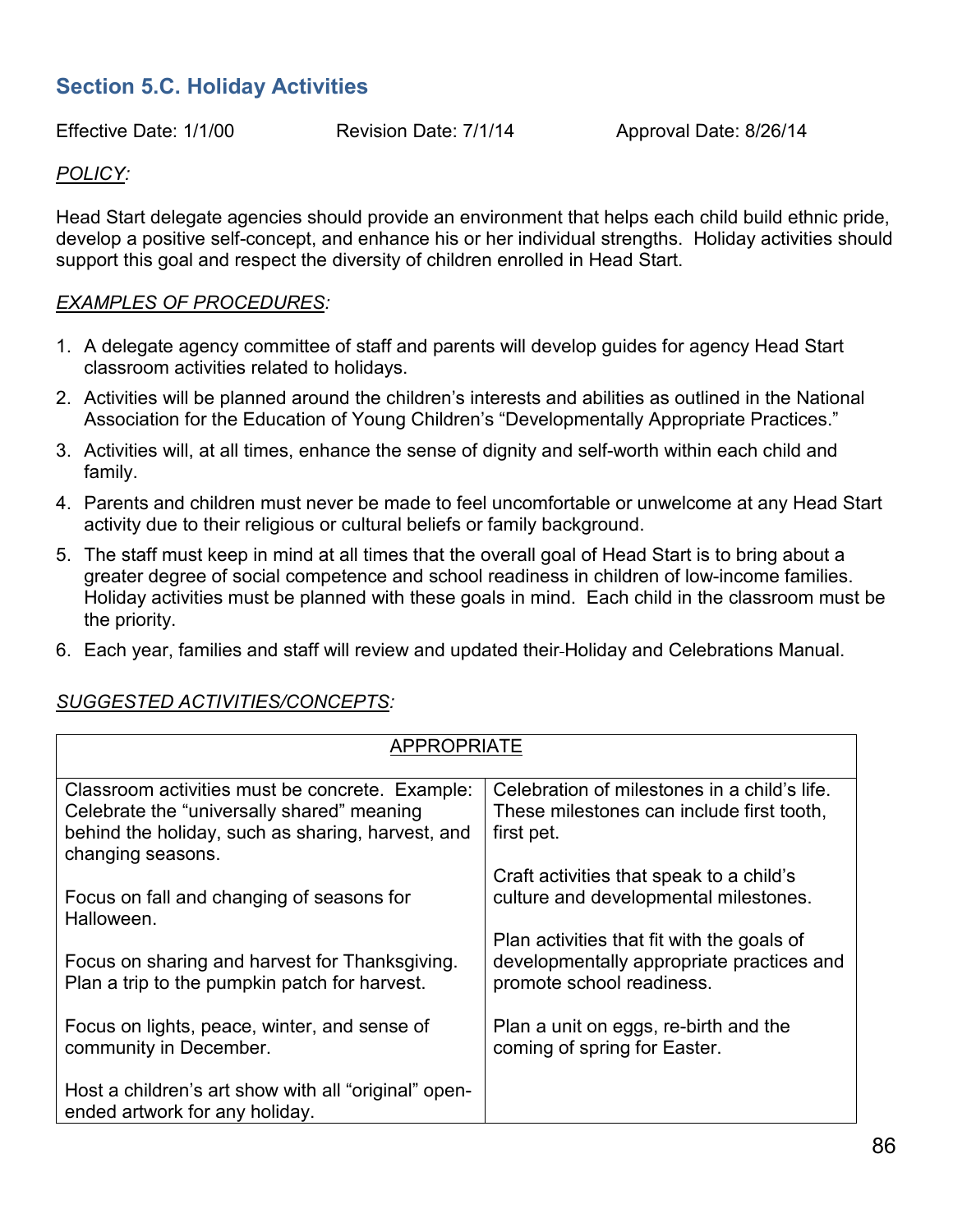| NOT APPROPRIATE                                                            |                                                       |  |  |  |
|----------------------------------------------------------------------------|-------------------------------------------------------|--|--|--|
| Have adults dressed in Santa Claus suits during<br>class time in December. | Celebrate concepts that are abstract for<br>children. |  |  |  |
|                                                                            |                                                       |  |  |  |

# *CELEBRATIONS:*

# *POLICY:*

Denver Great Kids Head Start delegate agencies shall provide an environment that helps each child promote a positive self-concept which emphasizes his or her individual strength which respect the diverse backgrounds of all Head Start students.

# *EXAMPLES:*

- 1. Classroom activities must be concrete. Example: Celebrate the "universally shared" meaning behind the occasion, such as sharing, harvest, and changing seasons.
- 2. A child centered act such as making books about their Head Start experiences.
- 3. Host a children's art show with all original open-ended artwork.
- 4. Focus on lights, peace, winter, and sense of community in December.

# *END OF YEAR:*

# *EXAMPLES OF APROPRIATE AND INAPROPRIATE END OF YEAR ACTIVITIES:*

#### APPROPRIATE:

- 1. An open house where children share their favorite artwork and constructions.
- 2. A class picnic where children invite their parent to join them for lunch.
- 3. A "tea" for which the children have helped prepare and serve nutritious snacks such as veggies and dip.
- 4. Children make "books" about their experiences at Head Start.
- 5. A puppet show or storyteller provides entertainment that can be enjoyed by children and adults.

#### *INAPPROPRIATE:*

1. A graduation ceremony with caps and gowns.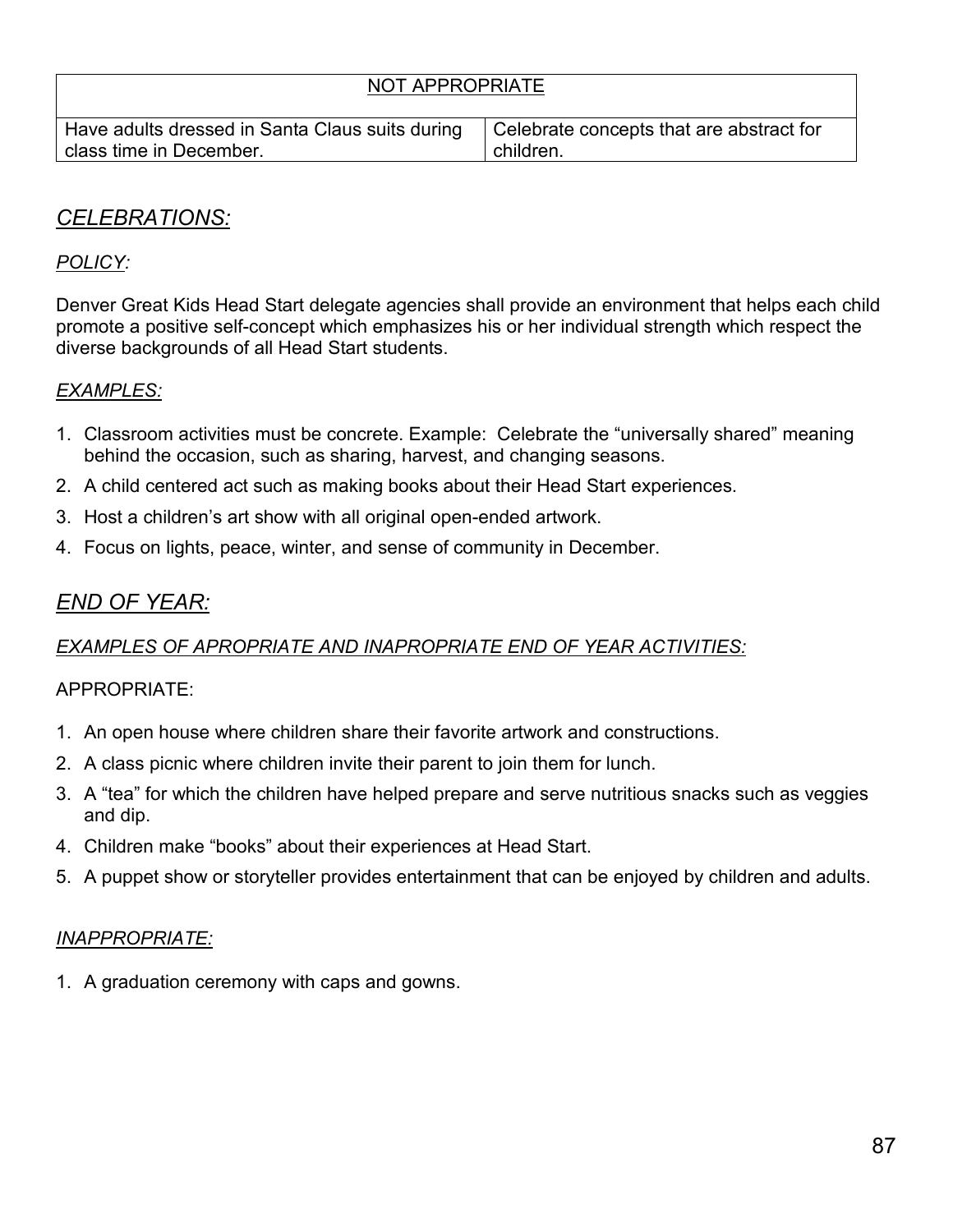# **Section 5.D. Home Visits/Teacher Conferences**

Effective Date: 1/1/00 Revision Date: 7/1/14 Approval Date: 8/26/14

## *POLICY:*

Denver Great Kids Head Start and the Head Start Program Performance Standards mandate two home-visits per year by teaching staff to each family enrolled in Head Start classes. Each delegate agency must adopt, follow, and document policies and procedures that ensure these mandatory visits occur and that the visits support the goals of the Denver Great Kids Head Start program.

- 1. Objectives for the home visit:
	- a) To improve communication between parents and program staff.
	- b) To provide materials and experiences for parents because they are the most important teachers of their children.
	- c) To share areas of mutual concern and common interests and to develop plans of action.
	- d) To provide information about child development, health, school, and referral sources.
	- e) To foster positive interactions between parent and child.
	- f) To provide an opportunity for the parent to help set the child's educational program at home and in the classroom.

Denver Great Kids Head Start delegate agencies must adopt, follow and document policies and procedures to ensure that conferences are held between teachers and either parents or guardians to discuss each child's progress in Head Start, as required by the Head Start Program Performance **Standards** 

#### *TEACHER CONFERENCES:*

These meetings differ from home visits, which should build relationships and communication between teachers and the family to support the child's school success. Conferences are designed to discuss specific progress, goals and other information about the child to help both the school and the family support the child's healthy development and school readiness.

Records should be maintained on each child and the result of the conference.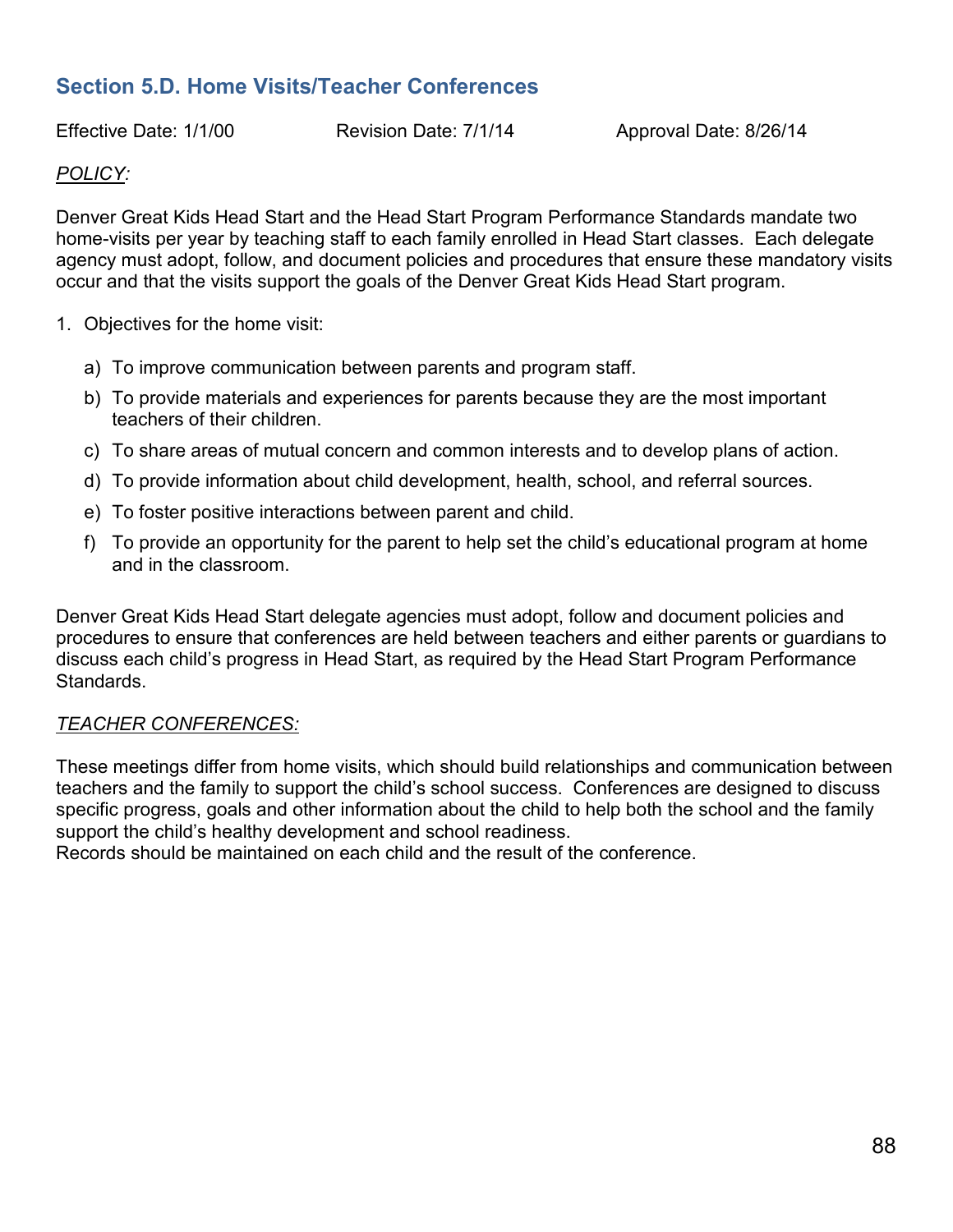# **Section 5.E. Individualization**

Effective Date: 1/1/00 Revision Date: 7/1/14 Approval Date: 8/26/14

## *POLICY:*

Denver Great Kids Head Start delegate agencies and vendors shall adopt, follow, and document policies and procedures to ensure that the educational, social, emotional, and cognitive developmental needs of each child enrolled in the program are used to:

#### *EXAMPLES:*

- 1. Design daily lesson plans
- 2. Agency curriculum and enrichment experiments
- 3. Child specific classroom management strategies
- 4. Staff development activities

#### *LESSON PLANS:*

Denver Great Kids Head Start delegate agencies will ensure that all Head Start teaching staff is provided with training and resources in order to develop effective and developmentally appropriate instructional plans. The lesson plans should include activities that foster development of cognitive development, social, emotional development, physical and motor skills, health and nutrition development. Education Administrator in conjunction with Education Coordinator provides ongoing monitoring.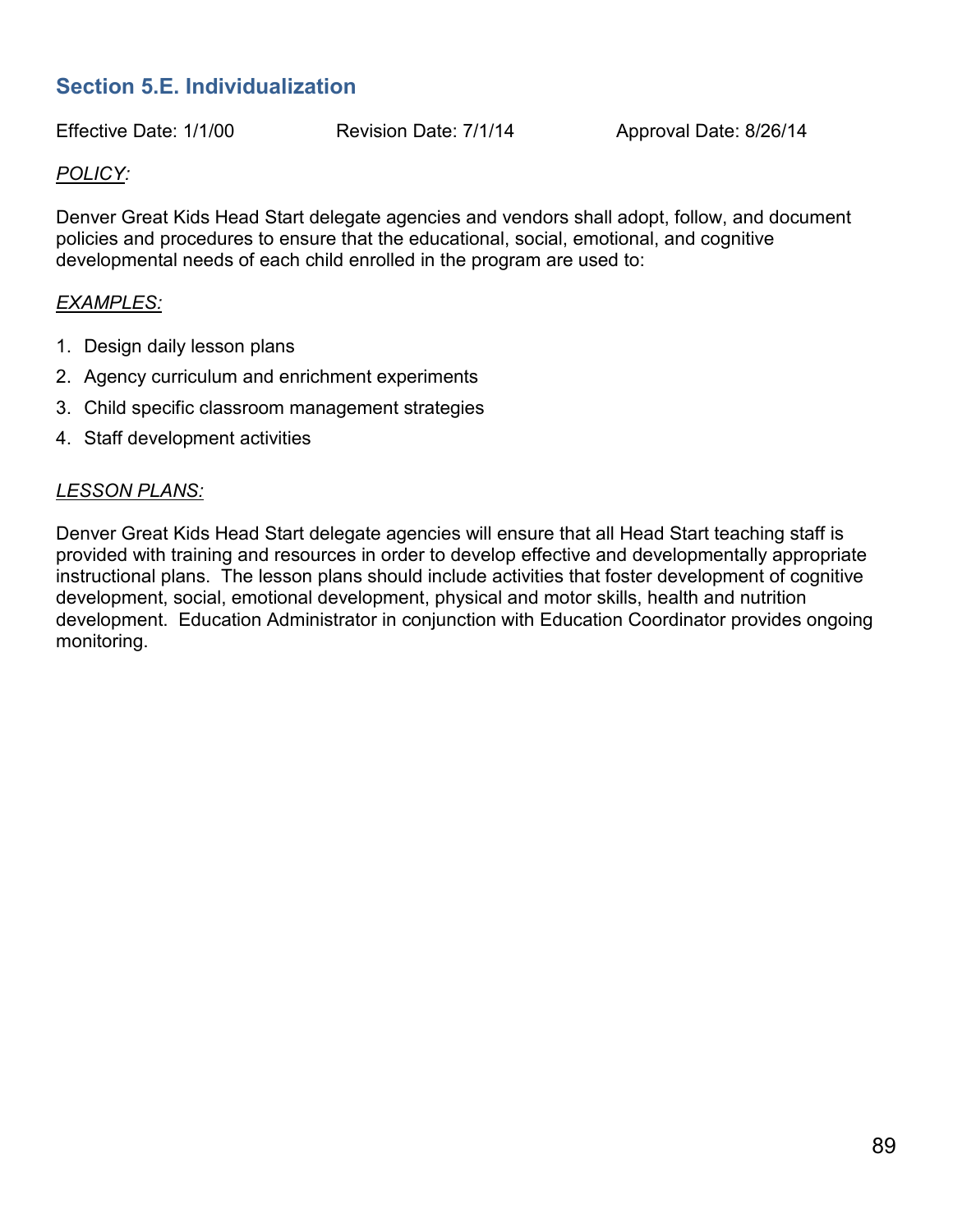# **Section 5.F. Mental Health**

Effective Date: 1/1/00 Revision Date: 7/1/14 Approval Date: 8/26/14

## *POLICY:*

Denver Great Kids Head Start contracts with a team of licensed clinical social workers from Denver Heath to support delegates with the social/emotional development of Head Start students. Denver Health's team of mental health consultants provide Head Start children, families and staff with one on one support, universal consultation, education and training. The mental health consultant's work in collaboration with mental health staff from delegate agencies to ensure that mental health services and social-emotional support are coordinated, based on best practice, and are culturally and linguistically responsive to the needs of Head Start children and their families.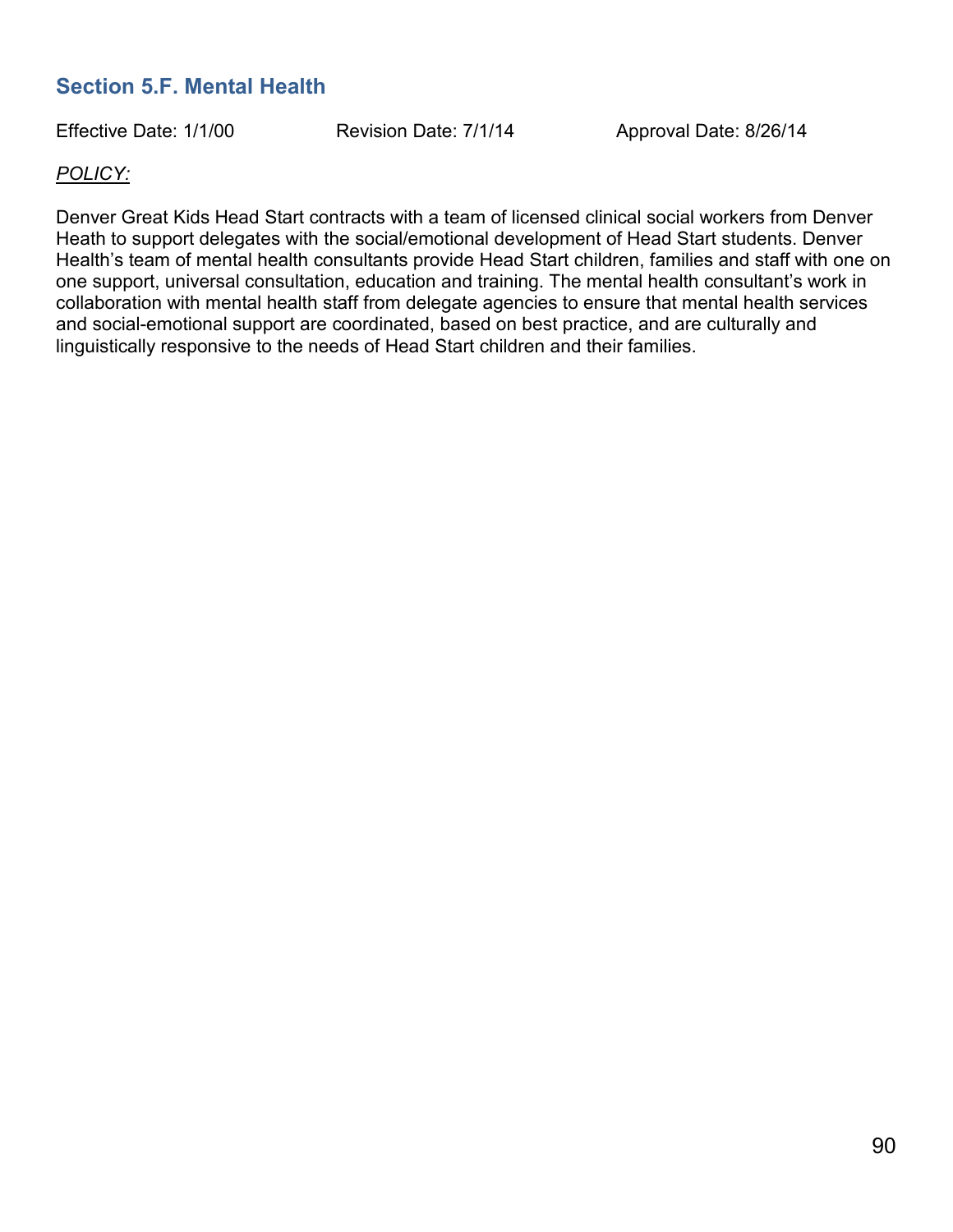# **Section 5.G. Special Needs**

Effective Date: 1/1/00 Revision Date: 7/1/14 Approval Date: 8/26/14

## *POLICY:*

Children with identified disabilities in Denver Great Kids Head Start must have an Individualized Education Plan developed in a collaboration of the Local Education Agency, disability staff, general education staff, parents, and mental health staff, as appropriate.

Denver Great Kids Head Start serves children with special needs using a transdisciplinary approach that aims to address the unique needs of children in the general classroom. Service is integrated, and interagency communication is facilitated through the collaborative service plan and coaching model of service delivery.

Denver Great Kids Head Start delegates and vendors play a key role in this design and are expected to support the individual education plans and transdisciplinary service delivery, as needed by any of the children enrolled in Denver Great Kids Head Start programs. For additional guidance refer to the current Disabilities Services Plan.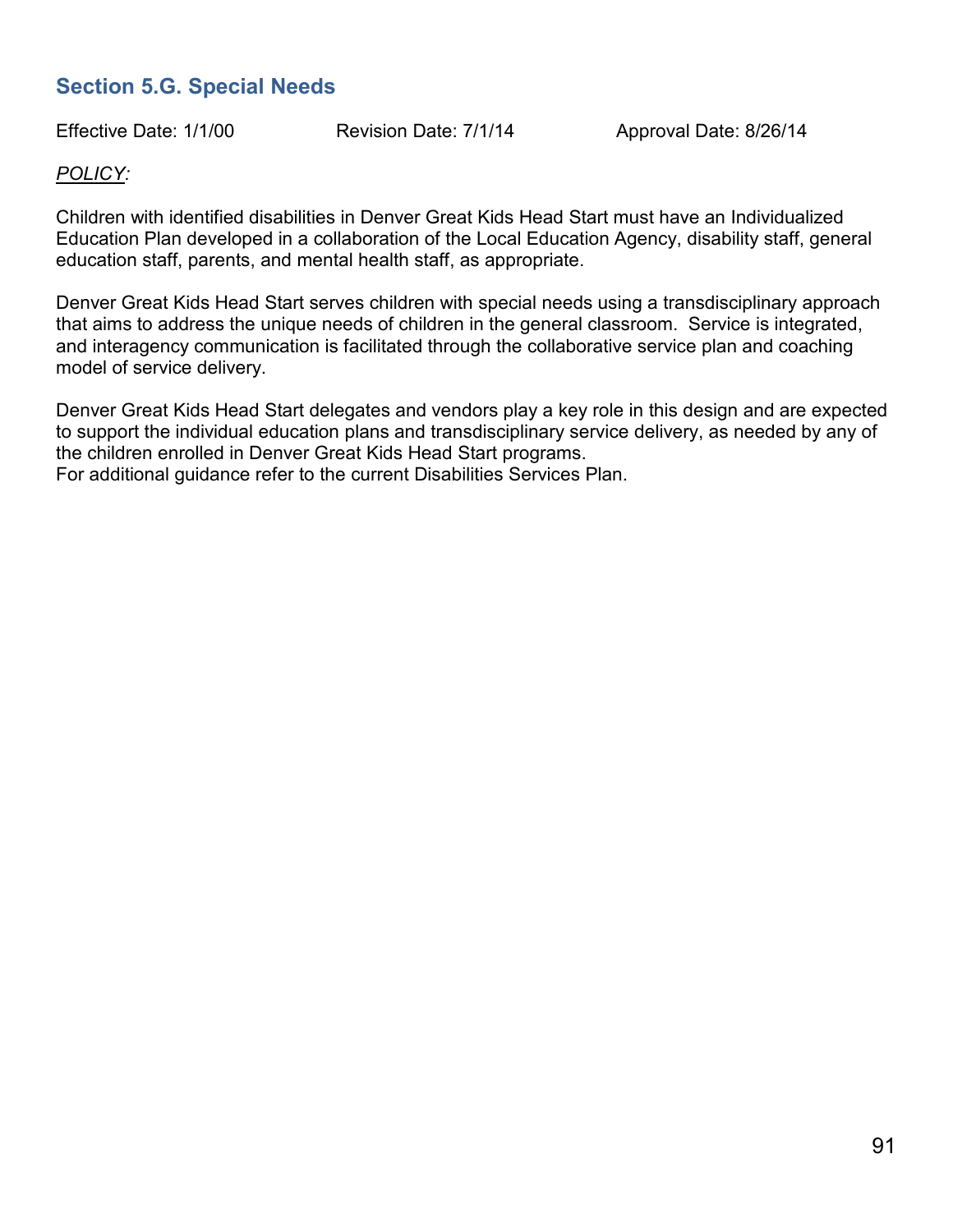# **Section 5.H. Transition From Early Head Start and Kindergarten**

Effective Date: 1/1/00 Revision Date: 7/1/14 Approval Date: 8/26/14

#### *PROCEDURE:*

Each Delegate must establish and maintain procedures to support successful transitions for enrolled children and families from Early Head Start to Head Start and from Head Start into elementary school.

- 1. Every effort will be made to facilitate children's transition from Head Start to kindergarten and to make this a smooth experience.
- 2. Teachers will encourage parent participation in kindergarten orientation session and "open house" programs provided by public school. Parents of children with disabilities will be made aware of and encouraged to attend orientation sessions designed specifically for parent of children with disabilities.
- 3. Coordinating with the schools or other agencies to ensure that individual Early Head Start or Head Start children's relevant records are transferred to the school or next placement in which a child will enroll
- 4. Outreach to encourage communication between Early Head Start or Head Start staff and their counterparts in the schools and other child care settings including principals, teachers, social worker and health staff to facilitate continuity of programming.
- 5. Grantee will collaborate with the school district to ensure delegates and their families receive information on the school choice process in a timely manner.
- 6. Ensure that all programs receive information and resources to support kindergarten transition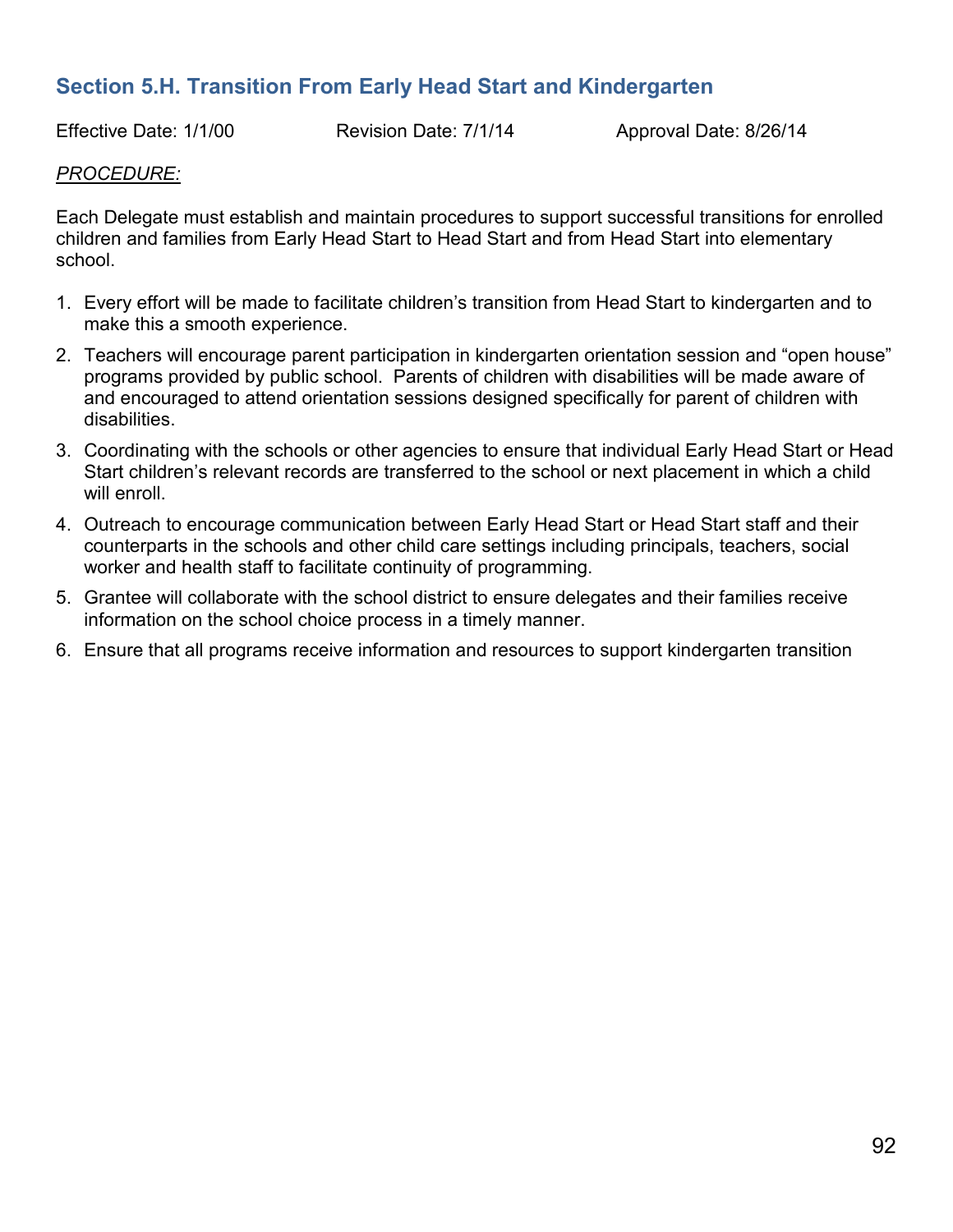# DENVER GREAT KIDS

# **Section 6: Health**

- A. Denver Great Kids Head Start Health Manual
- B. Field Trip Illness or Accidents
- C. Nutrition-Meeting Children's Needs
- D. Food Safety and Sanitation of Donated Foods
- E. Food Safety and Sanitation of Leftover Food
- F. Food Service, CACFP Records of Meals and Attendance
- G. Food Safety, Sanitation, and Hair Restraints
- H. Smoke Free Environment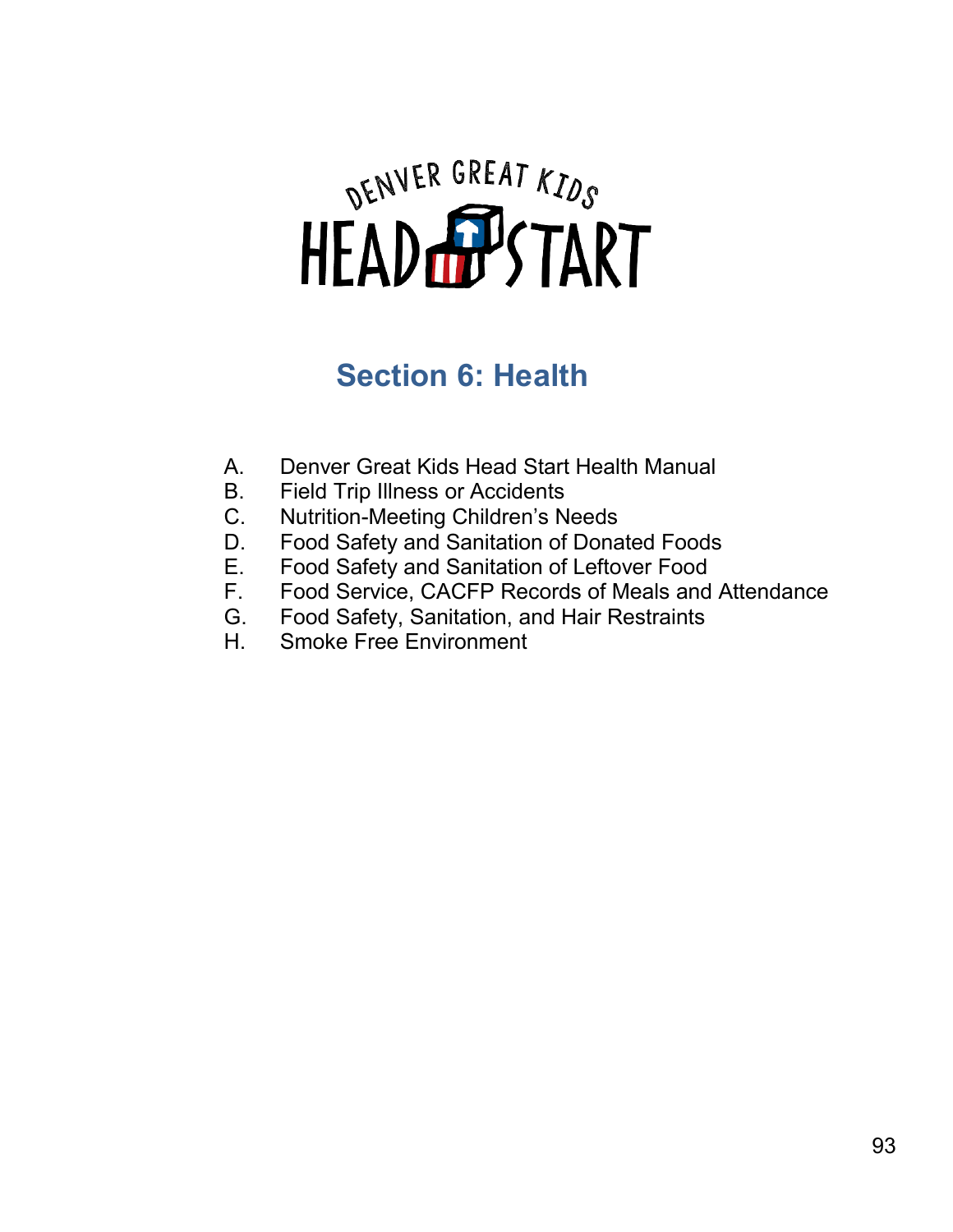# **Section 6.A. Denver Great Kid's Head Start Health Manual**

Effective Date: 1/1/00 Revision Date: 7/1/14 Approval Date: 8/26/14

# *POLICY:*

Denver Great Kids Head Start Health Manual is the standard for health-related policies and procedures in Denver Great Kids Head Start. Delegate agencies and vendors should adopt, follow, and document policies that require staff to reference for guidance on health policy and procedures. Additional policies on health-related matters are contained in this manual and also must be followed. Background and Procedure:

- 1. The Health Manual was developed by Denver Health and Hospital Authority staff with input and editing from the Denver Great Kids Head Start Health Services Advisory Committee (HSAC), delegate agency nursing staff and Head Start disabilities and nutrition vendors. The policies and procedures have been approved by the HSAC.
- 2. The Health Manual is reviewed annually by the HSAC to ensure consistency with the Health and Dental Focus Plans, Head Start Performance Standards, and current medical standards of practice.
- 3. Delegate agencies should adopt policies that are consistent with the Health Manual policies and procedures.
- 4. Delegate agencies are encouraged to train staff in use of the Health Manual which provides guidance and training on health policies and procedures.

# *CURRENT ADOPTED HEALTH RELATED POLICIES AND PROCEDURES:*

- 1. CHILD ABUSE POLICY: SUSPECTED ABUSE BY AN EMPLOYEE
- 2. CHILD ABUSE POLICY: SUSPECTED ABUSE BY PARENT/GUARDIAN
- 3. CHILD ABUSE: MANDATORYREPORTING STEP BY STEP GUIDE
- 4. CONDITIONS WHICH REQUIRE NURSES' ATTENTION
- 5. DISEASE PREVENTION/HYGIENE
- 6. DISPENSING OF MEDICATIONS BY NON-MEDICAL PERSONNEL
- 7. HEALTH CARE ACTION PLAN DEVELOPEMNT: RESPONDING TO SIGNIFICANT HEALTH **CONDITIONS**
- 8. HEALTH EMERGENCY PROCEDURES
- 9. IDENTIFICATION OF PRIMARY HEALTH CARE SOURCE: MEDICAID/COLORADO CHILD HEALTH PLAN PLUS REFERRAL PROCESS
- 10.IMMUNIZATIONS/PHYSICAL AND DENTAL EXAMINATIONS
- 11.INCIDENT/ACCIDENT RESPONSE AND REPORTING
- 12.INCLUSION/EXCLUSION MANAGEMENT AND PREVENTION OF ILLNESS
- 13.INJURY PREVENTION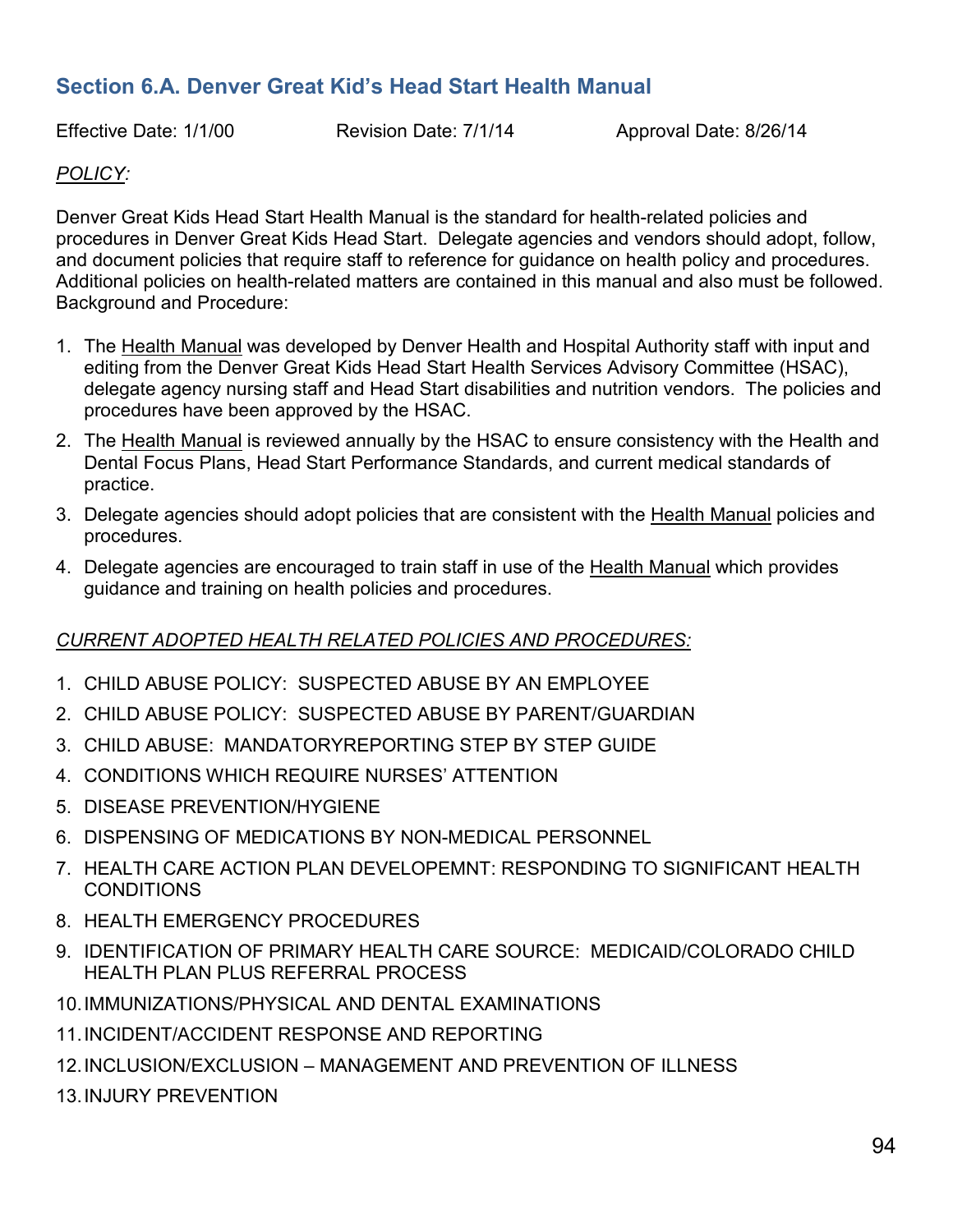14.MEDICAL REFERRALS FOR ILLNESS OR INJURIES 15.NUTRITION RELATED HEALTH CONCERNS 16.SMOKE FREE ENVIRONMENT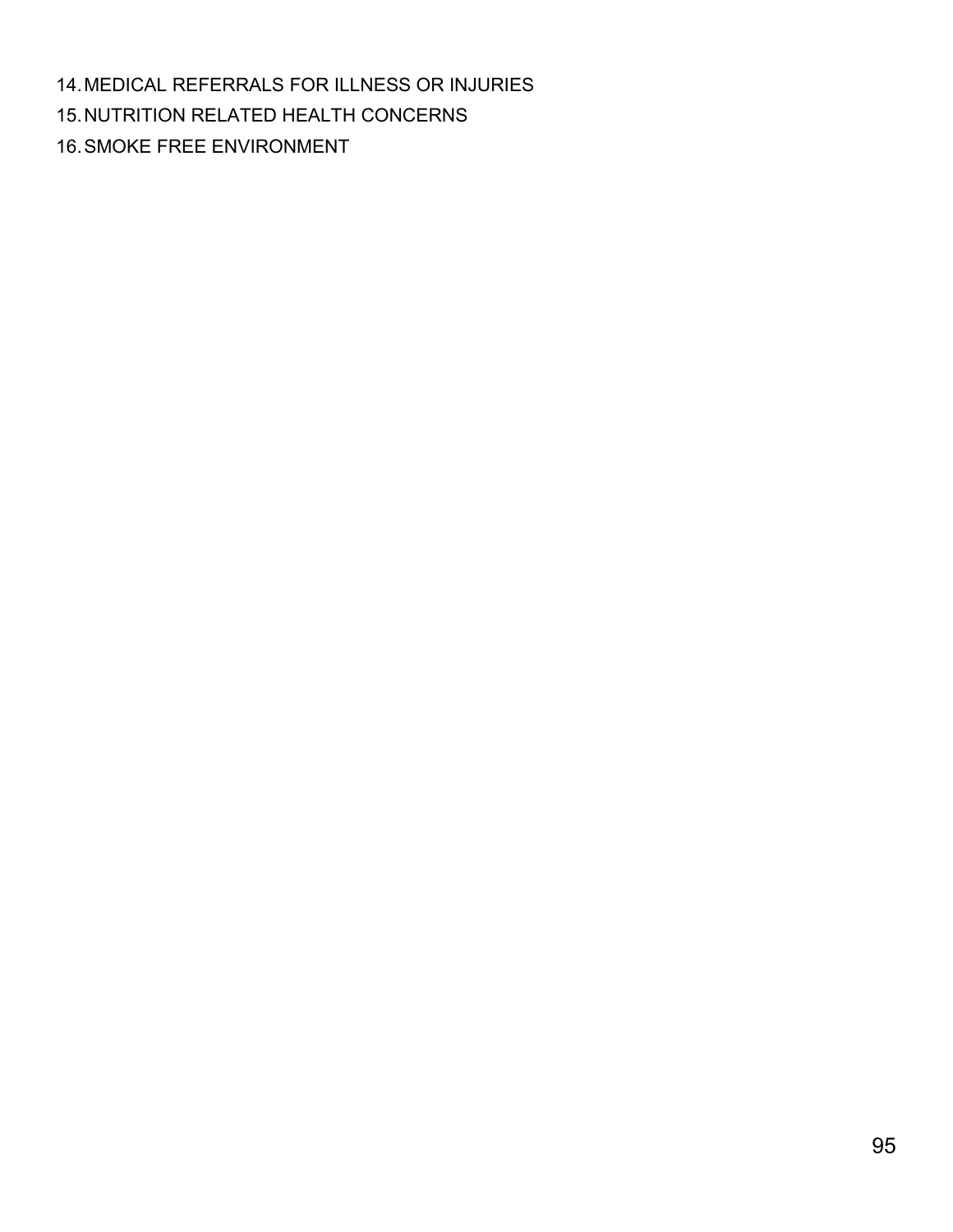# **Section 6.B. Field Trip Illness or Accidents**

Effective Date: 1/1/00 Revision Date: 7/1/14 Approval Date: 8/26/14

#### *POLICY:*

Denver Great Kids Head Start requires agencies that take children on field trips and other excursions to adopt, follow, and document policies and procedures that ensure child safety in the event of an illness or accident.

#### *PROCEDURE*:

Delegate agencies shall develop policies and procedures to ensure that staff:

- 1. Have emergency contact information and authorized pick-up information with them for each child on a field trip.
- 2. If a child has a Health Care Action Plan that includes medications, have emergency medications and staff available who have been trained in medication administration and have received delegation by a registered nurse.
- 3. Have appropriate first aid supplies available to respond to an accident or injury using appropriate personal protective equipment and standard precautions if dealing with bodily fluids.
- 4. Follow licensing guidelines including using parent permission slips for each field trip.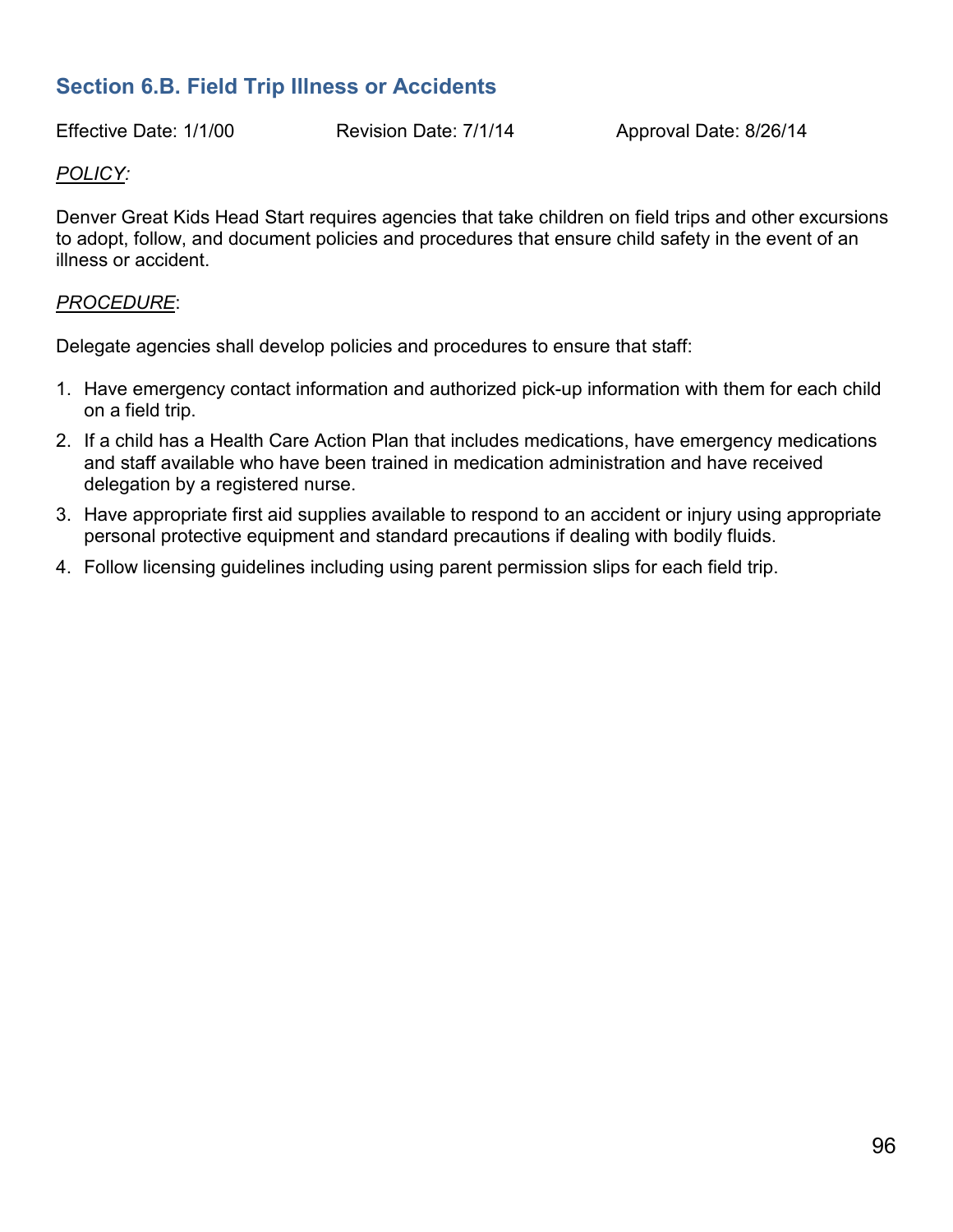# **Section 6.C. Nutrition-Meeting Children's Needs**

Effective Date: 2/4/04 Revision Date: 5/8/17 Approval Date: 6/27/17

# *POLICY*:

Denver Great Kids Head Start supports the Head Start Performance Standard that states that the delegate agency must design and implement a nutrition program that meets the nutritional needs and feeding requirements of each child, including those with special dietary needs and children with disabilities (Performance Standard 1302.44). In addition, DGKHS monitors food programs to ensure alignment with the Child and Adult Care Food Program and best practices that promote school readiness and healthy outcomes.

Therefore, all Denver Great Kids Head Start delegate agencies must adopt, use, and document policies, procedures, and training materials to ensure that minimum standards are met, as well as standards set by the Colorado Department of Health and the USDA Child and Adult Care Food Program.

Policies and procedures will ensure:

- 1. Delegate participation in the Child and Adult Care Food Program
- 2. Nutritional needs for children are met through the use of cycle menus
- 3. Delegates develop and follow meal and snack policies that align with those in this manual
- 4. Child and Adult Care Food Program (CACFP) meal patterns are followed at all meals and snacks
- 5. Following sanitation practices as outlined by the Colorado Department of Public Health and **Environment**
- 6. Child and Adult Care Food Program minimum portion sizes are offered at each meal and snack
- 7. Children have enough time to eat
- 8. Second helpings or additional servings of another food are always available to children
- 9. Individual nutritional and dietary needs are met, including for those children with special needs and disabilities
- 10.Accommodating special diet and maintaining special diet statements, including those for children with special needs or disabilities
- 11.Children have sufficient time to eat
- 12.Breakfast is offered to children who have not eaten
- 13.Family style dining during mealtime
- 14.Cycle menus reflect a wide variety of foods and meet the Dietary Guidelines for Americans as outlined by choosemyplate.gov
- 15.Cycle menus and general nutritional information and resources are provided to families
- 16.Offering opportunities for children to participate in food preparation and related activities to contribute to socialization, broaden food experiences and integrate nutrition into program activities
- 17.Food is not used as a reward or punishment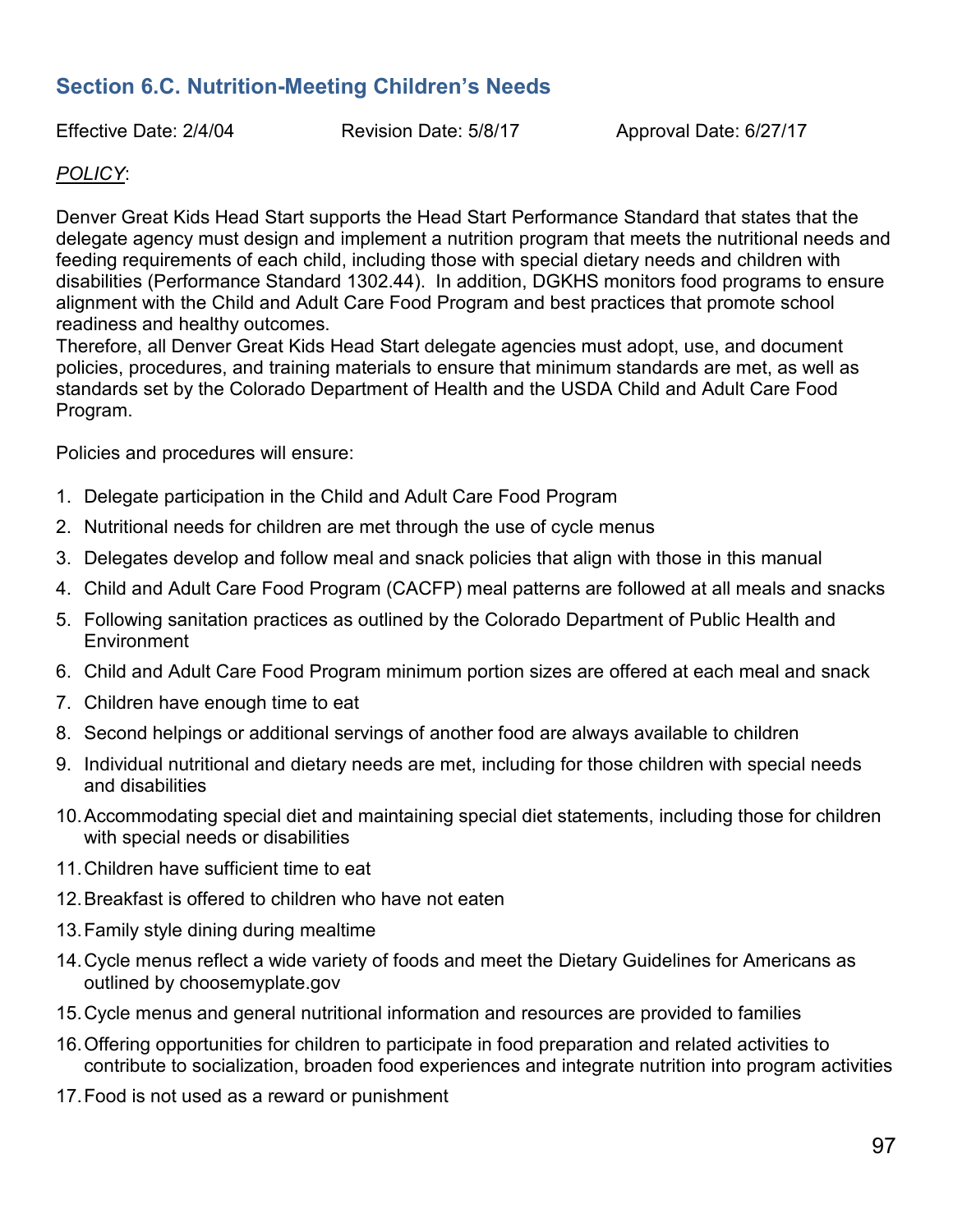- 18.Dental health needs are met
- 19.Assessment of nutritional needs is provided as well as ongoing counseling
- 20.Offering a variety of food to broaden the child's food experience

Promoting Positive Nutritional Habits through a Positive Experience Children should be offered all foods and encouraged in a friendly, non-directive manner to take a serving and try the food. Children should never be forced to take or eat a food they do not want and children should never be encouraged to eat more of a food than they want.

## Purpose of Cycle Menus

Cycle menus are designed to offer the children a variety of different foods and introduce new foods to offer the children the best possible nutrition and foster good eating habits. Serving leftover foods at another meal or snack decreases the variety of foods the children are offered throughout the week. Delegate agencies are encouraged to exceed these standards and to use food and nutrition as part of the education program for children, families, and staff. Food and cooking are excellent tools for socialization, pre-math, early science, pre-reading, and oral language development activities.

See the Head Start Program Performance Standards for a complete list.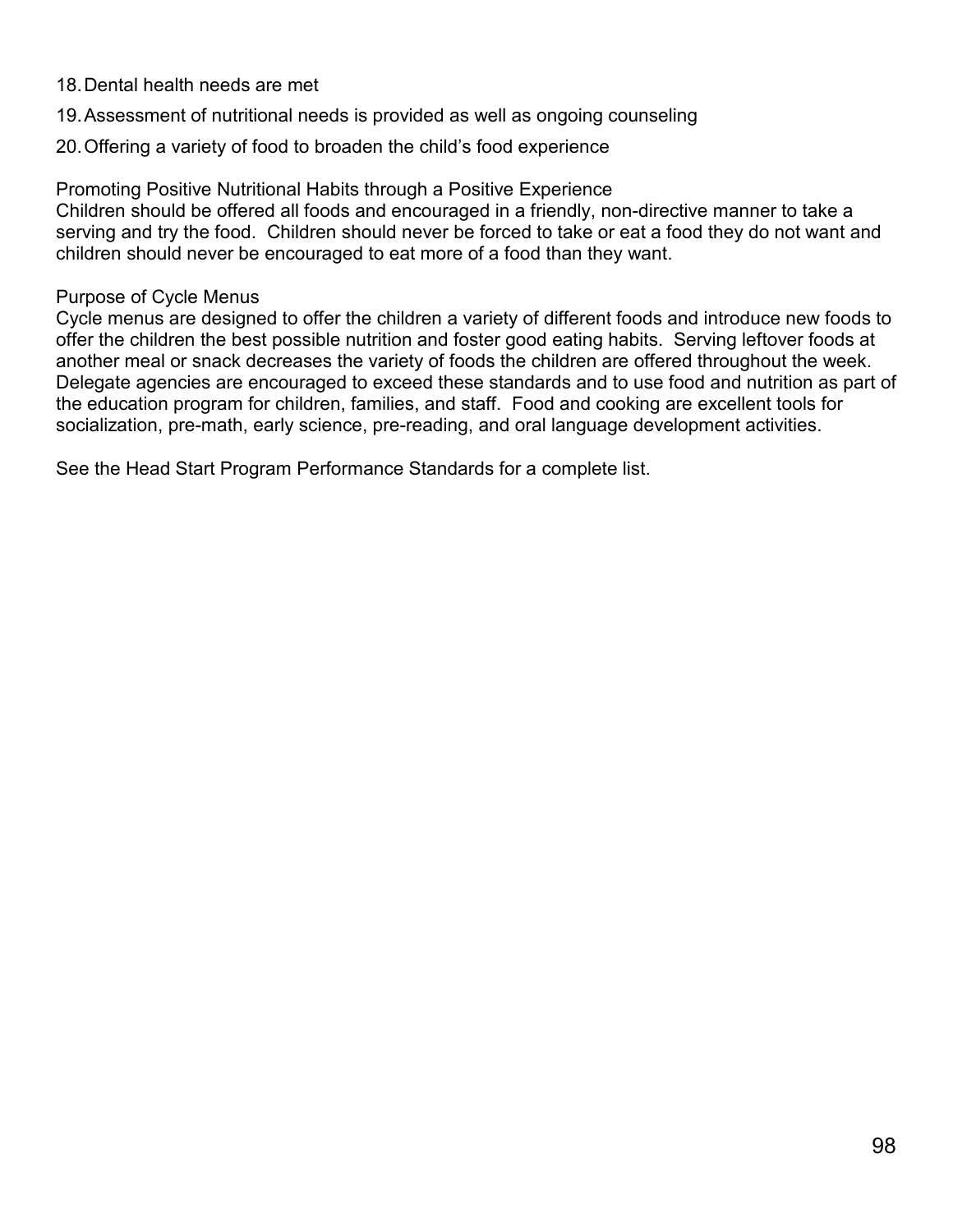# **Section 6.D. Food Safety and Sanitation Donated Food**

Effective Date: 2/4/04 Revision Date: 7/1/14 Approval Date: 8/26/14

#### *POLICY*:

Denver Great Kids Head Start supports nutritional best practices and the Head Start Performance Standard of compliance with all Federal, State and local food safety and sanitation laws including those related to the storage, preparation and service of food and the health of food handlers. In addition, agencies must contract only with food service vendors that are licensed in accordance with state, Tribal or local laws (Performance Standard 1304.23).

Therefore, Denver Great Kids Head Start Delegate Agencies will develop, adopt, follow and document policies and procedures for donated food. These include:

- 1. Food is handled in a way that assures food safety for the children and is handled in accordance with the Colorado Department of Public Health and Environment and Colorado Childcare Licensing standards.
- 2. Families are not placed at a disadvantage if they cannot donate foods to the classroom.
- 3. Delegate Agencies may adopt a policy that forbids donated food or food provided by parents or guardians or family members in the classroom.
- 4. Families are informed of policies related to food's donated in the agency's parent handbook and throughout the year.
- 5. Donated food may only be used as part of the meal or snack requirements for meals claimed for meal reimbursement on the Child and Adult Care Food Program if a donation receipt containing the quantity received, date, name address and phone number of the individual donating the food is maintained on file
- 6. Donated foods offered to children cannot compete with meal requirements on the Child and Adult Care Food Program.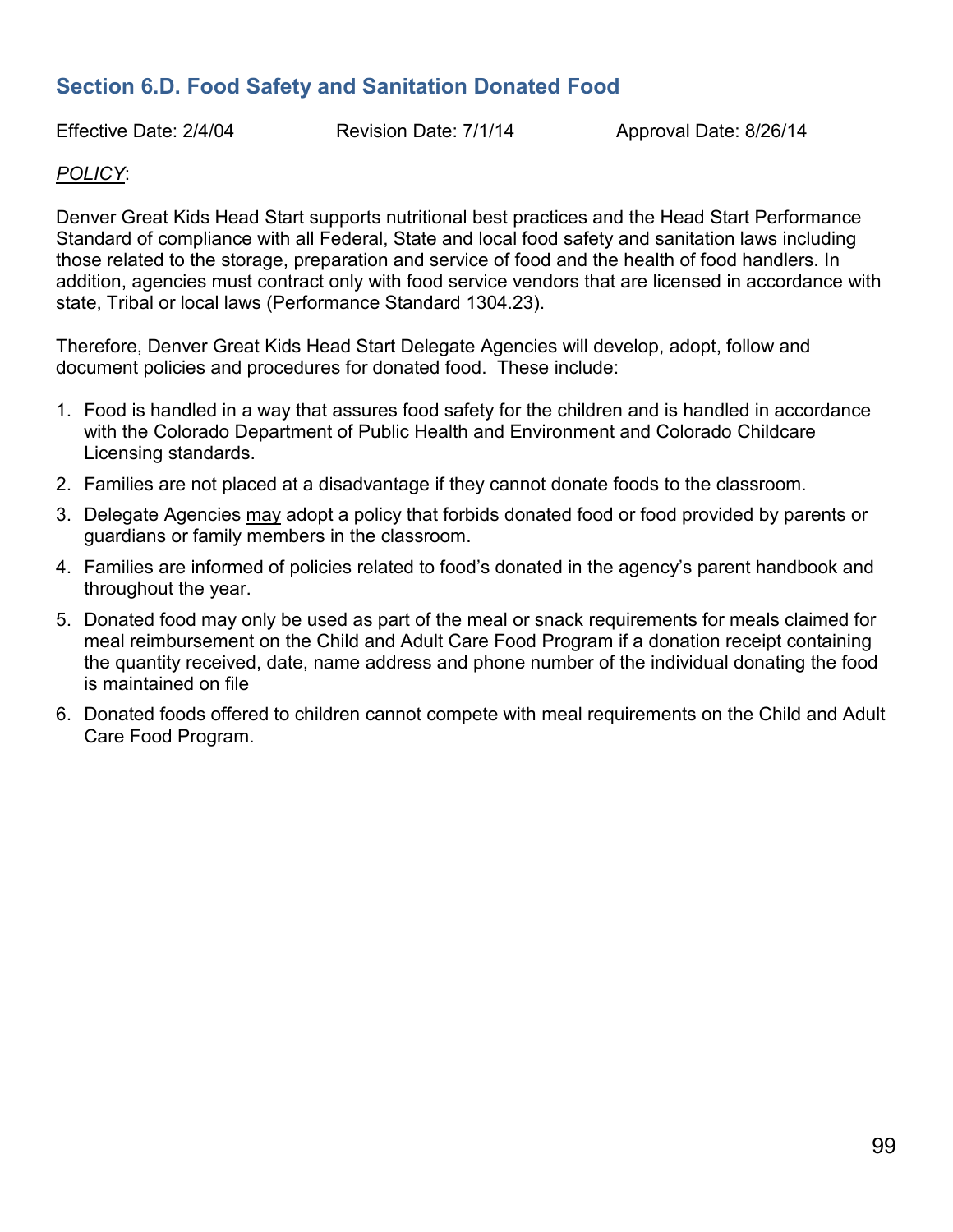# **Section 6.E. Food Safety and Sanitation of Leftover Food**

Effective Date: 2/4/04 Revision Date: 7/1/14 Approval Date: 8/26/14

## *POLICY*:

Denver Great Kids Head Start supports the Head Start Performance Standard of compliance with all Federal, State and local food safety and sanitation laws including those related to the storage, preparation and service of food and the health of food handlers. (Performance Standard 1304.23). Leftover foods from a meal or snack must be handled carefully to assure they will be safe to feed children at another time. Denver Great Kids Head Start Delegate Agencies will develop, adopt, follow and document policies and procedures regarding what can be done with leftover food. Delegate agencies may adopt a policy that all leftover food is discarded. If leftover food is to be used at a later time a policy that meets Federal, State and local sanitation laws and will include the following:

- 1. Based on Colorado Department of Public Health policies food that has been on the table cannot be re-served
- 2. If an amount of food in excess of the minimum portion size of food for the Child and Adult Care Food Program is purchased and the excess food is not brought to the table, the excess food may be re-used if it was handled in a safe and sanitary manner
	- a) Based on the above situation what type of leftover food can be offered to the children at another time
	- b) Directors and staff will want to monitor the use of leftover food to assure that the use of leftover food does not limit the variety of food offered to children.
- 3. Head Start staff may never, under any circumstances, take food home
- 4. Foods requiring refrigeration that have been on the table or un-refrigerated for more than two hours are not safe to cool and reheat to serve to children and should be thrown out.
- 5. Based on the CDPHE-CACFP Procedure Memo #12-03 "program food not consumed may be donated to eligible local food banks or charitable organizations. The amendment defines the term "eligible local food banks or charitable organizations" to mean any food bank or charitable organization which is exempt from tax under section 501 (c) (3) of the Internal Revenue code of 1986…" Please see the memo for full details.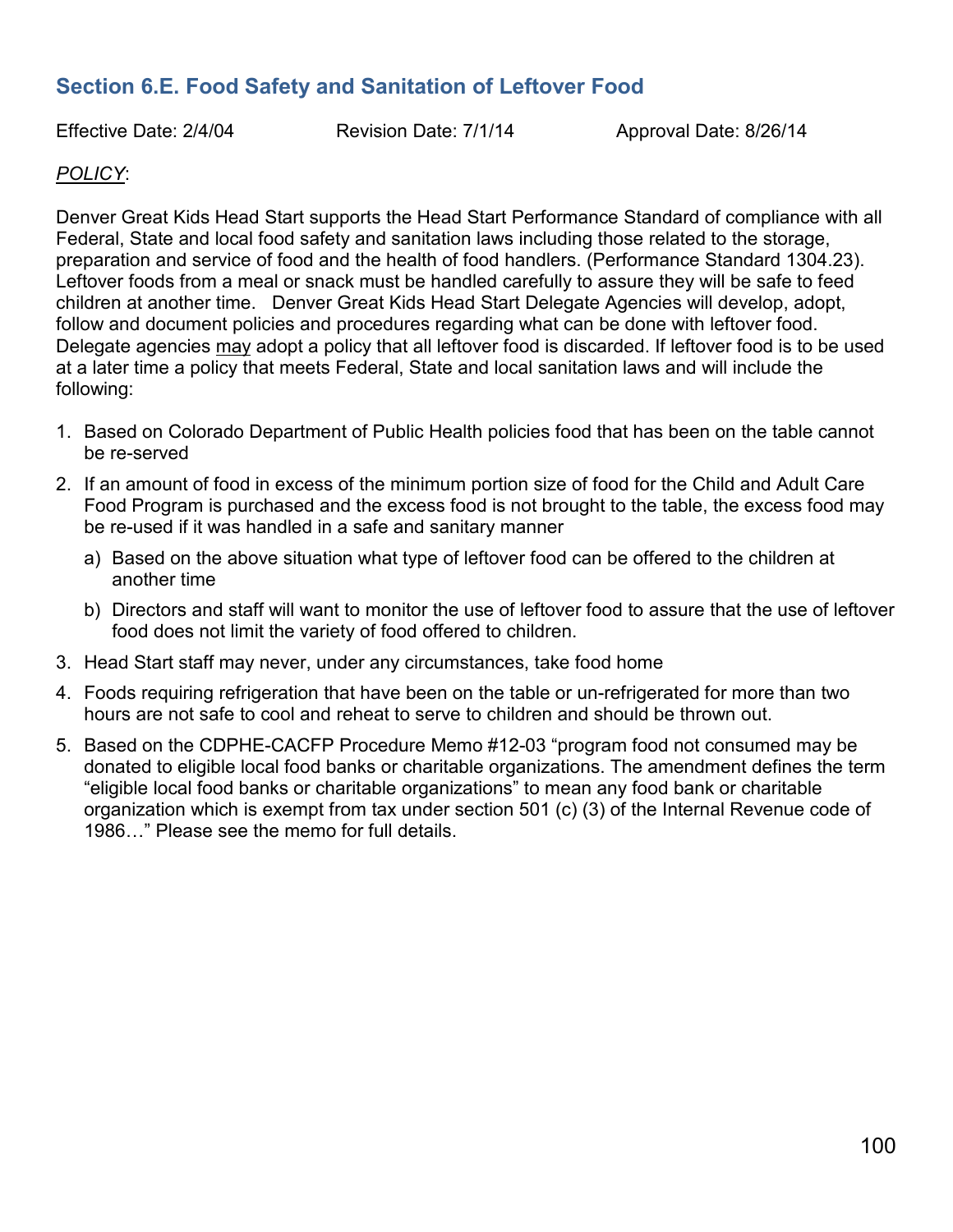# **Section 6.F. Food Service, CACFP Requirements, Record of Meals and Attendance**

Effective Date: 2/4/04 Revision Date: 7/1/14 Approval Date: 8/26/14

#### *RECORD OF MEALS AND ATTENDANCE:*

Denver Great Kids Head Start supports the Head Start Performance Standard that states all Head Start grantee and delegate agencies must use funds from USDA Food and Consumer Services Child Nutrition Programs as the primary source of payment for meal services. (Performance Standard 1302.44 (b).

Therefore, Denver Great Kids Head Start Delegate Agencies will develop, adopt, follow and document policies and procedures to ensure that Child Nutrition Program requirements are followed.

#### *EXAMPLES OF PROCEDURES FOR RECORD OF MEALS COMPLETION:*

- 1. Record of Meal rosters listing children's first and last names are available at the time of the meal service, so meals offered can be accurately recorded by visually observing children offered the meal.
- 2. Systems must be in place to allow newly enrolled children to be added to the Record of Meal rosters.
- 3. A separate attendance record is maintained.
- 4. The classroom or cafeteria staff is trained and monitored to assure the Record of Meals is recorded at the time of the meal service for children who are physically offered the meal or snack.
- 5. A backup system should be in place to assure the Record of Meals is completed daily even if the usual staff person is absent or has other responsibilities.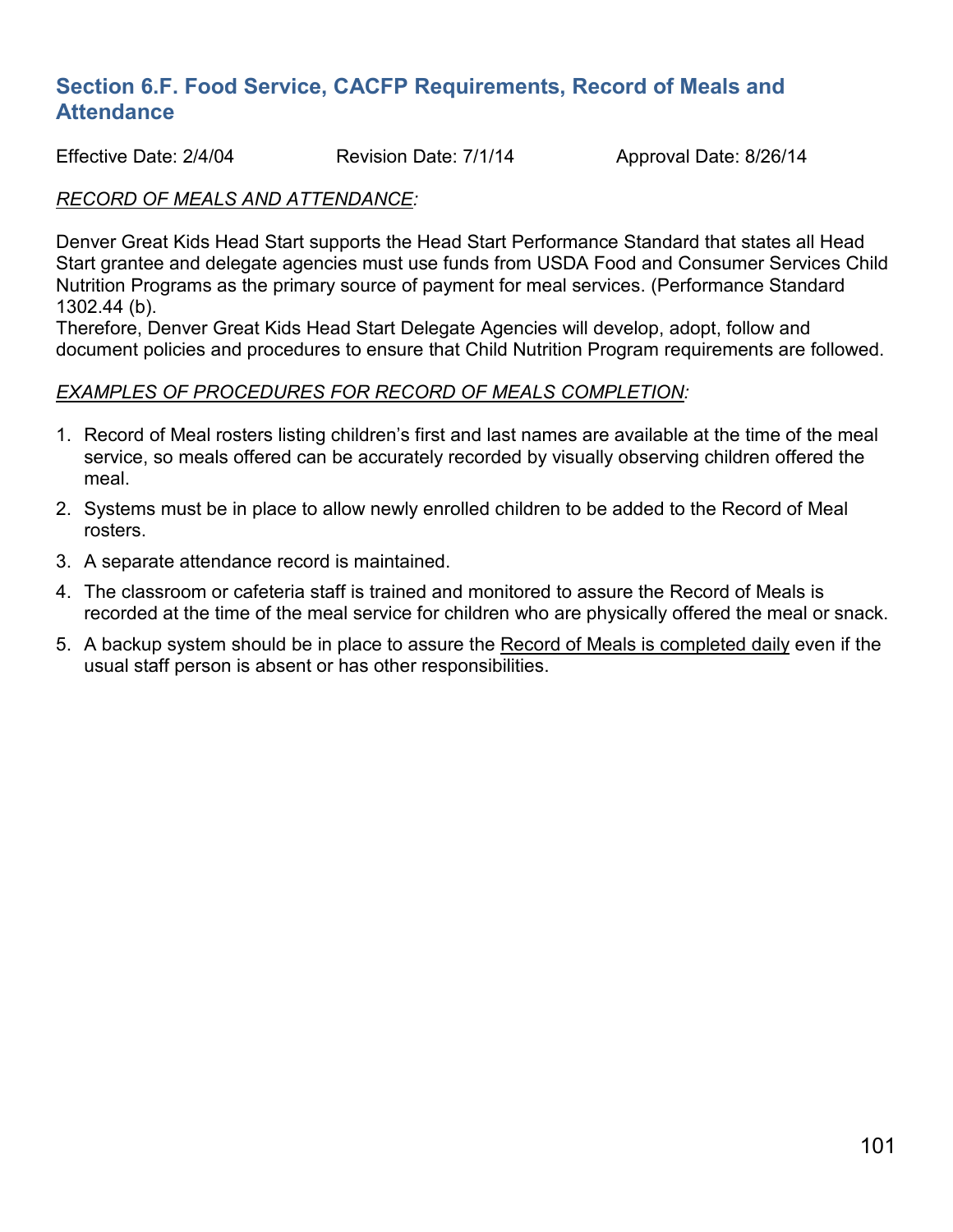# **Section 6.G. Food Safety, Sanitation, and Hair Restraints**

Effective Date: 9/1/06 Revision Date: 7/1/14 Approval Date: 8/26/14

# *POLICY*:

Denver Great Kids Head Start supports the Head Start Performance Standard of compliance with all Federal, State and local food safety and sanitation laws including those related to food handling. (Performance Standard 1304.23).

Therefore, Denver Great Kids Head Start Delegate Agencies will develop, adopt, follow and document policies and procedures to ensure that all food is handled in a way that assures food safety for the children and is handled in accordance with the Colorado Department of Public Health and Environment and Colorado Childcare Licensing standards as it relates to Hair Restraints. The Colorado Consumer Protection for retail requires the following practices are followed:

- 1. Except as provided under paragraph B of this section, employees engaged in food preparation shall wear hair restraints, such as hats, hair coverings, nets or other effective means to effectively keep hair from contacting exposed food, clean equipment, utensils, and linens, and unwrapped single-serving or single use-articles.
- 2. This section does not apply to employees such as counter staff members who serve only beverages and wrapped or packaged foods, or hostesses and wait staff who present a minimal risk of contaminating exposed foods, clean equipment, utensils, and linens, and unwrapped singeservice and single-use articles.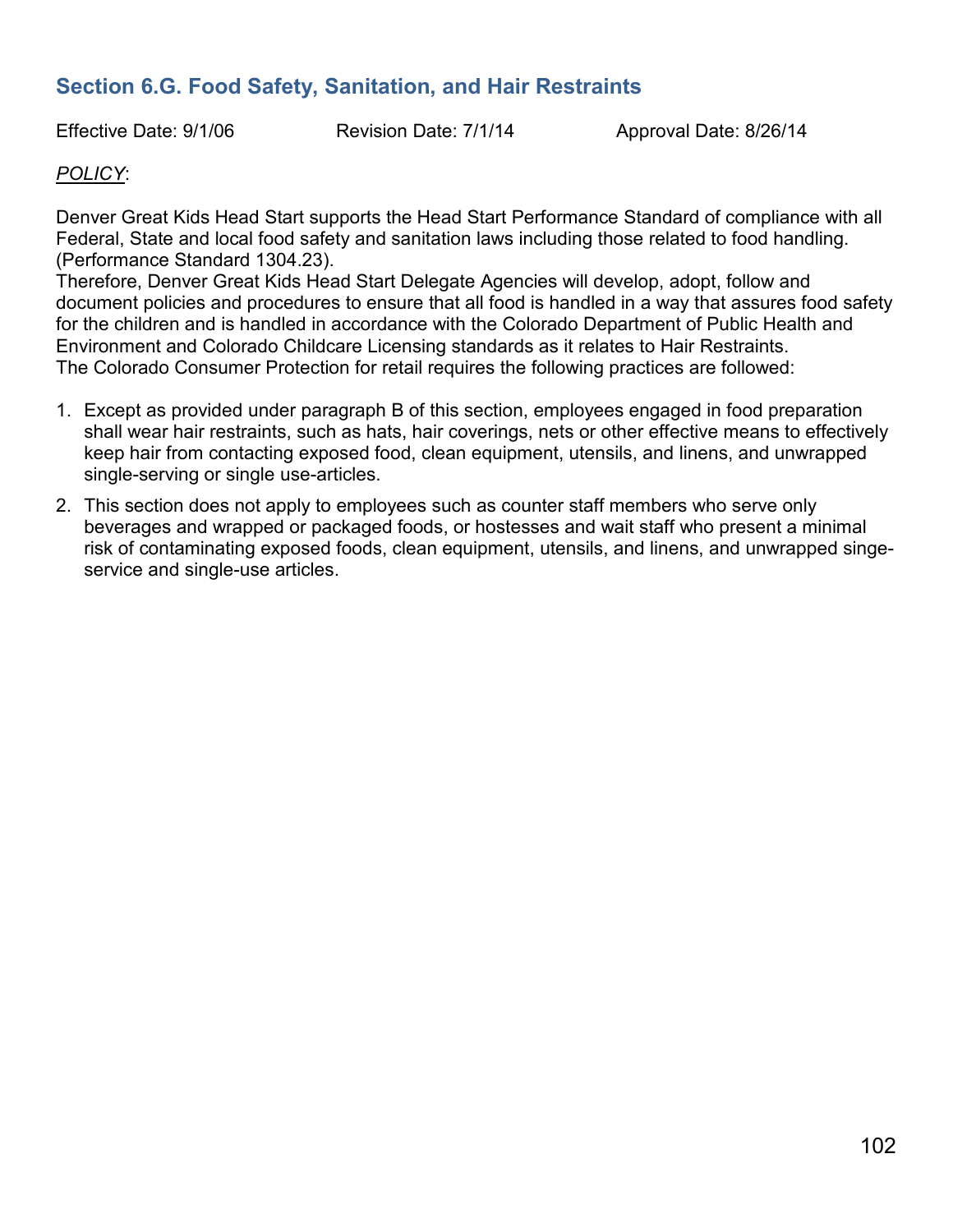# **Section 6.H. Smoke Free Environment**

Effective Date: 5/27/08 Revision Date: 7/1/14 Approval Date: 8/26/14

#### *BACKGROUND:*

Head Start health services focus is on prevention and early intervention. Head Start programs work closely with parents to ensure that children are up-to-date on a schedule of age appropriate preventive and primary health care, as well as help parents obtain the necessary medical services for children who have reoccurring health conditions. The Head Start Program Information Report (PIR) shows asthma is one of the most frequently reported chronic health condition by Head Start programs. DGKHS and Delegates will work with Denver Public Health, the American Lung Association, other community agencies and organizations: to identify and provide intervention programs; to increase awareness of effective reduction of children's exposure to secondhand smoke; and encourage parents to take action to reduce exposures:

- 1. As part of this effort, Denver Great Kids Head Start delegate agencies will include in their intake documents at least one question to determine the secondhand smoke exposure status of the children whose care is entrusted to them. (i.e. Does anyone who lives or spends a lot of time with the child smoke inside the house or auto? (No or Yes)
	- a) If the answer is yes, the staff will in a sensitive manner address the issue with the family, provide them with appropriate materials such as the ONE Step program kits. The Health Services Coordinator/Staff Nurse or other appropriate Head Start staff will incorporate second hand smoke considerations into their assessments of chronic illnesses that may be linked to exposure.
- 2. Family Services staff will ask the families if they would like to address secondhand smoke issues when discussing Family Partnership Agreements and document this effort via case note, checklist or other appropriate documentation.
- 3. Health and Family Services staff will have available resources such as the Colorado QuitLine brochures in order to be able to quickly refer tobacco users to success cessation programs upon request. Protecting Children from Secondhand Smoke Training for Child Care Providers and Head Start Staff is available through Denver Public Health at 303-436-8211 or other local health agencies.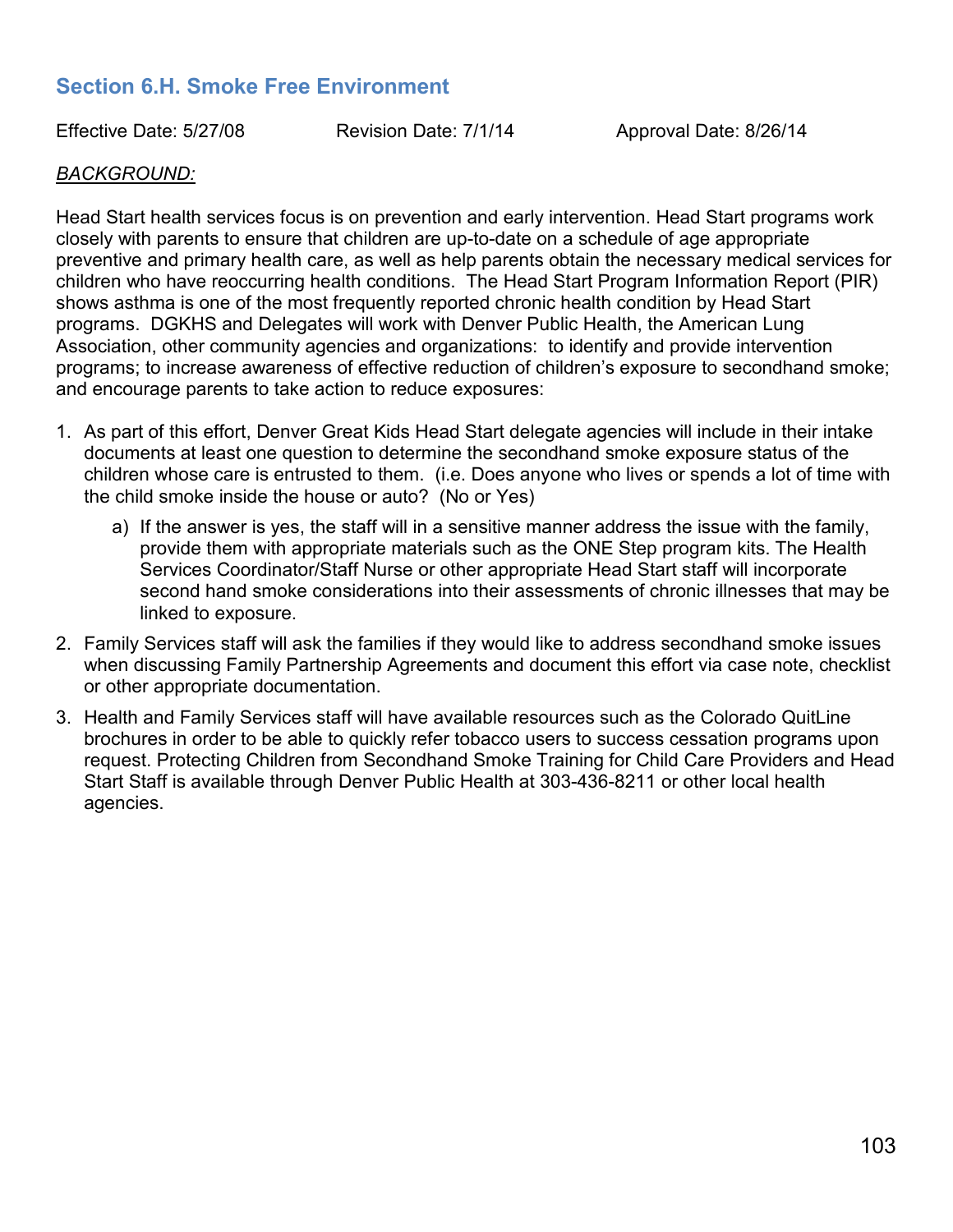

# **Section 7: Safety**

- A. Suspected Child Abuse by Parent or Guardian, Mandated Reporting
- B. Suspected Child Abuse by Employee
- C. Notification Policy
- D. Safety- Visitors, Late Child Pickup, Lost Children, Unsupervised Children, Intruders Emergencies – Fire, Weather, Tornado
- E. Emergencies- Fire, and Disaster Preparedness Hazardous **Materials**
- F. Sign-in / Sign-out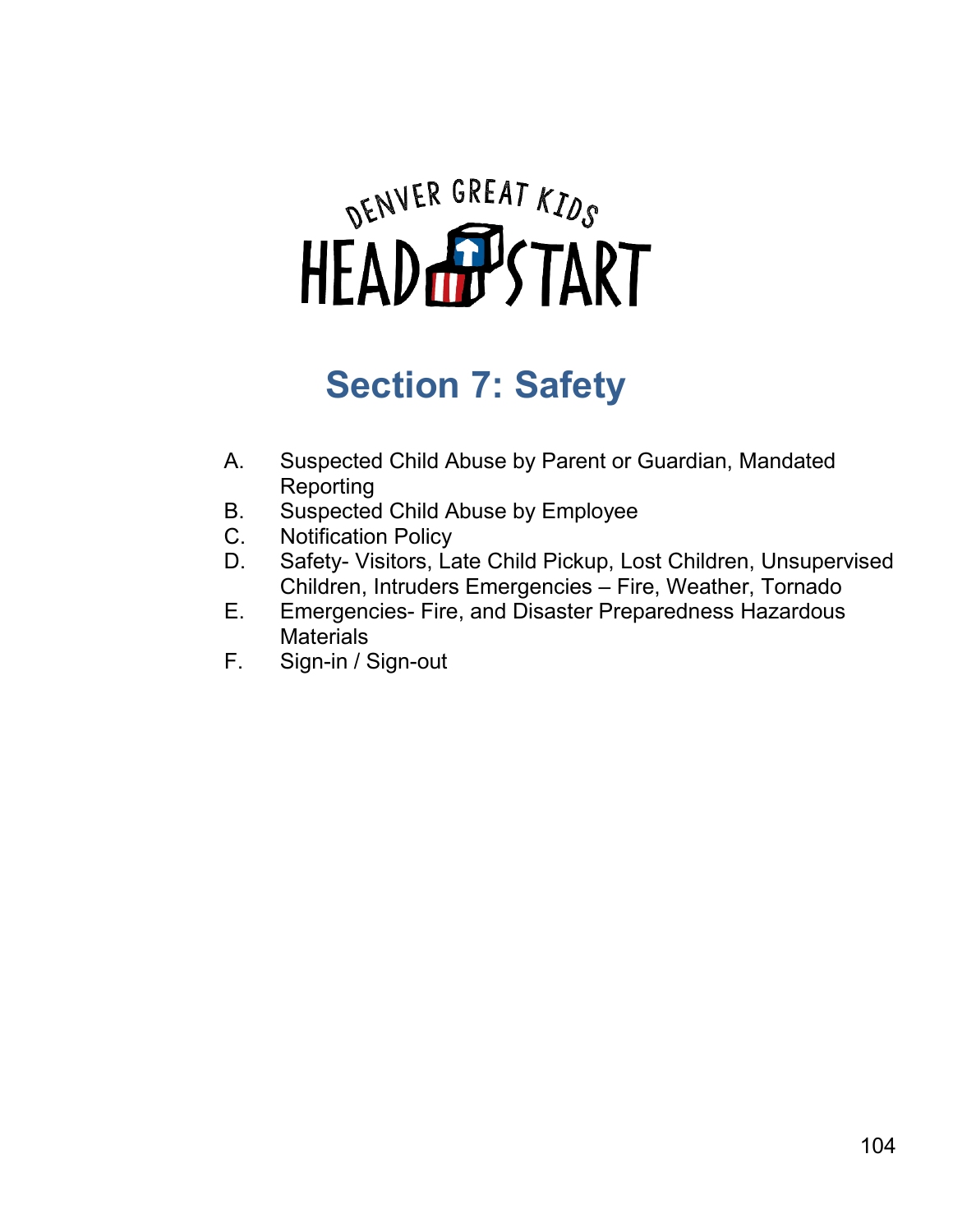# **Section 7.A. Suspected Child Abuse By Parent or Guardian, Mandated Reporting**

Effective Date: 1/1/00 Revision Date: 7/1/14 Approval Date: 8/26/14

## *POLICY:*

Head Start staff must follow the mandated reporting requirements to report to the Denver Department of Human Services or local law enforcement agency any incident of suspected child abuse/neglect or sexual abuse by a parent/guardian.

#### *COLORADO CHILDREN'S CODE: 19-1-103*

- 1. (a) "Abuse" or "child abuse or neglect", as used in part 3 of article 3 of this title, means an act or omission in one of the following categories that threatens the health or welfare of a child:
- 2. Any case in which a child exhibits evidence of skin bruising, bleeding, malnutrition, failure to thrive, burns, fracture of any bone, subdural hematoma, soft tissue swelling, or death and either: Such condition or death is not justifiably explained; the history given concerning such condition is at variance with the degree or type of such condition or death; or the circumstances indicate that such condition may not be the product of an accidental occurrence;
- 3. Any case in which a child is subjected to unlawful sexual behavior as defined in.;
- 4. Any case in which a child is a child in need of services because the child's parents, legal guardian, or custodian fails to take the same actions to provide adequate food, clothing, shelter, medical care, or supervision that a prudent parent would take. The requirements of this subparagraph (III) shall be subject to the provisions of [section 19-3-103.](https://web2.westlaw.com/find/default.wl?vc=0&rp=%2ffind%2fdefault.wl&DB=1000517&DocName=COSTS19%2D3%2D103&FindType=L&AP=&fn=_top&utid=%7bFD0606E0-BFFA-44AD-8FFF-88840C010375%7d&rs=WLW8.05&mt=TenthCircuit&vr=2.0&sv=Split)
- 5. Any case in which a child is subjected to emotional abuse. As used in this subparagraph (IV), "emotional abuse" means an identifiable and substantial impairment of the child's intellectual or psychological functioning or development or a substantial risk of impairment of the child's intellectual or psychological functioning or development.
- 6. Any act or omission described in section  $19-3-102(1)(a)$ ,  $(1)(b)$ , or  $(1)(c)$ ;
- 7. Any case in which, in the presence of a child, or on the premises where a child is found, or where a child resides, a controlled substance, as defined in [section 18-18-102\(5\), C.R.S.](https://web2.westlaw.com/find/default.wl?vc=0&rp=%2ffind%2fdefault.wl&DB=1000517&DocName=COSTS18%2D18%2D102&FindType=L&ReferencePositionType=T&ReferencePosition=SP%3B362c000048fd7&AP=&fn=_top&utid=%7bFD0606E0-BFFA-44AD-8FFF-88840C010375%7d&rs=WLW8.05&mt=TenthCircuit&vr=2.0&sv=Split), is manufactured or attempted to be manufactured;
- 8. Any case in which a child tests positive at birth for either a schedule-I controlled substance, as defined in [section 18-18-203, C.R.S.](https://web2.westlaw.com/find/default.wl?vc=0&rp=%2ffind%2fdefault.wl&DB=1000517&DocName=COSTS18%2D18%2D203&FindType=L&AP=&fn=_top&utid=%7bFD0606E0-BFFA-44AD-8FFF-88840C010375%7d&rs=WLW8.05&mt=TenthCircuit&vr=2.0&sv=Split), or a schedule-II controlled substance, as defined in [section](https://web2.westlaw.com/find/default.wl?vc=0&rp=%2ffind%2fdefault.wl&DB=1000517&DocName=COSTS18%2D18%2D204&FindType=L&AP=&fn=_top&utid=%7bFD0606E0-BFFA-44AD-8FFF-88840C010375%7d&rs=WLW8.05&mt=TenthCircuit&vr=2.0&sv=Split)  [18-18-204, C.R.S.](https://web2.westlaw.com/find/default.wl?vc=0&rp=%2ffind%2fdefault.wl&DB=1000517&DocName=COSTS18%2D18%2D204&FindType=L&AP=&fn=_top&utid=%7bFD0606E0-BFFA-44AD-8FFF-88840C010375%7d&rs=WLW8.05&mt=TenthCircuit&vr=2.0&sv=Split), unless the child tests positive for a schedule-II controlled substance as a result of the mother's lawful intake of such substance as prescribed.

#### *PROCEDURES:*

1. When a Head Start staff has reasonable concern over the safety of a child, including concerns with marks, bruises on a child, the staff person is to immediately contact the Denver Department of Human Services (DDHS) Crisis Hotline or local law enforcement agency. The Head Start staff will contact the designated administrative staff in the individual agency to inform them of the reporting according to delegate specific procedures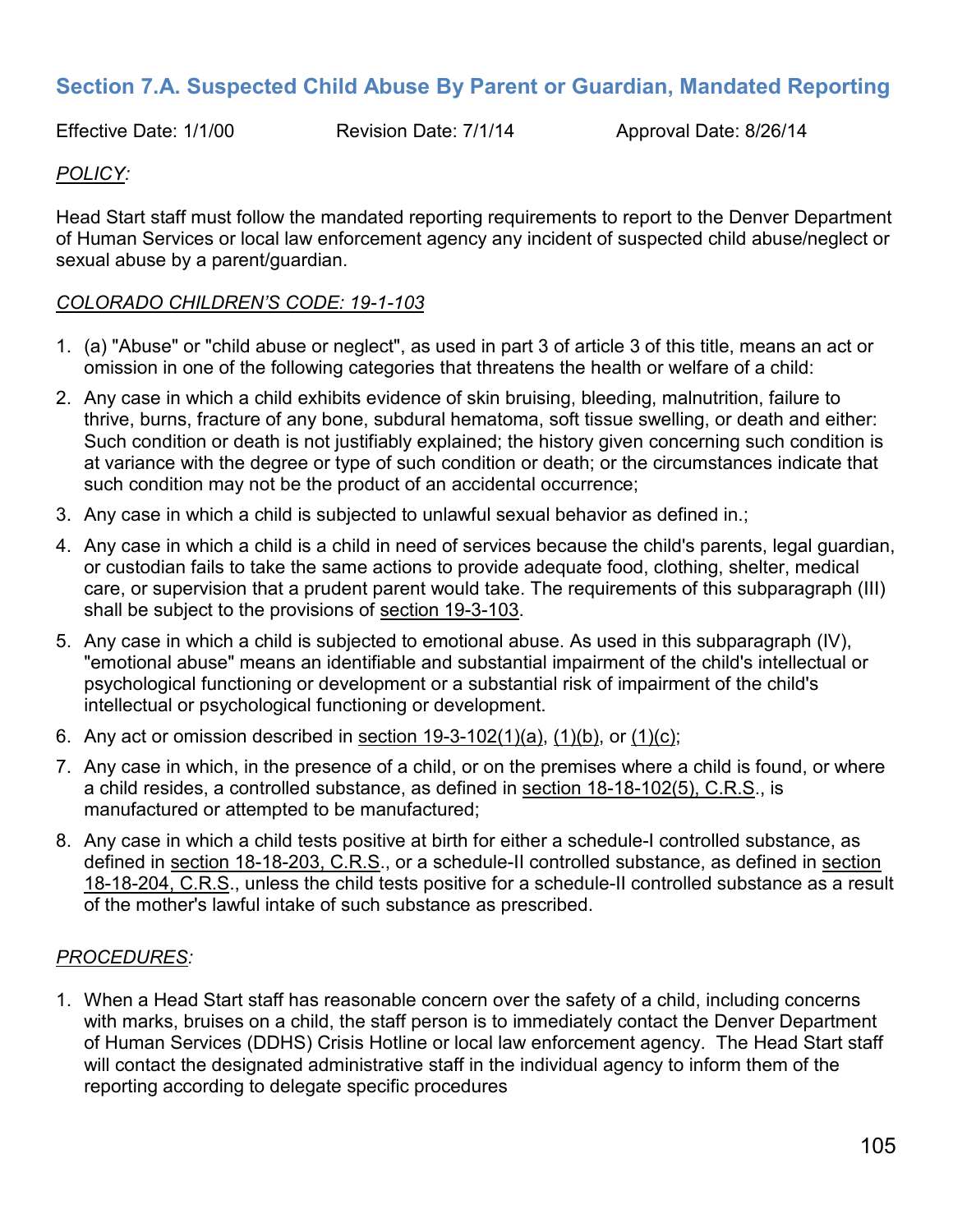- 2. The Denver Department of Human Services will receive the report through the Hotline and determine the course of the investigation.
- 3. The Denver Department of Human Services will conduct the investigation in accordance with Department policy and procedure.
- 4. The Denver Department of Human Services has the authority to conduct the investigation and plan for the safety of the child. The Denver Department of Human Services may decide to include the Denver Police Department.
- 5. Denver Head Start delegate agency staff will cooperate, giving any information needed for the Denver Department of Human Services staff and the Denver Police Department to assure the safety of the child.

Information: DDHS Crisis Hotline, as of 1/21/14: 720-944-3000.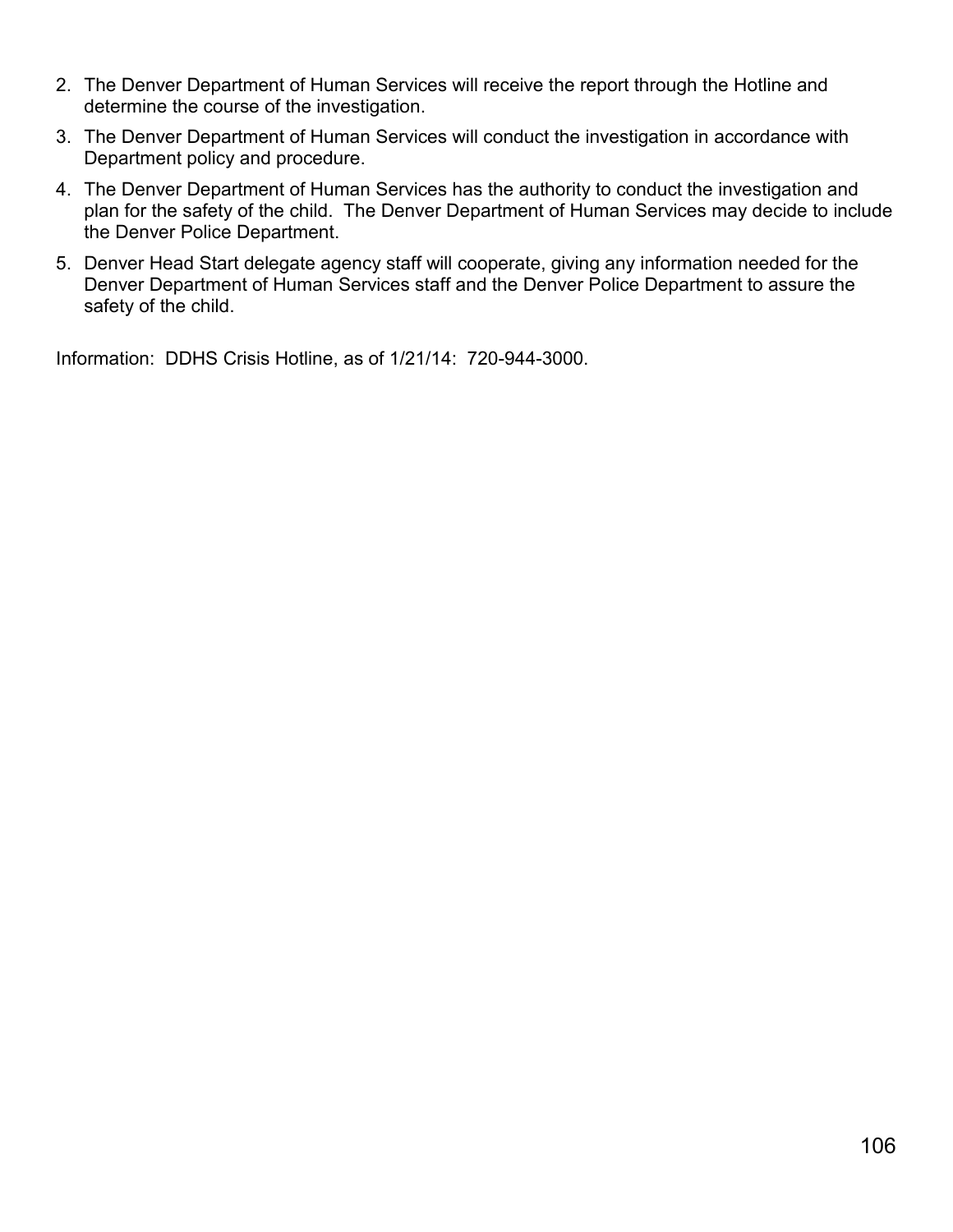# **Section 7.B. Suspected Child Abuse by Employee**

Effective Date: 1/1/00 Revision Date: 7/1/14 Approval Date: 8/26/14

# *POLICY:*

Head Start staff must follow the mandated reporting requirements to report to the Denver Department of Human Services any incident of suspected child abuse/neglect or sexual abuse by an employee.

#### *COLORADO CHILDREN'S CODE: 19-1-103*

- 1. "Abuse" or "child abuse or neglect", as used in part 3 of article 3 of this title, means an act or omission in one of the following categories that threatens the health or welfare of a child:
- 2. Any case in which a child exhibits evidence of skin bruising, bleeding, malnutrition, failure to thrive, burns, fracture of any bone, subdural hematoma, soft tissue swelling, or death and either: Such condition or death is not justifiably explained; the history given concerning such condition is at variance with the degree or type of such condition or death; or the circumstances indicate that such condition may not be the product of an accidental occurrence;
- 3. Any case in which a child is subjected to unlawful sexual behavior as defined in [section 16-22-](https://web2.westlaw.com/find/default.wl?vc=0&rp=%2ffind%2fdefault.wl&DB=1000517&DocName=COSTS16%2D22%2D102&FindType=L&ReferencePositionType=T&ReferencePosition=SP%3Be5e400002dc26&AP=&fn=_top&utid=%7bFD0606E0-BFFA-44AD-8FFF-88840C010375%7d&rs=WLW8.05&mt=TenthCircuit&vr=2.0&sv=Split) [102\(9\), C.R.S.](https://web2.westlaw.com/find/default.wl?vc=0&rp=%2ffind%2fdefault.wl&DB=1000517&DocName=COSTS16%2D22%2D102&FindType=L&ReferencePositionType=T&ReferencePosition=SP%3Be5e400002dc26&AP=&fn=_top&utid=%7bFD0606E0-BFFA-44AD-8FFF-88840C010375%7d&rs=WLW8.05&mt=TenthCircuit&vr=2.0&sv=Split);
- 4. Any case in which a child is a child in need of services because the child's parents, legal guardian, or custodian fails to take the same actions to provide adequate food, clothing, shelter, medical care, or supervision that a prudent parent would take. The requirements of this subparagraph (III) shall be subject to the provisions of [section 19-3-103.](https://web2.westlaw.com/find/default.wl?vc=0&rp=%2ffind%2fdefault.wl&DB=1000517&DocName=COSTS19%2D3%2D103&FindType=L&AP=&fn=_top&utid=%7bFD0606E0-BFFA-44AD-8FFF-88840C010375%7d&rs=WLW8.05&mt=TenthCircuit&vr=2.0&sv=Split)
- 5. Any case in which a child is subjected to emotional abuse. As used in this subparagraph (IV), "emotional abuse" means an identifiable and substantial impairment of the child's intellectual or psychological functioning or development or a substantial risk of impairment of the child's intellectual or psychological functioning or development.
- 6. Any act or omission described in section  $19-3-102(1)(a)$ ,  $(1)(b)$ , or  $(1)(c)$ ;
- 7. Any case in which, in the presence of a child, or on the premises where a child is found, or where a child resides, a controlled substance, as defined in [section 18-18-102\(5\), C.R.S.](https://web2.westlaw.com/find/default.wl?vc=0&rp=%2ffind%2fdefault.wl&DB=1000517&DocName=COSTS18%2D18%2D102&FindType=L&ReferencePositionType=T&ReferencePosition=SP%3B362c000048fd7&AP=&fn=_top&utid=%7bFD0606E0-BFFA-44AD-8FFF-88840C010375%7d&rs=WLW8.05&mt=TenthCircuit&vr=2.0&sv=Split), is manufactured or attempted to be manufactured;
- 8. Any case in which a child tests positive at birth for either a schedule-I controlled substance, as defined in [section 18-18-203, C.R.S.](https://web2.westlaw.com/find/default.wl?vc=0&rp=%2ffind%2fdefault.wl&DB=1000517&DocName=COSTS18%2D18%2D203&FindType=L&AP=&fn=_top&utid=%7bFD0606E0-BFFA-44AD-8FFF-88840C010375%7d&rs=WLW8.05&mt=TenthCircuit&vr=2.0&sv=Split), or a schedule-II controlled substance, as defined in [section](https://web2.westlaw.com/find/default.wl?vc=0&rp=%2ffind%2fdefault.wl&DB=1000517&DocName=COSTS18%2D18%2D204&FindType=L&AP=&fn=_top&utid=%7bFD0606E0-BFFA-44AD-8FFF-88840C010375%7d&rs=WLW8.05&mt=TenthCircuit&vr=2.0&sv=Split)  [18-18-204, C.R.S.](https://web2.westlaw.com/find/default.wl?vc=0&rp=%2ffind%2fdefault.wl&DB=1000517&DocName=COSTS18%2D18%2D204&FindType=L&AP=&fn=_top&utid=%7bFD0606E0-BFFA-44AD-8FFF-88840C010375%7d&rs=WLW8.05&mt=TenthCircuit&vr=2.0&sv=Split), unless the child tests positive for a schedule-II controlled substance as a result of the mother's lawful intake of such substance as prescribed.

#### *PROCEDURES:*

1. When a Head Start staff has reasonable concern over the safety of a child, including concerns with marks, bruises on a child, the staff person is to immediately contact the Denver Department of Human Services (DDHS) Crisis Hotline or local law enforcement agency. The Head Start staff will contact the designated administrative staff in the individual agency to inform them of the reporting according to delegate specific procedures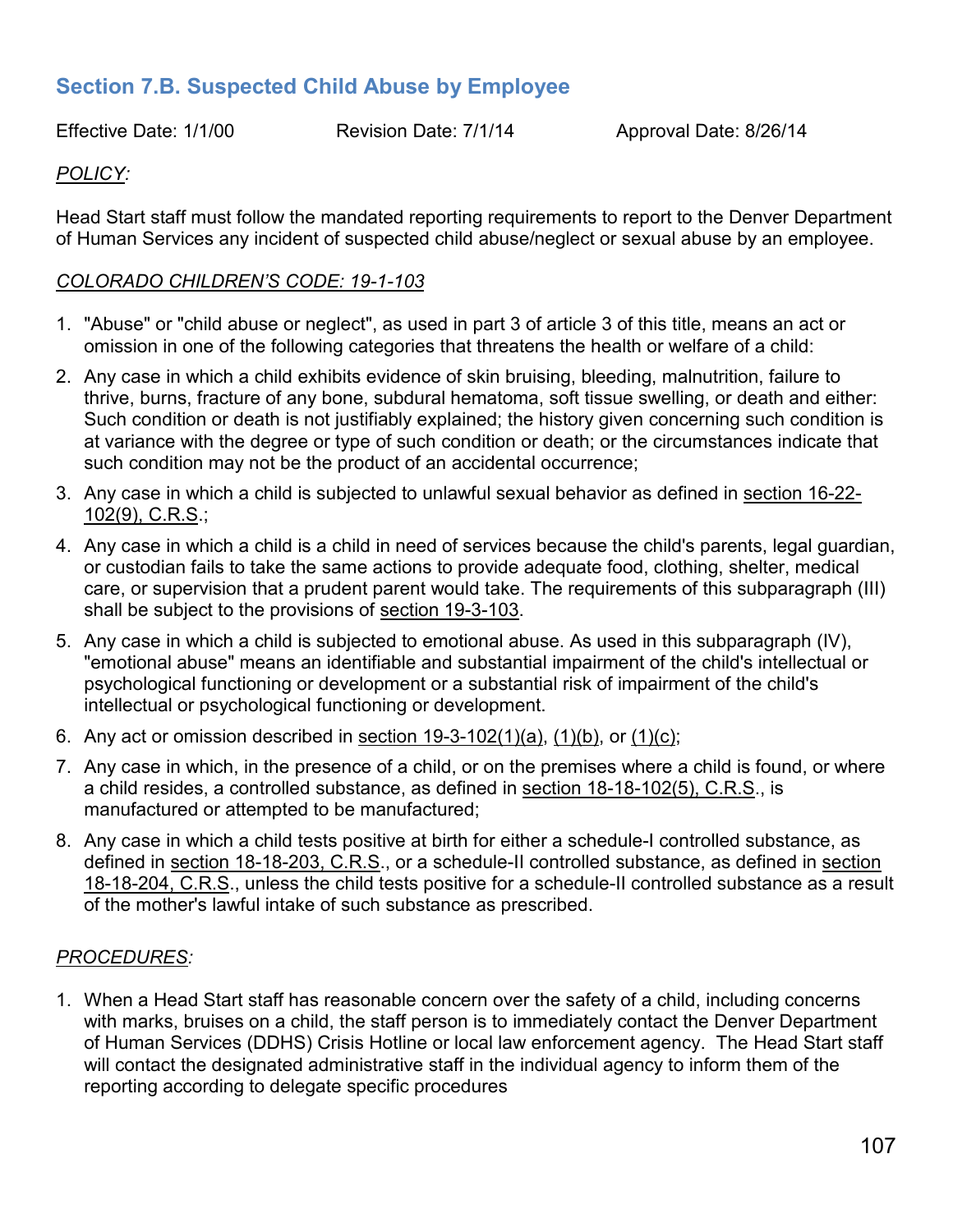- 2. The Denver Department of Human Services will receive the report through the Hotline and determine the course of the investigation.
- 3. The Denver Department of Human Services or local law enforcement agency will conduct the investigation in accordance with Department policy and procedure.
- 4. The Denver Department of Human Services has the authority to conduct the investigation and plan for the safety of the child. The Denver Department of Human Services may decide to include the Denver Police Department.
- 5. Denver Head Start delegate agency staff will cooperate, giving any information needed for the Denver Department of Human Services staff and the Denver Police Department to assure the safety of the child.

Information: DDHS Crisis Hotline, as of 1/21/14: 720-944-3000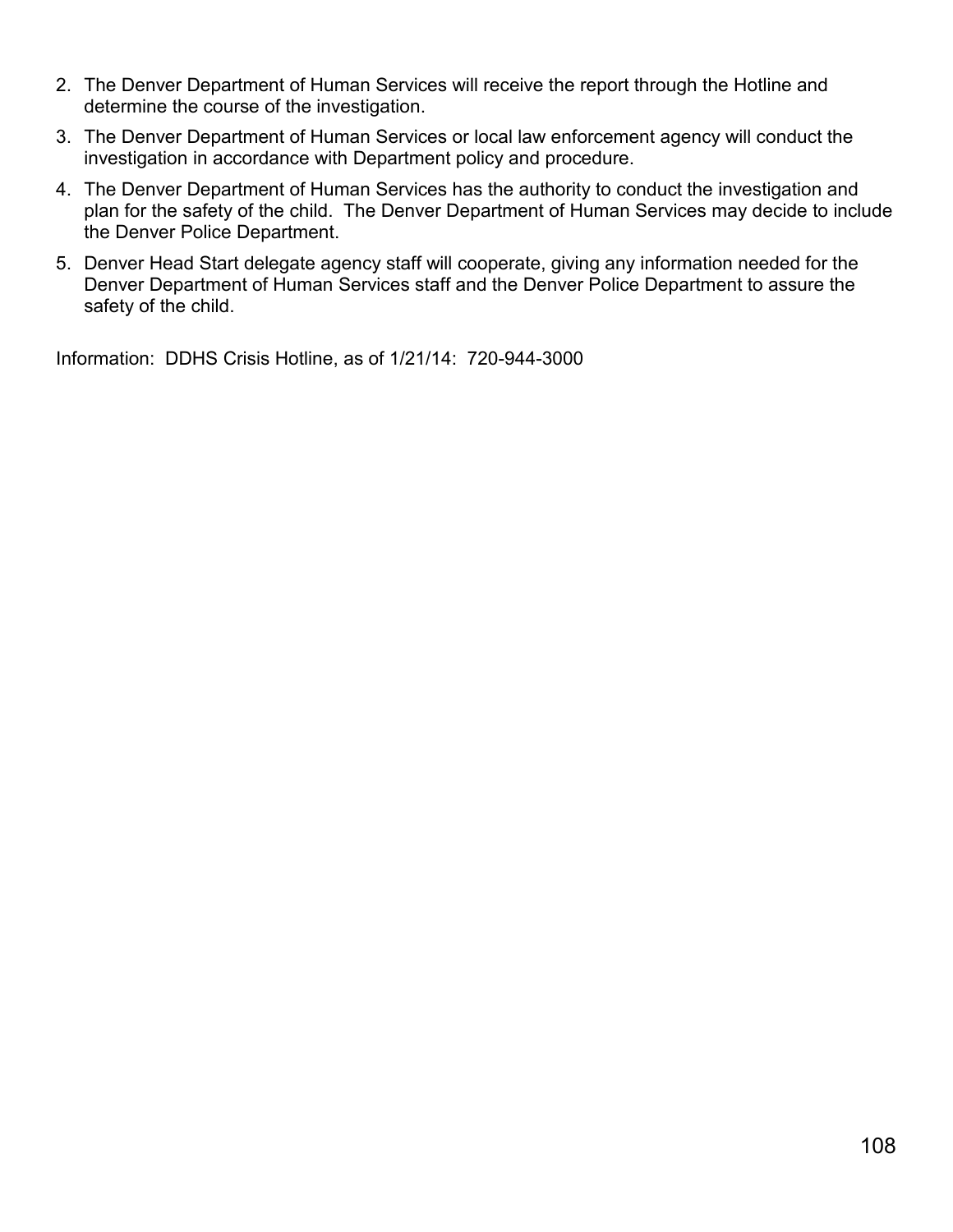# **Section 7.C. Notification Policy**

Effective Date: 3/17/04 Revision Date: 7/1/15 Approval Date: 06/23/15

# *POLICY:*

#### Denver Great Kids Head Start Notification Policy:

In addition to reporting to the Denver Department of Human Services or local law enforcement agency, the Delegate Head Start Director or designee will notify the Denver Great Kids Head Start Executive Director in cases of suspected child abuse or neglect by a parent or guardian, suspected institutional abuse by a staff member, any significant incidents including major injury or death of a child or staff, and any other emergency situations including program and/or center closures.

#### *PROCEDURE:*

#### *1. CHILD ABUSE/NEGLECT REPORTING POLICY:*

- a) Head Start staff must follow the legal requirements to report to the appropriate Department of Human Services or local law enforcement agency any incident of suspected child abuse or neglect.
- b) If a Delegate staff member makes a child welfare referral regarding a parent or guardian, the Delegate Head Start Director or designee will notify by phone call or email the Denver Great Kids Head Start Executive Director or designee within 48 HOURS of the report.
- c) If an incident of institutional abuse is reported at the Delegate Agency, the Delegate Head Start Director or designee will notify by phone call or email the Denver Great Kids Head Start Executive Director or designee within 48 hours of the report. The notification will not include confidential information about the individuals.
- d) Delegate staff may consult the Denver Great Kids Head Start staff as a resource to discuss any concerns regarding child abuse/neglect reporting.
- e) The Delegate Head Start Director or designee will provide the number of child welfare referrals made per classroom on the monthly enrollment and attendance report collected by the Denver Great Kids Head Start Family Services Director.
- f) Each Delegate Agency will provide training at orientation, annually and on-going to Delegate staff on the Colorado Children's Code and on the Delegate's Child Abuse/Neglect Reporting Policy. Denver Great Kids Head Start may be used as an additional resource for this training.

# 2. *INCIDENT REPORTING*:

- a) In cases of major injury or death to a child or staff member during the Delegates' hours of operation or any other significant incident, the Delegate Head Start Director or designee must notify the Denver Great Kids Head Start Executive Director or designee immediately.
- b) In cases were significant injury to a child or staff member results in calling 911, emergency transportation, or hospitalization, the Delegate Head Start Director or designee must notify the Denver Great Kids Head Start Executive Director or designee immediately.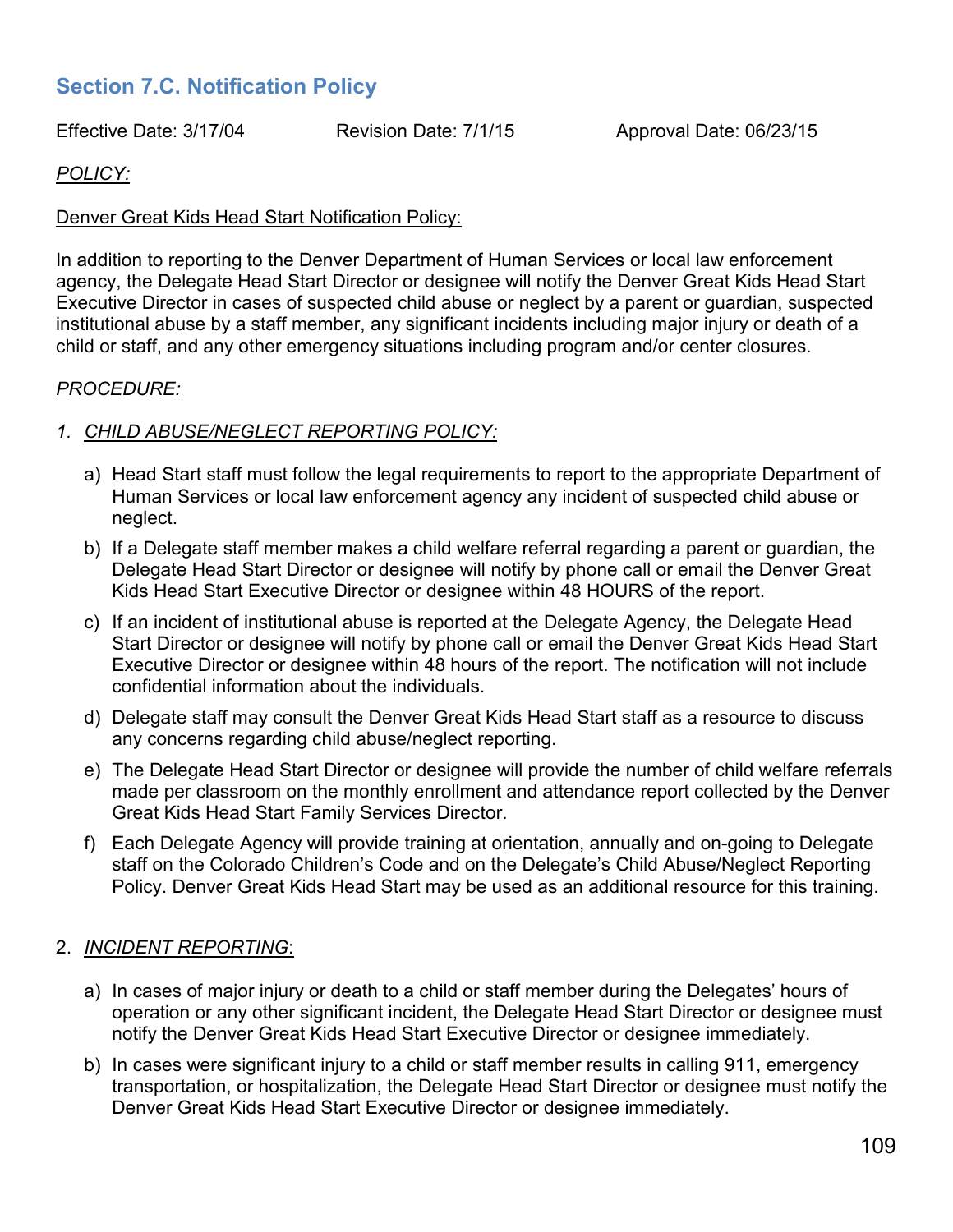- c) In cases where a Delegate Agency reported suspected abuse or neglect to Denver Human services, the Delegate Head Start Director or designee must notify the Denver Great Kids Head Start Executive Director within 72 hours.
- d) In cases of center closure due to facilities issues, the Delegate Head Start Director or designee must notify the Denver Great Kids Head Start Executive Director or designee immediately.
- e) In cases of center closure due to weather (other than when Denver Public Schools close), the Delegate Head Start Director or designee must notify the Denver Great Kids Head Start Executive Director or designee immediately.
- f) In cases when a child has been released to an unauthorized adult or left unsupervised during the delegate agency's hours of operation, the Delegate Head Start Director or designee must notify the Denver Great Kids Head Start Executive Director or designee immediately.
- g) In cases when staff members are disciplined for using methods other than positive child guidance, or for participating in practices that are emotionally damaging, physically harmful, disrespectful, degrading, dangerous, exploitative, or intimidating to children, the Delegate Head Start Director or designee must notify the Denver Great Kids Head Start Executive Director or designee immediately.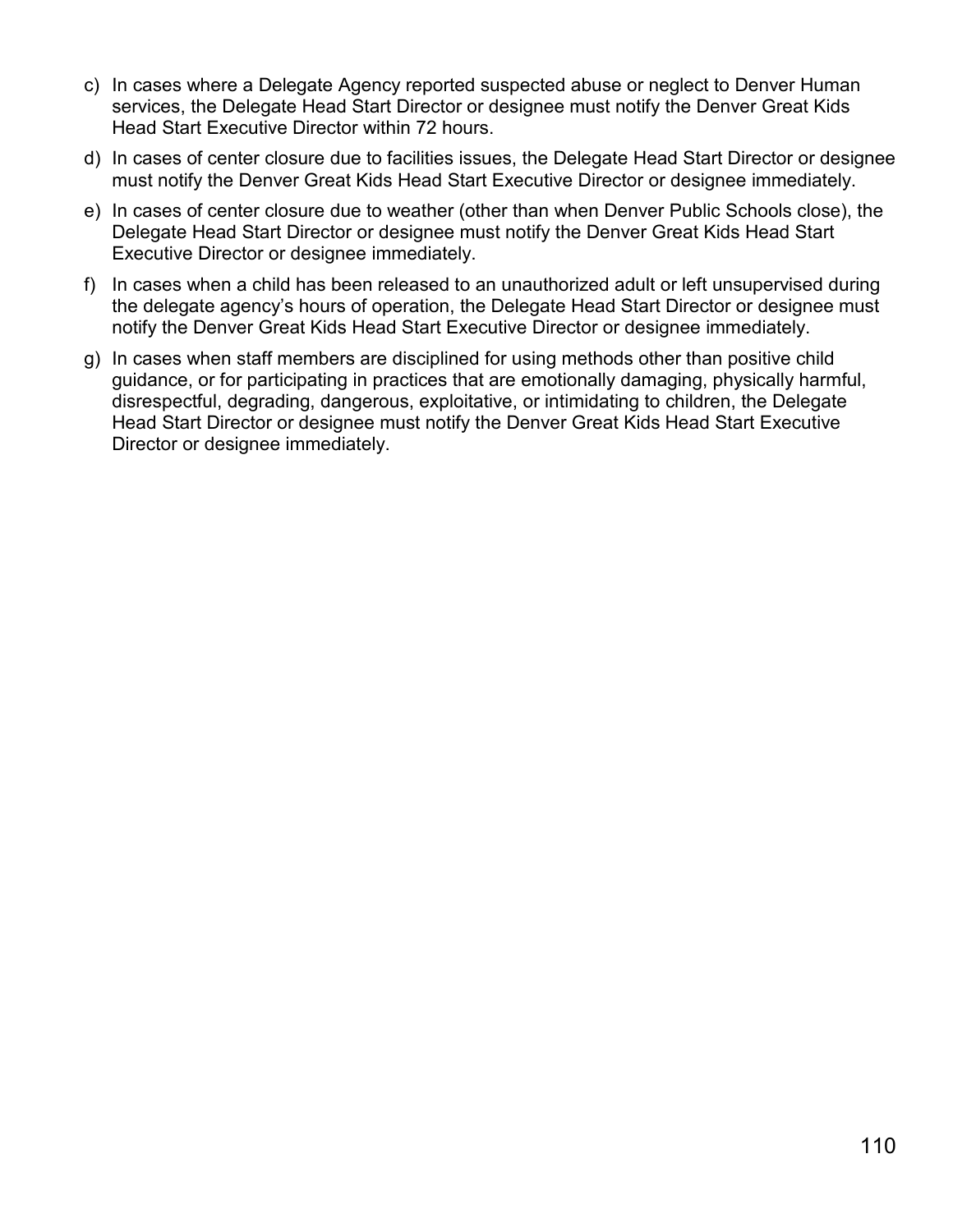# **Section 7.D. Safety- Visitors, Late Child Pickup, Lost Children, Unsupervised Children, Intruders**

Effective Date: 1/1/00 Revision Date: 7/1/15 Approval Date: 6/23/15

# *VISITORS:*

Denver Great Kids Head Start Delegate Agencies will monitor all visitors to centers and classrooms to ensure the safety of children and staff. Delegate agencies will maintain a Visitor Log at each center and require its use by all visitors.

Delegate agencies will adopt, follow, and document policies and procedures to ensure this policy is met.

# *EXAMPLES OF PROCEDURES:*

- 1. All adults entering the center who are not staff members and are not parents who regularly pick-up children must show a picture ID to center staff and must sign the Visitor Log
- 2. Staff members in the center must request that visitors sign the Visitor Log and do not release the child until the log has been signed ID information collected and parent/guardian authorization has been confirmed.
- 3. The logs will be kept on file.

# *1. LATE CHILD PICKUP:*

It is Denver Great Kids Head Start's policy that parents and guardians be responsible for prompt pickup of their child at the end of his or her Head Start class. When a child is not picked up, staff are to follow Delegate Agency specific policies and procedures to assure the safe, continuous care of the child. Teachers and family services workers each have responsibilities when a child is left at Head Start after the usual pick-up time. Delegate agencies must adopt, follow, and document policies and procedures to implement policies and procedures to assure the safety of children. These policies should be stated in the parent handbook.

# *2. LOST CHILDREN:*

Denver Great Kids Head Start program provides for the safety and supervision of all children enrolled in the program at all times. All Delegate Agencies must adopt, follow, and document policies, procedures, and practices to ensure the safety and supervision of children who are enrolled while the children are in their care. In the rare event that a child is lost, each Delegate Agency must have in place policies and procedures on the actions to be taken. When a child has been lost, the staff disciplinary action that follows will be determined based on each specific situation. All incidents involving lost children must be reported to local authorities in accordance with licensing requirements and to the Denver Great Kids Head Start Director within 24 hours.

# *3. UNSUPERVISED CHILDREN:*

All Denver Great Kids Head Start delegate and vendor agencies must ensure that all staff, consultants, and volunteers abide by the program's standards of conduct with regard to safe learning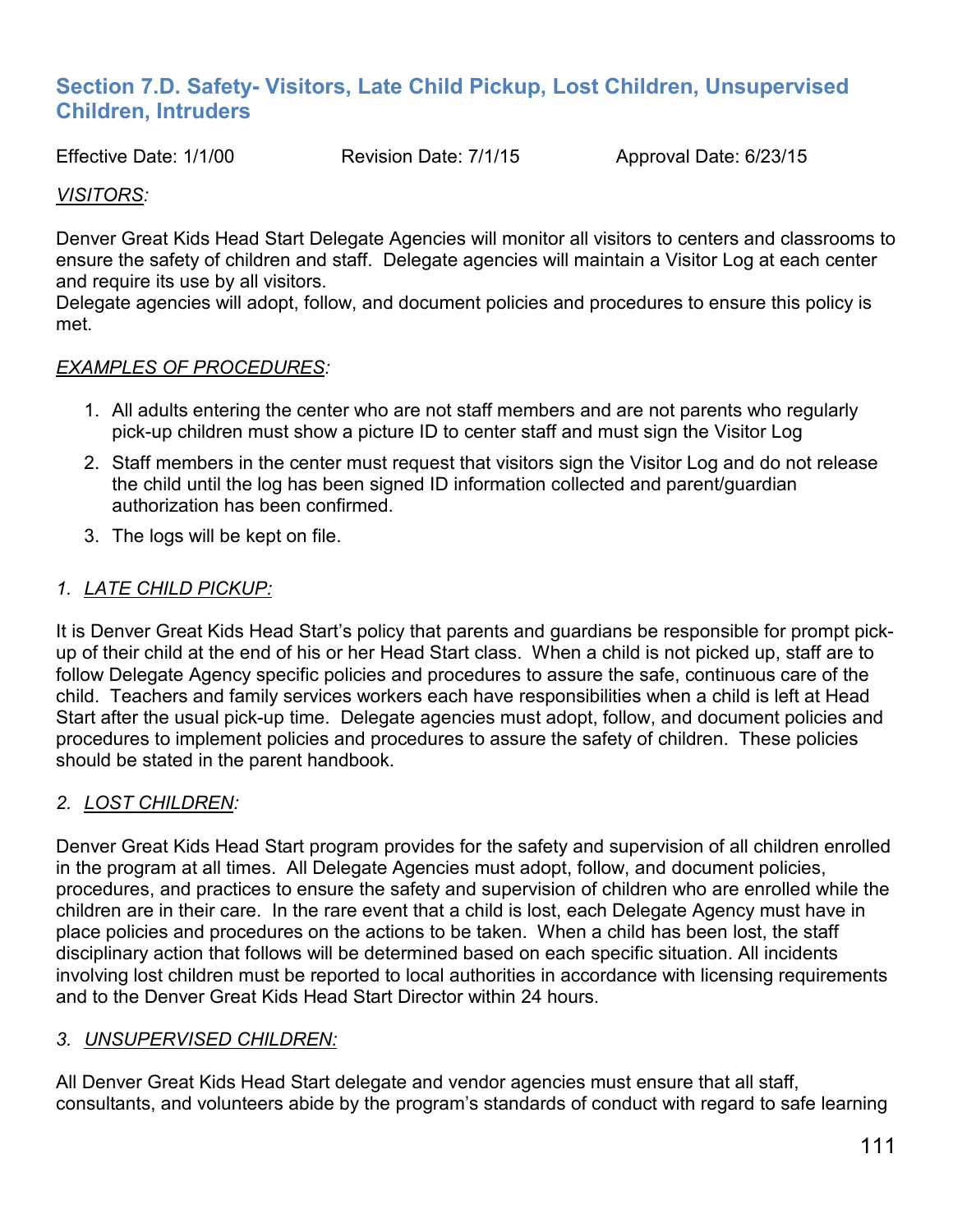environments and supervision. All agencies must adopt, follow, and document policies, procedures, and practices to ensure there are clear systems in place to account for the whereabouts of each child (e.g., attendance logs, sign-in/out sheets, and routine head counts). Delegate agencies will have redundant policies and procedures in place, and internal mechanisms for communication to ensure the safety of children. Additionally, outdoor environments are to be arranged so adults can see children and effectively supervise to prevent children from leaving and/or getting into unsafe areas.

# *EXAMPLES OF PROCEDURES:*

- 1. The teacher is responsible for all children in the class; therefore, he or she must know where each child is at all times.
- 2. Any time an authorized adult, such as nurse, family services worker, or disabilities staff takes a child out of the classroom, the teacher must be notified. An adult must stay with the child at all times.

# *1. INTRUDERS:*

Each Head Start Delegate Agency will adopt, follow, and evaluate policies and procedures to ensure the safety of staff and children in the event of an intruder in the building or of a visitor, whether parent or other person, who becomes threatening, or in the event of other emergencies such as a bomb threat or hostage-taking. Each Delegate Agency will adopt a training plan to provide regular training to staff on these policies and procedures and will include this information in staff manuals and orientation materials for new staff.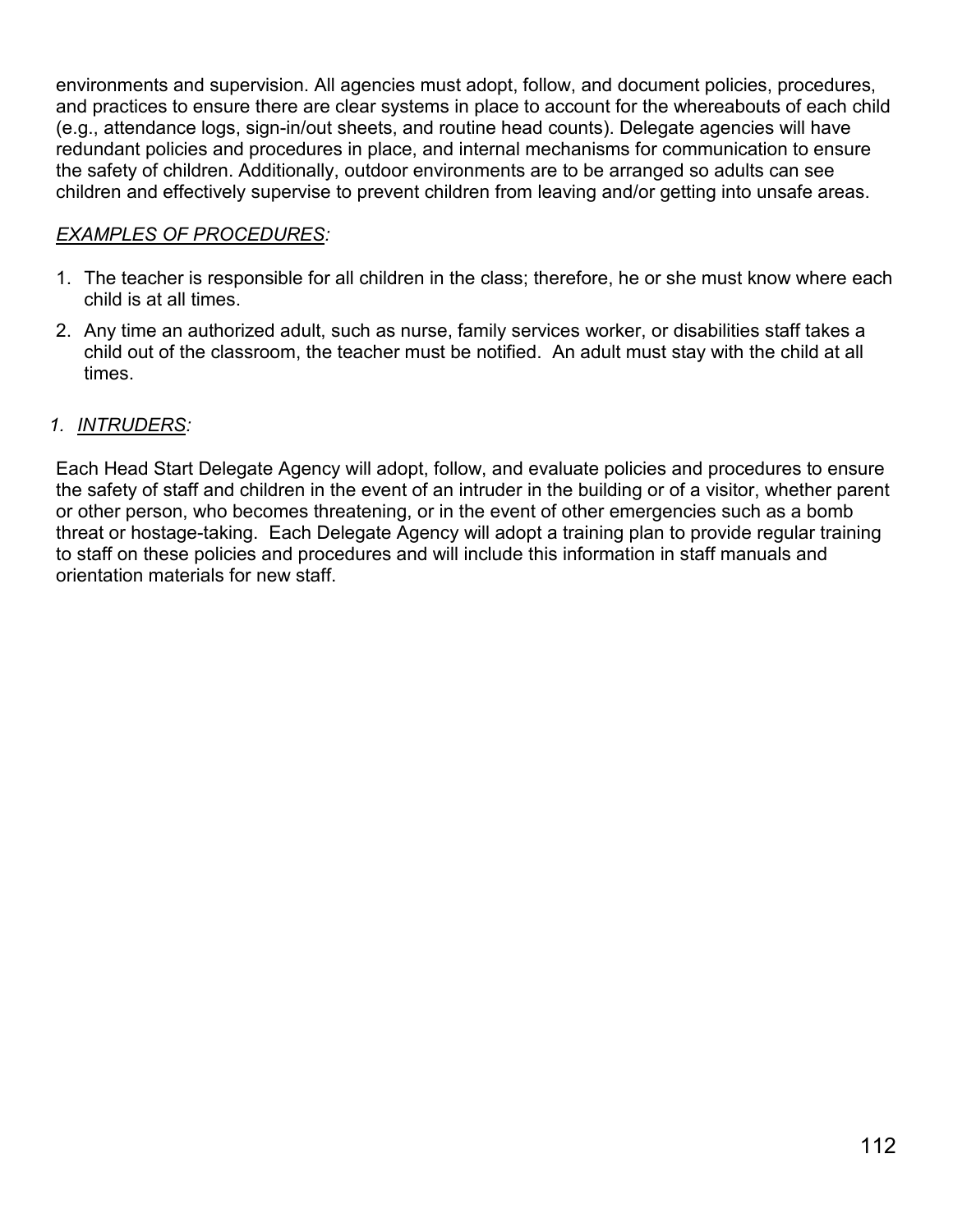# **Section 7.E. Emergencies- Fire, and Disaster Preparedness**

Effective Date: 1/1/00 Revision Date: 7/1/14 Approval Date: 8/26/14

#### *FIRE DRILLS:*

Denver Great Kids Head Start Delegate Agencies should consult Caring for Our Children Basics when reviewing policies and procedures. Delegate agencies must train staff at pre-service, prior to working with children. Agencies must install all required fire safety equipment and must complete and document fire drills once each month, according to the standards of the Uniform Fire Code (UFC) and Denver Fire Code. Emergency information must be posted according to UFC standards, child care licensing, and Head Start standards.

#### *EXAMPLES OF PROCEDURES:*

- 1. All centers must have a fire detection system, which should never be turned off or inoperable.
- 2. All staff are responsible for maintaining the center in a fire prevention mode.
- 3. ALL staff are responsible to see that ALL children are safely out of the building in an emergency situation. To prepare for this emergency, every staff member must know all of the following:
	- a) Exits;
	- b) Direct access to exits;
	- c) Location and operation of fire extinguishers and fire boxes; and current inspection tag.
	- d) Fire drill instructions.
- 4. Centers and classrooms must have posted evacuation routes.
- 5. Fire drills must be regularly completed, and a record of these drills must be kept.

# *EMERGENCY MANGEMENT AND DISASTER PREPAREDENESS RESPONSE PLAN:*

All Delegate Agencies will consult Caring for Our Children Basics when developing/reviewing policies and procedures. A program will implement a system of management, including training, oversight, correction and continuous improvement to ensure that all appropriate measures are taken to protect children in the event of an emergency. Training for staff will be at pre-service, prior to working with children. Emergencies defined as, at a minimum: Fire prevention, protection from contagious disease, special health concerns for children, and disaster preparedness. Disaster preparedness plans will include all-hazards management plans for more and less likely events. (1302.47, 7-8) When applicable plans will be posted. Each Denver Great Kids Head Start Delegate Agency will have documented policies and procedures to ensure the safety of children and parents in inclement weather, including snow.

The Denver Great Kids Head Start Executive Director or designee must be notified when any Delegate Agency makes the decision to close and must be given the reasons for the decision.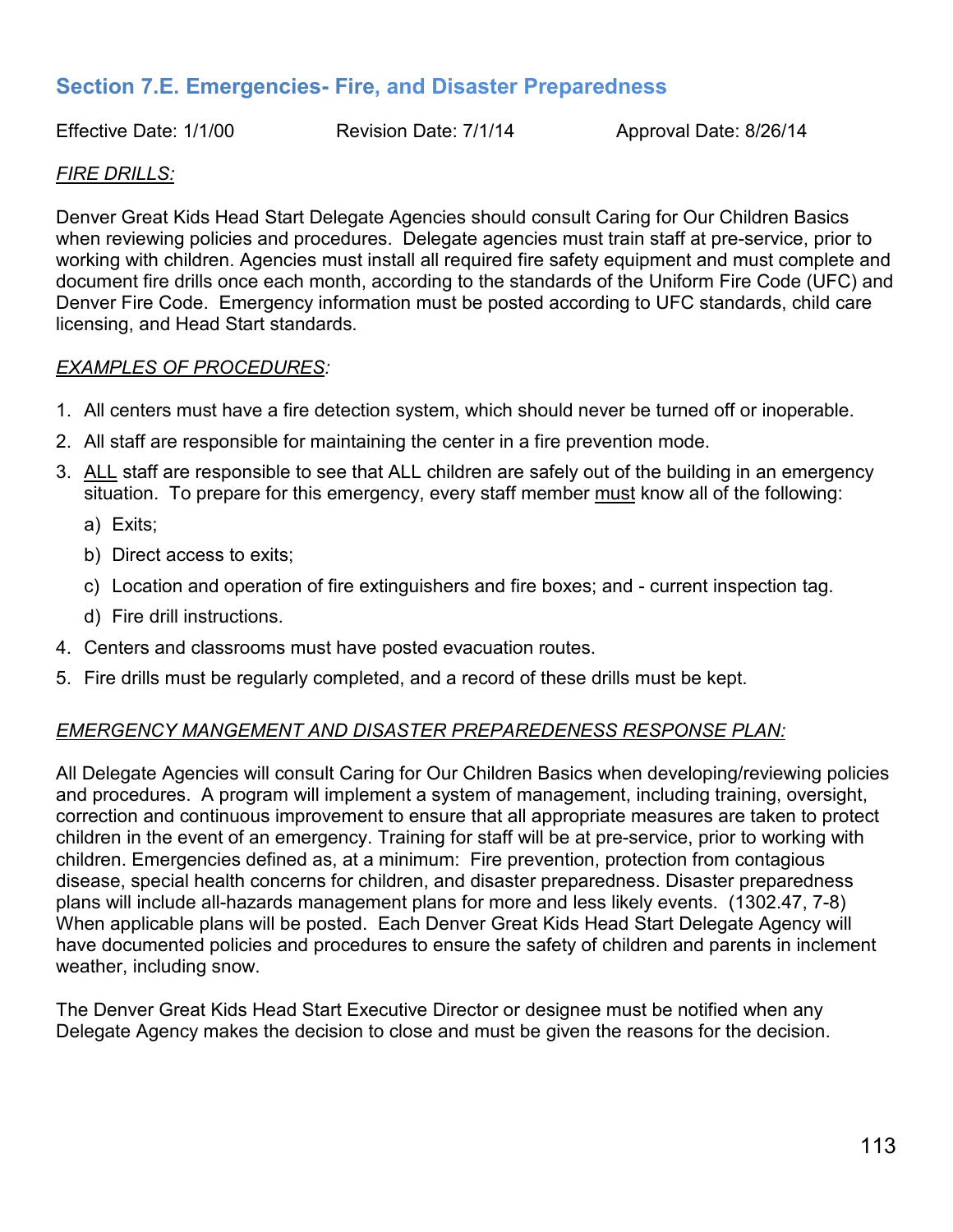# **Section 7.F. Facilities Minimum Operational Standards**

Effective Date: 1/1/00 Revision Date: 7/1/14 Approval Date: 8/26/14

# *LICENSING OF SITE LOCATIONS:*

Delegate Agencies shall obtain and maintain any and all required and appropriate licenses to operate Head Start programs. All site locations funded by Head Start shall have licenses in place, prior to opening each site location and all locations will have the required and appropriate licenses. In addition, each Delegate Agency will secure, post and maintain copies of current health inspection reports for each kitchen facility utilized in the preparation of food for each Head Start location. If, Delegate Agencies' health clearance or license is revoked, suspended or modified, Delegate Agencies will give immediate written notice to the Denver Great Kids Head Start Executive Director. Denver Great Kids Head Start will assist Delegate Agencies with addressing issues or concerns. Caring for Our Children Basics will also be consulted If Delegate Agencies receive any order, direction, notice or other communication concerning the licensing of any location, Delegate Agencies will take appropriate action required to maintain all licenses in good standing. Delegate Agencies will provide copies to the Denver Great Kids Head Start Director of all such orders, reports, direction, notices or communications within twenty-four (24) hours. Denver Great Kids Head Start may suspend program operations if children's health, safety or well-being are at issue. *Minimum Operational Standards (1302.47 (b) 1)*

When children are present, Denver Great Kids Head Start Delegate Agencies must operate centers that always have running water, heat capable of warming the building to 70 degrees, electricity, working sewers, and working toilets.

Denver Great Kids Head Start Delegate Agencies will adopt, use and document policies and procedures to check daily before classes to assure minimum standards in this policy are met and to notify families in case of emergency closings when these standards cannot be met.

The Denver Great Kids Head Start Executive Director must be notified immediately when a Delegate Agency decides to close and must be given the reasons for the decision.

# *PLAYGROUND SAFETY:*

Denver Great Kids Head Start requires that each Delegate Agency adopt, follow, and document policies, procedures, and practices to ensure the health and safety of children on the playground.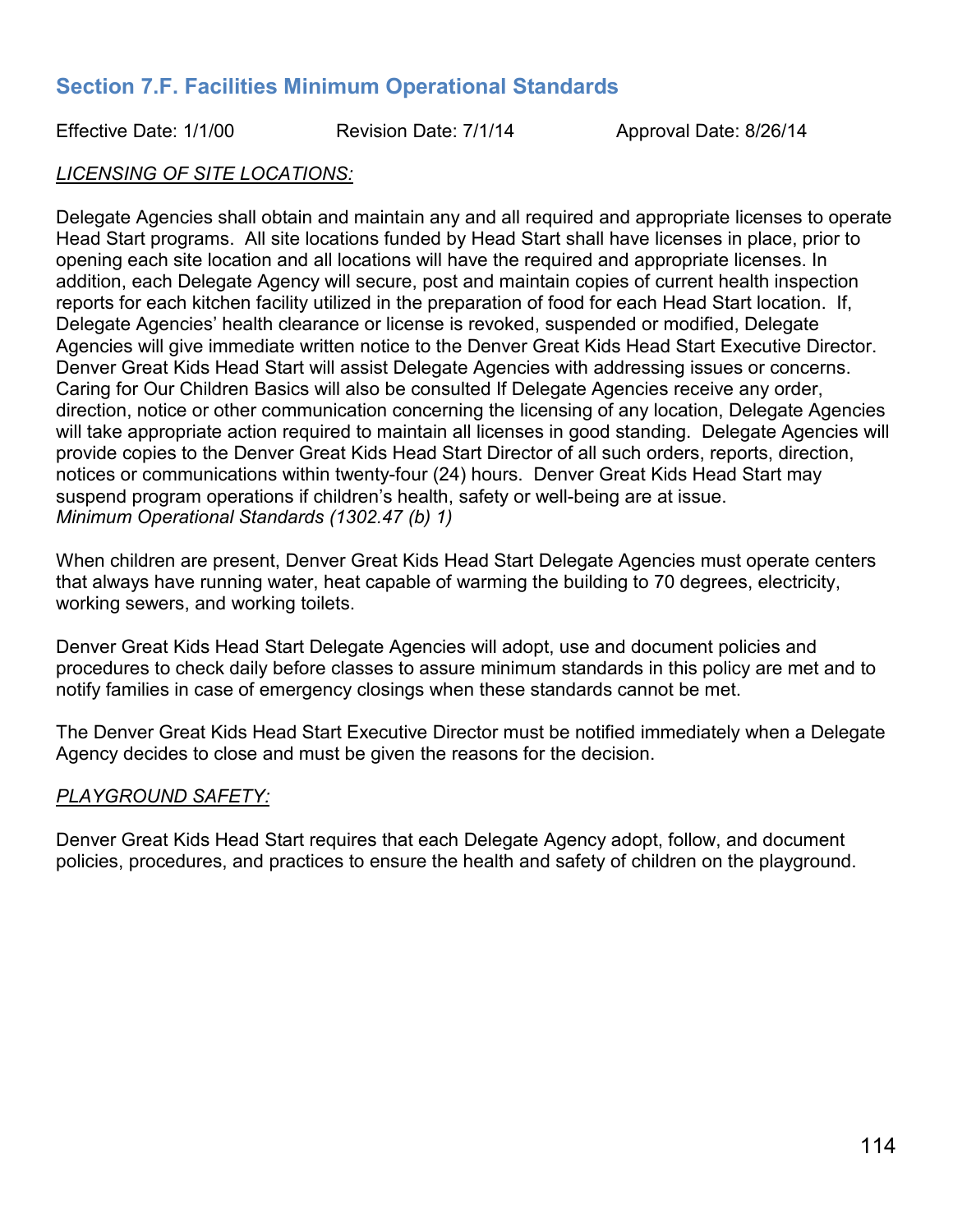# **Section 7.G. Hazardous Materials**

Effective Date: 1/1/00 Revision Date: 7/1/14 Approval Date: 8/26/14

# *POLICY:*

Denver Great Kids Head Start requires that each Delegate Agency adopt, train, follow and document policies, procedures and practices to ensure that children are protected from hazardous materials including protection from blood borne pathogens. Staff will be trained at Pre-service, prior to working with children, in accordance with Colorado Office of Early Childhood.

# *PROCEDURES:*

Delegate Agencies should develop procedures to ensure that:

- 1. Hazardous materials stored in the facility are placed in appropriately secured locations and are inaccessible to children.
- 2. Blood or blood tinged bodily fluids are collected using appropriate personal protective equipment and standard precautions and that blood tinged items (gauze, paper towels, etc.) are double bagged and disposed of in a manner which prevents children from being exposed.
- 3. In the rare instance of a substantial exposure (e.g., a large, heavily bleeding wound), blood tinged items should be collected, double bagged, and given to the delegate agency nurse. The nurse will arrange for the items to be transferred to Denver Health for appropriate hazardous waste disposal.

References: Denver Head Start Health Manual, Policies and Procedures Disease Prevention, **Hygiene**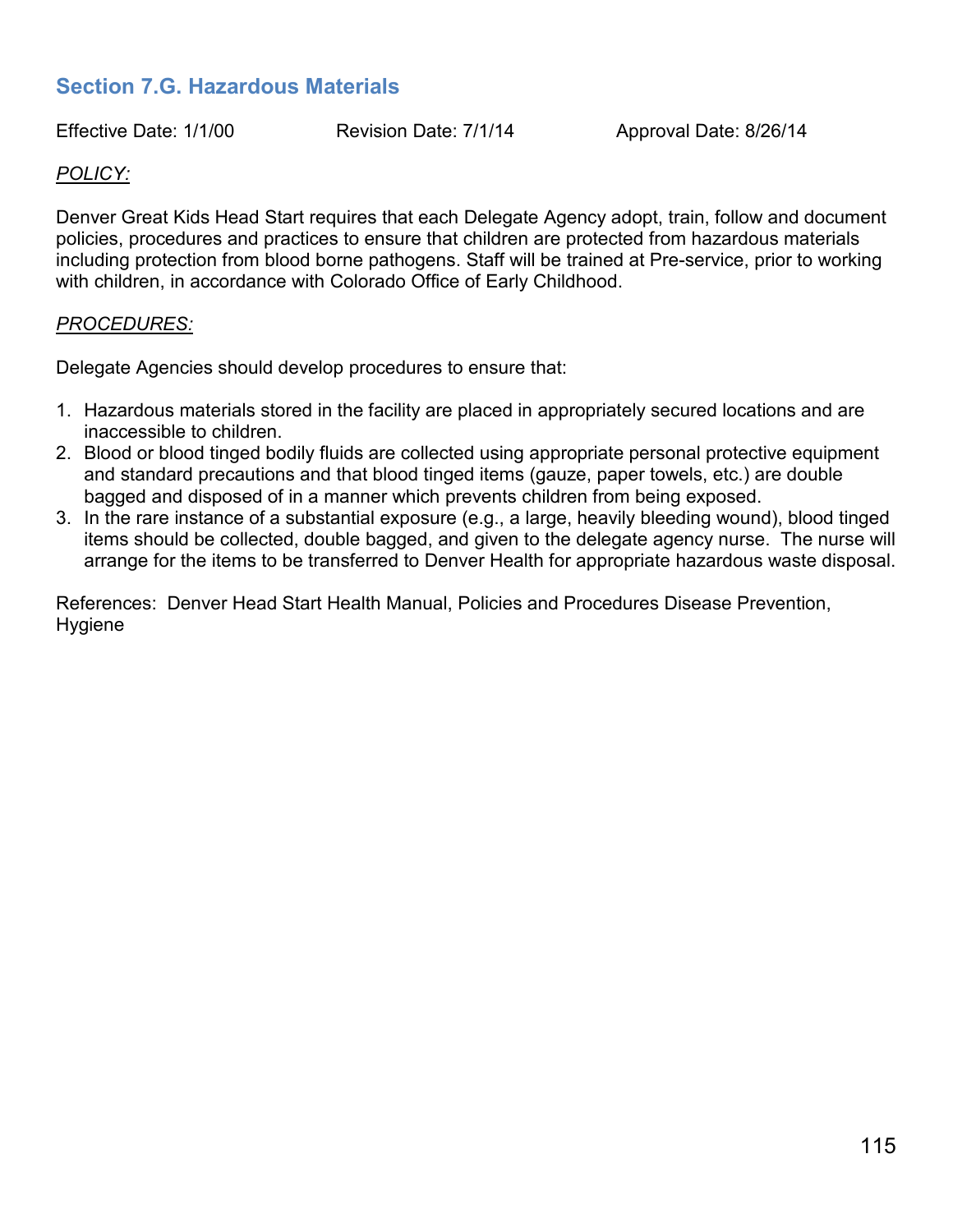# **Section 7.H. Sign- In/ Sign- Out**

Effective Date: 1/1/00 Revision Date: 7/1/14 Approval Date: 8/26/14

# *POLICY*:

Delegate Agency staff must track the time when a child has entered Head Start's care and when the child has been released to a parent or a guardian. Delegate Agencies' will have policies and procedures to ensure that this occurs. Denver Great Kids Head Start Delegate Agencies shall also adopt, follow, and document policies, procedures, and training to ensure that children are always picked up by an authorized person at an authorized time and place.

# *EXAMPLES OF PROCEDURES:*

When parents or guardians bring their children to class, they are responsible for signing them in on the "Sign-in/Sign-out" sheet provided by the center staff. Parents list the child's name, time of arrival, and sign their name.

- 1. When parents or guardians return to pick up their children, they sign the child out using the same "Sign-in/Sign-out" form and record the time of departure. No one may sign out a child unless that person's name is listed on the "Permission/Emergencies" form in the child's file.
	- a) The names listed on the "Permission/Emergencies" form in each child's file must match the list of names on the emergency cards carried by the teaching staff when on a class field trip.
- 2. If staff does not recognize the person, staff must ask for an official picture identification, such as a Colorado Driver's License, and record the identification number.
- 3. Emergency contact information should be updated when a child moves or annually.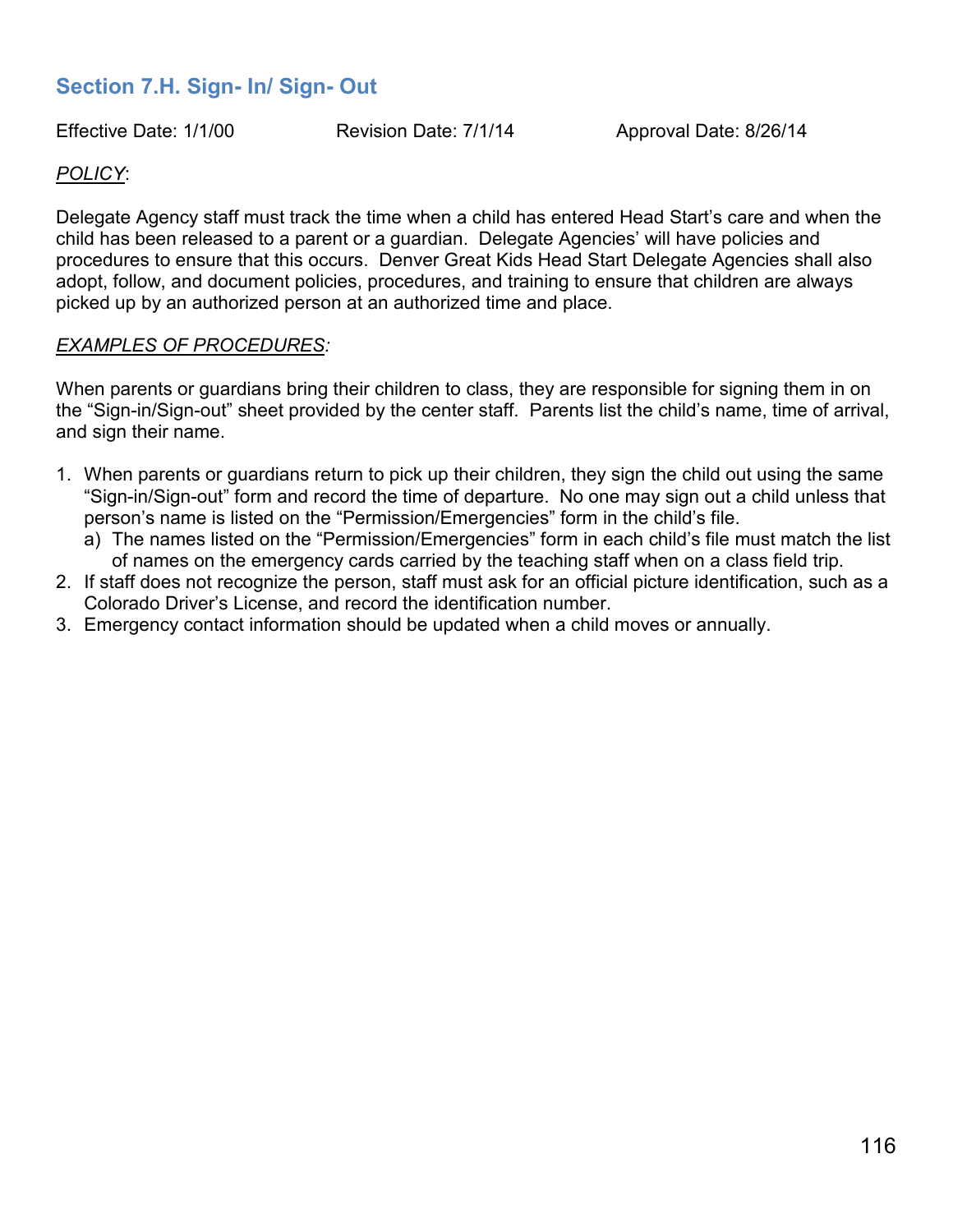# DENVER GREAT KIDS

# **Section 8: Philosophy**

- A. Family Partnership Agreements
- B. Information Made Available for Families at Centers<br>C. Parenting Education
- C. Parenting Education<br>D. Parent Orientation
- **Parent Orientation**
- E. Parent Meetings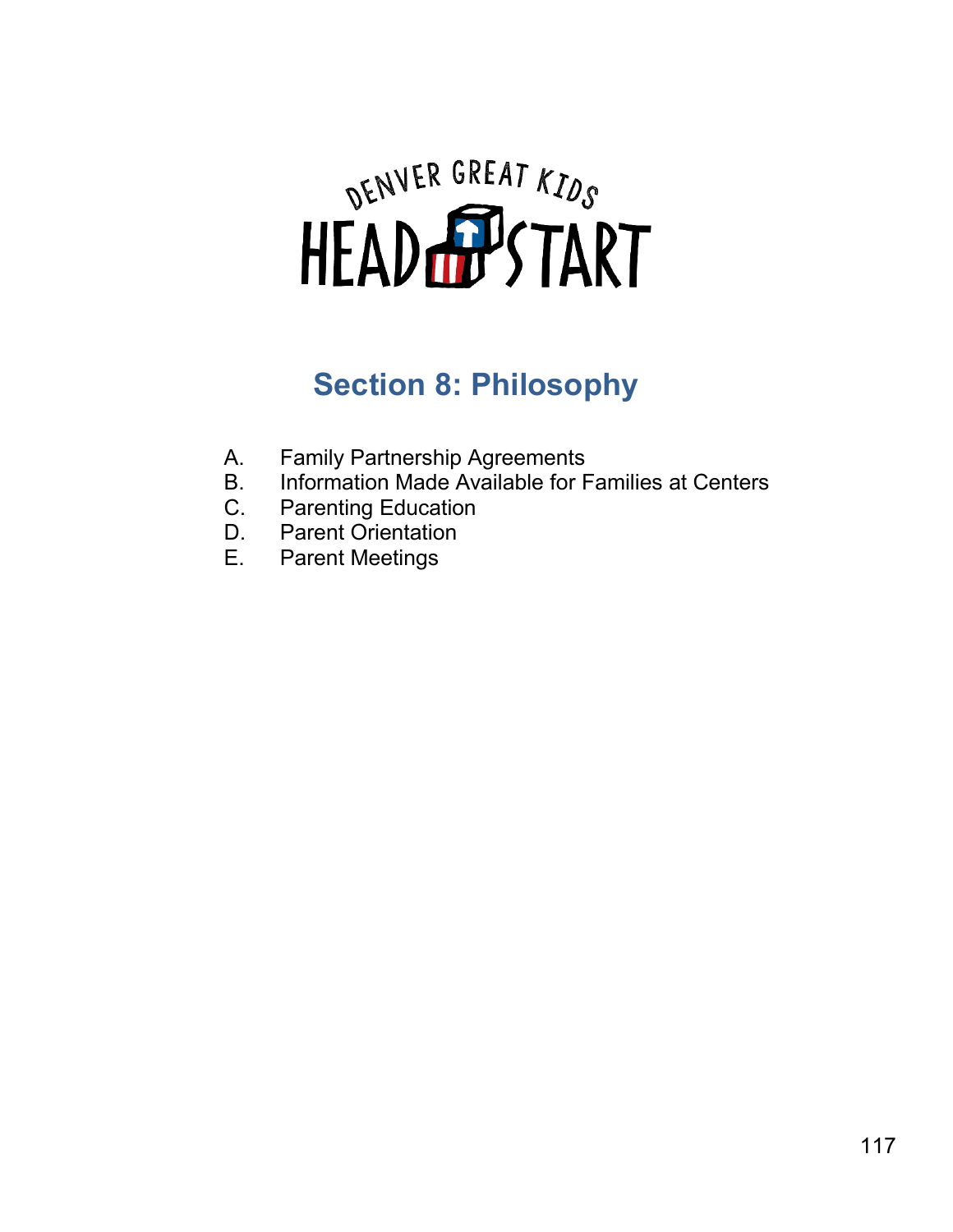# **Section 8.A. Family Partnership Agreements**

Effective Date: 1/1/00 Revision Date: 7/1/14 Approval Date: 8/26/14

# *POLICY:*

Denver Great Kids Head Start embraces the concept of Family Partnership Agreements as a tool to help families set and achieve goals for family and personal growth. These agreements also are an important means of helping families understand and support Head Start's goals for the child's longterm success in school and in life. Delegate agencies will adopt, follow and document policies and procedures that support Family Partnership Agreements.

Denver Great Kids Head Start believes it is important for families to have the skills, knowledge and practices to be effective as their child's first and primary teacher.

Denver Great Kids Head Start believes thoughtful program improvement planning requires tracking and reporting the rate and timing at which family partnership agreements are developed, followed and realized.

Denver Great Kids Head Start also believes thoughtful program planning requires tracking, reporting and analyzing the strength based to writing the family partnership agreements, to following them or to succeeding at the goals set in them. Delegates will set up and follow a system for regular tracking and reporting of progress in developing successful family partnerships for all families enrolled in Head Start in their agency.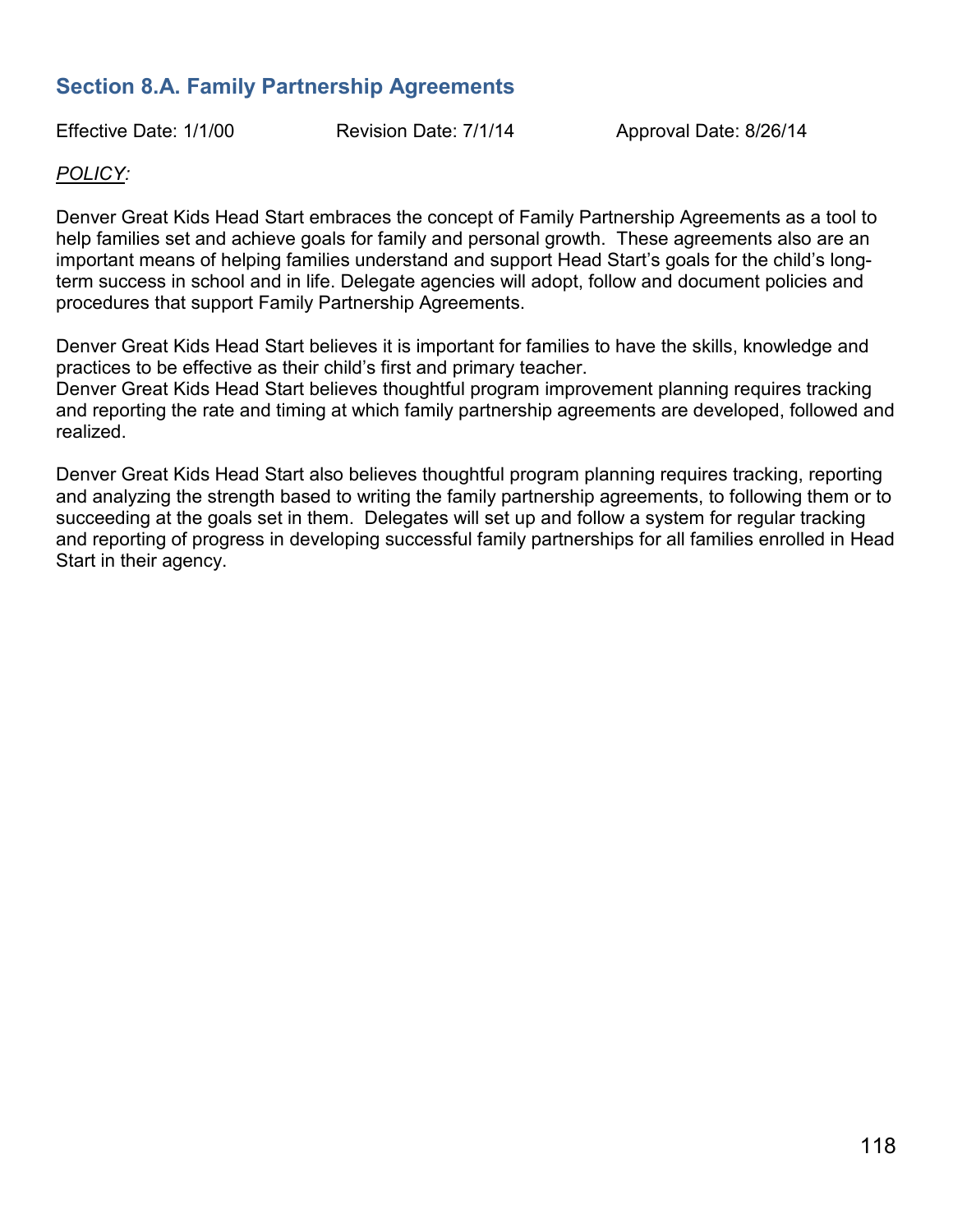# **Section 8.B. Information Made Available for Families at Centers**

Effective Date:1/1/00 Revision Date: 7/1/14 Approval Date: 8/26/14

# *POLICY:*

Denver Great Kids Head Start and the Head Start Program Performance Standards require the sharing of certain kinds of information with parents at each Head Start center. This information informs parents of their rights and responsibilities and promotes four kinds of parental involvement: 1) decision-making, 2) classroom participation, 3) activities and resources designed for and by parents, 4) parents working with their own children in cooperation with Denver Great Kids Head Start. Each Denver Great Kids Head Start delegate agency must adopt, follow, and document policies and procedures to ensure sharing program required and appropriate information and the posting of information as required in the Head Start Performance Standards and other applicable laws and regulations. Delegate agencies must have clearly defined duties for maintaining information for families.

# *EXAMPLES OF PROCEDURES:*

Each Head Start center will have the following items available to parents in an area specifically designated for them, such as bulletin board, shelf, notebook, or parent room.

#### 1. *PARENT INVOLVEMENT MATERIALS MAY INCLUDE:*

- a) Welcome sign in English and Spanish or in other language used by Center families;
- b) Head Start Performance Standards;
- c) Parent Handbook;
- d) Grievance procedures;
- e) Teacher planning and daily classroom plans;
- f) Center parent committee meeting minutes and agenda for next meeting;
- g) Notebook with previous center parent committee meeting minutes, flyers, expenditure report, account page, and agenda;
- h) Center newsletter and calendar for current month;
- i) Denver Great Kids Head Start Policy Council meeting minutes and meeting schedule;
- j) Job openings;
- k) Delegate agency policy committee minutes and meeting schedule;
- l) Nutrition newsletter;
- m) Denver Great Kids Head Start Health Policy and Procedures Manual;
- n) Denver Great Kids Head Start Policy Manual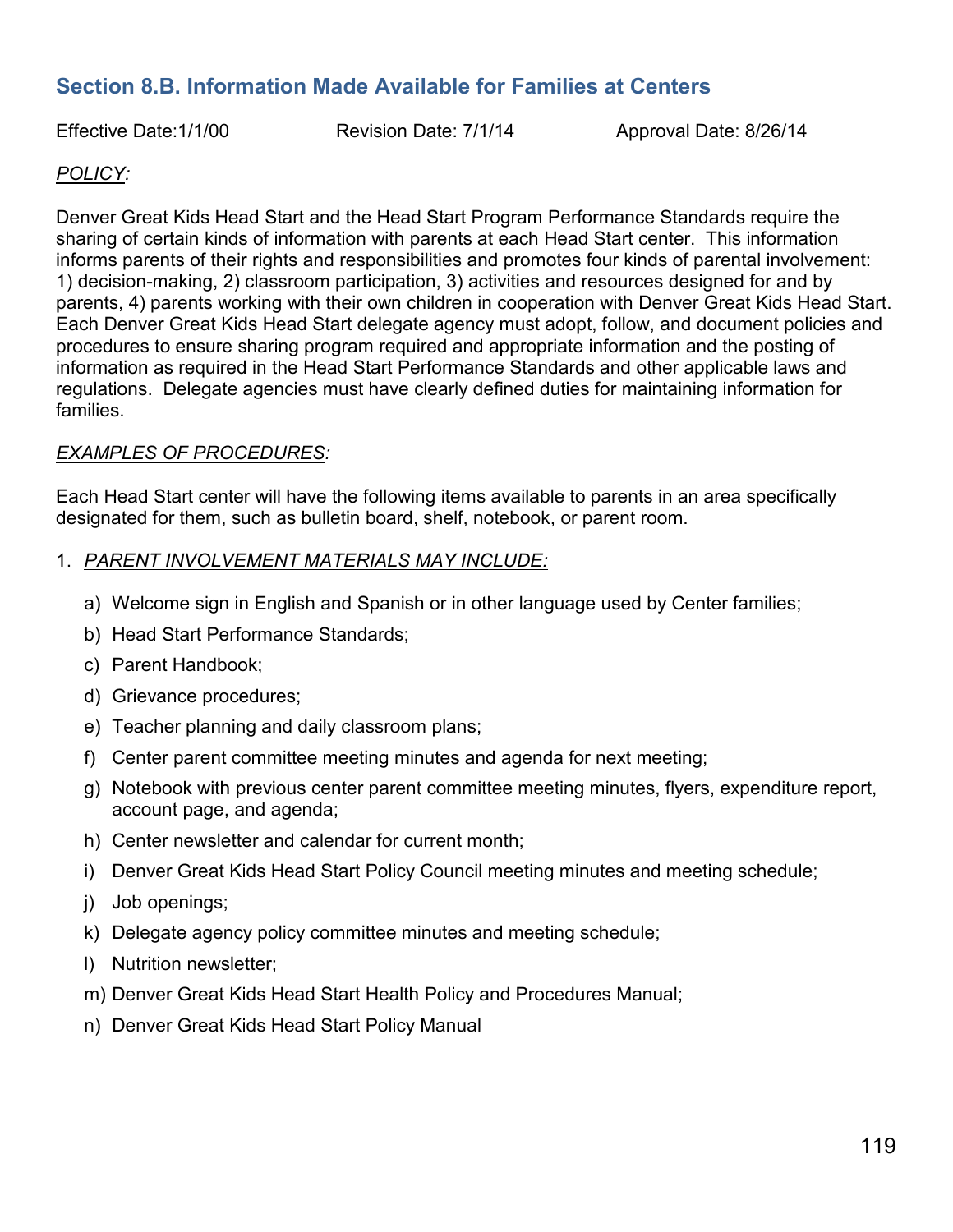# 2. *RESOURCES FOR PARENTS MAY INCLUDE:*

- a) Resource lists or notebook of resources on child development must be available in English and Spanish
- b) Current job openings
- c) Learning and socializing activities for parents and children made available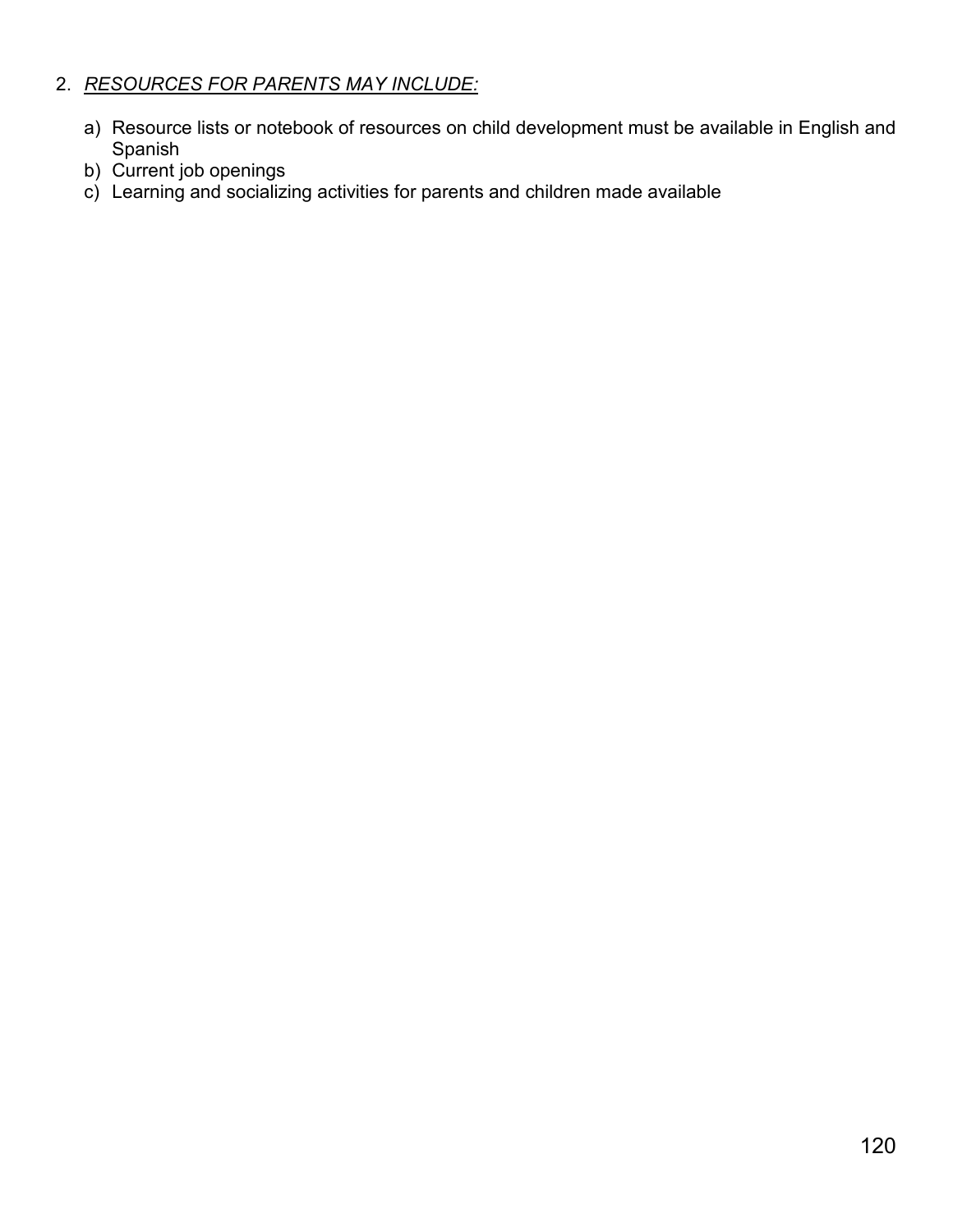# **Section 8.C. Parenting Education**

Effective Date: 1/1/00 Revision Date: 7/1/14 Approval Date: 8/26/14

# *POLICY:*

Denver Great Kids Head Start requires its delegate agencies to offer parenting education at no cost to parents. Denver Great Kids Head Start delegate agencies must adopt, follow, and document policies and procedures to ensure that parent education is offered at no cost to parents and those parenting resources, lists of materials and activities are also available in the parent's primary language. At a minimum, subjects must include child development, behavior management, and nutrition. Further, information about school readiness strategies must also be included in the education materials and training opportunities.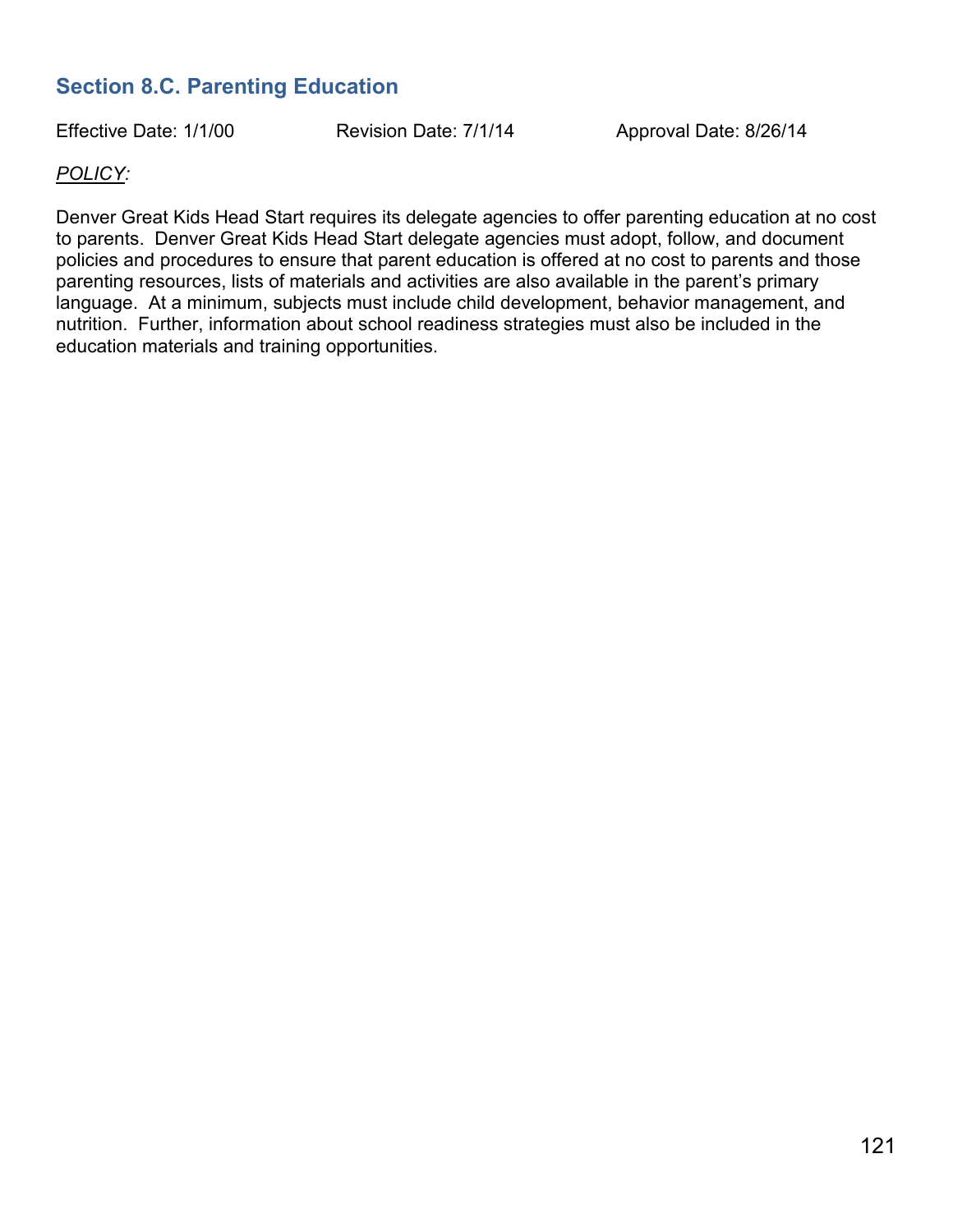# **Section 8. D. Parent Orientation**

Effective Date: 2/14/14 Revision Date: 7/1/14 Approval Date: 8/26/14

# *POLICY:*

Parents will receive orientation to the Head Start Program.

# *GUIDELINES:*

- 1. Orientation will begin on first contact with parent.
- 2. Parents will be provided information regarding their ability to participate in the program, activities and services available to them.
- 3. Parents will receive information on educational and program participation opportunities available to them as individual or as groups.
- 4. Orientation will include information regarding;
	- a) Program philosophy, goals and objectives, including school readiness philosophy
	- b) Program/classroom description & location
	- c) Parent involvement opportunities and activities
	- d) Program services including; mental health, crisis intervention
	- e) Program calendar/schedule
	- f) Literacy/training/career development opportunities
		- i. Relevant policies (attendance, child abuse/neglect reporting, confidentiality, no smoking, complaints/concerns, etc.)
	- g) Parent Handbook
	- h) Community Resource Directory
	- i) Volunteer Handbook
- 5. Methods of orientation may include: individual or group training, parent meetings, orientation days, home visits, classroom visits, pre-screening opportunities, mailing of packets.